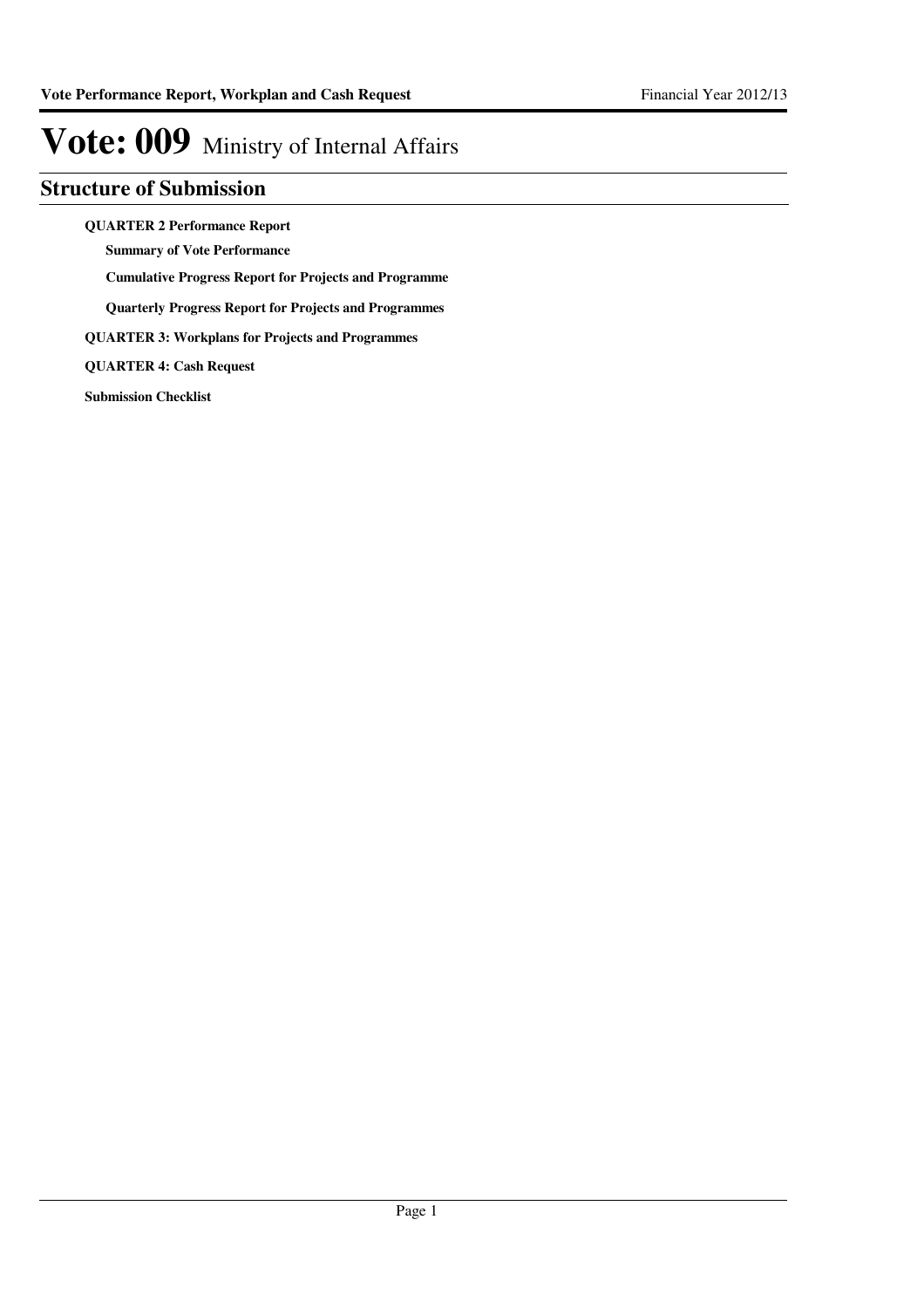### **HALF-YEAR: Highlights of Vote Performance**

### *V1: Summary of Issues in Budget Execution*

*This section provides an overview of Vote expenditure* 

**(i) Snapshot of Vote Releases and Expenditures**

Table V1.1 below summarises cumulative releases and expenditures by the end of the quarter:

### **Table V1.1: Overview of Vote Expenditures (UShs Billion)**

| (i)                   | <i>Excluding Arrears, Taxes</i> | Approved<br><b>Budget</b> | <b>Released</b><br>by End | <b>Spent by</b><br><b>End Dec</b> | % Budget<br><b>Released</b> | <b>Spent</b> | % Budget % Releases<br><b>Spent</b> |
|-----------------------|---------------------------------|---------------------------|---------------------------|-----------------------------------|-----------------------------|--------------|-------------------------------------|
|                       | Wage                            | 1.489                     | 0.914                     | 0.606                             | 61.4%                       | $40.7\%$     | 66.3%                               |
| Recurrent             | Non Wage                        | 7.201                     | 3.468                     | 3.126                             | 48.2%                       | 43.4%        | 90.1%                               |
| Development           | GoU                             | 0.880                     | 0.358                     | 0.203                             | $40.7\%$                    | $23.1\%$     | 56.7%                               |
|                       | Donor $*$                       | 0.000                     | 0.000                     | 0.000                             | N/A                         | N/A          | N/A                                 |
|                       | <b>GoU</b> Total                | 9.570                     | 4.741                     | 3.935                             | $49.5\%$                    | $41.1\%$     | 83.0%                               |
|                       | <b>Total GoU+Donor (MTEF)</b>   | 9.570                     | 4.741                     | 3.935                             | $49.5\%$                    | $41.1\%$     | 83.0%                               |
| ( <i>ii</i> ) Arrears | Arrears                         | 0.000                     | 0.000                     | 0.000                             | N/A                         | N/A          | N/A                                 |
| and Taxes             | $Taxes**$                       | 0.060                     | 0.000                     | 0.000                             | $0.0\%$                     | $0.0\%$      | N/A                                 |
|                       | <b>Total Budget</b>             | 9.630                     | 4.741                     | <b>3.935</b>                      | $49.2\%$                    | $40.9\%$     | 83.0%                               |

The table below shows cumulative releases and expenditures to the Vote by Vote Function :

### **Table V1.2: Releases and Expenditure by Vote Function\***

| <b>Billion Uganda Shillings</b>                   | Approved<br><b>Budget</b> | <b>Released</b> | <b>Spent</b> | $%$ Budget<br>Released | % Budget<br><i>Spent</i> | $\%$<br>Releases<br><b>Spent</b> |
|---------------------------------------------------|---------------------------|-----------------|--------------|------------------------|--------------------------|----------------------------------|
| $VF: 1212$ Peace Building                         | 2.50                      | 1.20            | 1.18         | 47.9%                  | $47.2\%$                 | 98.6%                            |
| VF:1213 Forensic and General Scientific Services. | 1.12                      | 0.63            | 0.43         | 56.1%                  | 37.9%                    | 67.5%                            |
| VF:1214 Community Service                         | 0.54                      | 0.27            | 0.22         | 49.8%                  | 39.9%                    | 80.3%                            |
| VF:1215 NGO Registration and Monitoring.          | 0.29                      | 0.11            | 0.08         | 38.8%                  | $29.1\%$                 | 75.0%                            |
| VF:1249 Policy, Planning and Support Services     | 5.11                      | 2.53            | 2.03         | $49.5\%$               | 39.6%                    | 80.1%                            |
| <b>Total For Vote</b>                             | 9.57                      | 4.74            | 3.94         | $49.5\%$               | 41.1%                    | 83.0%                            |

*\* Excluding Taxes and Arrears*

### **(ii) Matters to note in budget execution**

Delays in procurement affected the implementation of activities

### **Table V1.3: High Unspent Balances and Over-Expenditure in the Domestic Budget (Ushs Bn)**

|  | (i) Major unpsent balances |
|--|----------------------------|
|  |                            |

**Programs and Projects 0.95Bn Shs** Programme/Project: 01 Finance and Administration *VF: 1249 Policy, Planning and Support Services* Reason: **0.51Bn Shs** Programme/Project: 0066 Support to Ministry of Internal Affairs *VF: 1249 Policy, Planning and Support Services* Reason: Procurement process on going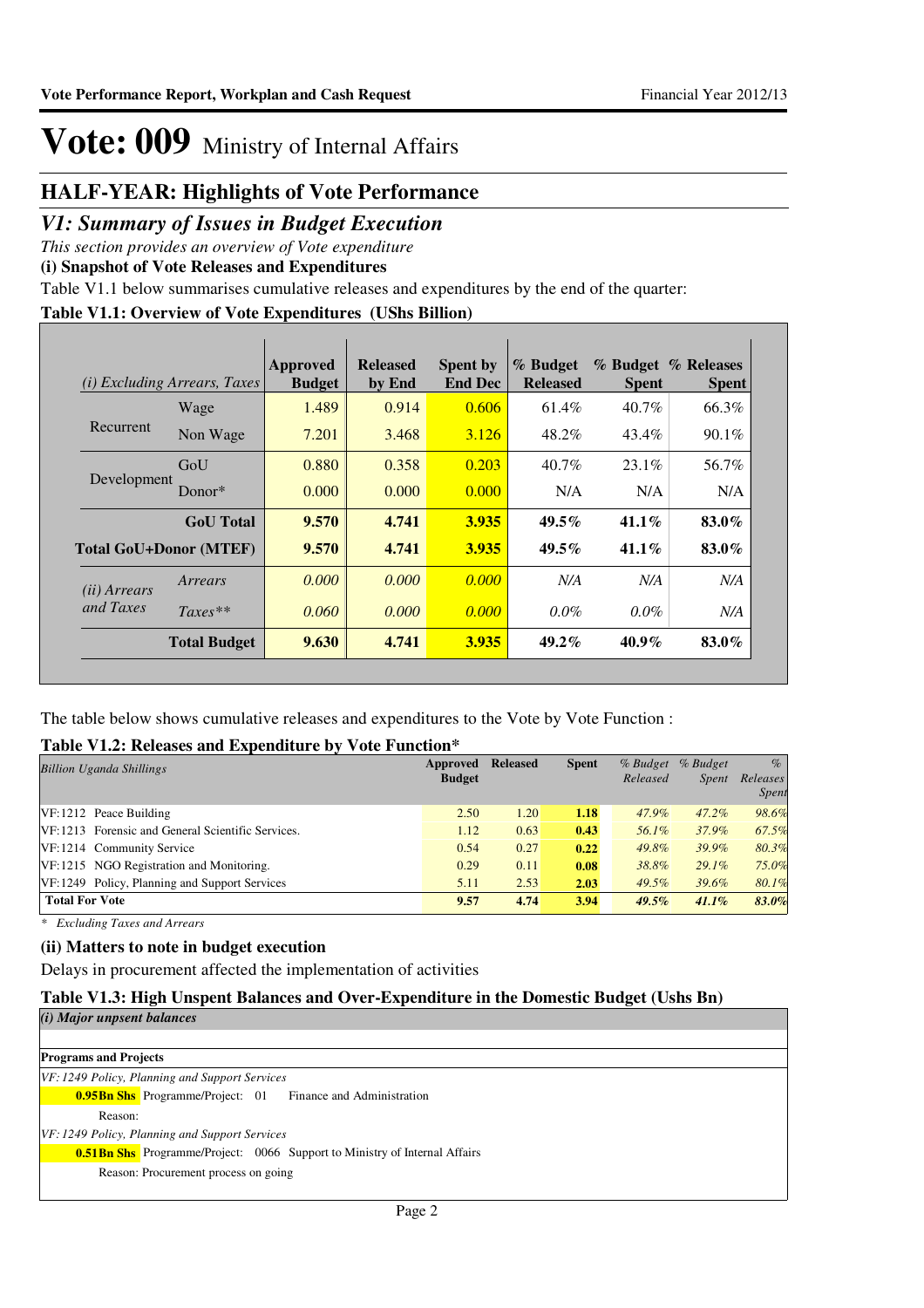### **HALF-YEAR: Highlights of Vote Performance**

### *(ii) Expenditures in excess of the original approved budget*

### **Programs and Projects**

### *VF: 1212 Peace Building*

**0.56Bn Shs** Programme/Project: 1126 Support to Internal Affairs (Amnesty Commission)

Reason: Transfers made to Amnesty Commission

*\* Excluding Taxes and Arrears*

### *V2: Performance Highlights*

*This section provides highlights of output performance, focusing on key outputs and actions impelemented to improve section performance.*

### **Table V2.1: Key Vote Output Indicators and Expenditures\***

| Vote, Vote Function<br><b>Key Output</b>                                                  | <b>Approved Budget and</b><br><b>Planned outputs</b>                                                                                                                                                       |       | <b>Cumulative Expenditure</b><br>and Performance                                                                                                                                                                                                                                                                                                                     |                |       | <b>Status and Reasons for</b><br>any Variation from Plans |       |
|-------------------------------------------------------------------------------------------|------------------------------------------------------------------------------------------------------------------------------------------------------------------------------------------------------------|-------|----------------------------------------------------------------------------------------------------------------------------------------------------------------------------------------------------------------------------------------------------------------------------------------------------------------------------------------------------------------------|----------------|-------|-----------------------------------------------------------|-------|
| <b>Vote Function: 1212 Peace Building</b>                                                 |                                                                                                                                                                                                            |       |                                                                                                                                                                                                                                                                                                                                                                      |                |       |                                                           |       |
| <b>Output: 121201</b>                                                                     | Prevention of proliferation of illicit SALW.                                                                                                                                                               |       |                                                                                                                                                                                                                                                                                                                                                                      |                |       |                                                           |       |
| Description of Performance: A)Bill on firearms, ammunition A) Trained 20 data and records | and related matters finalised. B)<br>Finalisation of the review of<br>the National Action Plan. C)<br>Reduction of illicit small arms.<br>D) 150 fire arms officers trained. riffles and ordinance in UPDF |       | officers from UPDF, UPF and<br>UPS.<br>B) Assessment of obsolete,<br>expired and un serviceable<br>and UPF stores in western<br>region ongoing<br>C) Marking of UPS arms in<br>southern and south western<br>regions ongoing.<br>D) Draft bill on firearms<br>developed.<br>E) Procurement of printing<br>services for 200 copies of the<br>NAP at evaluation stage. |                |       | Nil                                                       |       |
| Performance Indicators:                                                                   |                                                                                                                                                                                                            |       |                                                                                                                                                                                                                                                                                                                                                                      |                |       |                                                           |       |
| No. of unserviceable<br>firearms and tons of EOD<br>collected and destroyed               | 50000                                                                                                                                                                                                      |       |                                                                                                                                                                                                                                                                                                                                                                      | $\overline{0}$ |       |                                                           |       |
| No. of personnel trained on<br>best practice guidelines of<br>arms management.            | 150                                                                                                                                                                                                        |       |                                                                                                                                                                                                                                                                                                                                                                      | 20             |       |                                                           |       |
| No. of firearms marked                                                                    | 15                                                                                                                                                                                                         |       |                                                                                                                                                                                                                                                                                                                                                                      | $\overline{0}$ |       |                                                           |       |
| Output Cost:                                                                              | UShs Bn:                                                                                                                                                                                                   | 0.057 | UShs Bn:                                                                                                                                                                                                                                                                                                                                                             |                | 0.027 | % Budget Spent:                                           | 47.1% |
| <b>Output: 121202</b>                                                                     | Enhanced public awareness and education on SALW and CEWERU.                                                                                                                                                |       |                                                                                                                                                                                                                                                                                                                                                                      |                |       |                                                           |       |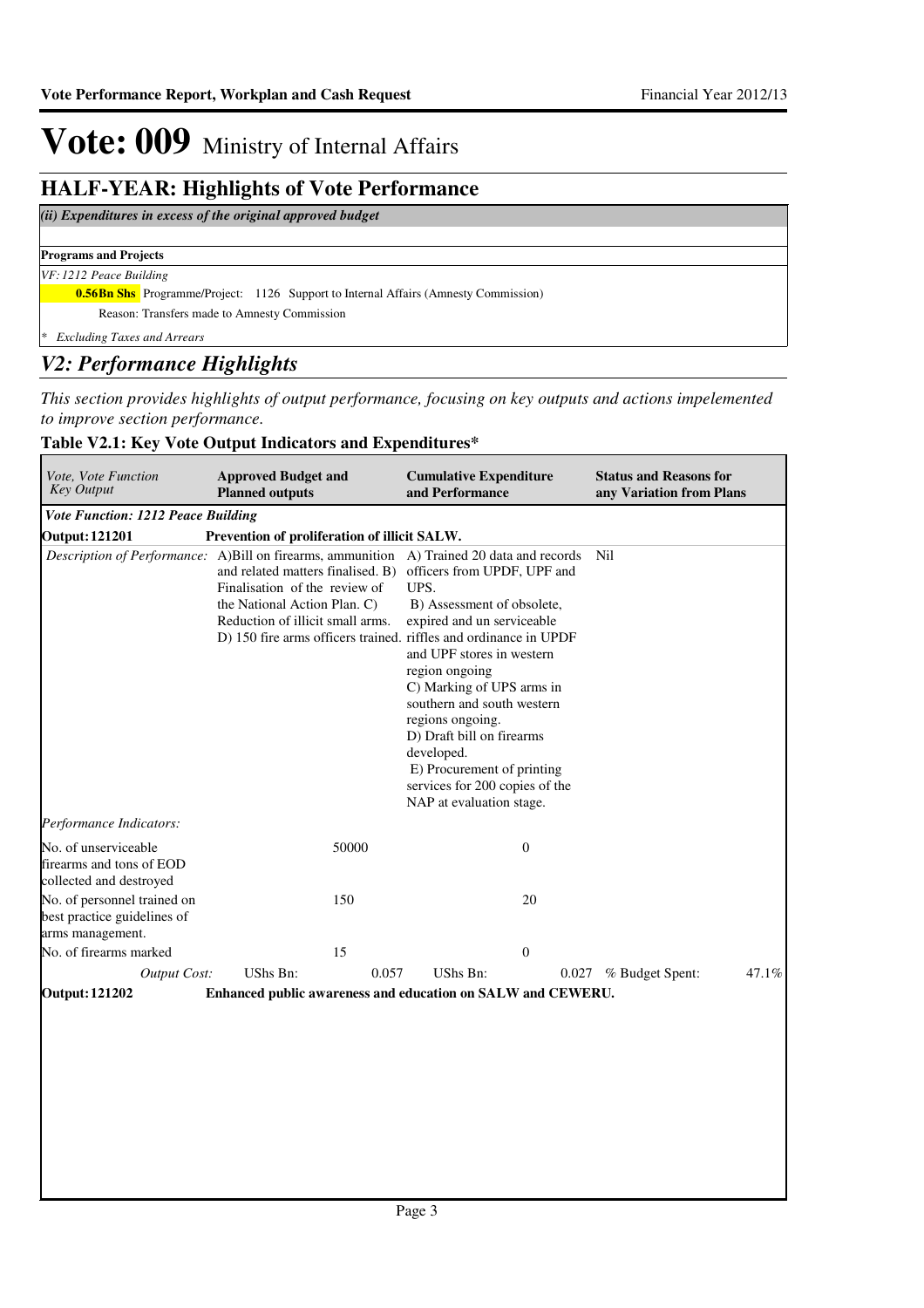| Vote, Vote Function<br><b>Key Output</b>        | <b>Approved Budget and</b><br><b>Planned outputs</b>                                                                                                                                                                                                                                                        | <b>Cumulative Expenditure</b><br>and Performance                                                                                                                                                                                                                                                                                                                                                                                                                                                         | <b>Status and Reasons for</b><br>any Variation from Plans |
|-------------------------------------------------|-------------------------------------------------------------------------------------------------------------------------------------------------------------------------------------------------------------------------------------------------------------------------------------------------------------|----------------------------------------------------------------------------------------------------------------------------------------------------------------------------------------------------------------------------------------------------------------------------------------------------------------------------------------------------------------------------------------------------------------------------------------------------------------------------------------------------------|-----------------------------------------------------------|
|                                                 | 500 copies of CEWERU<br>guidelines. B) 95 District Peace<br>Committee members trained in<br>basic conflict prevention<br>management and resolution<br>from 35 Peace Commitees in<br>Karamoja cluster                                                                                                        | Description of Performance: a) Production and dissemination No funds released in Q2 for this Inadquate release<br>activity                                                                                                                                                                                                                                                                                                                                                                               |                                                           |
| Performance Indicators:                         |                                                                                                                                                                                                                                                                                                             |                                                                                                                                                                                                                                                                                                                                                                                                                                                                                                          |                                                           |
| No. of peace committes<br>sensitized            | 35                                                                                                                                                                                                                                                                                                          | $\mathbf{0}$                                                                                                                                                                                                                                                                                                                                                                                                                                                                                             |                                                           |
| <b>Output Cost:</b>                             | UShs Bn:<br>0.003                                                                                                                                                                                                                                                                                           | UShs Bn:<br>0.000                                                                                                                                                                                                                                                                                                                                                                                                                                                                                        | % Budget Spent:<br>$0.0\%$                                |
| <b>Output: 121251</b>                           | Demobilisation of reporters/ex combatants.                                                                                                                                                                                                                                                                  |                                                                                                                                                                                                                                                                                                                                                                                                                                                                                                          |                                                           |
| Description of Performance:                     | a)Demobilisation, dialogue and<br>reconciliation of reporters. B)<br>Management of the<br>Commission, 6 DRTs, reception and resettled 123 reporters in<br>centres and Beni Liaison office;<br>c) Improve database<br>management; d) Mobilisation,<br>monitoring and supervision in 6<br>DRTs in PRDP areas. | A) Managed the Commission<br>and the six DRTs.<br>B) Demobilized, documented<br>their communities.<br>C) Seven (07) dialogue and<br>reconciliation meetings were<br>held between reporters and the<br>host communities in 5 DRTs for<br>peaceful coexistence.<br>D) Sensitized reporters, affected<br>communities and stakeholders<br>in all DRTs on resettlement and<br>reintegration process.                                                                                                          | Nill                                                      |
| Performance Indicators:                         |                                                                                                                                                                                                                                                                                                             |                                                                                                                                                                                                                                                                                                                                                                                                                                                                                                          |                                                           |
| No. of reporters demobilised.                   | 500                                                                                                                                                                                                                                                                                                         | 123                                                                                                                                                                                                                                                                                                                                                                                                                                                                                                      |                                                           |
| <b>Output Cost:</b>                             | UShs Bn:<br>1.505                                                                                                                                                                                                                                                                                           | UShs Bn:                                                                                                                                                                                                                                                                                                                                                                                                                                                                                                 | 0.746 % Budget Spent:<br>49.6%                            |
| <b>Output: 121252</b>                           | <b>Resettlement/reinsertion of reporters</b><br>Description of Performance: a) Reporters given reinsertion<br>packages;<br>b) Monitor resettlement and<br>reinsertion of reporters;<br>c) Family tracing and reunion<br>of reporters.                                                                       | a) 85 reporters who had been<br>demobilized were provided with<br>reinsertion and resettlement<br>support<br>b) Reporters resettled were<br>monitored to assess how they<br>are coping up in their<br>communities.<br>c) Three follow up visits were<br>carried out to assess how the<br>reporters are fairing in the<br>community<br>d) Five (05) reporters<br>repatriated from DR Congo<br>were reunited with their families<br>and next of kin<br>e) Provided psychosocial<br>support to 20 reporters | Nill                                                      |
| Performance Indicators:                         |                                                                                                                                                                                                                                                                                                             |                                                                                                                                                                                                                                                                                                                                                                                                                                                                                                          |                                                           |
| No. of reporters given re-<br>insertion support | 920                                                                                                                                                                                                                                                                                                         | 85                                                                                                                                                                                                                                                                                                                                                                                                                                                                                                       |                                                           |
| <b>Output Cost:</b>                             | UShs Bn:<br>0.400                                                                                                                                                                                                                                                                                           | UShs Bn:                                                                                                                                                                                                                                                                                                                                                                                                                                                                                                 | 0.200 % Budget Spent:<br>50.0%                            |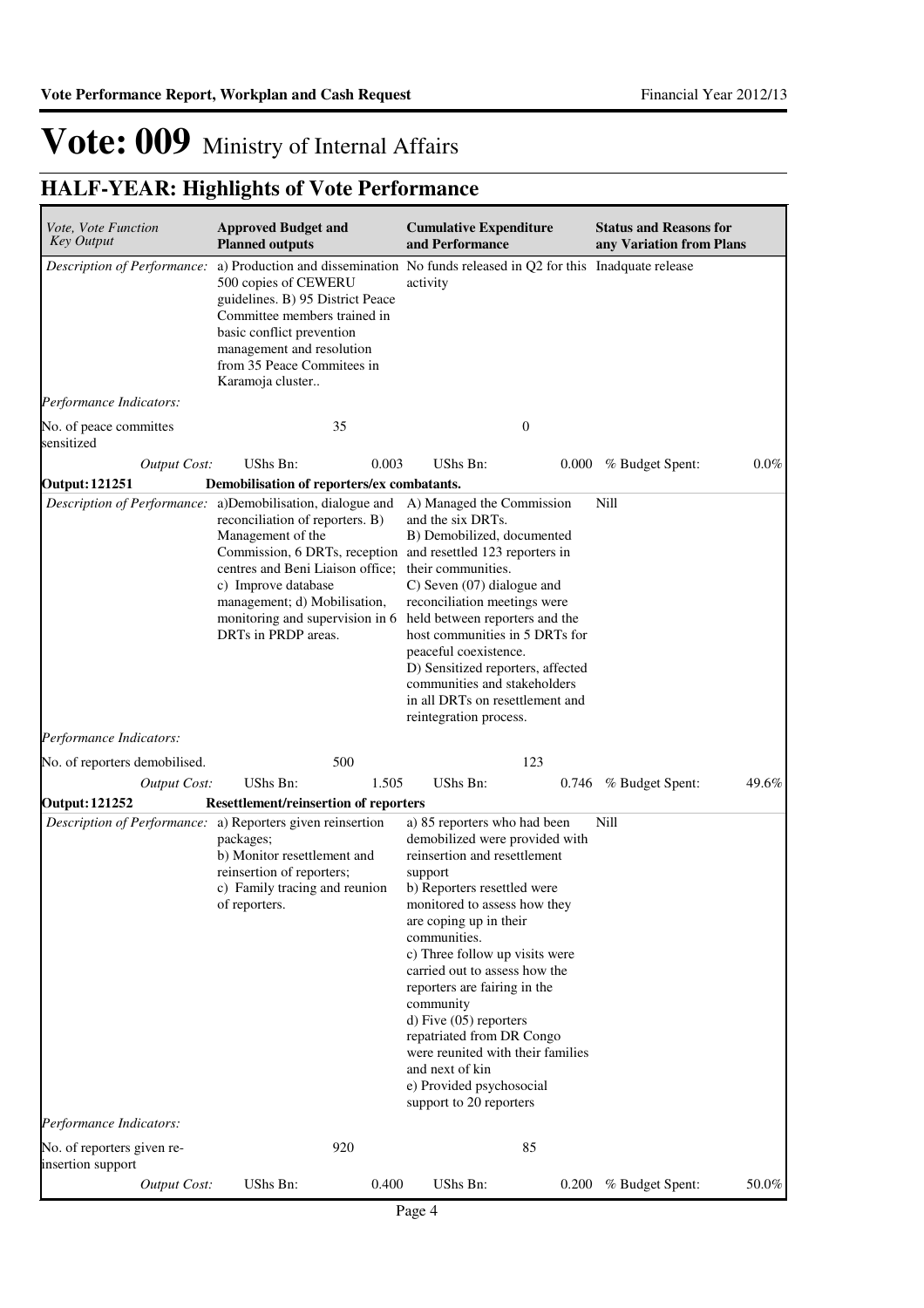| Vote, Vote Function<br><b>Approved Budget and</b><br><b>Key Output</b><br><b>Planned outputs</b> |                                                                                                                                                                                                                                                                                                                | <b>Cumulative Expenditure</b><br>and Performance |                                                                                                                                                                                                                                                                                                                                                          | <b>Status and Reasons for</b><br>any Variation from Plans |                       |       |
|--------------------------------------------------------------------------------------------------|----------------------------------------------------------------------------------------------------------------------------------------------------------------------------------------------------------------------------------------------------------------------------------------------------------------|--------------------------------------------------|----------------------------------------------------------------------------------------------------------------------------------------------------------------------------------------------------------------------------------------------------------------------------------------------------------------------------------------------------------|-----------------------------------------------------------|-----------------------|-------|
| <b>Vote Function Cost</b>                                                                        | <b>UShs Bn:</b>                                                                                                                                                                                                                                                                                                |                                                  | 2.505 UShs Bn:                                                                                                                                                                                                                                                                                                                                           |                                                           | 1.183 % Budget Spent: | 47.2% |
| Vote Function: 1213 Forensic and General Scientific Services.                                    |                                                                                                                                                                                                                                                                                                                |                                                  |                                                                                                                                                                                                                                                                                                                                                          |                                                           |                       |       |
| <b>Output: 121301</b>                                                                            | <b>Forensic and General Scientific Services,</b>                                                                                                                                                                                                                                                               |                                                  |                                                                                                                                                                                                                                                                                                                                                          |                                                           |                       |       |
| Description of Performance: a)Timely undertake forensic                                          | analysis. b) Poison Information<br>Center established; c) sample<br>survey of common poisons<br>undertaken and data captured.<br>d) Pilot National Crime DNA<br>databank rolled out.                                                                                                                           |                                                  | 1. 270 forensic cases examined<br>and disposed off<br>2. Poison information<br>aggregated for 2012<br>3. Laws on National DNA<br>Criminal Databank and DNA<br>collection fast tracked                                                                                                                                                                    |                                                           | Inadquate release     |       |
| Performance Indicators:                                                                          |                                                                                                                                                                                                                                                                                                                |                                                  |                                                                                                                                                                                                                                                                                                                                                          |                                                           |                       |       |
| Average time taken to<br>conclude forensic<br>investigations                                     |                                                                                                                                                                                                                                                                                                                | 90                                               |                                                                                                                                                                                                                                                                                                                                                          | 90                                                        |                       |       |
| Status of roll out of National<br>Criminal DNA databank                                          |                                                                                                                                                                                                                                                                                                                | Pilot criminal data bank                         |                                                                                                                                                                                                                                                                                                                                                          | Nil                                                       |                       |       |
| Status of operationalisation<br>of Poison Information Centre                                     |                                                                                                                                                                                                                                                                                                                | Furnish                                          |                                                                                                                                                                                                                                                                                                                                                          | Procurement ongoing for<br>furniture                      |                       |       |
| <b>Output Cost:</b>                                                                              | UShs Bn:                                                                                                                                                                                                                                                                                                       | 0.070                                            | UShs Bn:                                                                                                                                                                                                                                                                                                                                                 | 0.013                                                     | % Budget Spent:       | 18.0% |
| <b>Output: 121302</b>                                                                            | <b>Scientific, Analytical and Advisory Services</b>                                                                                                                                                                                                                                                            |                                                  |                                                                                                                                                                                                                                                                                                                                                          |                                                           |                       |       |
|                                                                                                  | Agricultural products analysed<br>for public health concerns. b)<br>Commercial products from<br>various agencies verified in an<br>effort to protect Government<br>revenue and foster product<br>compliance. c ) undertake<br>exposure assesment of pesticide<br>residual and antibiotics in food<br>products. |                                                  | a) Environmental and<br>1.220 commercial and illicit<br>products cases with 131 exhibits<br>were verified and reported.<br>2. 129 Environmental and<br>agricultural cases with 74<br>samples were analyzed for<br>public health concerns.<br>3. Two court sessions were<br>attended to give expert opinion.<br>4. Shs 8,462,000.was collected<br>as NTR. |                                                           |                       |       |
| Performance Indicators:                                                                          |                                                                                                                                                                                                                                                                                                                |                                                  |                                                                                                                                                                                                                                                                                                                                                          |                                                           |                       |       |
| No. of Enviromental and<br>Agricultural products<br>sampled and analyzed                         |                                                                                                                                                                                                                                                                                                                | 135                                              |                                                                                                                                                                                                                                                                                                                                                          | 129                                                       |                       |       |
| No. of commercial products<br>verified                                                           |                                                                                                                                                                                                                                                                                                                | 210                                              |                                                                                                                                                                                                                                                                                                                                                          | 220                                                       |                       |       |
| No. of assessment on<br>pestcide residues and<br>antibiotics in food products<br>undertaken      |                                                                                                                                                                                                                                                                                                                | 120                                              |                                                                                                                                                                                                                                                                                                                                                          | $\mathbf{0}$                                              |                       |       |
| <b>Output Cost:</b>                                                                              | UShs Bn:                                                                                                                                                                                                                                                                                                       | 0.115                                            | UShs Bn:                                                                                                                                                                                                                                                                                                                                                 | 0.005                                                     | % Budget Spent:       | 4.4%  |
| <b>Vote Function Cost</b>                                                                        | <b>UShs Bn:</b>                                                                                                                                                                                                                                                                                                |                                                  | 1.124 UShs Bn:                                                                                                                                                                                                                                                                                                                                           |                                                           | 0.426 % Budget Spent: | 37.9% |
| Vote Function: 1214 Community Service                                                            |                                                                                                                                                                                                                                                                                                                |                                                  |                                                                                                                                                                                                                                                                                                                                                          |                                                           |                       |       |
| <b>Output: 121401</b>                                                                            | <b>Improved Community Service Orders.</b>                                                                                                                                                                                                                                                                      |                                                  |                                                                                                                                                                                                                                                                                                                                                          |                                                           |                       |       |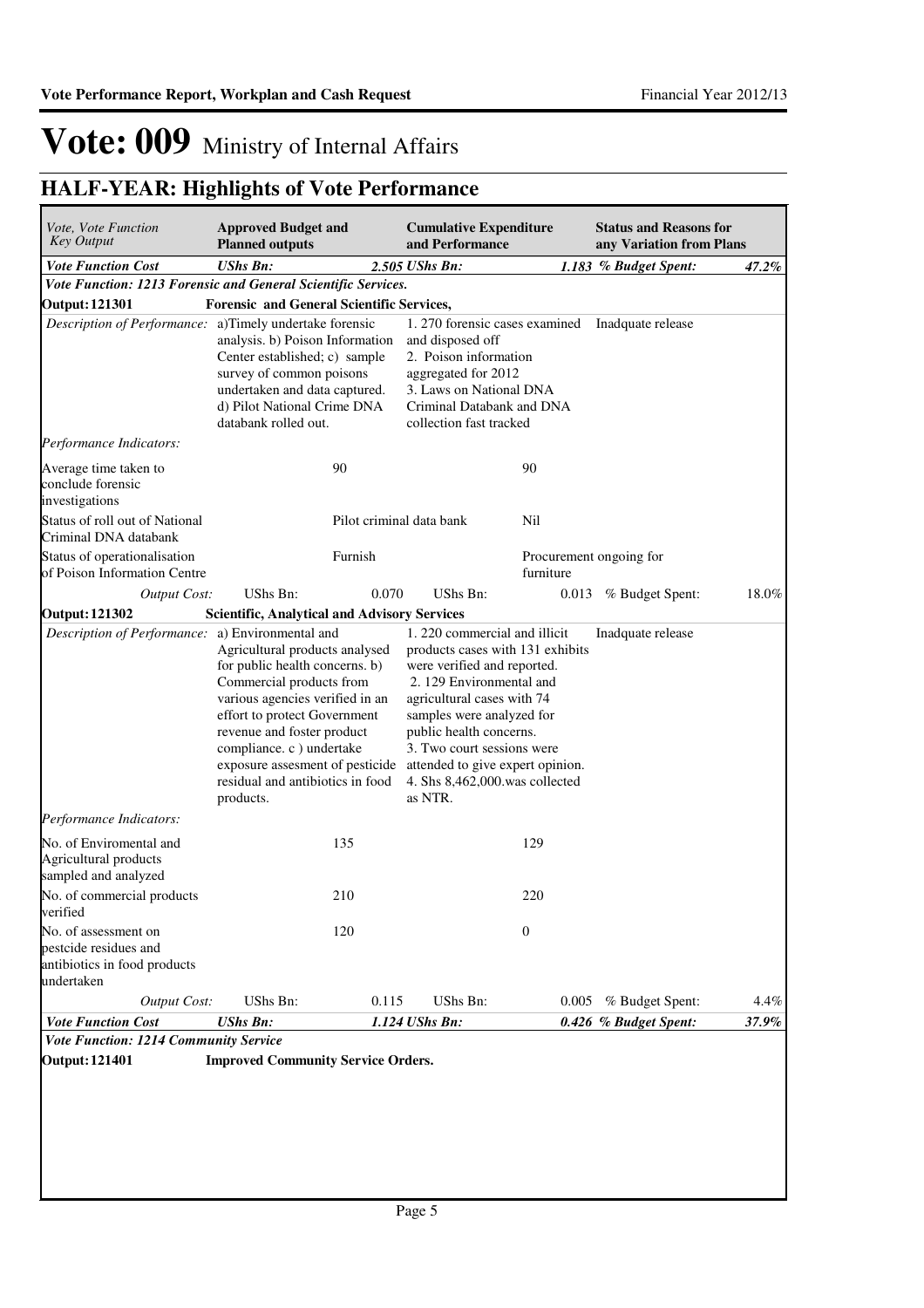| Vote, Vote Function                                                     | <b>Approved Budget and</b>                                                                                                      |                                                                                               | <b>Cumulative Expenditure</b>                                                                             |                                   | <b>Status and Reasons for</b> |       |  |
|-------------------------------------------------------------------------|---------------------------------------------------------------------------------------------------------------------------------|-----------------------------------------------------------------------------------------------|-----------------------------------------------------------------------------------------------------------|-----------------------------------|-------------------------------|-------|--|
| <b>Key Output</b>                                                       | <b>Planned outputs</b>                                                                                                          |                                                                                               | and Performance                                                                                           |                                   | any Variation from Plans      |       |  |
| Description of Performance:                                             | a) Supervise and manage 8000<br>CS orders issued by Magistrates<br>and LCCs country wide.b) Best                                |                                                                                               | 1.4289 orders issued managed<br>and supervised                                                            |                                   | Inadquate release             |       |  |
|                                                                         | Commence development of                                                                                                         | practices on Community Service 2. One inter district visit held in<br>adopted and applied. c) |                                                                                                           | Central region for best practices |                               |       |  |
|                                                                         | National Policy on Community<br>service. d) Set up 10<br>rehabilitative projects. e) Train<br>staff and sensitize stakeholders. |                                                                                               | 3. 40 head teachers trained in<br>Gulu district on offender<br>management, supervision and<br>counseling. |                                   |                               |       |  |
| Performance Indicators:                                                 |                                                                                                                                 |                                                                                               |                                                                                                           |                                   |                               |       |  |
| Proportion of orders issued<br>against the convicted minor<br>offenders |                                                                                                                                 | 52                                                                                            |                                                                                                           | 52                                |                               |       |  |
| <b>Output Cost:</b>                                                     | UShs Bn:                                                                                                                        | 0.328                                                                                         | UShs Bn:                                                                                                  | 0.128                             | % Budget Spent:               | 39.0% |  |
| <b>Output: 121451</b>                                                   | <b>Community Service Facilitation</b>                                                                                           |                                                                                               |                                                                                                           |                                   |                               |       |  |
| <i>Description of Performance:</i> Support 45 District Community        | Service Committees in the<br>different regions to implement<br>CS activities.                                                   |                                                                                               | 11 districts supported for<br>planning committee meetings<br>and monitoring                               |                                   | Inadquate release for Q2      |       |  |
| <b>Output Cost:</b>                                                     | UShs Bn:                                                                                                                        | 0.069                                                                                         | UShs Bn:                                                                                                  | 0.034                             | % Budget Spent:               | 50.0% |  |
| <b>Vote Function Cost</b>                                               | <b>UShs Bn:</b>                                                                                                                 |                                                                                               | 0.544 UShs Bn:                                                                                            |                                   | 0.217 % Budget Spent:         | 39.9% |  |
| Vote Function: 1215 NGO Registration and Monitoring.                    |                                                                                                                                 |                                                                                               |                                                                                                           |                                   |                               |       |  |
| <b>Output: 121501</b>                                                   | <b>NGOs Registered.</b>                                                                                                         |                                                                                               |                                                                                                           |                                   |                               |       |  |
| Description of Performance: - Timely registration and                   | renewal of NGO permitswithin                                                                                                    |                                                                                               | 288 new NGOs registered                                                                                   |                                   | Nill                          |       |  |
|                                                                         | two months.                                                                                                                     |                                                                                               | 291 NGO permits renewed                                                                                   |                                   |                               |       |  |
|                                                                         | -Update data base of all<br>registered NGOs.                                                                                    |                                                                                               | Procured 4000 certificates of<br>incorporation and 4000 permits.                                          |                                   |                               |       |  |
|                                                                         |                                                                                                                                 |                                                                                               | 146 NGOs entered into the data<br>base                                                                    |                                   |                               |       |  |
| Performance Indicators:                                                 |                                                                                                                                 |                                                                                               |                                                                                                           |                                   |                               |       |  |
| Average time taken to<br>register NGO's                                 |                                                                                                                                 | 60                                                                                            |                                                                                                           | 60                                |                               |       |  |
| <b>Output Cost:</b>                                                     | UShs Bn:                                                                                                                        | 0.197                                                                                         | UShs Bn:                                                                                                  |                                   | 0.042 % Budget Spent:         | 21.5% |  |
| <b>Output: 121502</b>                                                   | <b>NGOs Monitored.</b>                                                                                                          |                                                                                               |                                                                                                           |                                   |                               |       |  |
| Description of Performance:                                             | a) Monitor 800 selected NGOs<br>for compliance with terms and                                                                   |                                                                                               | 1. Carried out desk monitoring<br>of NGOs                                                                 |                                   | Nil                           |       |  |
|                                                                         | conditions of their permits and<br>the NGO laws.                                                                                |                                                                                               | 2. Carried out a review of 9,927<br>NGO files and categorized them                                        |                                   |                               |       |  |
|                                                                         |                                                                                                                                 |                                                                                               | according to active, semi-active                                                                          |                                   |                               |       |  |
|                                                                         |                                                                                                                                 |                                                                                               | and inactive.                                                                                             |                                   |                               |       |  |
|                                                                         |                                                                                                                                 |                                                                                               | 3. Conducted one special visit<br>to Kasese district to address the                                       |                                   |                               |       |  |
|                                                                         |                                                                                                                                 |                                                                                               | legality issues of specific NGOs.                                                                         |                                   |                               |       |  |
| Performance Indicators:                                                 |                                                                                                                                 |                                                                                               |                                                                                                           |                                   |                               |       |  |
| No. of NGO's mapped                                                     |                                                                                                                                 | 1000                                                                                          |                                                                                                           | $\boldsymbol{0}$                  |                               |       |  |
| No. of NGO monitored                                                    |                                                                                                                                 | 800                                                                                           |                                                                                                           | 01                                |                               |       |  |
| <b>Output Cost:</b>                                                     | UShs Bn:                                                                                                                        | 0.056                                                                                         | UShs Bn:                                                                                                  | 0.028                             | % Budget Spent:               | 49.9% |  |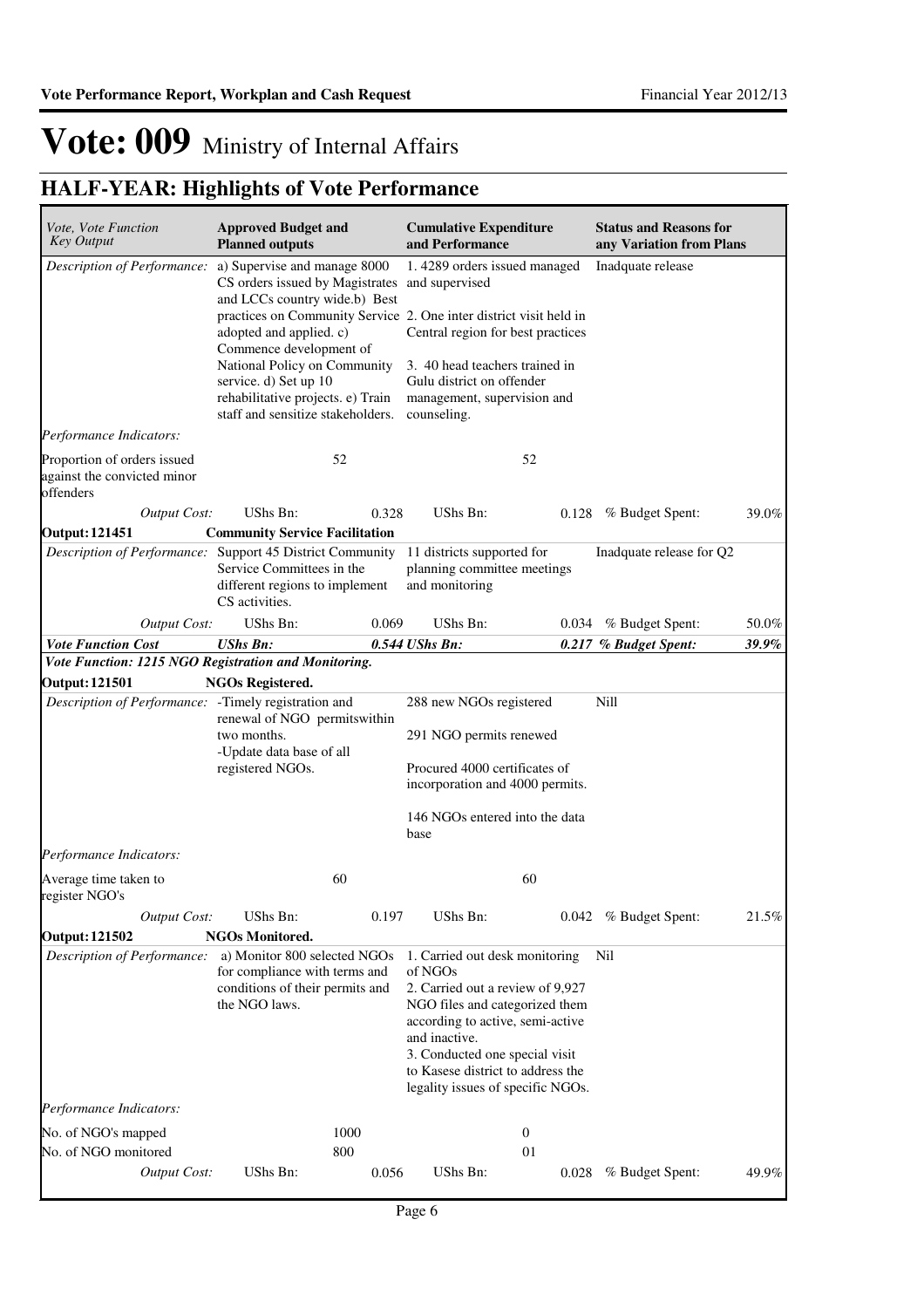| Vote, Vote Function<br><b>Key Output</b>                                                          | <b>Approved Budget and</b><br><b>Planned outputs</b>                                                                                                                                                                                      |       | <b>Cumulative Expenditure</b><br>and Performance                                                                                                                                                                                                                                                          |       | <b>Status and Reasons for</b><br>any Variation from Plans |                |
|---------------------------------------------------------------------------------------------------|-------------------------------------------------------------------------------------------------------------------------------------------------------------------------------------------------------------------------------------------|-------|-----------------------------------------------------------------------------------------------------------------------------------------------------------------------------------------------------------------------------------------------------------------------------------------------------------|-------|-----------------------------------------------------------|----------------|
| <b>Output: 121503</b>                                                                             | <b>NGOs Regulated.</b>                                                                                                                                                                                                                    |       |                                                                                                                                                                                                                                                                                                           |       |                                                           |                |
| Description of Performance: - NGO Act amendment process                                           | facilitated so as to avoid NGO<br>multiple registration centers                                                                                                                                                                           |       | 1. Cabinet memo prepared and<br>submitted to cabinet<br>2. Printed 400 and 500 copies<br>of the NGO policy and<br>regulations respectively<br>3. Printed and disseminated<br>1000 copies of NGO guidelines<br>for District and sub County<br>monitoring committees                                        |       | Nil                                                       |                |
| Performance Indicators:                                                                           |                                                                                                                                                                                                                                           |       |                                                                                                                                                                                                                                                                                                           |       |                                                           |                |
| No. of NGOs sensitized on<br>NGO Policy and Regulations                                           | 500                                                                                                                                                                                                                                       |       | $\mathbf{0}$                                                                                                                                                                                                                                                                                              |       |                                                           |                |
| No. of districts sensitized on<br>NGO Policy and Regulations                                      | 40                                                                                                                                                                                                                                        |       | 03                                                                                                                                                                                                                                                                                                        |       |                                                           |                |
| <b>Output Cost:</b>                                                                               | UShs Bn:                                                                                                                                                                                                                                  | 0.024 | UShs Bn:                                                                                                                                                                                                                                                                                                  | 0.008 | % Budget Spent:                                           | 33.3%          |
| <b>Output: 121504</b>                                                                             | <b>NGOs Coordinated.</b>                                                                                                                                                                                                                  |       |                                                                                                                                                                                                                                                                                                           |       |                                                           |                |
| Description of Performance: -10 District and Sub-County                                           | NGO monitoring committees/<br>structures established.<br>-Timely holding of coordination workshop in Kampala towards<br>meetings with MDAs, and with<br>NGOs to resolve disputes<br>within the NGOs, amongst<br>NGOs and or their funders |       | 1. Held 8 meetings on<br>arbitration cases for 17 NGOs<br>2. Held one stakeholder<br>the dissemination and<br>operationalization of the NGO<br>policy 2010.<br>3.300 NGO Board services<br>brochures and 5000 flyers were<br>produced and disseminated                                                    |       | Nil                                                       |                |
| Performance Indicators:                                                                           |                                                                                                                                                                                                                                           |       |                                                                                                                                                                                                                                                                                                           |       |                                                           |                |
| No. of District and sub<br>county NGO Monitoring<br>Committees established and<br>operationalised | 5                                                                                                                                                                                                                                         |       | $\boldsymbol{0}$                                                                                                                                                                                                                                                                                          |       |                                                           |                |
| Avergae time taken to<br>resolve a dispute                                                        | 60                                                                                                                                                                                                                                        |       | 60                                                                                                                                                                                                                                                                                                        |       |                                                           |                |
| <b>Output Cost:</b>                                                                               | UShs Bn:                                                                                                                                                                                                                                  | 0.011 | UShs Bn:                                                                                                                                                                                                                                                                                                  | 0.006 | % Budget Spent:                                           | 50.0%          |
| <b>Vote Function Cost</b>                                                                         | <b>UShs Bn:</b>                                                                                                                                                                                                                           |       | 0.289 UShs Bn:                                                                                                                                                                                                                                                                                            |       | 0.084 % Budget Spent:                                     | 29.1%          |
| Vote Function: 1249 Policy, Planning and Support Services                                         |                                                                                                                                                                                                                                           |       |                                                                                                                                                                                                                                                                                                           |       |                                                           |                |
| <b>Output: 124925</b>                                                                             | Staff supported.                                                                                                                                                                                                                          |       |                                                                                                                                                                                                                                                                                                           |       |                                                           |                |
| Description of Performance: Recruit and deploy Staff; Build                                       | staff capacity; Work<br>environment improved;<br>Implement HIV work based<br>policy; Timely procurement/<br>Financial disbusement &<br>Accountability.                                                                                    |       | a) Appointed 4, confirmed 27<br>and trained 4 staff in various<br>fields.<br>B) Payroll verified and<br>displayed.<br>c) 30 DGAL staff members<br>vaccinated against Hepatisis B<br>d) Timely disbursed resources<br>for implementation of Ministry<br>activities and improved the<br>working environment |       | Nil                                                       |                |
| Output Cost:                                                                                      | UShs Bn:                                                                                                                                                                                                                                  | 0.774 | UShs Bn:                                                                                                                                                                                                                                                                                                  | 0.236 | % Budget Spent:                                           | 30.4%          |
| <b>Vote Function Cost</b><br><b>Cost of Vote Services:</b>                                        | <b>UShs Bn:</b><br>UShs Bn:                                                                                                                                                                                                               |       | 5.108 UShs Bn:<br>9.570 UShs Bn:                                                                                                                                                                                                                                                                          |       | 2.025 % Budget Spent:<br>3.935 % Budget Spent:            | 39.6%<br>41.1% |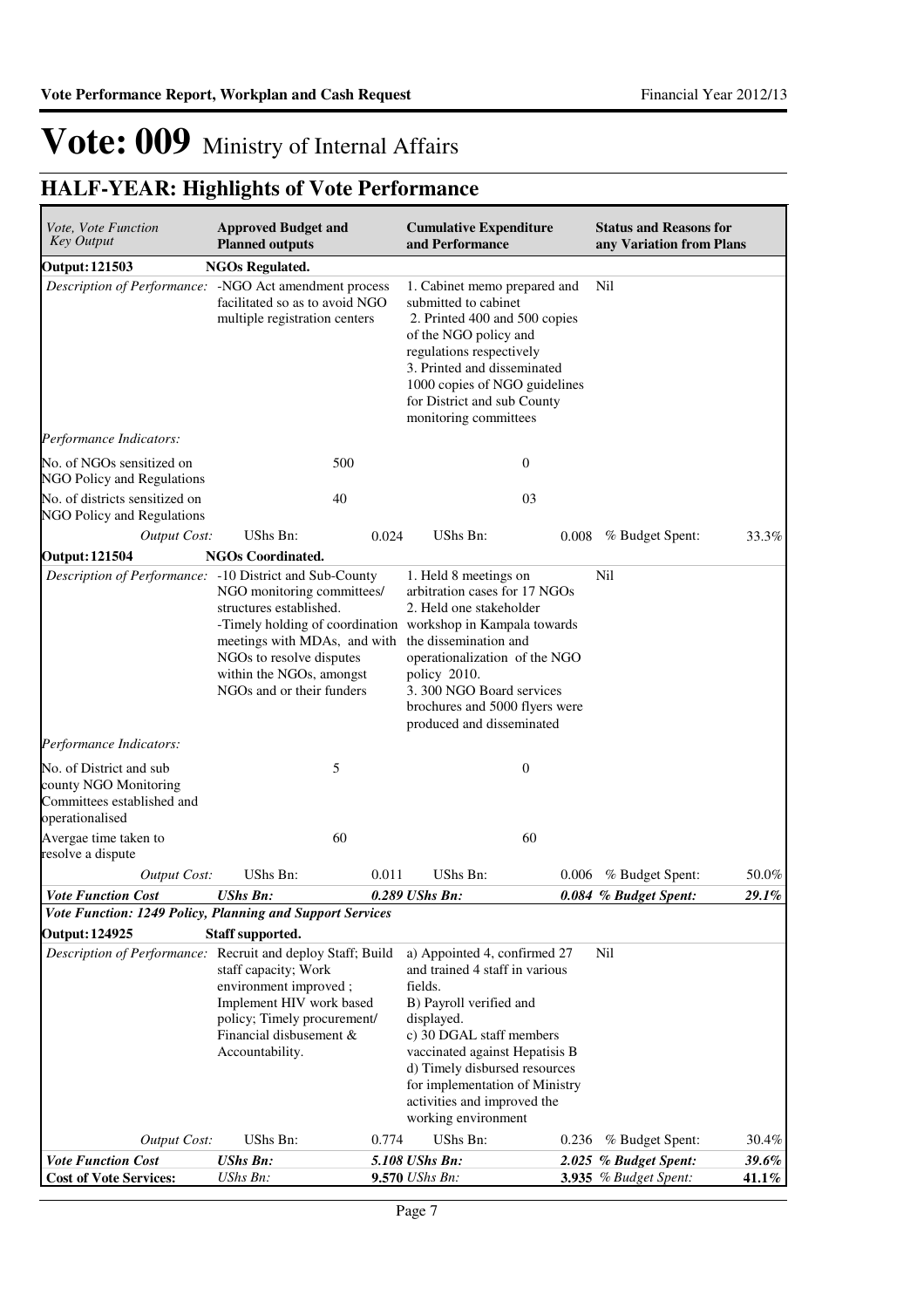### **HALF-YEAR: Highlights of Vote Performance**

### *\* Excluding Taxes and Arrears*

The Ministry requires additional funding in order to implement its mandate effectively. The inadequacy of the funds has equally impacted on all the various departments especially the NGO Board whose budget provision is not adequate to enable them break even for example the funds are not enough to pay Board commissions and yet the board functions and activities provide the core of what the department does on NGO registration.

| <b>Planned Actions:</b>                                                                                                                                                                                                                                         | <b>Actual Actions:</b>                                                                                                                                                                                                                                                                                                                        | <b>Reasons for Variation</b>                          |
|-----------------------------------------------------------------------------------------------------------------------------------------------------------------------------------------------------------------------------------------------------------------|-----------------------------------------------------------------------------------------------------------------------------------------------------------------------------------------------------------------------------------------------------------------------------------------------------------------------------------------------|-------------------------------------------------------|
| Vote: 009 Ministry of Internal Affairs                                                                                                                                                                                                                          |                                                                                                                                                                                                                                                                                                                                               |                                                       |
| Vote Function: 1214 Community Service                                                                                                                                                                                                                           |                                                                                                                                                                                                                                                                                                                                               |                                                       |
| a) Increased awareness on Community<br>service programme<br>b) 400 key stakeholders trained on social<br>re-integration of offenders.                                                                                                                           | A) 1073 posters distributed in western,<br>144 in Eastern, 203 in Central region,<br>North and in Kampala<br>B) 9 Radio talk and one TV talk show<br>held<br>C) 320 brochures distributed (240 in<br>North and 80 in west) D) 45 offender<br>jackets distributed                                                                              | Nill                                                  |
| Vote Function: 1215 NGO Registration and Monitoring.                                                                                                                                                                                                            |                                                                                                                                                                                                                                                                                                                                               |                                                       |
| a) Amendment of NGO Act. b) Continue<br>dissemination & sensitization of NGOs<br>and local authorities on the NGO Policy.                                                                                                                                       | 1. Held 3 consultative meetings to draft<br>cabinet memo. 2. Printed and<br>disseminated 1000 copies of NGO<br>guidelines for District and sub County<br>monitoring committees. 3 Held 7 radio<br>talk shows on the NGO policy. 2 in<br>Kampala, three in Gulu (Mega &<br>Rupiny), One in Arua (Radio Parcis)<br>and one in Mbale (Signal FM) | Additional support from DFG                           |
| Vote Function: 12 49 Policy, Planning and Support Services                                                                                                                                                                                                      |                                                                                                                                                                                                                                                                                                                                               |                                                       |
| a) Build staff capacity.b) 3 computers,<br>furniture and fixtures procured.c)<br>Maintain Ministry structures.                                                                                                                                                  | <b>Maintained Ministr structures</b>                                                                                                                                                                                                                                                                                                          | Nil                                                   |
| Supervision, monitoring coordination of<br>Ministry operations at the center and up<br>country.                                                                                                                                                                 | <b>Monitored implementation of Ministry</b><br>programs and projects at the center.                                                                                                                                                                                                                                                           | Inadquate funds to carry out up country<br>monitoring |
| a) Support the revision of Ministry laws,<br>regulations and emerging policies;<br>b)Finalise guidelines and operationalise<br>the HIV/AIDS work based policy.                                                                                                  | Reviewed and responded to various<br>cabinent memos and policy reviews                                                                                                                                                                                                                                                                        | Nill                                                  |
| Vote: 009 Ministry of Internal Affairs                                                                                                                                                                                                                          |                                                                                                                                                                                                                                                                                                                                               |                                                       |
| Vote Function: 12 12 Peace Building                                                                                                                                                                                                                             |                                                                                                                                                                                                                                                                                                                                               |                                                       |
| 1. Disseminate National Policy on SALW<br>at District level. 2. Interface with media<br>practitioner for positive reporting on small<br>arms issues. 3. Continue to institute peace<br>committees at Sub county to monitor<br>peace matters and avert conflict. | -Procurement at evaluation stage to<br>procure printing of 200 copies of The<br>new NAP                                                                                                                                                                                                                                                       | Inadquate release                                     |
| Vote Function: 1213 Forensic and General Scientific Services.                                                                                                                                                                                                   |                                                                                                                                                                                                                                                                                                                                               |                                                       |
|                                                                                                                                                                                                                                                                 |                                                                                                                                                                                                                                                                                                                                               |                                                       |

### **Table V2.2: Implementing Actions to Improve Vote Performance**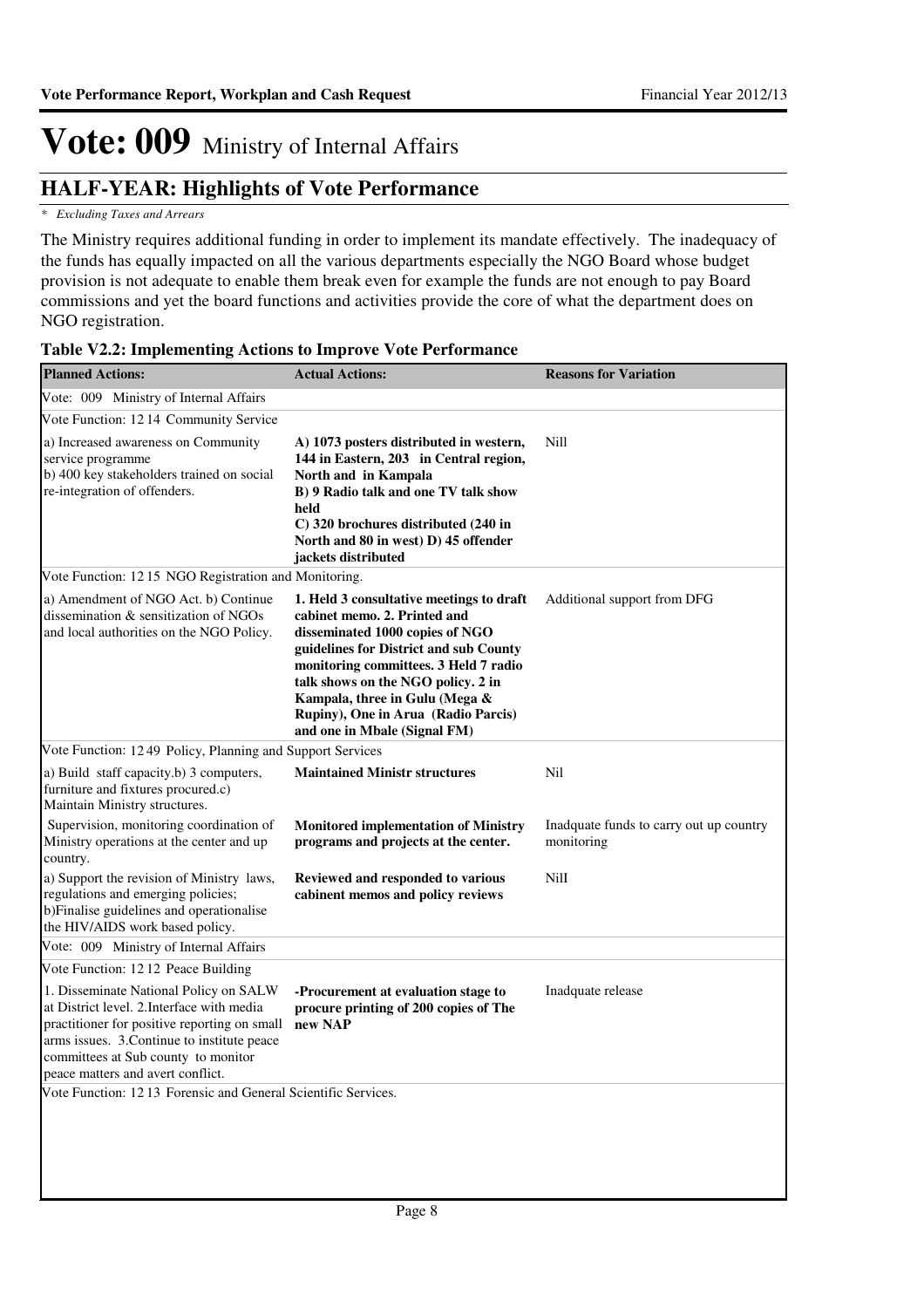| <b>Planned Actions:</b>                                                                                                                                                                                                                                                                                            | <b>Actual Actions:</b>                                                                                                                                                                                                                                                                                                                                                                                                                                               | <b>Reasons for Variation</b> |
|--------------------------------------------------------------------------------------------------------------------------------------------------------------------------------------------------------------------------------------------------------------------------------------------------------------------|----------------------------------------------------------------------------------------------------------------------------------------------------------------------------------------------------------------------------------------------------------------------------------------------------------------------------------------------------------------------------------------------------------------------------------------------------------------------|------------------------------|
| a) Conduct periodic internal QMS audit.<br>b) Participate in Inter-laboratory<br>proficiency testing.<br>c) Undertake pre-assessment audit of<br>pesticide residue laboratory and DNA<br>laboratory.                                                                                                               | A) Successfully participated in EAC<br>and NAM Proficiency Testing (PT)                                                                                                                                                                                                                                                                                                                                                                                              | Inadquate release            |
| Vote: 009 Ministry of Internal Affairs                                                                                                                                                                                                                                                                             |                                                                                                                                                                                                                                                                                                                                                                                                                                                                      |                              |
| Vote Function: 12 12 Peace Building                                                                                                                                                                                                                                                                                |                                                                                                                                                                                                                                                                                                                                                                                                                                                                      |                              |
| 1. Facilitate District Task Force and<br>District Peace Committees workplans.<br>2. Build capacity of NFP/SALWs<br>Structures at District and Sub County<br>levels.                                                                                                                                                | No funds released for the activity                                                                                                                                                                                                                                                                                                                                                                                                                                   | No funds released            |
| Demobilise reporters. Manage 6 DRTs,<br>Liaison and AC offices, Provide<br>resettlement packages, Link reporters to<br>existing social and economic opportunities<br>and programmes,                                                                                                                               | a)123 reporters from different fighting<br>groups were demobilised, documented<br>and resettled in their communities.<br>B) 40 reporters have been selected for<br>referral to other service providers -<br><b>Private Sector Foundation (PSF) and</b><br>Northern Uganda Youth Centre (NUYC)<br>c) 85 reporters who had been<br>demobilized were provided with<br>resettlement support<br>d) Managed the commissioner, the 6<br><b>DRTs and Beni liaison office</b> | Nill                         |
| 1. Dialogue & reconciliation events held<br>between reporters and communities.<br>2. Monitor/supervise Amnesty<br>Commission activities in 6 DRTs.<br>3. Reunite reporters with their families.<br>4. Equip reporters/victims with life skills.                                                                    | a) Held dialogue and reconciliation<br>meetings with the communities and<br>these have enabled the reporters to<br>resettle peacefully with the communities<br>of their return.<br>b) Monitored the Implementation of AC<br>activities and programs in all DRTs                                                                                                                                                                                                      | Nill                         |
|                                                                                                                                                                                                                                                                                                                    | c) Five (05), four from ADF and 01<br>from LRA repatriated from DR Congo<br>were reunited with their families and<br>next of kin                                                                                                                                                                                                                                                                                                                                     |                              |
| Vote Function: 1213 Forensic and General Scientific Services.                                                                                                                                                                                                                                                      |                                                                                                                                                                                                                                                                                                                                                                                                                                                                      |                              |
| a) Engage public through electronic and <b>1. Poison information aggregated for</b><br>print media (Radio/TV talk-shows).<br>b) Establish Poison Information Center<br>and pilot the National DNA crime<br>databank.<br>c) Ensure timely emergency incidence<br>response and forensic backup at scenes of<br>crime | 2012.                                                                                                                                                                                                                                                                                                                                                                                                                                                                | Inadquate release            |
| a) Strengthen the chain of custody of<br>exhibits. b) Strengthen staff technical<br>capacity. c) Continue with remodelling<br>and furnishing of D/GAL offices and<br>Laboratory space. d) Complete the<br>construction of Gulu lab&furnish Mbarara<br>Lab with support from JLOS.                                  | A) Construction of Gulu regional lab<br>restarted.B) Mbarara regional lab<br>nearing completion. C) Commenced the<br>remodeling of DGAL administrative<br>block, Water laboratory.                                                                                                                                                                                                                                                                                   | Inadquate release            |
| Vote Function: 12 14 Community Service                                                                                                                                                                                                                                                                             |                                                                                                                                                                                                                                                                                                                                                                                                                                                                      |                              |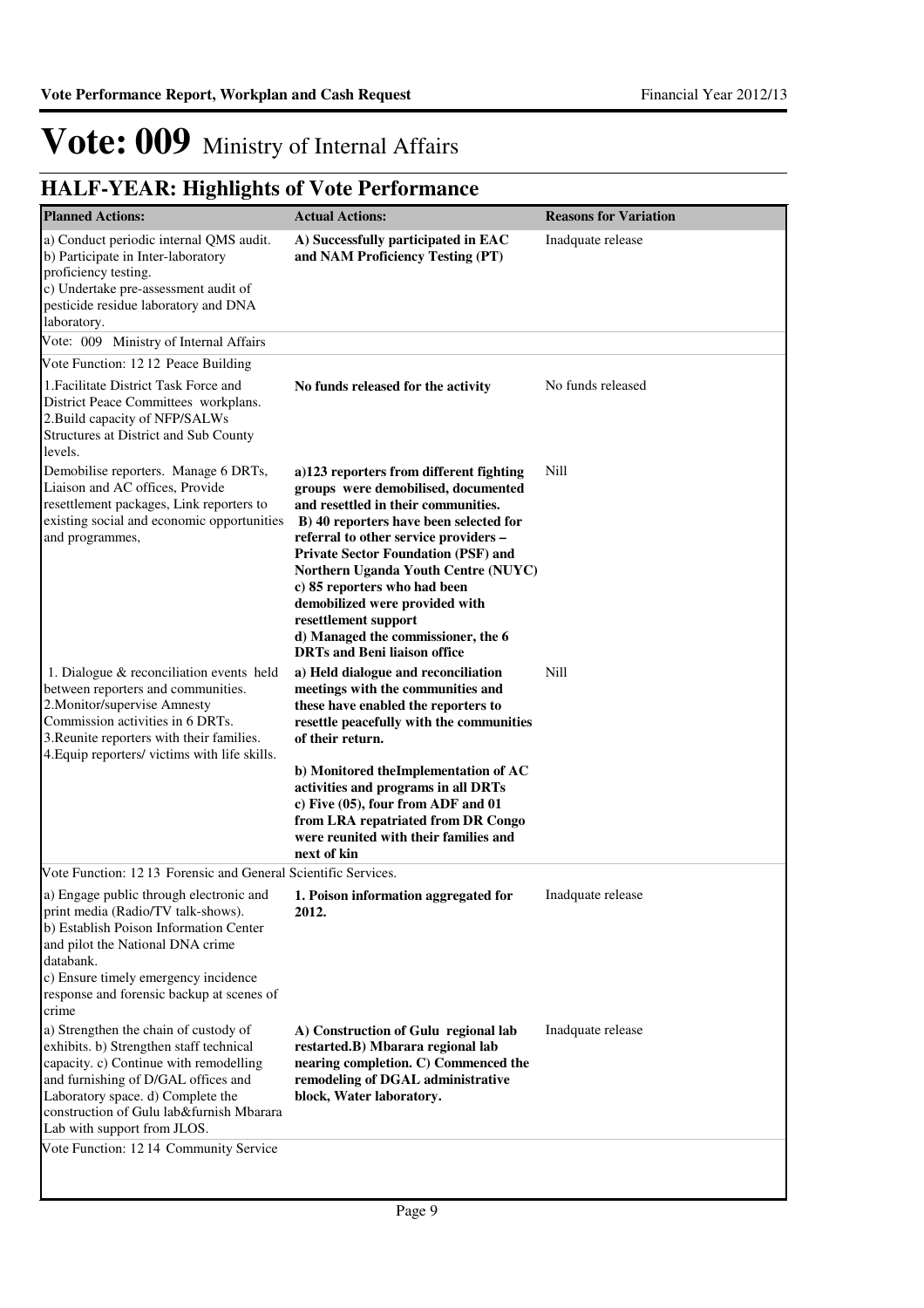### **HALF-YEAR: Highlights of Vote Performance**

| <b>Planned Actions:</b>                                                                                                                               | <b>Actual Actions:</b>                                                                                                                                                             | <b>Reasons for Variation</b> |
|-------------------------------------------------------------------------------------------------------------------------------------------------------|------------------------------------------------------------------------------------------------------------------------------------------------------------------------------------|------------------------------|
| a) Identification of offenders in all<br>districts, b) Commence on the<br>development of National Policy on CS.                                       | 1. 4289 issued orders managed and<br>supervised. 2. 2 internal consultative<br>meetings on policy development held                                                                 | Nill                         |
| a) Best practices on community service<br>adopted and applied from African<br>countries<br>b) Facilitate 5 inter district bench marking<br>exercises. | 1.30 placement supervisors trained 2.<br>One inter district visit held in Central<br>region                                                                                        | Inadquate release            |
| Vote Function: 12.15 NGO Registration and Monitoring.                                                                                                 |                                                                                                                                                                                    |                              |
| a) Design software for the data base. b)<br>Data entry of information regarding<br>NGOs.c) Map 10000 NGOs operating in<br>the country.                | 1.146 NGOs entered into the data base.<br>2. Carried out desk mapping of 9,927<br>NGOs according to those active, semi-<br>active and inactive.                                    | Inadquate funds released     |
| a) 800 NGOs monitored for compliance<br>with terms and conditions of their permits<br>and the NGO Law. b) Non compliant<br>NGOs de-registered.        | <b>1. Carried out desk monitoring of NGOs</b> Inadquate funds released<br>2. Conducted one special visit to Kasese<br>district to address the legality issues of<br>specific NGOs. |                              |

### *V3: Details of Releases and Expenditure*

*This section provides a comprehensive summary of the outputs delivered by the Vote and further details of Vote expenditures by Vote Function and Expenditure Item.*

### **Table V3.1: GoU Releases and Expenditure by Output\***

| TULET OUT INTERNED WHEN HIS<br><b>Billion Uganda Shillings</b>        | <b>Approved</b><br><b>Budget</b> | <b>Released</b> | <b>Spent</b> | $%$ $GoU$<br><b>Budget</b><br>Released | $%$ GoU<br><b>Budget</b><br><i>Spent</i> | $%$ $GoU$<br>Releases<br><i>Spen</i> |
|-----------------------------------------------------------------------|----------------------------------|-----------------|--------------|----------------------------------------|------------------------------------------|--------------------------------------|
| VF:1212 Peace Building                                                | 2.50                             | 1.20            | 1.18         | 47.9%                                  | 47.2%                                    | 98.6%                                |
| Class: Outputs Provided                                               | 0.07                             | 0.03            | 0.03         | 47.9%                                  | 45.9%                                    | 95.7%                                |
| 121201 Prevention of proliferation of illicit SALW.                   | 0.06                             | 0.03            | 0.03         | 49.7%                                  | 47.1%                                    | 94.7%                                |
| 121202 Enhanced public awareness and education on SALW and<br>CEWERU. | 0.00                             | 0.00            | 0.00         | 0.0%                                   | $0.0\%$                                  | N/A                                  |
| 121203 Implementing Institutions strengthened.                        | 0.01                             | 0.01            | 0.01         | 50.0%                                  | 50.0%                                    | 100.0%                               |
| Class: Outputs Funded                                                 | 2.43                             | 1.17            | 1.15         | 47.9%                                  | 47.3%                                    | 98.7%                                |
| 121251 Demobilisation of reporters/ex combatants.                     | 1.50                             | 0.75            | 0.75         | 49.6%                                  | 49.6%                                    | 100.0%                               |
| 121252 Resettlement/reinsertion of reporters                          | 0.40                             | 0.20            | 0.20         | 50.0%                                  | 50.0%                                    | 100.0%                               |
| 121253 Improve access to social economic reintegration of reporters.  | 0.50                             | 0.20            | 0.20         | 41.0%                                  | 41.0%                                    | 100.0%                               |
| 121254 Contribution to Regional centre on Small Arms                  | 0.03                             | 0.02            | 0.00         | 50.0%                                  | 0.0%                                     | 0.0%                                 |
| VF:1213 Forensic and General Scientific Services.                     | 1.12                             | 0.63            | 0.43         | 56.1%                                  | 37.9%                                    | 67.5%                                |
| Class: Outputs Provided                                               | 0.96                             | 0.56            | 0.42         | 59.0%                                  | 44.1%                                    | 74.7%                                |
| 121301 Forensic and General Scientific Services,                      | 0.07                             | 0.03            | 0.01         | 37.9%                                  | 18.0%                                    | 47.5%                                |
| 121302 Improved quality of samples and exhibits delivered.            | 0.11                             | 0.05            | 0.01         | 43.2%                                  | 4.4%                                     | 10.1%                                |
| 121303 Coordination, Monitoring and Supervision                       | 0.74                             | 0.47            | 0.40         | 63.9%                                  | 54.0%                                    | 84.5%                                |
| 121304 Support to Service Delivery in regional Laboratories           | 0.03                             | 0.02            | 0.01         | 50.0%                                  | 15.6%                                    | 31.1%                                |
| Class: Capital Purchases                                              | 0.17                             | 0.07            | 0.00         | 39.7%                                  | 2.7%                                     | 6.8%                                 |
| 121372 Government Buildings and Administrative Infrastructure         | 0.10                             | 0.04            | 0.00         | 37.5%                                  | 4.5%                                     | 12.0%                                |
| 121376 Purchase of Office and ICT Equipment, including Software       | 0.05                             | 0.02            | 0.00         | 44.4%                                  | $0.0\%$                                  | 0.0%                                 |
| 121378 Purchase of Office and Residential Furniture and Fittings      | 0.02                             | 0.01            | 0.00         | 38.9%                                  | $0.0\%$                                  | 0.0%                                 |
| VF:1214 Community Service                                             | 0.54                             | 0.27            | 0.22         | 49.8%                                  | 39.9%                                    | 80.3%                                |
| Class: Outputs Provided                                               | 0.47                             | 0.24            | 0.18         | 49.7%                                  | 38.5%                                    | 77.4%                                |
| 121401 Improved Community Service Orders.                             | 0.33                             | 0.16            | 0.13         | 49.6%                                  | 39.0%                                    | 78.6%                                |
| 121402 Improve Stakeholder Capacity                                   | 0.07                             | 0.04            | 0.02         | 50.0%                                  | 30.6%                                    | 61.2%                                |
| 121403 Effective Monitoring and supervision                           | 0.08                             | 0.04            | 0.03         | 50.0%                                  | 43.7%                                    | 87.4%                                |
| Class: Outputs Funded                                                 | 0.07                             | 0.03            | 0.03         | 50.0%                                  | 50.0%                                    | 100.0%                               |
| 121451 Community Service Facilitation                                 | 0.07                             | 0.03            | 0.03         | 50.0%                                  | 50.0%                                    | 100.0%                               |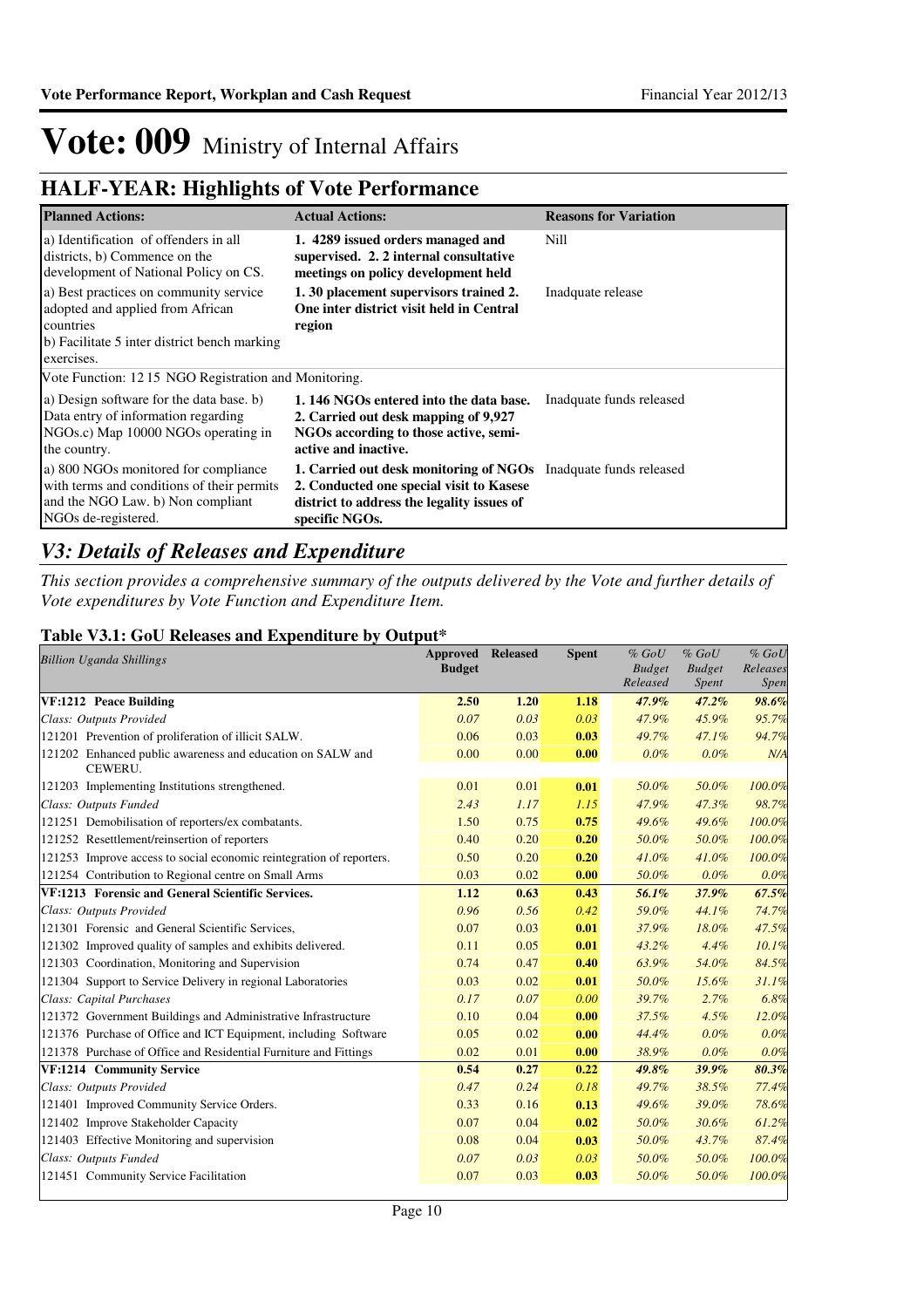### **HALF-YEAR: Highlights of Vote Performance**

| VF:1215 NGO Registration and Monitoring.                          | 0.29 | 0.11 | 0.08 | 38.8% | 29.1%    | 75.0%  |
|-------------------------------------------------------------------|------|------|------|-------|----------|--------|
| Class: Outputs Provided                                           | 0.29 | 0.11 | 0.08 | 38.8% | 29.1%    | 75.0%  |
| 121501 NGOs Registered.                                           | 0.20 | 0.07 | 0.04 | 33.6% | 21.5%    | 63.8%  |
| 121502 NGOs Monitored.                                            | 0.06 | 0.03 | 0.03 | 49.9% | 49.9%    | 100.0% |
| 121503 NGOs Regulated.                                            | 0.02 | 0.01 | 0.01 | 50.0% | 33.3%    | 66.5%  |
| 121504 NGOs Coordinated.                                          | 0.01 | 0.01 | 0.01 | 50.0% | 50.0%    | 100.0% |
| VF:1249 Policy, Planning and Support Services                     | 5.11 | 2.53 | 2.03 | 49.5% | $39.6\%$ | 80.1%  |
| Class: Outputs Provided                                           | 2.58 | 1.40 | 0.97 | 54.3% | 37.5%    | 69.1%  |
| 124921 Policy consultation, Planning and Budgeting.               | 0.05 | 0.02 | 0.02 | 49.9% | 49.9%    | 100.0% |
| 124922 Improved procument management.                             | 0.12 | 0.06 | 0.06 | 50.0% | 50.0%    | 100.0% |
| 124923 Financial management Improved.                             | 0.17 | 0.08 | 0.08 | 50.0% | 49.2%    | 98.4%  |
| 124924 Enhanced Ministry Operations.                              | 1.47 | 0.73 | 0.57 | 50.0% | 38.6%    | 77.1%  |
| 124925 Staff supported.                                           | 0.77 | 0.50 | 0.24 | 64.3% | 30.4%    | 47.3%  |
| Class: Outputs Funded                                             | 2.40 | 1.07 | 1.05 | 44.5% | 43.9%    | 98.6%  |
| 124955 Improved Security of Government Premises/Key Installations | 2.40 | 1.07 | 1.05 | 44.5% | 43.9%    | 98.6%  |
| Class: Capital Purchases                                          | 0.13 | 0.06 | 0.00 | 46.2% | 3.1%     | 6.8%   |
| 124972 Government Buildings and Administrative Infrastructure     | 0.05 | 0.02 | 0.00 | 44.4% | 1.8%     | 4.0%   |
| 124976 Purchase of Office and ICT Equipment, including Software   | 0.06 | 0.03 | 0.00 | 44.4% | 5.3%     | 12.0%  |
| 124978 Purchase of Office and Residential Furniture and Fittings  | 0.02 | 0.01 | 0.00 | 55.6% | 0.0%     | 0.0%   |
| <b>Total For Vote</b>                                             | 9.57 | 4.74 | 3.94 | 49.5% | 41.1%    | 83.0%  |

*\* Excluding Taxes and Arrears*

### **Table V3.2: 2012/13 GoU Expenditure by Item**

| <b>Billion Uganda Shillings</b>                        | Approved<br><b>Budget</b> | <b>Releases</b> | <b>Expend-</b><br>iture | % Budged<br><b>Released</b> | % Budget<br><b>Spent</b> | %Releases<br><b>Spent</b> |
|--------------------------------------------------------|---------------------------|-----------------|-------------------------|-----------------------------|--------------------------|---------------------------|
| <b>Output Class: Outputs Provided</b>                  | 4.37                      | 2.35            | 1.69                    | 53.7%                       | 38.7%                    | 72.0%                     |
| 211101 General Staff Salaries                          | 1.49                      | 0.91            | 0.61                    | 61.4%                       | 40.7%                    | 66.3%                     |
| 211103 Allowances                                      | 0.24                      | 0.12            | 0.12                    | 50.0%                       | 50.0%                    | 100.0%                    |
| 213001 Medical Expenses (To Employees)                 | 0.03                      | 0.02            | 0.02                    | 50.0%                       | 50.0%                    | 100.0%                    |
| 213002 Incapacity, death benefits and funeral expenses | 0.02                      | 0.01            | 0.01                    | 50.0%                       | 50.0%                    | 100.0%                    |
| 221001 Advertising and Public Relations                | 0.02                      | 0.01            | 0.01                    | 50.0%                       | 35.9%                    | 71.8%                     |
| 221002 Workshops and Seminars                          | 0.06                      | 0.03            | 0.03                    | 49.9%                       | 45.6%                    | 91.4%                     |
| 221003 Staff Training                                  | 0.13                      | 0.06            | 0.04                    | 50.0%                       | 28.9%                    | 57.7%                     |
| 221006 Commissions and Related Charges                 | 0.12                      | 0.06            | 0.06                    | 50.0%                       | 48.4%                    | 96.7%                     |
| 221007 Books, Periodicals and Newspapers               | 0.03                      | 0.01            | 0.01                    | 50.0%                       | 50.0%                    | 100.0%                    |
| 221008 Computer Supplies and IT Services               | 0.09                      | 0.04            | 0.02                    | 50.1%                       | 19.0%                    | 37.9%                     |
| 221009 Welfare and Entertainment                       | 0.04                      | 0.02            | 0.02                    | 50.0%                       | 50.0%                    | 100.0%                    |
| 221011 Printing, Stationery, Photocopying and Binding  | 0.18                      | 0.09            | 0.03                    | 49.3%                       | 17.2%                    | 34.9%                     |
| 221012 Small Office Equipment                          | 0.04                      | 0.02            | 0.02                    | 50.0%                       | 43.6%                    | 87.2%                     |
| 221016 IFMS Recurrent Costs                            | 0.07                      | 0.04            | 0.04                    | 50.0%                       | 50.0%                    | 100.0%                    |
| 222001 Telecommunications                              | 0.12                      | 0.06            | 0.05                    | 50.0%                       | 45.0%                    | 90.0%                     |
| 222002 Postage and Courier                             | 0.00                      | 0.00            | 0.00                    | 50.0%                       | 50.0%                    | 100.0%                    |
| 223005 Electricity                                     | 0.16                      | 0.08            | 0.08                    | 50.0%                       | 50.0%                    | 100.0%                    |
| 223006 Water                                           | 0.02                      | 0.01            | 0.01                    | 50.0%                       | 50.0%                    | 100.0%                    |
| 224001 Medical and Agricultural supplies               | 0.19                      | 0.08            | 0.01                    | 43.4%                       | 5.9%                     | 13.6%                     |
| 224002 General Supply of Goods and Services            | 0.16                      | 0.08            | 0.04                    | 50.4%                       | 22.3%                    | 44.3%                     |
| 225001 Consultancy Services- Short-term                | 0.01                      | 0.00            | 0.00                    | 16.7%                       | 0.0%                     | 0.0%                      |
| 227001 Travel Inland                                   | 0.41                      | 0.21            | 0.20                    | 49.9%                       | 49.2%                    | 98.5%                     |
| 227002 Travel Abroad                                   | 0.16                      | 0.08            | 0.08                    | 50.0%                       | 49.2%                    | 98.3%                     |
| 227004 Fuel, Lubricants and Oils                       | 0.22                      | 0.11            | 0.11                    | 50.0%                       | 47.2%                    | 94.4%                     |
| 228001 Maintenance - Civil                             | 0.04                      | 0.02            | 0.02                    | 50.0%                       | 50.0%                    | 100.0%                    |
| 228002 Maintenance - Vehicles                          | 0.23                      | 0.11            | 0.05                    | 50.0%                       | 20.5%                    | 41.0%                     |
| 228003 Maintenance Machinery, Equipment and Furniture  | 0.08                      | 0.05            | 0.02                    | 60.5%                       | 28.3%                    | 46.7%                     |
| <b>Output Class: Outputs Funded</b>                    | 4.90                      | 2.27            | 2.24                    | 46.3%                       | 45.6%                    | 98.6%                     |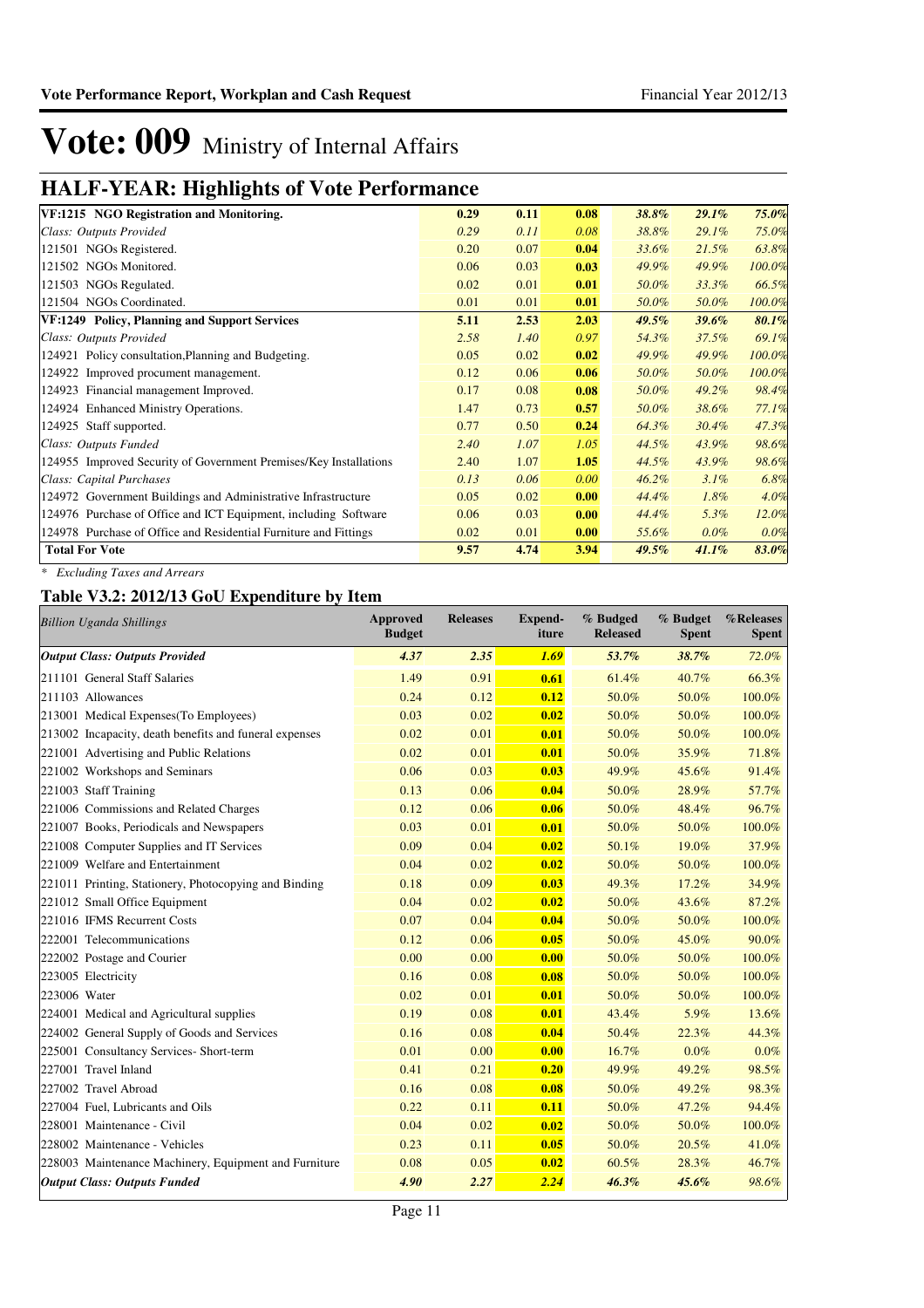### **HALF-YEAR: Highlights of Vote Performance**

| <b>Billion Uganda Shillings</b>                            | Approved<br><b>Budget</b> | <b>Releases</b> | <b>Expend-</b><br>iture | % Budged<br><b>Released</b> | % Budget<br><b>Spent</b> | %Releases<br><b>Spent</b> |
|------------------------------------------------------------|---------------------------|-----------------|-------------------------|-----------------------------|--------------------------|---------------------------|
| 262101 Contributions to International Organisations (Curre | 0.03                      | 0.02            | 0.00                    | 50.0%                       | $0.0\%$                  | $0.0\%$                   |
| 263104 Transfers to other gov't units (current)            | 1.54                      | 0.77            | 0.77                    | 50.0%                       | 50.0%                    | 100.0%                    |
| 263106 Other Current grants (current)                      | 3.33                      | 1.48            | 1.47                    | 44.5%                       | 44.0%                    | 99.0%                     |
| 264102 Contributions to Autonomous Inst. Wage Subventio    | 0.01                      | 0.00            | 0.00                    | 50.0%                       | 50.0%                    | 100.0%                    |
| <b>Output Class: Capital Purchases</b>                     | 0.36                      | 0.13            | 0.01                    | 35.4%                       | $2.4\%$                  | 6.8%                      |
| 231001 Non-Residential Buildings                           | 0.15                      | 0.06            | 0.01                    | 39.8%                       | $3.6\%$                  | $9.0\%$                   |
| 231005 Machinery and Equipment                             | 0.11                      | 0.05            | 0.00                    | 44.4%                       | $3.0\%$                  | 6.7%                      |
| 231006 Furniture and Fixtures                              | 0.04                      | 0.02            | 0.00                    | 47.2%                       | $0.0\%$                  | $0.0\%$                   |
| 312206 Gross Tax                                           | 0.06                      | 0.00            | 0.00                    | $0.0\%$                     | $0.0\%$                  | N/A                       |
| <b>Grand Total:</b>                                        | 9.63                      | 4.74            | 3.94                    | $49.2\%$                    | $40.9\%$                 | 83.0%                     |
| <b>Total Excluding Taxes and Arrears:</b>                  | 9.57                      | 4.74            | 3.94                    | $49.5\%$                    | $41.1\%$                 | 83.0%                     |

### **Table V3.3: GoU Releases and Expenditure by Project and Programme\***

| <b>Billion Uganda Shillings</b>                        | <b>Approved Released</b><br><b>Budget</b> |      | <b>Spent</b> | $%$ GoU<br><b>Budget</b><br>Released | $%$ GoU<br><b>Budget</b><br><b>Spent</b> | $%$ $GoU$<br>Releases<br>Spent |
|--------------------------------------------------------|-------------------------------------------|------|--------------|--------------------------------------|------------------------------------------|--------------------------------|
| VF:1212 Peace Building                                 | 2.50                                      | 1.20 | 1.18         | 47.9%                                | 47.2%                                    | 98.6%                          |
| <b>Recurrent Programmes</b>                            |                                           |      |              |                                      |                                          |                                |
| Finance and Administration (Amnesty Commission)<br>01A | 1.91                                      | 0.95 | 0.95         | 50.0%                                | 50.0%                                    | 100.0%                         |
| 05<br>Focal point                                      | 0.10                                      | 0.05 | 0.03         | 48.6%                                | 32.2%                                    | 66.3%                          |
| <b>Development Projects</b>                            |                                           |      |              |                                      |                                          |                                |
| 1126 Support to Internal Affairs (Amnesty Commission)  | 0.49                                      | 0.19 | 0.19         | 39.6%                                | 39.6%                                    | 100.0%                         |
| VF:1213 Forensic and General Scientific Services.      | 1.12                                      | 0.63 | 0.43         | 56.1%                                | 37.9%                                    | 67.5%                          |
| <b>Recurrent Programmes</b>                            |                                           |      |              |                                      |                                          |                                |
| 03<br>Government Analytical Laboratory                 | 0.00                                      | 0.00 | 0.00         | N/A                                  | N/A                                      | N/A                            |
| 12<br>GAL - Office of the Director                     | 0.77                                      | 0.49 | 0.40         | 63.3%                                | 52.4%                                    | 82.8%                          |
| 13<br><b>Criminalistics Services</b>                   | 0.07                                      | 0.03 | 0.01         | 37.9%                                | 18.0%                                    | 47.5%                          |
| 14<br>Quality and Chemical Verification Services       | 0.02                                      | 0.01 | 0.01         | 50.0%                                | 20.1%                                    | 40.3%                          |
| <b>Development Projects</b>                            |                                           |      |              |                                      |                                          |                                |
| 0066C Support to Internal Affairs (Government Chemist) | 0.26                                      | 0.10 | 0.00         | 40.3%                                | 1.7%                                     | 4.3%                           |
| VF:1214 Community Service                              | 0.54                                      | 0.27 | 0.22         | 49.8%                                | 39.9%                                    | 80.3%                          |
| <b>Recurrent Programmes</b>                            |                                           |      |              |                                      |                                          |                                |
| 04<br><b>Community Service</b>                         | 0.54                                      | 0.27 | 0.22         | 49.8%                                | 39.9%                                    | 80.3%                          |
| VF:1215 NGO Registration and Monitoring.               | 0.29                                      | 0.11 | 0.08         | 38.8%                                | 29.1%                                    | 75.0%                          |
| <b>Recurrent Programmes</b>                            |                                           |      |              |                                      |                                          |                                |
| NGO Board<br>10                                        | 0.29                                      | 0.11 | 0.08         | 38.8%                                | 29.1%                                    | 75.0%                          |
| VF:1249 Policy, Planning and Support Services          | 5.11                                      | 2.53 | 2.03         | 49.5%                                | 39.6%                                    | 80.1%                          |
| <b>Recurrent Programmes</b>                            |                                           |      |              |                                      |                                          |                                |
| Finance and Administration<br>01                       | 4.94                                      | 2.45 | 2.00         | 49.6%                                | 40.5%                                    | 81.8%                          |
| 11<br><b>Internal Audit</b>                            | 0.03                                      | 0.02 | 0.02         | 50.0%                                | 50.0%                                    | 100.0%                         |
| <b>Development Projects</b>                            |                                           |      |              |                                      |                                          |                                |
| 0066 Support to Ministry of Internal Affairs           | 0.13                                      | 0.06 | 0.00         | 46.2%                                | 3.1%                                     | 6.8%                           |
| <b>Total For Vote</b>                                  | 9.57                                      | 4.74 | 3.94         | 49.5%                                | 41.1%                                    | 83.0%                          |

*\* Excluding Taxes and Arrears*

**Table V3.4: Donor Releases and Expenditure by Project and Programme\***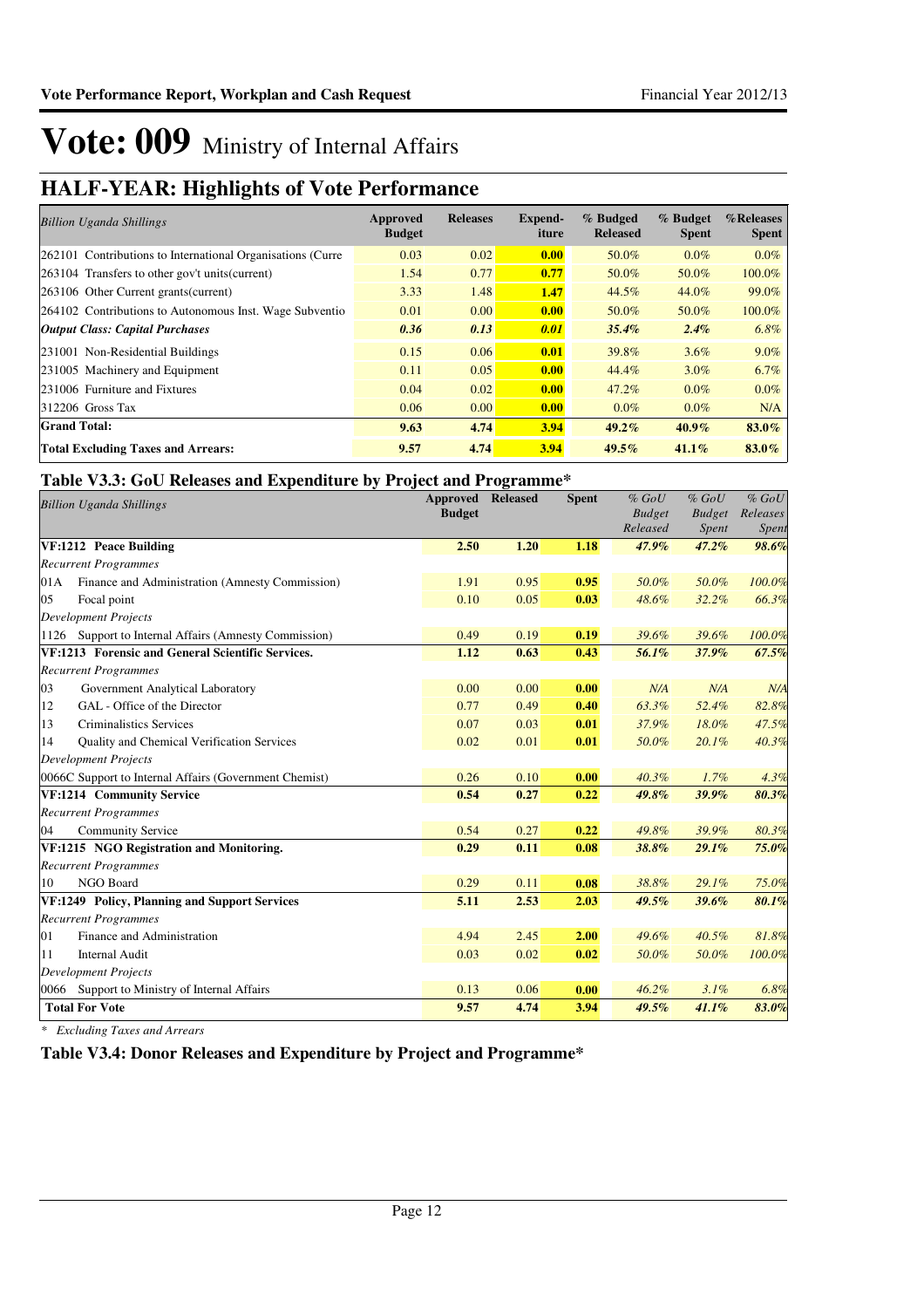### **QUARTER 2: Cumulative Outputs and Expenditure by End of Quarter**

| <b>Annual Planned Outputs and Cumulative Outputs Achieved by End of</b><br><b>Ouarter</b> (Quantity and Location) | Cumulative Expenditures made by the End of the Quarter to<br><b>Deliver Cumulative Outputs</b> | UShs Thousand |
|-------------------------------------------------------------------------------------------------------------------|------------------------------------------------------------------------------------------------|---------------|
| Vote Function: 1212 Peace Building                                                                                |                                                                                                |               |
| Recurrent Programmes                                                                                              |                                                                                                |               |

*Programme 01A Finance and Administration (Amnesty Commission)*

*Outputs Funded*

**12 1251 Demobilisation of reporters/ex combatants. Output:**

|                                                                                                                                                                                                                                                                                                                                                                                                                                                                                                                                                                                                                                                                                                       | <b>Item</b>                                     | <b>Spent</b> |
|-------------------------------------------------------------------------------------------------------------------------------------------------------------------------------------------------------------------------------------------------------------------------------------------------------------------------------------------------------------------------------------------------------------------------------------------------------------------------------------------------------------------------------------------------------------------------------------------------------------------------------------------------------------------------------------------------------|-------------------------------------------------|--------------|
| <b>Annual Planned Outputs:</b>                                                                                                                                                                                                                                                                                                                                                                                                                                                                                                                                                                                                                                                                        | 263104 Transfers to other gov't units (current) | 734,971      |
| A) Increased awareness on the Amnesty process of reintegration and<br>resettlement in the entire country.<br>B) Eligible reporters from ADF and LRA granted amnesty.<br>C) Support dialogue and reconciliation meetings / events with reporters<br>and communities for peaceful co-existence.<br>D) Manage Amnesty Commission offices, 6 DRTs (Gulu, Kitgum, Arua,<br>Kasese, Central and Mbale) and Beni Liaison office in DR Congo.                                                                                                                                                                                                                                                                 |                                                 |              |
| Cumulatie Outputs Achieved by the end of the Quarter:                                                                                                                                                                                                                                                                                                                                                                                                                                                                                                                                                                                                                                                 |                                                 |              |
| a) Managed the Commission through payment of: Rent, utilities,<br>stationery, telephone and internet for the head office and the six<br>DRTs-Gulu, Kitgum, Arua, Mbale and Kasese including a Beni liaison<br>office in the DR Congo<br>b) Demobilised, documented and resettled 123 reporters in their<br>communities.<br>C) Seven (07) dialogue and reconciliation meetings were held<br>between reporters and the host communities in DRTs of Gulu,<br>Kitgum, Central, kasese and Mbale for peaceful coexistence.<br>D) Sensitized reporters, affected communities and stakeholders in all<br>DRTs of Gulu, Kitgum, Arua, Central, Mbale and Kasese on<br>resettlement and reintegration process. |                                                 |              |
| <b>Reasons for Variation in performance</b>                                                                                                                                                                                                                                                                                                                                                                                                                                                                                                                                                                                                                                                           |                                                 |              |
| Nil                                                                                                                                                                                                                                                                                                                                                                                                                                                                                                                                                                                                                                                                                                   |                                                 |              |

| 734,971 | <b>Total</b>              |
|---------|---------------------------|
| 0       | <b>Wage Recurrent</b>     |
| 734,971 | <b>Non Wage Recurrent</b> |
| 0       | <b>NTR</b>                |

**12 1252 Resettlement/reinsertion of reporters Output:**

| <b>Annual Planned Outputs:</b><br>a) 200 reporters provided with reinsertion support;<br>b) Reporters repatriated from DR Congo, Sudan and Kenya reunited with<br>their families / next of kin;<br>c) Amnesty activities in the 6 DRTs (Gulu, Kitgum, Arua, Kasese, Central<br>and Mbale) monitored.<br>Cumulatie Outputs Achieved by the end of the Quarter:<br>a) 85 reporters who had been demobilized were provided with<br>reinsertion and resettlement support<br>b) Reporters resettled in the sub counties of Atanga, (Pader district),<br>Amida (Kitgum) and Lira Town council (Lira district) were<br>monitored to assess how they are coping up in their communities.<br>C) Three follow up visits were carried out to Masaka, Mbirizi<br>Kyazanga and Bombo (Nyimbwa Sub County) to assess how the<br>reporters are fairing in the community<br>d) Five (05), four from ADF and 01 from LRA repatriated from DR<br>Congo were reunited with their families and next of kin<br>e) Provided psychosocial support to 20 reporters in the DRTs of<br>Kitgum, Gulu and Central | <b>Item</b><br>263106 Other Current grants (current) | <b>Spent</b><br>199,992 |
|---------------------------------------------------------------------------------------------------------------------------------------------------------------------------------------------------------------------------------------------------------------------------------------------------------------------------------------------------------------------------------------------------------------------------------------------------------------------------------------------------------------------------------------------------------------------------------------------------------------------------------------------------------------------------------------------------------------------------------------------------------------------------------------------------------------------------------------------------------------------------------------------------------------------------------------------------------------------------------------------------------------------------------------------------------------------------------------|------------------------------------------------------|-------------------------|
|                                                                                                                                                                                                                                                                                                                                                                                                                                                                                                                                                                                                                                                                                                                                                                                                                                                                                                                                                                                                                                                                                       |                                                      |                         |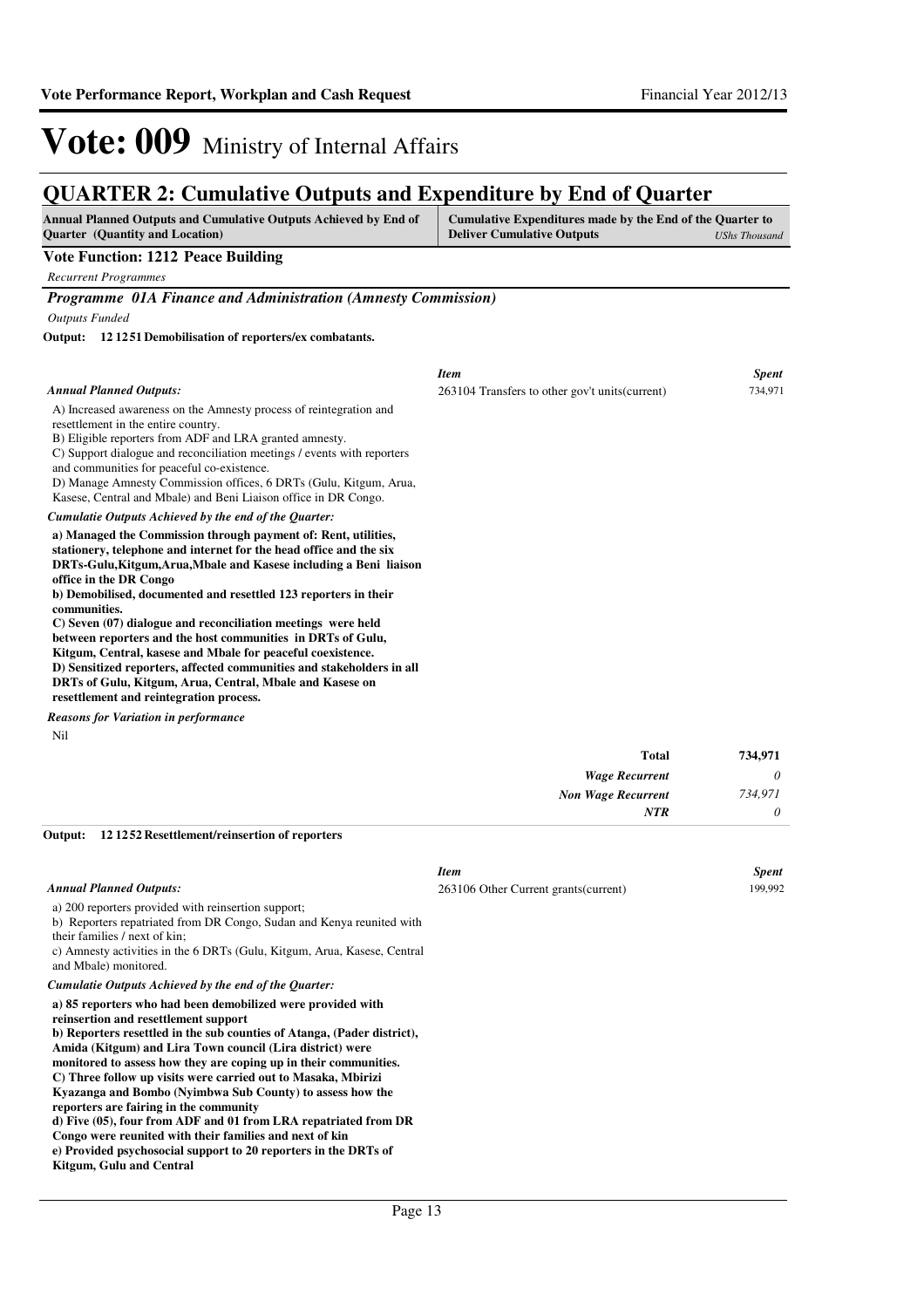*0*

*NTR*

## Vote: 009 Ministry of Internal Affairs

### **QUARTER 2: Cumulative Outputs and Expenditure by End of Quarter**

| <b>Annual Planned Outputs and Cumulative Outputs Achieved by End of</b> | Cumulative Expenditures made by the End of the Quarter to |               |
|-------------------------------------------------------------------------|-----------------------------------------------------------|---------------|
| <b>Ouarter</b> (Quantity and Location)                                  | <b>Deliver Cumulative Outputs</b>                         | UShs Thousand |
| <b>Vote Function: 1212 Peace Building</b>                               |                                                           |               |

*Recurrent Programmes*

*Programme 01A Finance and Administration (Amnesty Commission)*

*Reasons for Variation in performance*

Nil

| 199,992  | <b>Total</b>              |
|----------|---------------------------|
| $\theta$ | <b>Wage Recurrent</b>     |
| 199,992  | <b>Non Wage Recurrent</b> |
| $\theta$ | <b>NTR</b>                |
|          |                           |

#### **12 1253 Improve access to social economic reintegration of reporters. Output:**

| <b>Annual Planned Outputs:</b><br>Provision of Information, Counseling & Referral Services (ICRS) to<br>reporters, their families and affected communities<br>Cumulatie Outputs Achieved by the end of the Quarter:                                                                                                                                                                                                                                                                                                                                                                                                                    | <b>Item</b><br>263106 Other Current grants (current) | <b>Spent</b><br>19,999 |
|----------------------------------------------------------------------------------------------------------------------------------------------------------------------------------------------------------------------------------------------------------------------------------------------------------------------------------------------------------------------------------------------------------------------------------------------------------------------------------------------------------------------------------------------------------------------------------------------------------------------------------------|------------------------------------------------------|------------------------|
| a) 70 reporters and community members were counseled and given<br>support services in Yumbe TC and Atiak.<br>b) Reporters and victims in Gulu, Central, Kitgum, Mbale and Arua<br>DRTs were sensitized on existing opportunities and programs for<br>sustainability.<br>c) Held three meetings between the service providers and AC in, Arua<br>Yumbe), Kitgum and Central to assess their capacity in training<br>reporters in vocational skills<br>d) Reporters resettled in Central, Gulu, Kitgum, Arua and Mbale<br>DRTs were counseled & provided with information on existing<br>opportunities and programmes for sustainability |                                                      |                        |
| <b>Reasons for Variation in performance</b>                                                                                                                                                                                                                                                                                                                                                                                                                                                                                                                                                                                            |                                                      |                        |
| Nill                                                                                                                                                                                                                                                                                                                                                                                                                                                                                                                                                                                                                                   |                                                      |                        |
|                                                                                                                                                                                                                                                                                                                                                                                                                                                                                                                                                                                                                                        | <b>Total</b>                                         | 19,999                 |
|                                                                                                                                                                                                                                                                                                                                                                                                                                                                                                                                                                                                                                        | <b>Wage Recurrent</b>                                | 0                      |
|                                                                                                                                                                                                                                                                                                                                                                                                                                                                                                                                                                                                                                        | <b>Non Wage Recurrent</b>                            | 19,999                 |

### *Programme 05 Focal point*

*Outputs Funded*

**12 1254 Contribution to Regional centre on Small Arms Output:**

#### *Annual Planned Outputs:*

Part - payment of Membership contribution to RECSA. (estimated at

#### USD 70,000 annually). *Cumulatie Outputs Achieved by the end of the Quarter:*

**Accumulation of funds**

### *Reasons for Variation in performance*

Accumulation of funds

| $\bf{0}$ | <b>Total</b>              |
|----------|---------------------------|
| 0        | <b>Wage Recurrent</b>     |
| 0        | <b>Non Wage Recurrent</b> |
| 0        | <b>NTR</b>                |
|          |                           |

#### *Outputs Provided*

**Output: 12 1201 Prevention of proliferation of illicit SALW.**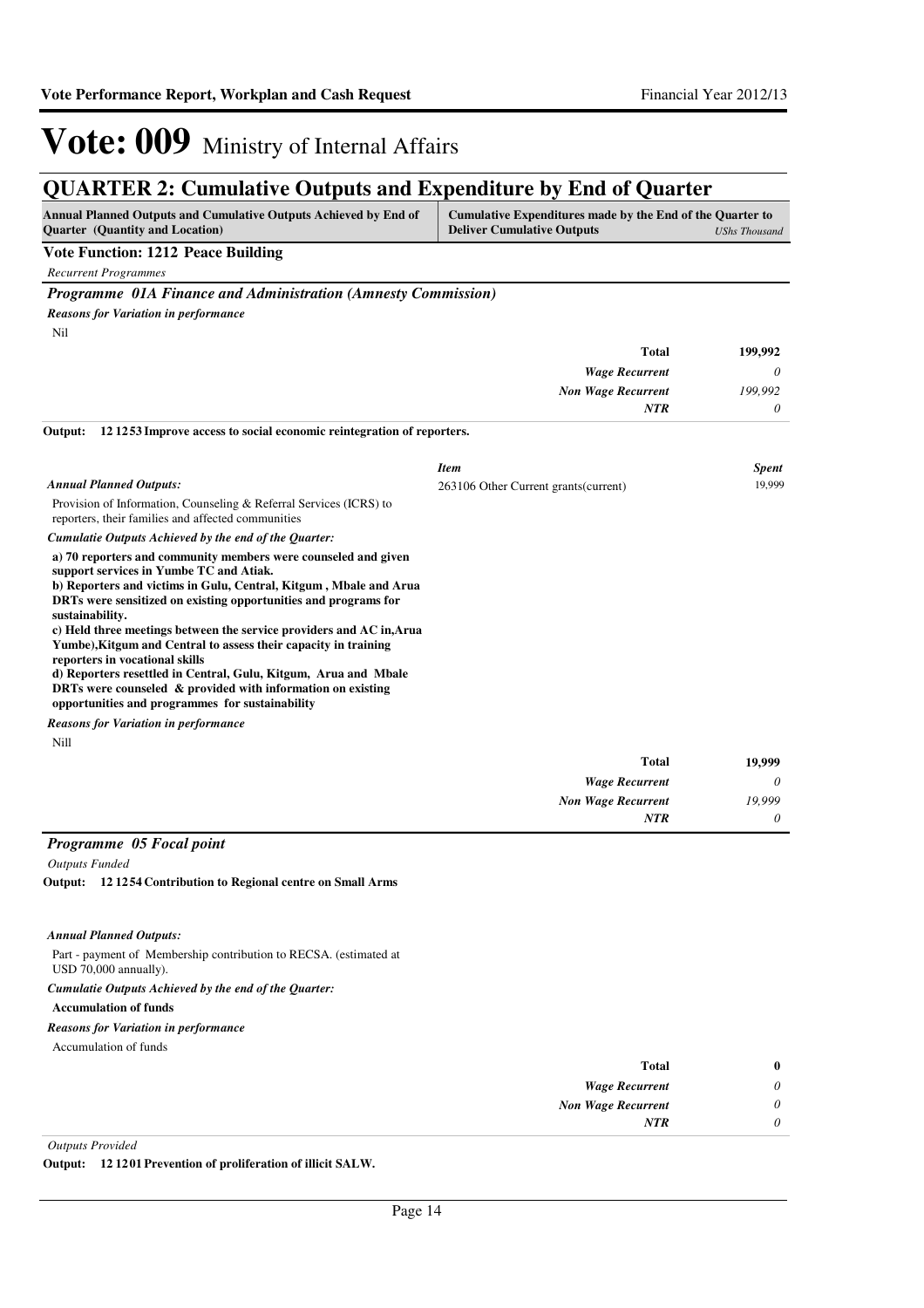1,595

1,000

*Item Spent* 211103 Allowances 2,450 221009 Welfare and Entertainment 1,050

222001 Telecommunications 4,000 227001 Travel Inland 9,100 227002 Travel Abroad 5,250 227004 Fuel, Lubricants and Oils 2,450

221011 Printing, Stationery, Photocopying and

228003 Maintenance Machinery, Equipment and

## Vote: 009 Ministry of Internal Affairs

### **QUARTER 2: Cumulative Outputs and Expenditure by End of Quarter**

| <b>Annual Planned Outputs and Cumulative Outputs Achieved by End of</b> | Cumulative Expenditures made by the End of the Quarter to |  |
|-------------------------------------------------------------------------|-----------------------------------------------------------|--|
| <b>Ouarter</b> (Quantity and Location)                                  | <b>Deliver Cumulative Outputs</b><br>UShs Thousand        |  |

Binding

Furniture

### **Vote Function: 1212 Peace Building**

*Recurrent Programmes*

#### *Annual Planned Outputs:*

| - Draft bill on firearms, ammunition and related matters tabled to |  |
|--------------------------------------------------------------------|--|
| Parliament.                                                        |  |

-Finalize the review of the National Action Plan.

-Reduction of illicit Small Arms and Light Weapons.

-Fire arms marked.

- 150 fire arms officers trained in arms and amoury management .

- Finalisation of CFR and commence the establishment of coordinating
- centers with UPDF and UPF on the CFR
- 2 Action oriented research to inform policies and strategies for
- voluntary surrender of illicit fire arms conducted.

-Information sharing on the dangers of illicit small arms and light weapons.

- Stakeholders capacity in management of small arms and light weapons built.

**Draft bill on firearms developed.** *Cumulatie Outputs Achieved by the end of the Quarter:*

#### **Final NAP draft developed**

**Assessment of obsolete, expired and un serviceable riffles and ordinance in UPDF and UPF stores in western region ongoing**

**Marking of UPS arms ongoing in southern and south western regions.**

**Marking of ISO arms in Eastern and mid- eastern region ongoing.**

**Procurement of five computers for t he CFR at opening of bids stage.**

**Trained 20 data and records officers from UPDF, UPF and UPS**

#### *Reasons for Variation in performance*

Expiration of the contracts committee led to the delay of most procurements

| <b>Total</b>              | 26,894 |
|---------------------------|--------|
| <b>Wage Recurrent</b>     | 0      |
| <b>Non Wage Recurrent</b> | 26,894 |
| <b>NTR</b>                | 0      |

**12 1202 Enhanced public awareness and education on SALW and CEWERU. Output:**

#### *Annual Planned Outputs:*

- Finalize and disseminate 500 copies of CEWERU Strategic Investment Plan 2013-2018. -Country wide mapping to expand CEWERU areas of reporting and establish 10 District Peace Committees. -Print and disseminate more 500 copies of the CEWERU operational

guidelines.

*Cumulatie Outputs Achieved by the end of the Quarter:*

#### **CEWERU strategic plan launched**

#### **Monitored one Peace Committee in Amudat**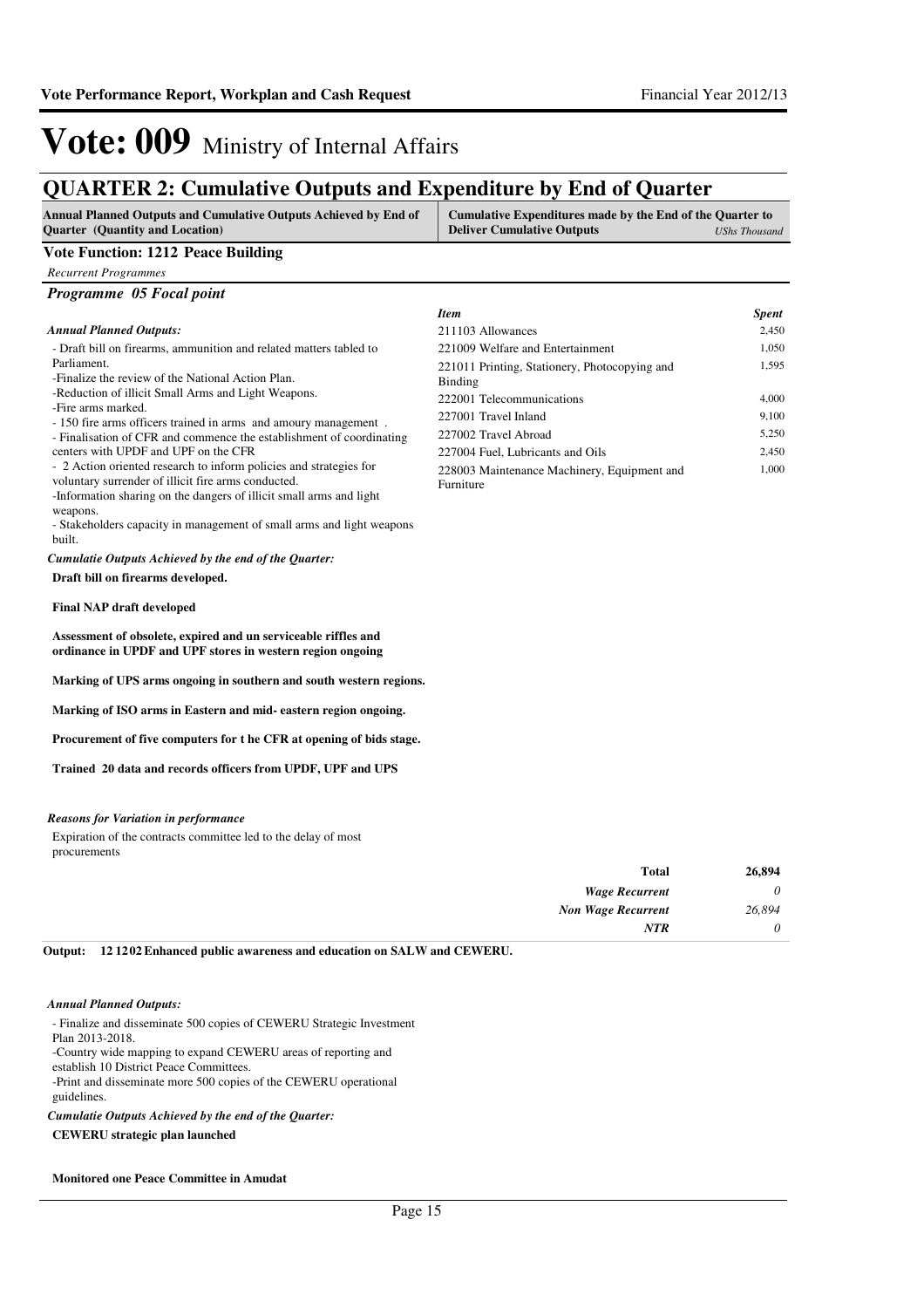### **QUARTER 2: Cumulative Outputs and Expenditure by End of Quarter**

| Annual Planned Outputs and Cumulative Outputs Achieved by End of<br>Quarter (Quantity and Location)                                                                               | Cumulative Expenditures made by the End of the Quarter to<br><b>Deliver Cumulative Outputs</b> | <b>UShs Thousand</b> |
|-----------------------------------------------------------------------------------------------------------------------------------------------------------------------------------|------------------------------------------------------------------------------------------------|----------------------|
| <b>Vote Function: 1212 Peace Building</b>                                                                                                                                         |                                                                                                |                      |
| <b>Recurrent Programmes</b>                                                                                                                                                       |                                                                                                |                      |
| Programme 05 Focal point                                                                                                                                                          |                                                                                                |                      |
| <b>Reasons for Variation in performance</b>                                                                                                                                       |                                                                                                |                      |
| No release for Q2                                                                                                                                                                 |                                                                                                |                      |
|                                                                                                                                                                                   | <b>Total</b>                                                                                   | 0                    |
|                                                                                                                                                                                   | <b>Wage Recurrent</b>                                                                          | 0                    |
|                                                                                                                                                                                   | <b>Non Wage Recurrent</b>                                                                      | 0                    |
|                                                                                                                                                                                   | <b>NTR</b>                                                                                     | 0                    |
| 12 12 03 Implementing Institutions strengthened.<br>Output:                                                                                                                       |                                                                                                |                      |
|                                                                                                                                                                                   | <b>Item</b>                                                                                    | <b>Spent</b>         |
| <b>Annual Planned Outputs:</b>                                                                                                                                                    | 227001 Travel Inland                                                                           | 6,380                |
| -9 CEWERU District Peace Committees facilitated to conduct CEWERU                                                                                                                 |                                                                                                |                      |
| operations.                                                                                                                                                                       |                                                                                                |                      |
| - CEWERU Sub County Committees established in 3 newly created<br>Districts of Napak, Kween and Amudat.                                                                            |                                                                                                |                      |
| Cumulatie Outputs Achieved by the end of the Quarter:                                                                                                                             |                                                                                                |                      |
| Held one CEWERU steering committee meeting.                                                                                                                                       |                                                                                                |                      |
| <b>Monitored District Peace Committee in Amudat</b>                                                                                                                               |                                                                                                |                      |
| <b>Reasons for Variation in performance</b>                                                                                                                                       |                                                                                                |                      |
| No release for Q2                                                                                                                                                                 |                                                                                                |                      |
|                                                                                                                                                                                   | <b>Total</b>                                                                                   | 6,380                |
|                                                                                                                                                                                   | <b>Wage Recurrent</b>                                                                          | 0                    |
|                                                                                                                                                                                   | <b>Non Wage Recurrent</b>                                                                      | 6,380                |
|                                                                                                                                                                                   | NTR                                                                                            | 0                    |
| <b>Development Projects</b>                                                                                                                                                       |                                                                                                |                      |
| <b>Project 1126 Support to Internal Affairs (Amnesty Commission)</b>                                                                                                              |                                                                                                |                      |
| <b>Outputs Funded</b>                                                                                                                                                             |                                                                                                |                      |
| Output: 12 12 51 Demobilisation of reporters/ex combatants.                                                                                                                       |                                                                                                |                      |
|                                                                                                                                                                                   | <b>Item</b>                                                                                    | Spent                |
| <b>Annual Planned Outputs:</b>                                                                                                                                                    | 263106 Other Current grants (current)                                                          | 10,833               |
| a) Mobilize the beneficiaries, reporters and victims for training in various<br>life skills,                                                                                      |                                                                                                |                      |
| b)Coordinate & monitor the mobilization and implementation of the skills                                                                                                          |                                                                                                |                      |
| training programmes in 4 DRTs.                                                                                                                                                    |                                                                                                |                      |
| Cumulatie Outputs Achieved by the end of the Quarter:                                                                                                                             |                                                                                                |                      |
| 720 reporters and victims have been mobilized for skills training and<br>referral to service providers in the 14 sub counties in the four DRTs<br>(Arua, Kitgum, Gulu and Mbale). |                                                                                                |                      |
| Coordinated the mobilization of the beneficiaries for skills training in<br>the 4 DRTs.                                                                                           |                                                                                                |                      |
| Monitored the implementation of AC activities in the DRTs of Gulu,<br>Arua, Kitgum, Central and Mbale.                                                                            |                                                                                                |                      |
| <b>Reasons for Variation in performance</b>                                                                                                                                       |                                                                                                |                      |
| Nill                                                                                                                                                                              |                                                                                                |                      |
|                                                                                                                                                                                   | Total                                                                                          | 10.833               |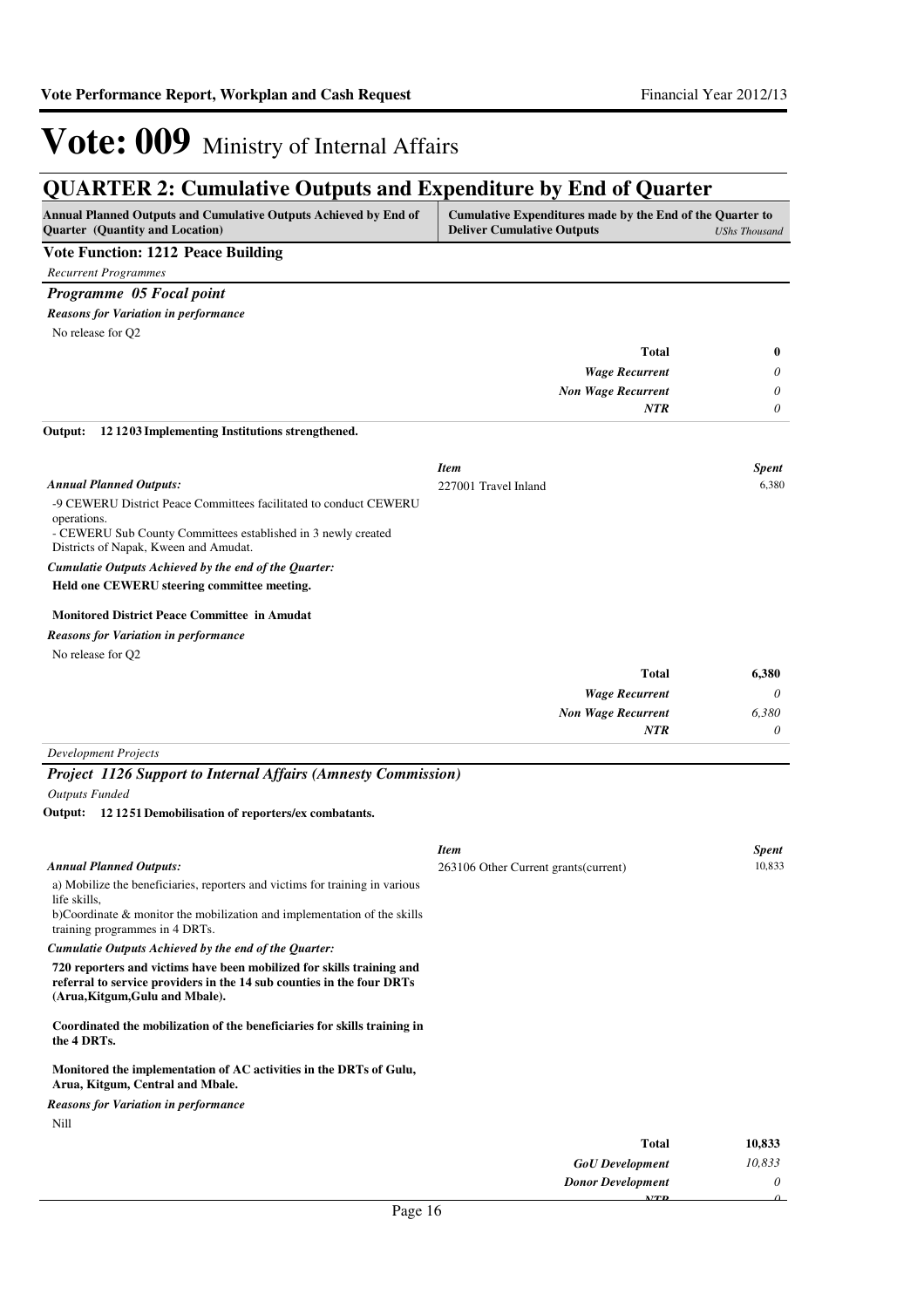### **QUARTER 2: Cumulative Outputs and Expenditure by End of Quarter**

| <b>Annual Planned Outputs and Cumulative Outputs Achieved by End of</b> | Cumulative Expenditures made by the End of the Quarter to |               |
|-------------------------------------------------------------------------|-----------------------------------------------------------|---------------|
| <b>Quarter</b> (Quantity and Location)                                  | <b>Deliver Cumulative Outputs</b>                         | UShs Thousand |

### **Vote Function: 1212 Peace Building**

*Development Projects*

*Project 1126 Support to Internal Affairs (Amnesty Commission)*

**12 1253 Improve access to social economic reintegration of reporters. Output:**

|                                                                                                                                                                                                                                                                                                                                                           | <b>Item</b>                           | <b>Spent</b> |
|-----------------------------------------------------------------------------------------------------------------------------------------------------------------------------------------------------------------------------------------------------------------------------------------------------------------------------------------------------------|---------------------------------------|--------------|
| <b>Annual Planned Outputs:</b>                                                                                                                                                                                                                                                                                                                            | 263106 Other Current grants (current) | 183,829      |
| a) Needs assessment of 720 reporters and victims in the 4 DRTs namely<br>Gulu, Kitgum, Arua and Mbale undertaken.<br>b) 720 reporters and victims trained in various life skills.<br>c) Trained beneficiaries provided with tools and inputs<br>d) Link reporters and victims to service providers                                                        |                                       |              |
| Cumulatie Outputs Achieved by the end of the Quarter:                                                                                                                                                                                                                                                                                                     |                                       |              |
| Assessment for the 720 beneficiaries' training needs has been done in<br>all the four DRTs (Gulu: Gulu MC & Atiak), Kitgum: Kitgum TC &<br>Otuke TC. Arua: Yumbe & Zombo, Mbale: Kaptanya & Budaka<br>180 reporters and victims trained in metal fabrication,<br>entrepreneurial and Agric management skills in Kei & Yumbe TC<br>,Gulu MC and Kitgum TC. |                                       |              |
| 40 reporters have been selected for referral to other service providers<br>- Private Sector Foundation (PSF) and Northern Uganda Youth<br>Centre (NUYC)                                                                                                                                                                                                   |                                       |              |
| Trained 20 reporters and victims in agricultural management in Kei<br>sub county Yumbe district.                                                                                                                                                                                                                                                          |                                       |              |
| 200 bags of improved cassava cuttings procured pending distribution<br>to the trained beneficiaries in Kei sub county Yumbe district.                                                                                                                                                                                                                     |                                       |              |
|                                                                                                                                                                                                                                                                                                                                                           |                                       |              |

```
Nill
Reasons for Variation in performance
```

| <b>Total</b>             | 183,829  |
|--------------------------|----------|
| <b>GoU</b> Development   | 183,829  |
| <b>Donor Development</b> | 0        |
| <b>NTR</b>               | $\theta$ |

**Vote Function: 1213 Forensic and General Scientific Services.**

*Recurrent Programmes*

*Programme 12 GAL - Office of the Director*

*Outputs Provided*

**12 1303 Coordination, Monitoring and Supervision Output:**

|                                                            | <b>Item</b>                                 | <b>Spent</b> |
|------------------------------------------------------------|---------------------------------------------|--------------|
| <b>Annual Planned Outputs:</b>                             | 211101 General Staff Salaries               | 346,668      |
| 1. Staff capacity strengthened;                            | 211103 Allowances                           | 1.571        |
|                                                            | 221007 Books, Periodicals and Newspapers    | 2,800        |
| 2. Awareness of DGAL services created;                     | 221008 Computer Supplies and IT Services    | 2,000        |
| 3. Supervision of DGAL operations undertaken;              | 221009 Welfare and Entertainment            | 700          |
|                                                            | 221012 Small Office Equipment               | 1,000        |
| 4. Scientific equipment calibrated and maintained.         | 222001 Telecommunications                   | 8.000        |
| Cumulatie Outputs Achieved by the end of the Ouarter:      | 224001 Medical and Agricultural supplies    | 11,000       |
| 1. One supervisory visit to Mbale Regional Lab to check on | 224002 General Supply of Goods and Services | 2.640        |
| performance                                                | 227001 Travel Inland                        | 1.050        |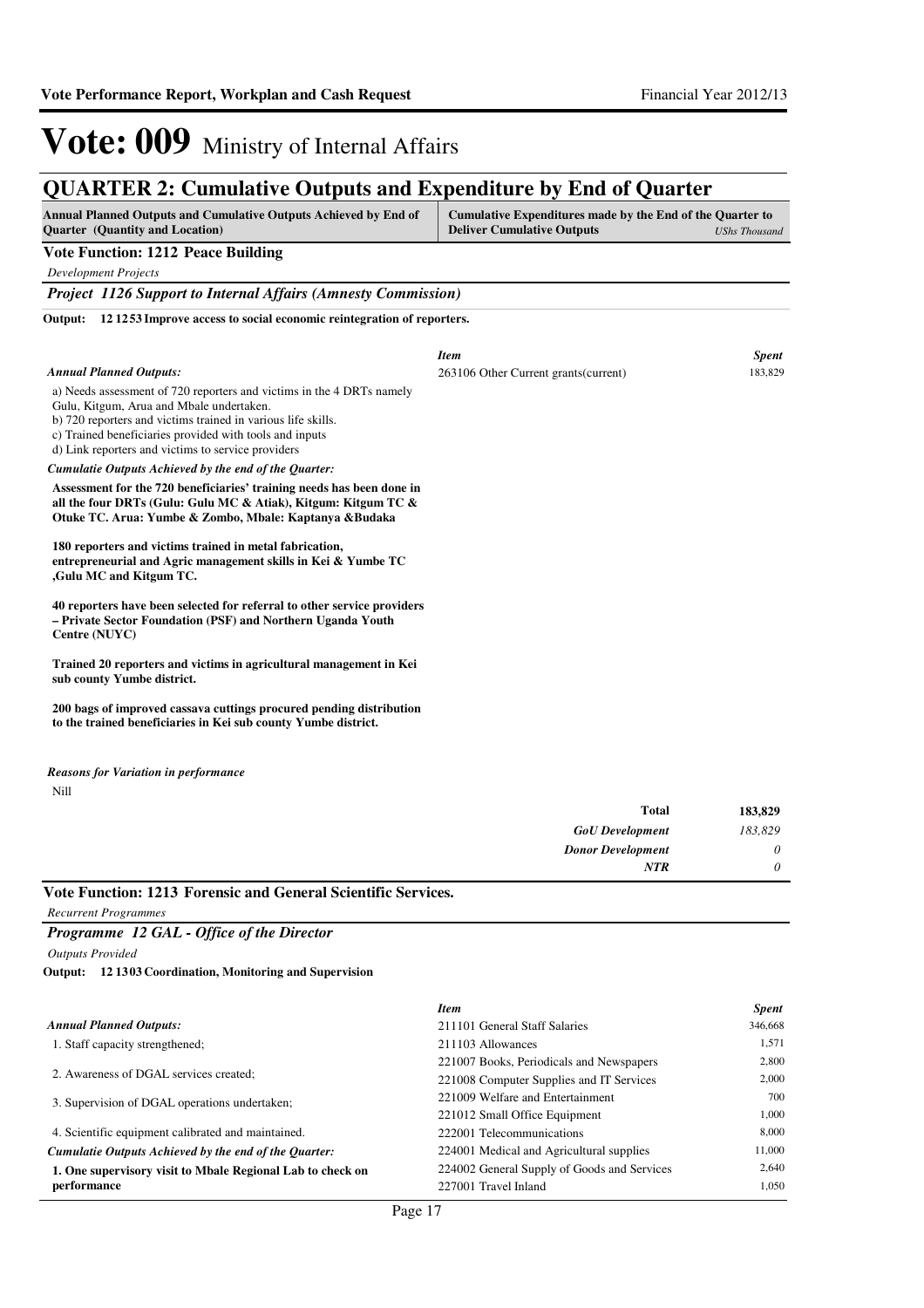### **QUARTER 2: Cumulative Outputs and Expenditure by End of Quarter**

| <b>Annual Planned Outputs and Cumulative Outputs Achieved by End of</b><br><b>Quarter</b> (Quantity and Location) | Cumulative Expenditures made by the End of the Quarter to<br><b>Deliver Cumulative Outputs</b> | <b>UShs Thousand</b>  |
|-------------------------------------------------------------------------------------------------------------------|------------------------------------------------------------------------------------------------|-----------------------|
| Vote Function: 1213 Forensic and General Scientific Services.                                                     |                                                                                                |                       |
| <b>Recurrent Programmes</b>                                                                                       |                                                                                                |                       |
| Programme 12 GAL - Office of the Director                                                                         |                                                                                                |                       |
|                                                                                                                   | 227002 Travel Abroad                                                                           | 1,400                 |
|                                                                                                                   | 227004 Fuel, Lubricants and Oils                                                               | 3,150                 |
| 2.5 staff underwent short term training in Dactylography, Ballistics<br>and Drug trafficking                      | 228002 Maintenance - Vehicles                                                                  | 7,485                 |
|                                                                                                                   | 228003 Maintenance Machinery, Equipment and                                                    | 9,400                 |
| 3. Supervised the construction of Gulu regional lab which restarted                                               | Furniture                                                                                      |                       |
| and Mbarara regional lab which is nearing completion.                                                             | Total                                                                                          | 398,863               |
| 4.                                                                                                                | <b>Wage Recurrent</b>                                                                          | 346,668               |
| <b>Reasons for Variation in performance</b>                                                                       | <b>Non Wage Recurrent</b>                                                                      | 52,195                |
| N <sub>i</sub> 11                                                                                                 | NTR                                                                                            | 0                     |
| 12 1304 Support to Service Delivery in regional Laboratories<br>Output:                                           |                                                                                                |                       |
|                                                                                                                   | <b>Item</b>                                                                                    |                       |
| <b>Annual Planned Outputs:</b>                                                                                    | 211103 Allowances                                                                              | <b>Spent</b><br>1,050 |
| 1. Regional Laboratory strengthened.                                                                              | 221009 Welfare and Entertainment                                                               | 525                   |
| Cumulatie Outputs Achieved by the end of the Quarter:                                                             | 221012 Small Office Equipment                                                                  | 1,000                 |
| 46 cases not finalized in Q1 with 14 cases of Q2 passed to case backlog                                           | 227001 Travel Inland                                                                           | 1,030                 |
|                                                                                                                   | 227002 Travel Abroad                                                                           | 700                   |
| Drafted operational SOPs for all divisions                                                                        | 227004 Fuel, Lubricants and Oils                                                               | 700                   |
| <b>Reasons for Variation in performance</b>                                                                       |                                                                                                |                       |
| Inadquate release                                                                                                 |                                                                                                |                       |
|                                                                                                                   | Total                                                                                          | 5,005                 |
|                                                                                                                   | <b>Wage Recurrent</b>                                                                          | 0                     |
|                                                                                                                   | <b>Non Wage Recurrent</b>                                                                      | 5,005                 |
|                                                                                                                   | NTR                                                                                            | 0                     |
| <b>Programme 13 Criminalistics Services</b>                                                                       |                                                                                                |                       |
| <b>Outputs Provided</b>                                                                                           |                                                                                                |                       |
| Output: 12 1301 Forensic and General Scientific Services,                                                         |                                                                                                |                       |
|                                                                                                                   | <b>Item</b>                                                                                    | <b>Spent</b>          |
| <b>Annual Planned Outputs:</b>                                                                                    | 211103 Allowances                                                                              | 3,430                 |
| 1. Timely Forensic Investigations undertaken in administration of justice                                         | 221003 Staff Training                                                                          | 1,543                 |
|                                                                                                                   | 221009 Welfare and Entertainment                                                               | 700                   |
| 2. Poison Information Center established                                                                          | 221012 Small Office Equipment                                                                  | 1,000                 |
| 3. Pilot National Criminal DNA databank rolled out                                                                | 227001 Travel Inland                                                                           | 4,550                 |
| Cumulatie Outputs Achieved by the end of the Quarter:                                                             | 227002 Travel Abroad                                                                           | 700                   |
| 1.270 forensic cases examined and disposed off                                                                    | 227004 Fuel, Lubricants and Oils                                                               | 700                   |
| 357 cases passed to backlog                                                                                       |                                                                                                |                       |
| 2. Turnaround time to complete forensic investigations increased<br>from 7 to 9 months                            |                                                                                                |                       |
| 3. Poison information aggregated for 2012                                                                         |                                                                                                |                       |
| 4. Laws on National DNA Criminal Databank and DNA collection<br>fast tracked                                      |                                                                                                |                       |
| <b>Reasons for Variation in performance</b>                                                                       |                                                                                                |                       |
| Delays in the procurement of reagents                                                                             |                                                                                                |                       |
|                                                                                                                   | Total                                                                                          | 12,623                |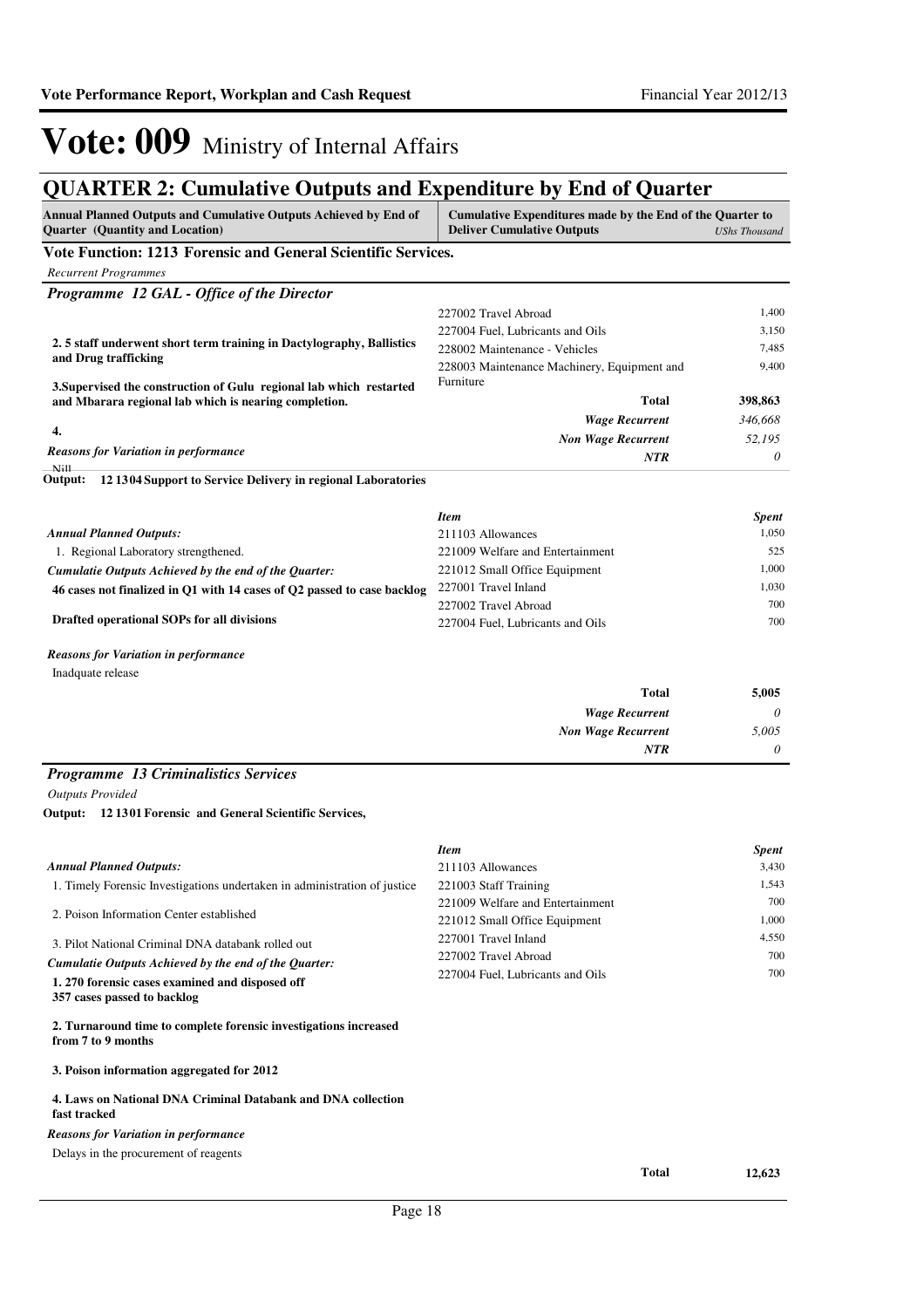### **QUARTER 2: Cumulative Outputs and Expenditure by End of Quarter**

| Annual Planned Outputs and Cumulative Outputs Achieved by End of<br><b>Quarter</b> (Quantity and Location) | Cumulative Expenditures made by the End of the Quarter to<br><b>Deliver Cumulative Outputs</b> | UShs Thousand |
|------------------------------------------------------------------------------------------------------------|------------------------------------------------------------------------------------------------|---------------|
| Vote Function: 1213 Forensic and General Scientific Services.                                              |                                                                                                |               |
| <b>Recurrent Programmes</b>                                                                                |                                                                                                |               |
| <b>Programme 13 Criminalistics Services</b>                                                                |                                                                                                |               |
|                                                                                                            | <b>Wage Recurrent</b>                                                                          |               |
|                                                                                                            | <b>Non Wage Recurrent</b>                                                                      | 12.623        |
|                                                                                                            | <b>NTR</b>                                                                                     |               |

### *Programme 14 Quality and Chemical Verification Services*

*Outputs Provided*

**12 1302 Improved quality of samples and exhibits delivered. Output:**

|                                                                                                                                                                                                                                          | <b>Item</b>                      | <b>Spent</b> |
|------------------------------------------------------------------------------------------------------------------------------------------------------------------------------------------------------------------------------------------|----------------------------------|--------------|
| <b>Annual Planned Outputs:</b>                                                                                                                                                                                                           | 211103 Allowances                | 1,050        |
| 1. Environmental and agricultural products sampled and tested.                                                                                                                                                                           | 221009 Welfare and Entertainment | 525          |
| 2. Exposure assessment of pesticide residues and antibiotics in food<br>products undertaken                                                                                                                                              | 221012 Small Office Equipment    | 1,000        |
|                                                                                                                                                                                                                                          | 227001 Travel Inland             | 1,050        |
|                                                                                                                                                                                                                                          | 227002 Travel Abroad             | 700          |
| 3. Commercial products verified in an effort to protect Government<br>revenue                                                                                                                                                            | 227004 Fuel, Lubricants and Oils | 700          |
| Cumulatie Outputs Achieved by the end of the Ouarter:                                                                                                                                                                                    |                                  |              |
| 1.SHS 8,462,000.was collected as NTR in O1.<br>2.104 commercial and illicit products cases with 131 exhibits were<br>verified and reported.<br>3.129 Environmental and agricultural cases with 74 samples were<br>analysed and reported. |                                  |              |
| 4. Two court sessions were attended to give expert opinion.                                                                                                                                                                              |                                  |              |

### *Reasons for Variation in performance*

| 5,025    | <b>Total</b>              |
|----------|---------------------------|
| $\theta$ | <b>Wage Recurrent</b>     |
| 5,025    | <b>Non Wage Recurrent</b> |
| 0        | <b>NTR</b>                |

*Development Projects*

### *Project 0066C Support to Internal Affairs (Government Chemist)*

*Capital Purchases*

**12 1372 Government Buildings and Administrative Infrastructure Output:**

### *Annual Planned Outputs:*

Continue remodeling of DGAL administrative block & Water laboratory.

### *Cumulatie Outputs Achieved by the end of the Quarter:*

### **Procured a contractor for remodelling and work is yet to begin**

Procurement process ongoing *Reasons for Variation in performance*

| 4,499    | <b>Total</b>             |
|----------|--------------------------|
| 4,499    | <b>GoU</b> Development   |
| $\theta$ | <b>Donor Development</b> |
| 0        | <b>NTR</b>               |
|          |                          |

**Output: 12 1376 Purchase of Office and ICT Equipment, including Software**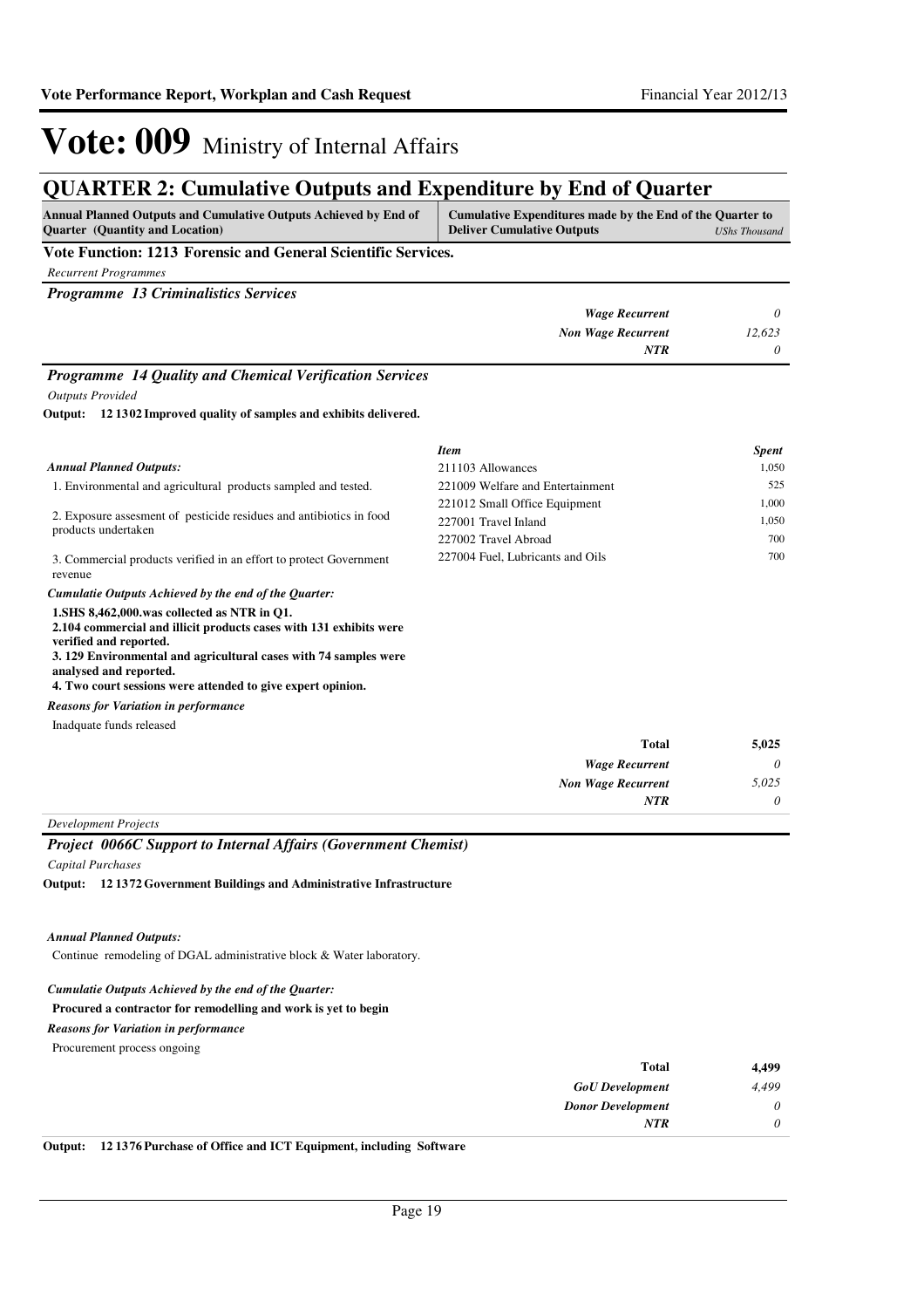### **QUARTER 2: Cumulative Outputs and Expenditure by End of Quarter**

| <b>Annual Planned Outputs and Cumulative Outputs Achieved by End of</b> | Cumulative Expenditures made by the End of the Quarter to |
|-------------------------------------------------------------------------|-----------------------------------------------------------|
| <b>Ouarter</b> (Quantity and Location)                                  | <b>Deliver Cumulative Outputs</b><br>UShs Thousand        |
| <b>TT . TT</b>                                                          |                                                           |

**Vote Function: 1213 Forensic and General Scientific Services.**

*Development Projects*

*Project 0066C Support to Internal Affairs (Government Chemist)*

*Annual Planned Outputs:*

Laboratory Exhibit Handling and Tracking System operationalised

*Cumulatie Outputs Achieved by the end of the Quarter:*

**Procurement wireless routers and UPS**

**Specifications for ICT equipment developed**

#### **Procurement of ICT equipment initiated, advertisement awaiting release of funds**

Procurement process ongoing *Reasons for Variation in performance*

| $\bf{0}$ | Total                    |
|----------|--------------------------|
| $\theta$ | <b>GoU</b> Development   |
| $\theta$ | <b>Donor Development</b> |
|          | <b>NTR</b>               |
|          |                          |

**12 1378 Purchase of Office and Residential Furniture and Fittings Output:**

#### *Annual Planned Outputs:*

1.Furnish Poision Information Center

*Cumulatie Outputs Achieved by the end of the Quarter:*

**Procurement of furnishings for poison information center ongoing**

- *Reasons for Variation in performance*
- Procurement process ongoing

|   | Total                    |
|---|--------------------------|
| 0 | <b>GoU</b> Development   |
| 0 | <b>Donor Development</b> |
| 0 | <b>NTR</b>               |
|   |                          |

*Outputs Provided*

**12 1302 Improved quality of samples and exhibits delivered. Output:**

#### *Annual Planned Outputs:*

1.Support accreditation of Quality Management System in Pesticide Residue & DNA Laboratories.

*Cumulatie Outputs Achieved by the end of the Quarter:*

**Procurement of air conditioners, dust proofing and analytical standards at bid openning.**

**Successfully participated in EAC and NAM Proficiency Testing (PT) Schemes.**

**Consultant hired, report on required civil works, GAP analysis and inventory of requirements in place.**

*Reasons for Variation in performance*

Procurement process ongoing

| Total                  |  |
|------------------------|--|
| <b>GoU</b> Development |  |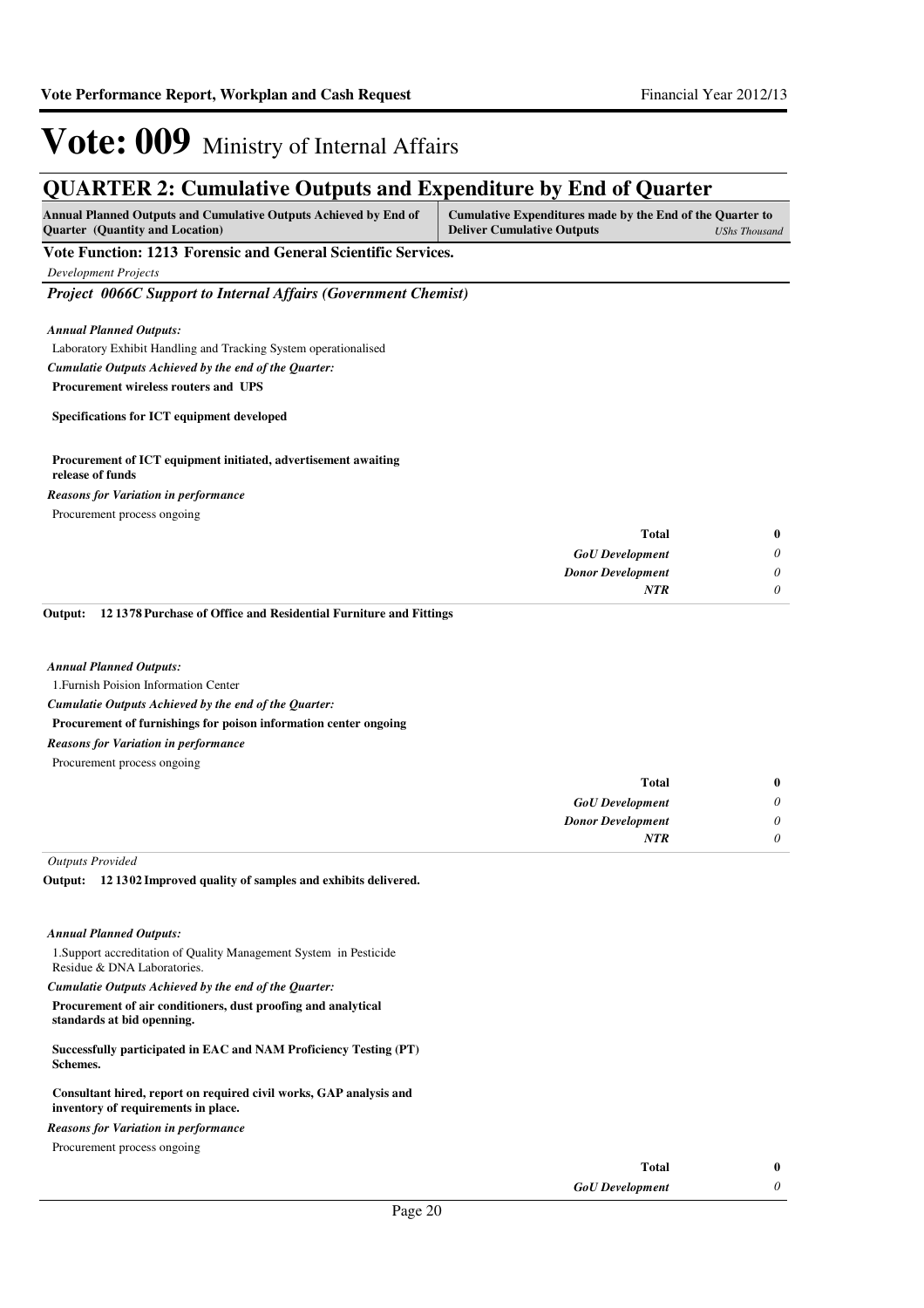### **QUARTER 2: Cumulative Outputs and Expenditure by End of Quarter**

| Annual Planned Outputs and Cumulative Outputs Achieved by End of<br><b>Quarter</b> (Quantity and Location)  | Cumulative Expenditures made by the End of the Quarter to<br><b>Deliver Cumulative Outputs</b> | <b>UShs Thousand</b> |
|-------------------------------------------------------------------------------------------------------------|------------------------------------------------------------------------------------------------|----------------------|
| Vote Function: 1213 Forensic and General Scientific Services.                                               |                                                                                                |                      |
| <b>Development Projects</b>                                                                                 |                                                                                                |                      |
| <b>Project 0066C Support to Internal Affairs (Government Chemist)</b>                                       |                                                                                                |                      |
|                                                                                                             | <b>Donor Development</b>                                                                       | 0                    |
|                                                                                                             | <b>NTR</b>                                                                                     | $\theta$             |
| <b>Vote Function: 1214 Community Service</b>                                                                |                                                                                                |                      |
| <b>Recurrent Programmes</b>                                                                                 |                                                                                                |                      |
| Programme 04 Community Service                                                                              |                                                                                                |                      |
| <b>Outputs Funded</b>                                                                                       |                                                                                                |                      |
| <b>Output:</b> 12 1451 Community Service Facilitation                                                       |                                                                                                |                      |
|                                                                                                             | <b>Item</b>                                                                                    | Spent                |
| <b>Annual Planned Outputs:</b>                                                                              | 263104 Transfers to other gov't units (current)                                                | 34,436               |
| Support 45 District Community Service Committees in the different<br>regions.                               |                                                                                                |                      |
| Cumulatie Outputs Achieved by the end of the Quarter:                                                       |                                                                                                |                      |
| 11 districts supported for planning committee meeting, CS forms and<br>monitoring.                          |                                                                                                |                      |
| <b>Reasons for Variation in performance</b>                                                                 |                                                                                                |                      |
| Limited funds released                                                                                      |                                                                                                |                      |
|                                                                                                             | <b>Total</b>                                                                                   | 34,436               |
|                                                                                                             | <b>Wage Recurrent</b>                                                                          | 0                    |
|                                                                                                             | <b>Non Wage Recurrent</b>                                                                      | 34,436               |
|                                                                                                             | <b>NTR</b>                                                                                     | 0                    |
| <b>Outputs Provided</b>                                                                                     |                                                                                                |                      |
| Output: 12 1401 Improved Community Service Orders.                                                          |                                                                                                |                      |
|                                                                                                             | <b>Item</b>                                                                                    | <b>Spent</b>         |
| <b>Annual Planned Outputs:</b>                                                                              | 211101 General Staff Salaries                                                                  | 67,412               |
| -Supervision and management of 8000 CS orders issued by Magistrates                                         | 211103 Allowances                                                                              | 17,639               |
| and Local Council Courts countrywide.<br>-Commence development of the National Policy on Community Service. | 221001 Advertising and Public Relations                                                        | 537                  |
| -Best practices on Community Service adopted and applied.                                                   | 221007 Books, Periodicals and Newspapers<br>221009 Welfare and Entertainment                   | 1,260<br>2,800       |
|                                                                                                             |                                                                                                |                      |

#### *Cumulatie Outputs Achieved by the end of the Quarter:*

**1. Managed and supervised 4289 orders issued**

**2. One inter district visit held in Central region for adoption of best practices**

### **3. 2 internal consultative meetings on policy development held**

#### *Reasons for Variation in performance*

Limited funds released

| 128,047  | Total                     |
|----------|---------------------------|
| 67,412   | <b>Wage Recurrent</b>     |
| 60,635   | <b>Non Wage Recurrent</b> |
| $\theta$ | <b>NTR</b>                |
|          |                           |

222001 Telecommunications 9,000 227001 Travel Inland 13,999 227002 Travel Abroad 8,400 227004 Fuel, Lubricants and Oils 7,000

### **Output: 12 1402 Improve Stakeholder Capacity**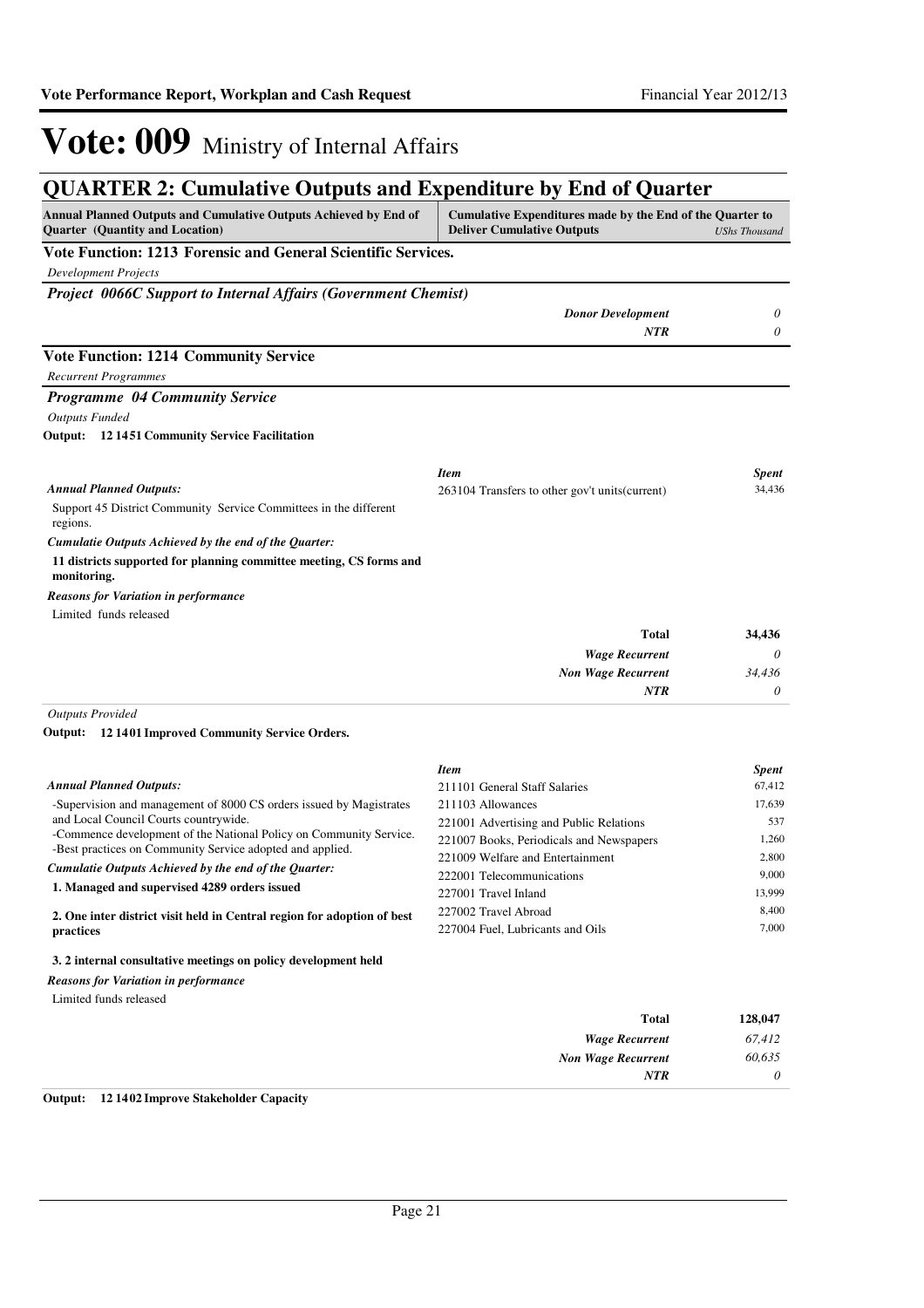### **QUARTER 2: Cumulative Outputs and Expenditure by End of Quarter**

| <b>Annual Planned Outputs and Cumulative Outputs Achieved by End of</b>                                                                                                                                                                                                                                                            | Cumulative Expenditures made by the End of the Quarter to |               |
|------------------------------------------------------------------------------------------------------------------------------------------------------------------------------------------------------------------------------------------------------------------------------------------------------------------------------------|-----------------------------------------------------------|---------------|
| <b>Ouarter</b> (Quantity and Location)                                                                                                                                                                                                                                                                                             | <b>Deliver Cumulative Outputs</b>                         | UShs Thousand |
| $\mathbf{v}$ $\mathbf{v}$ $\mathbf{v}$ $\mathbf{v}$ $\mathbf{v}$ $\mathbf{v}$ $\mathbf{v}$ $\mathbf{v}$ $\mathbf{v}$ $\mathbf{v}$ $\mathbf{v}$ $\mathbf{v}$ $\mathbf{v}$ $\mathbf{v}$ $\mathbf{v}$ $\mathbf{v}$ $\mathbf{v}$ $\mathbf{v}$ $\mathbf{v}$ $\mathbf{v}$ $\mathbf{v}$ $\mathbf{v}$ $\mathbf{v}$ $\mathbf{v}$ $\mathbf{$ |                                                           |               |

### **Vote Function: 1214 Community Service**

*Recurrent Programmes*

| <b>Programme 04 Community Service</b>                                                                                                                                                                                                                                                                           |                                         |              |
|-----------------------------------------------------------------------------------------------------------------------------------------------------------------------------------------------------------------------------------------------------------------------------------------------------------------|-----------------------------------------|--------------|
|                                                                                                                                                                                                                                                                                                                 | <b>Item</b>                             | <b>Spent</b> |
| <b>Annual Planned Outputs:</b>                                                                                                                                                                                                                                                                                  | 211103 Allowances                       | 10,542       |
| -Improved programme management and performance.                                                                                                                                                                                                                                                                 | 221001 Advertising and Public Relations | 1.341        |
| -Awareness raising on community service implementation in five regions.                                                                                                                                                                                                                                         | 221002 Workshops and Seminars           | 724          |
| -Staff trained                                                                                                                                                                                                                                                                                                  | 227001 Travel Inland                    | 3,500        |
| Cumulatie Outputs Achieved by the end of the Quarter:                                                                                                                                                                                                                                                           | 227002 Travel Abroad                    | 5,600        |
| 1.70 placement supervisors trained in the North for improved<br>program performance                                                                                                                                                                                                                             |                                         |              |
| 2. Line support provided to 52 persons in Eastern, 5 in North, 13<br>persons in Central and 50 persons in Western regions (supervisors,<br>volunteers, court clerks, peer support persons and police Officers)                                                                                                  |                                         |              |
| 3.8 Radio talk shows conducted in Northern Uganda (Rupiny fm,<br>Radio King, Mega Fm in Gulu district, Arua One Fm and Lira fm<br>and Rhino fm in Lira District) UBC Radio, Kingdom Fm, Kampala<br>District and Dunamis Fm and Mukono District and one television talk<br>show on UBC TV for awareness raising. |                                         |              |
| 4. 1073 posters distributed (25 in western, 144 in Eastern, 203 in<br>Central region, 450 in North and 11 in Kampala.                                                                                                                                                                                           |                                         |              |
| 5. 145 offender jackets distributed (40 in Central, 39 in the North and<br>21 in West                                                                                                                                                                                                                           |                                         |              |
| 6. 320 brochures distributed (240 in North and 80 in west)                                                                                                                                                                                                                                                      |                                         |              |
| 7. Trained one staff member in community correction                                                                                                                                                                                                                                                             |                                         |              |
| <b>Reasons for Variation in performance</b>                                                                                                                                                                                                                                                                     |                                         |              |

Nill

| <b>Total</b>              | 21,706   |
|---------------------------|----------|
| <b>Wage Recurrent</b>     | $\theta$ |
| <b>Non Wage Recurrent</b> | 21,706   |
| NTR                       | $\theta$ |

#### **12 1403 Effective Monitoring and supervision Output:**

|                                                                            | <b>Item</b>                      | <b>Spent</b> |
|----------------------------------------------------------------------------|----------------------------------|--------------|
| <b>Annual Planned Outputs:</b>                                             | 211103 Allowances                | 4,550        |
| -Increased supervision $\&$ monitoring of CS offenders across the country. | 221002 Workshops and Seminars    | 3.500        |
| -Rehabilitation and counselling of 5000 offenders                          | 227001 Travel Inland             | 12,382       |
| -Reduced rates of recidivism and abscondment.                              | 227004 Fuel, Lubricants and Oils | 12,600       |
| Cumulatie Outputs Achieved by the end of the Quarter:                      |                                  |              |
| Monitored two regions of Central and Eastern regions                       |                                  |              |

#### **79 home visits made, 135 offenders counseled,**

#### **24 re-arrests made**

### *Reasons for Variation in performance*

#### Limited funds released

| 33,031   | <b>Total</b>              |
|----------|---------------------------|
| $\theta$ | <b>Wage Recurrent</b>     |
| 33,031   | <b>Non Wage Recurrent</b> |
| $\theta$ | <b>NTR</b>                |
|          |                           |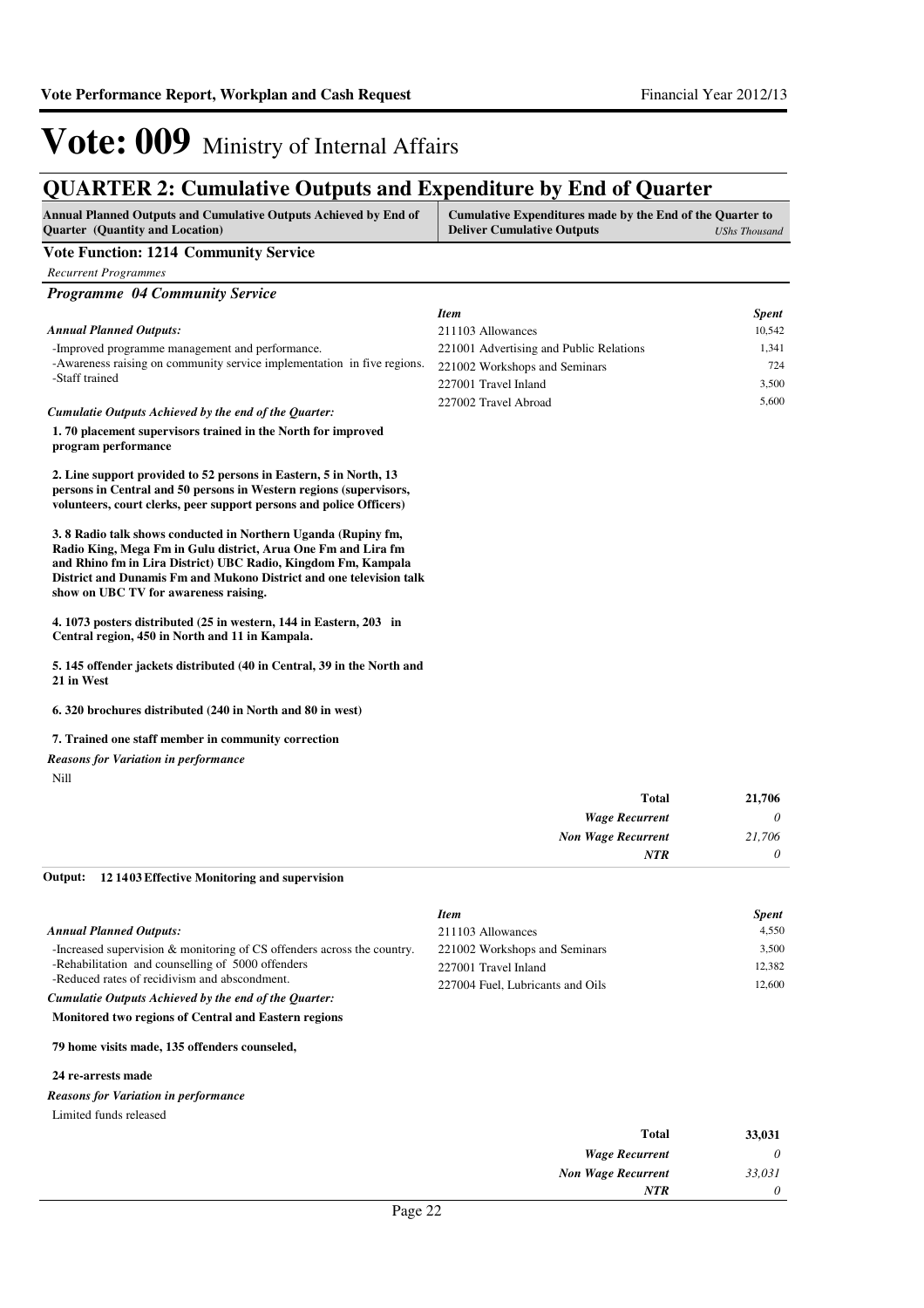### **QUARTER 2: Cumulative Outputs and Expenditure by End of Quarter**

| <b>Annual Planned Outputs and Cumulative Outputs Achieved by End of</b> | Cumulative Expenditures made by the End of the Quarter to |               |
|-------------------------------------------------------------------------|-----------------------------------------------------------|---------------|
| <b>Ouarter</b> (Quantity and Location)                                  | <b>Deliver Cumulative Outputs</b>                         | UShs Thousand |

### **Vote Function: 1214 Community Service**

*Recurrent Programmes*

*Programme 04 Community Service*

### **Vote Function: 1215 NGO Registration and Monitoring.**

### *Recurrent Programmes*

*Programme 10 NGO Board*

*Outputs Provided*

#### **12 1501 NGOs Registered. Output:**

|                                                                         | <b>Item</b>                                              | <b>Spent</b> |
|-------------------------------------------------------------------------|----------------------------------------------------------|--------------|
| <b>Annual Planned Outputs:</b>                                          | 211101 General Staff Salaries                            | 10,792       |
| -Timely registration and renewal of NGO permits so as to legalize their | 211103 Allowances                                        | 4,445        |
| operations.                                                             | 221003 Staff Training                                    | 4,184        |
| -Update data base of all registered NGOs.                               | 221006 Commissions and Related Charges                   | 9,000        |
| Cumulatie Outputs Achieved by the end of the Quarter:                   | 221008 Computer Supplies and IT Services                 | 708          |
| 288 New NGOs registered                                                 | 221009 Welfare and Entertainment                         | 2,380        |
| 292 NGO permits renewed                                                 | 221011 Printing, Stationery, Photocopying and<br>Binding | 2,000        |
| 146 NGOs entered into the data base                                     | 221012 Small Office Equipment                            | 600          |
|                                                                         | 222001 Telecommunications                                | 1,900        |
| Procured 4000 new incorporation certificates and 4000 permits.          | 222002 Postage and Courier                               | 600          |
|                                                                         | 227001 Travel Inland                                     | 1,260        |
| Held 7 board meetings towards approval of NGOs                          | 227004 Fuel, Lubricants and Oils                         | 840          |
| <b>Reasons for Variation in performance</b>                             | 228002 Maintenance - Vehicles                            | 3,600        |
| Nil                                                                     | <b>Total</b>                                             | 42,308       |
|                                                                         | <b>Wage Recurrent</b>                                    | 10,792       |
|                                                                         | <b>Non Wage Recurrent</b>                                | 31,516       |
|                                                                         | <b>NTR</b>                                               | 0            |

#### **12 1502 NGOs Monitored. Output:**

|                                                                        | <b>Item</b>                            | <b>Spent</b> |
|------------------------------------------------------------------------|----------------------------------------|--------------|
| <b>Annual Planned Outputs:</b>                                         | 211103 Allowances                      | 2,100        |
| -Monitor 400 selected NGOs for compliance with terms and conditions of | 221002 Workshops and Seminars          | 7.874        |
| their permits and the NGO laws.                                        | 221006 Commissions and Related Charges | 10,000       |
| -Map 10,000 NGOs operating in the country.                             | 227001 Travel Inland                   | 3.466        |
| Cumulatie Outputs Achieved by the end of the Ouarter:                  | 227002 Travel Abroad                   | 1.400        |
| Carried out desk monitoring of 5710 NGOs.                              | 227004 Fuel, Lubricants and Oils       | 1.400        |
| Carried out desk manning of 0.027 NCOs according to those active       | 228002 Maintenance - Vehicles          | 1.800        |

**Carried out desk mapping of 9,927 NGOs according to those active, semi-active and inactive.**

**Conducted one special visit to Kasese district to address the legality issues of specific NGOs.**

#### *Reasons for Variation in performance*

Nil

| 28,039   | <b>Total</b>              |
|----------|---------------------------|
| 0        | <b>Wage Recurrent</b>     |
| 28,039   | <b>Non Wage Recurrent</b> |
| $\theta$ | <b>NTR</b>                |
|          |                           |

### **Output: 12 1503 NGOs Regulated.**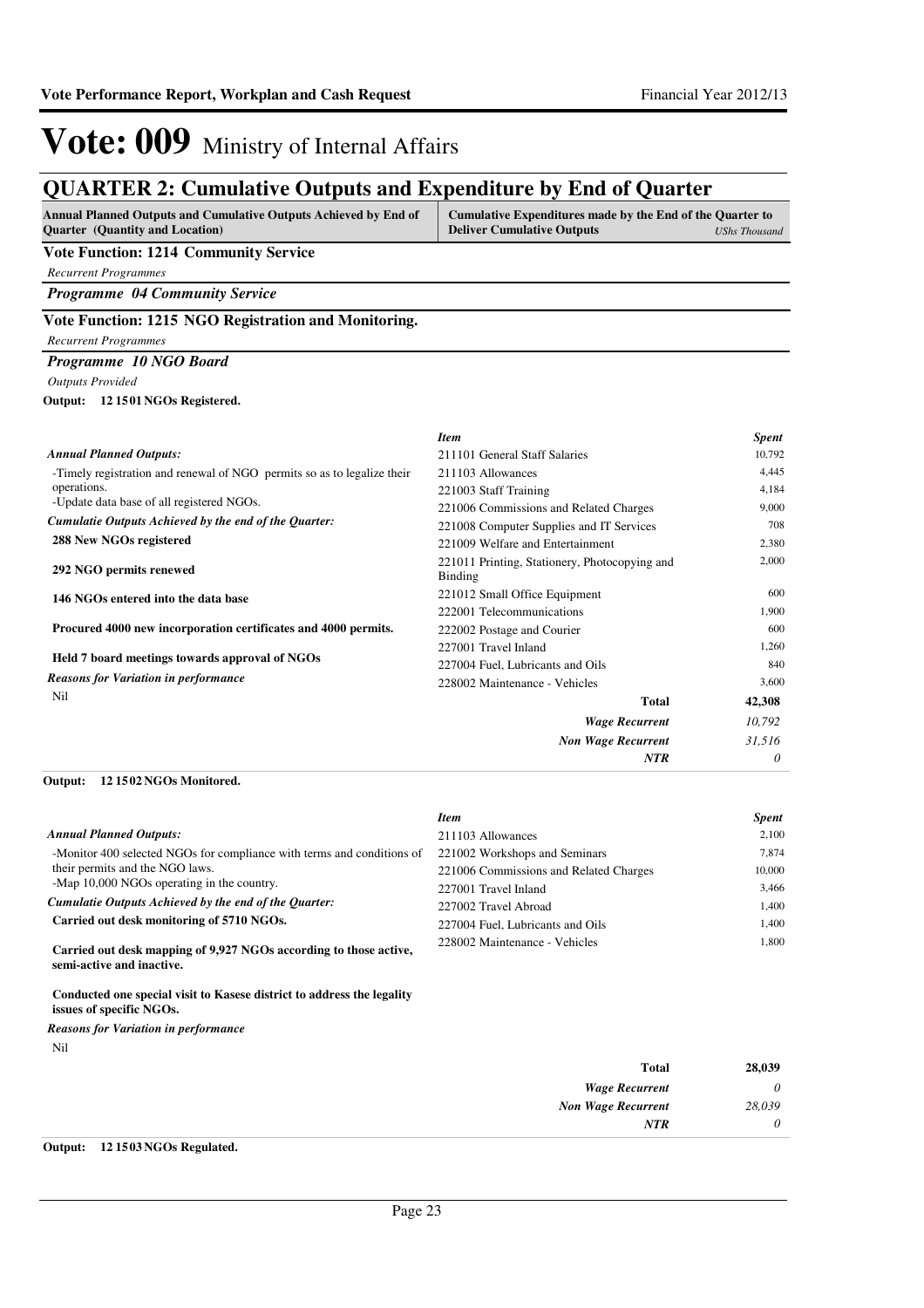### **QUARTER 2: Cumulative Outputs and Expenditure by End of Quarter**

| Annual Planned Outputs and Cumulative Outputs Achieved by End of<br>Quarter (Quantity and Location)                                                          | Cumulative Expenditures made by the End of the Quarter to<br><b>Deliver Cumulative Outputs</b><br><b>UShs Thousand</b> |                       |
|--------------------------------------------------------------------------------------------------------------------------------------------------------------|------------------------------------------------------------------------------------------------------------------------|-----------------------|
| Vote Function: 1215 NGO Registration and Monitoring.                                                                                                         |                                                                                                                        |                       |
| <b>Recurrent Programmes</b>                                                                                                                                  |                                                                                                                        |                       |
| Programme 10 NGO Board                                                                                                                                       |                                                                                                                        |                       |
|                                                                                                                                                              |                                                                                                                        |                       |
| <b>Annual Planned Outputs:</b>                                                                                                                               | <b>Item</b><br>221001 Advertising and Public Relations                                                                 | <b>Spent</b><br>2,685 |
| -NGO Act amendment process facilitated so as to avoid NGO multiple                                                                                           | 221002 Workshops and Seminars                                                                                          | 5,250                 |
| registration centers                                                                                                                                         | 221008 Computer Supplies and IT Services                                                                               | 173                   |
| Cumulatie Outputs Achieved by the end of the Quarter:                                                                                                        |                                                                                                                        |                       |
| Held 3 consultative meetings to draft cabinet memo                                                                                                           |                                                                                                                        |                       |
| Cabinet memo prepared and submitted to cabinet                                                                                                               |                                                                                                                        |                       |
| Held 1 meeting with URSB to harmonize operations                                                                                                             |                                                                                                                        |                       |
| Printed 400 copies of the NGO policy                                                                                                                         |                                                                                                                        |                       |
| Printed 500 copies of the NGO regulations                                                                                                                    |                                                                                                                        |                       |
| Printed and disseminated 1000 copies of NGO guidelines for District<br>and sub County monitoring committees                                                  |                                                                                                                        |                       |
| Held 7 radio talk shows on the NGO policy. 2 in Kampala, three in<br>Gulu (Mega & Rupiny), One in Arua (Radio Parcis) and one in<br><b>Mbale (Signal FM)</b> |                                                                                                                        |                       |
| 3 regional workshops were conducted in Arua, Gulu and Mbale to<br>disseminate the NGO Policy in dialogue with stakeholders                                   |                                                                                                                        |                       |
| <b>Reasons for Variation in performance</b>                                                                                                                  |                                                                                                                        |                       |
| Additional support from DFG                                                                                                                                  |                                                                                                                        |                       |
|                                                                                                                                                              | <b>Total</b>                                                                                                           | 8,108                 |
|                                                                                                                                                              | <b>Wage Recurrent</b>                                                                                                  | 0                     |
|                                                                                                                                                              | <b>Non Wage Recurrent</b>                                                                                              | 8,108                 |
|                                                                                                                                                              | NTR                                                                                                                    | 0                     |
| Output:<br>12 1504 NGOs Coordinated.                                                                                                                         |                                                                                                                        |                       |
|                                                                                                                                                              | <b>Item</b>                                                                                                            | <b>Spent</b>          |
| <b>Annual Planned Outputs:</b>                                                                                                                               | 211103 Allowances                                                                                                      | 2,030                 |
| -Establish District and Sub-County NGO Monitoring Committees/                                                                                                | 221002 Workshops and Seminars                                                                                          | 1,750                 |
| structures in 10 Districts.                                                                                                                                  | 227001 Travel Inland                                                                                                   | 1,750                 |
| -Timely holding of coordination meetings with MDAs, and NGOs to<br>resolve disputes within the NGOs, amongst NGOs and or their funders                       |                                                                                                                        |                       |
| Cumulatie Outputs Achieved by the end of the Quarter:                                                                                                        |                                                                                                                        |                       |
| Held 8 meetings on arbitration cases for 17 NGOs                                                                                                             |                                                                                                                        |                       |
| Printed and disseminated 1000 copies of the NGO guidelines to<br>District and sub-county monitoring structures.                                              |                                                                                                                        |                       |

**Held one stakeholder workshop in Kampala for discussion on the NGO policy dissemination and operationalization process**

**300 NGO Board services brochures and 5000 flyers were produced and disseminated**

Additional support from DGF *Reasons for Variation in performance*

| Total                 | 5,530 |
|-----------------------|-------|
| <b>Wage Recurrent</b> |       |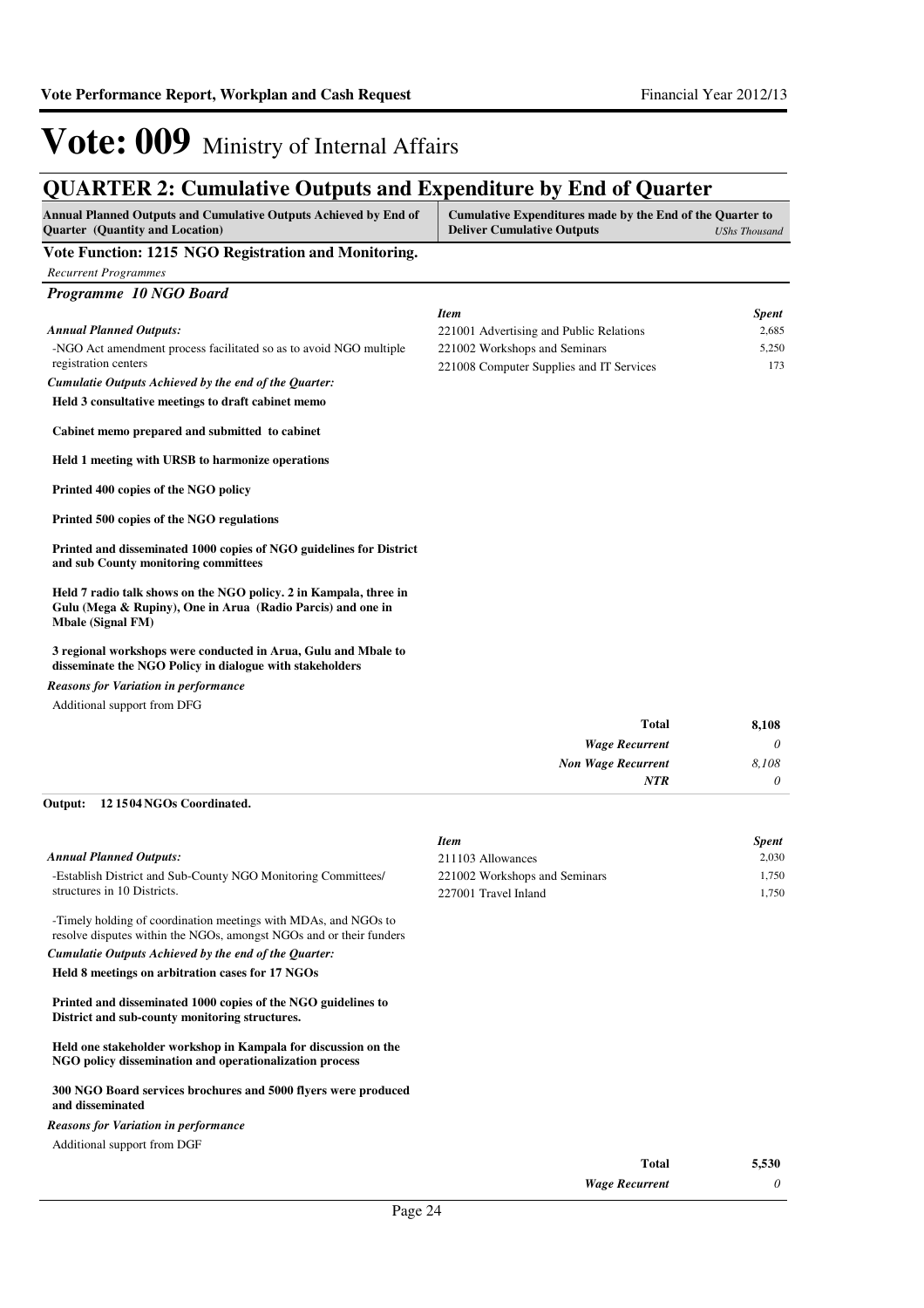*0*

## Vote: 009 Ministry of Internal Affairs

### **QUARTER 2: Cumulative Outputs and Expenditure by End of Quarter**

| Annual Planned Outputs and Cumulative Outputs Achieved by End of<br><b>Quarter</b> (Quantity and Location) | Cumulative Expenditures made by the End of the Quarter to<br><b>Deliver Cumulative Outputs</b> | <b>UShs Thousand</b> |
|------------------------------------------------------------------------------------------------------------|------------------------------------------------------------------------------------------------|----------------------|
| Vote Function: 1215 NGO Registration and Monitoring.                                                       |                                                                                                |                      |
| <b>Recurrent Programmes</b>                                                                                |                                                                                                |                      |
| Programme 10 NGO Board                                                                                     |                                                                                                |                      |
|                                                                                                            | <b>Non Wage Recurrent</b>                                                                      | 5,530                |
|                                                                                                            | <b>NTR</b>                                                                                     | 0                    |
| Vote Function: 1249 Policy, Planning and Support Services                                                  |                                                                                                |                      |
| <b>Recurrent Programmes</b>                                                                                |                                                                                                |                      |
| Programme 01 Finance and Administration                                                                    |                                                                                                |                      |
| <b>Outputs Funded</b>                                                                                      |                                                                                                |                      |
| Output: 124955 Improved Security of Government Premises/Key Installations                                  |                                                                                                |                      |
|                                                                                                            |                                                                                                |                      |
|                                                                                                            | <b>Item</b>                                                                                    | <b>Spent</b>         |
| <b>Annual Planned Outputs:</b>                                                                             | 263106 Other Current grants (current)                                                          | 1,050,597            |
| Improve internal security.                                                                                 | 264102 Contributions to Autonomous Inst. Wage                                                  | 3,600                |
| Cumulatie Outputs Achieved by the end of the Quarter:                                                      | Subventions                                                                                    |                      |
| <b>Supported political assistants</b>                                                                      |                                                                                                |                      |
| <b>Reasons for Variation in performance</b>                                                                |                                                                                                |                      |
| Nil                                                                                                        |                                                                                                |                      |
|                                                                                                            | <b>Total</b>                                                                                   | 1,054,197            |
|                                                                                                            | <b>Wage Recurrent</b>                                                                          | $\theta$             |
|                                                                                                            | <b>Non Wage Recurrent</b>                                                                      | 1,054,197            |

*Outputs Provided*

**12 4921 Policy consultation,Planning and Budgeting. Output:**

#### *Annual Planned Outputs:*

-Budget Framework Paper (BFP), Draft Budget Estimates, Ministerial Policy Statement (MPS) and contribution to the Budget Speech for FY2013/14 prepared.

- -Preparation of draft Annual and Quarter Work plans for FY2013/14.
- -Preparation of annual and Quarterly progress reports for FY2013/14.

-Coordination and collaborations with MDAs.

-Analysis and recommendations to drafted policies / laws.

-Ministry programmes / projects monitored and evaluated. -Staff capacity in planning and budgeting improved.

-Coordination of the implementation of the Ministry SIP.

*Cumulatie Outputs Achieved by the end of the Quarter:*

**Finalized annual and 1st, 2nd and 3rd quarter work plan for FY 2012/13** 

**Draft Government Cabinet memorandums and policies analyzed, reviewed and responded to.**

**Annual progress reports for the Ministry documented and submitted to MoFPED, JLOS and OPM.**

**Produced a draft Strategic Investment Plan for input of top management.**

**Monitored implementation of Ministry programs and projects at the center.**

**Prepared and submitted the Ministry fourth quarter FY 2011/12 and 1st quarter FY 2012/13 to MoFPED, OPM and JLOS**

| <b>Item</b>                                   | <b>Spent</b> |
|-----------------------------------------------|--------------|
| 211103 Allowances                             | 2,100        |
| 221001 Advertising and Public Relations       | 1,074        |
| 221003 Staff Training                         | 7,500        |
| 221011 Printing, Stationery, Photocopying and | 5,250        |
| Binding                                       |              |
| 227001 Travel Inland                          | 4.900        |
| 227002 Travel Abroad                          | 3.750        |

*NTR*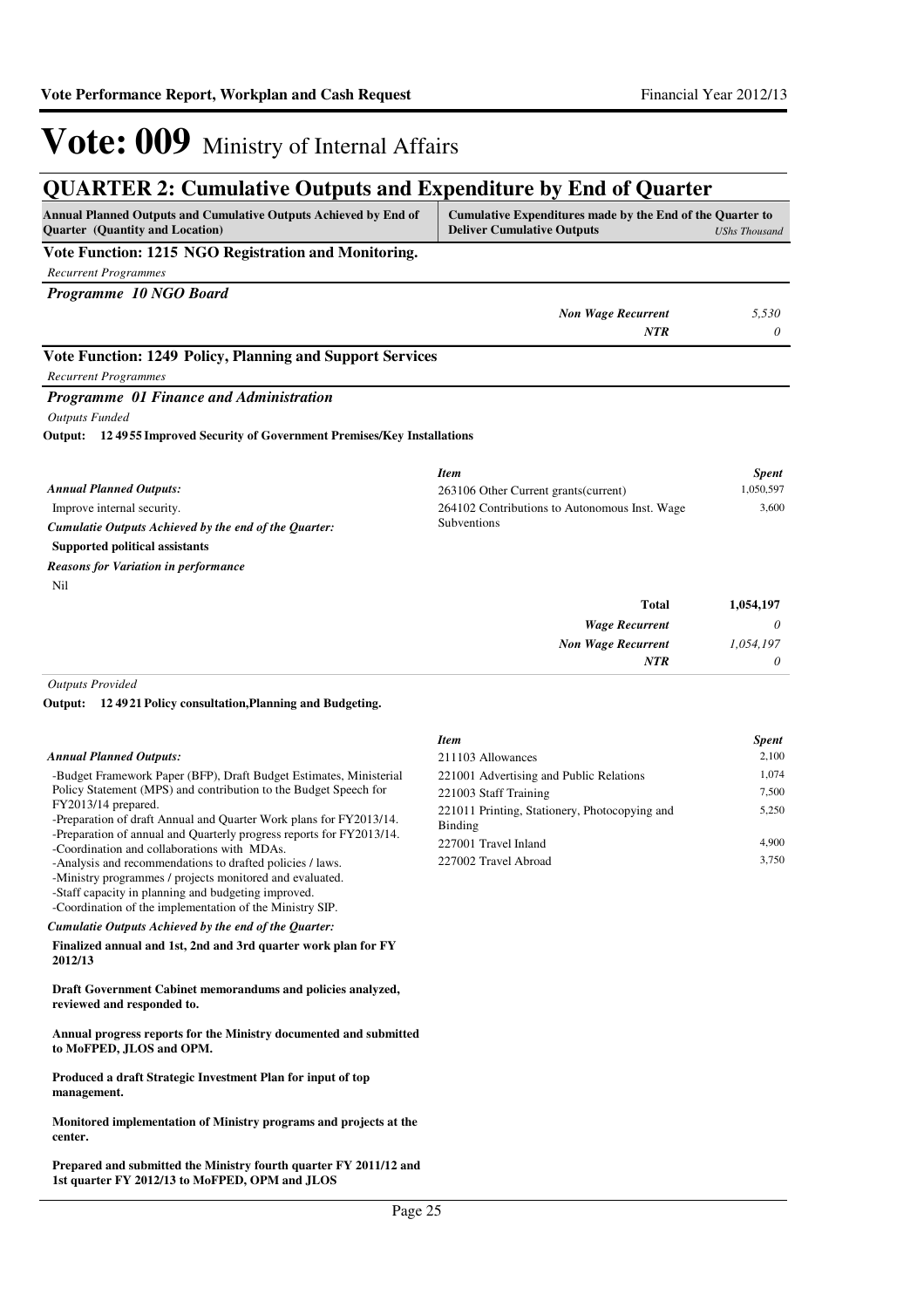### **QUARTER 2: Cumulative Outputs and Expenditure by End of Quarter**

| <b>Annual Planned Outputs and Cumulative Outputs Achieved by End of</b> | Cumulative Expenditures made by the End of the Quarter to |  |
|-------------------------------------------------------------------------|-----------------------------------------------------------|--|
| <b>Ouarter</b> (Quantity and Location)                                  | <b>Deliver Cumulative Outputs</b><br>UShs Thousand        |  |
| and the property of the property of                                     |                                                           |  |

**Vote Function: 1249 Policy, Planning and Support Services**

*Recurrent Programmes*

*Programme 01 Finance and Administration*

Nil *Reasons for Variation in performance*

| 24,573   | <b>Total</b>              |
|----------|---------------------------|
| $\theta$ | <b>Wage Recurrent</b>     |
| 24,573   | <b>Non Wage Recurrent</b> |
| $\theta$ | <b>NTR</b>                |
|          |                           |

**12 4922 Improved procument management. Output:**

|                                                                                                   | <b>Item</b>                                              | <b>Spent</b> |
|---------------------------------------------------------------------------------------------------|----------------------------------------------------------|--------------|
| <b>Annual Planned Outputs:</b>                                                                    | 211103 Allowances                                        | 4.200        |
| - Procurement plans for FY 2013/14 prepared.                                                      | 221006 Commissions and Related Charges                   | 39,873       |
| .-Preparation of various Bids.                                                                    | 221009 Welfare and Entertainment                         | 3.150        |
| -Contracts Placement undertaken.<br>-Monitor and manage contracts countrywide.                    | 221011 Printing, Stationery, Photocopying and<br>Binding | 5.250        |
| -Records management.                                                                              | 227001 Travel Inland                                     | 3.500        |
| Cumulatie Outputs Achieved by the end of the Quarter:<br>Procurement plan prepared for FY 2013/14 | 227002 Travel Abroad                                     | 2.800        |

**98 Bids prepared**

**39 Contracts prepared and placed**

**Managed records**

#### **Monitoring of Mbarara and Gulu Government Analytical Laboratory construction projects**

*Reasons for Variation in performance*

Nil

| 58,773   | <b>Total</b>              |
|----------|---------------------------|
| $\theta$ | <b>Wage Recurrent</b>     |
| 58,773   | <b>Non Wage Recurrent</b> |
| $\theta$ | <b>NTR</b>                |

#### **12 4923 Financial management Improved. Output:**

|                                                                                                      | <b>Item</b>                                              | <b>Spent</b> |
|------------------------------------------------------------------------------------------------------|----------------------------------------------------------|--------------|
| <b>Annual Planned Outputs:</b>                                                                       | 211103 Allowances                                        | 12.250       |
| -Process funds for Ministry operations for FY 2012/13 budget.                                        | 221008 Computer Supplies and IT Services                 | 2.660        |
| -Preparation of Ministry Final Accounts.<br>-Preparation of Ministry quarterly financial statements. | 221011 Printing, Stationery, Photocopying and<br>Binding | 3.500        |
| -Respond to Audit queries                                                                            | 221016 IFMS Recurrent Costs                              | 36,339       |
| -Reconciliation of NTR collection<br>-Compliance to Internal Audit reports                           | 227001 Travel Inland                                     | 7.000        |
| Cumulatie Outputs Achieved by the end of the Quarter:                                                | 227002 Travel Abroad                                     | 3.892        |
| Final accounts for FV 2011/12 proposed and submitted to Accountant                                   |                                                          |              |

**Final accounts for FY 2011/12 prepared and submitted to Accountant General and MoFPED**

**Prepared and submitted general ledger reconciliation reports to MoFPED**

**Processed Ministry funds for the 2nd quarter.**

#### **Reconciled NTR**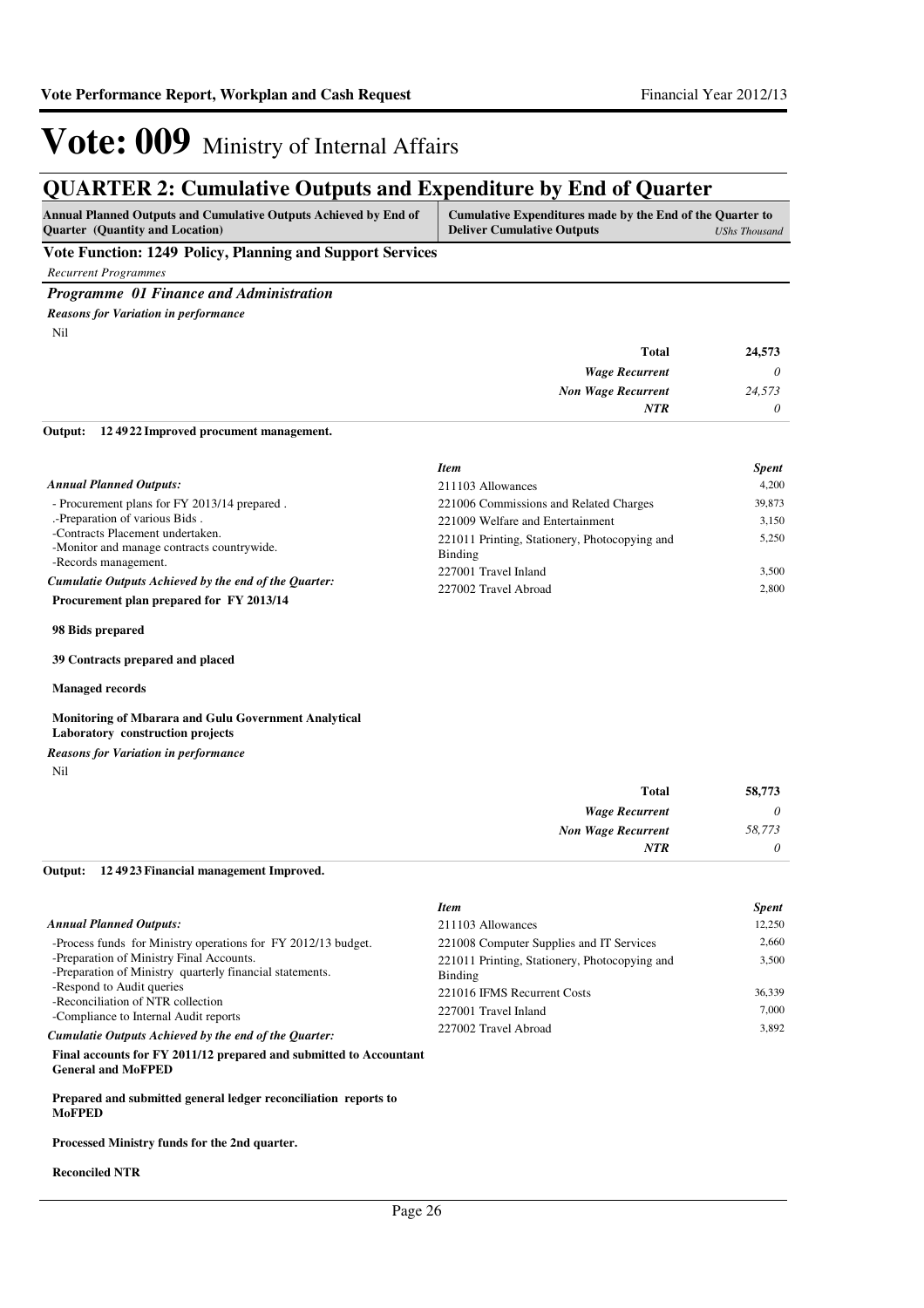### **QUARTER 2: Cumulative Outputs and Expenditure by End of Quarter**

| <b>Annual Planned Outputs and Cumulative Outputs Achieved by End of</b> | Cumulative Expenditures made by the End of the Quarter to |               |
|-------------------------------------------------------------------------|-----------------------------------------------------------|---------------|
| <b>Ouarter</b> (Quantity and Location)                                  | <b>Deliver Cumulative Outputs</b>                         | UShs Thousand |

**Vote Function: 1249 Policy, Planning and Support Services**

*Recurrent Programmes*

*Programme 01 Finance and Administration*

**Responded to internal audit queries**

#### **Second quarter financial statement submitted**

*Reasons for Variation in performance*

Nil

| 65,639   | <b>Total</b>              |
|----------|---------------------------|
| $\theta$ | <b>Wage Recurrent</b>     |
| 65,639   | <b>Non Wage Recurrent</b> |
| $\theta$ | <b>NTR</b>                |
|          |                           |

#### **12 4924 Enhanced Ministry Operations. Output:**

|                                                                                                                                              | <b>Item</b>                                               | <b>Spent</b> |
|----------------------------------------------------------------------------------------------------------------------------------------------|-----------------------------------------------------------|--------------|
| <b>Annual Planned Outputs:</b>                                                                                                               | 211103 Allowances                                         | 43,143       |
| -Monitor and evaluate Ministry programs and projects to inform decision                                                                      | 213001 Medical Expenses (To Employees)                    | 15,499       |
| making.<br>-Coordinate and provide advisory support to the Departments of the                                                                | 213002 Incapacity, death benefits and funeral<br>expenses | 12,500       |
| Ministry.                                                                                                                                    | 221001 Advertising and Public Relations                   | 1,745        |
| - Keep Ministry records.<br>-Keep inventory and manage Ministry property both at the centre and                                              | 221002 Workshops and Seminars                             | 3,500        |
| upcountry.                                                                                                                                   | 221007 Books, Periodicals and Newspapers                  | 7,140        |
| -Implement Gender related issues.                                                                                                            | 221008 Computer Supplies and IT Services                  | 10,871       |
| -Secure government premises, and key installations.                                                                                          | 221009 Welfare and Entertainment                          | 7,000        |
| - Manage explosives in the country.<br>-Security coverage of public events.<br>-Counter terrorism awareness sensitization.                   | 221011 Printing, Stationery, Photocopying and<br>Binding  | 8,514        |
| -Security training.                                                                                                                          | 221012 Small Office Equipment                             | 12,500       |
| Cumulatie Outputs Achieved by the end of the Quarter:                                                                                        | 222001 Telecommunications                                 | 30,999       |
|                                                                                                                                              | 223005 Electricity                                        | 79,249       |
| -Supported political leadership in their monitoring<br>-Coordinated and provided advisory support to the different                           | 223006 Water                                              | 11,500       |
| Departments of the Ministry.                                                                                                                 | 224002 General Supply of Goods and Services               | 33,968       |
| - Updated the inventory of Ministry property.                                                                                                | 227001 Travel Inland                                      | 120,395      |
| -Ministry records kept safely.                                                                                                               | 227002 Travel Abroad                                      | 27,999       |
| -Carried out inspections on the following: Ministry of Education and                                                                         | 227004 Fuel, Lubricants and Oils                          | 72,000       |
| sports, Ministry of Internal Affairs, and Ministry of Foreign Affairs                                                                        | 228001 Maintenance - Civil                                | 19,999       |
| Headquarters, Serena hotel, Common Wealt and Speke Resort<br>Munyonyo, Sheraton Hotel, Protea Hotel, Imperual Royale Hotel,                  | 228002 Maintenance - Vehicles                             | 34,000       |
| Fairway Hotel, Metropole Hotel, Police Headquarters, Kololo                                                                                  |                                                           | 12,500       |
| Independence ground.                                                                                                                         | 228003 Maintenance Machinery, Equipment and<br>Furniture  |              |
| -Visited the new quarry site at Kirongo village, Bugiri district.                                                                            |                                                           |              |
| -Conducted counter terrorism training for private security                                                                                   |                                                           |              |
| organizations in Kampala.                                                                                                                    |                                                           |              |
| -Inspected new site for explosives magazine placement at Jobi East 1,                                                                        |                                                           |              |
| Nebbi District, Inspected site for temporary storage of explosive for                                                                        |                                                           |              |
| seismic survey at Ayago Hydropower project.                                                                                                  |                                                           |              |
| Inspected quarry site at Kibale, demolition of expired detonators for<br>cementers quarry, inspected Nambi Hill quarry at Zirobwe, inspected |                                                           |              |
| $\ldots$ . The set $M$ is a set $\ldots$ is a set of the set $V$ above $f$ . And $\ldots$                                                    |                                                           |              |

**RCC magazine at Ntungamo, inspected site at Kabale for placement of explosive magazine for Sino minerals investments Ltd**

*Reasons for Variation in performance*

Nil

| 565,019 |
|---------|
| 0       |
| 565,019 |
| O       |
|         |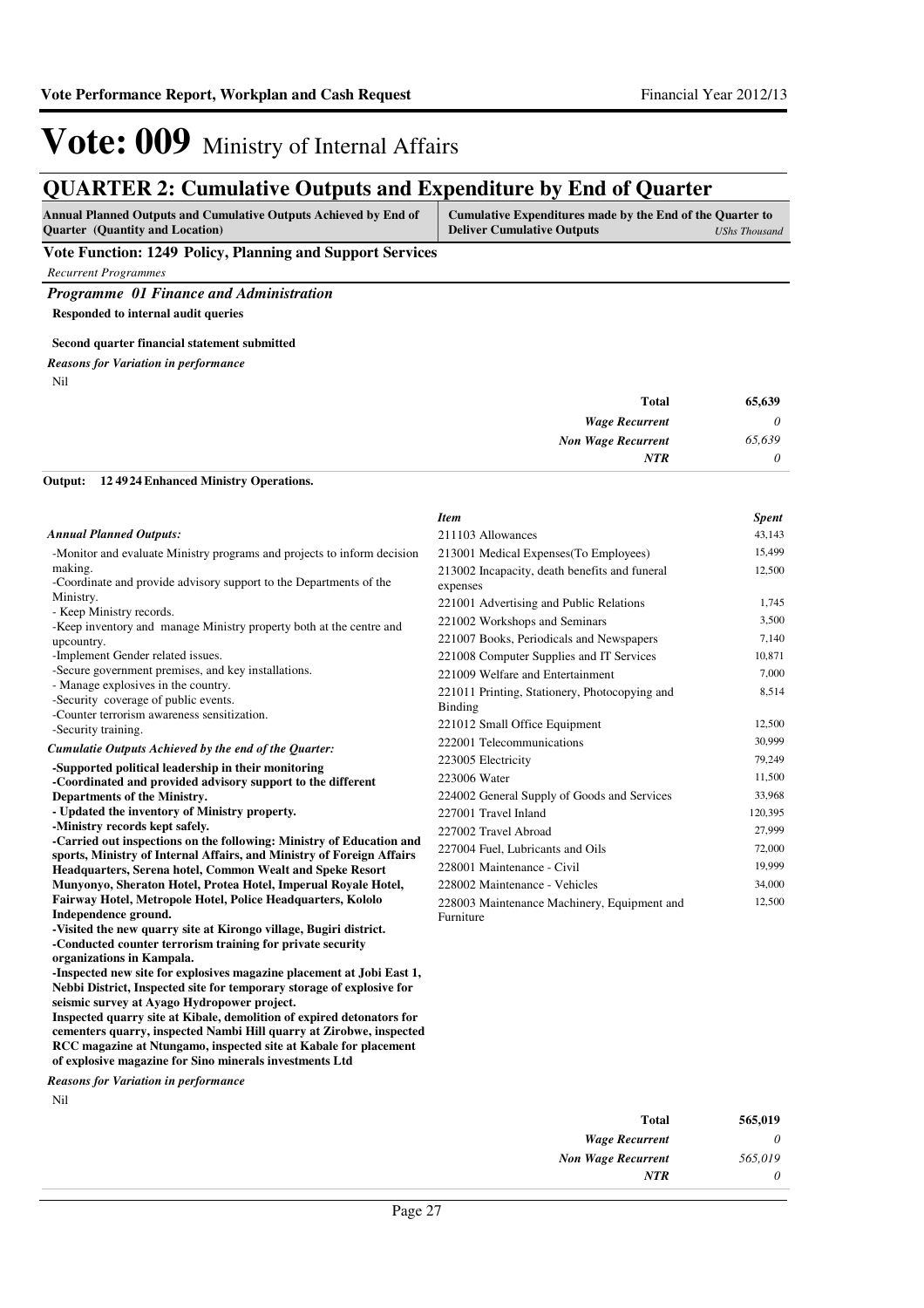### **QUARTER 2: Cumulative Outputs and Expenditure by End of Quarter**

| <b>Annual Planned Outputs and Cumulative Outputs Achieved by End of</b> | Cumulative Expenditures made by the End of the Quarter to |               |
|-------------------------------------------------------------------------|-----------------------------------------------------------|---------------|
| <b>Ouarter</b> (Quantity and Location)                                  | <b>Deliver Cumulative Outputs</b>                         | UShs Thousand |

### **Vote Function: 1249 Policy, Planning and Support Services**

*Recurrent Programmes*

*Programme 01 Finance and Administration*

**12 4925 Staff supported. Output:**

|                                                                                                                                                   | <b>Item</b>                                              | <b>Spent</b> |
|---------------------------------------------------------------------------------------------------------------------------------------------------|----------------------------------------------------------|--------------|
| <b>Annual Planned Outputs:</b>                                                                                                                    | 211101 General Staff Salaries                            | 181,353      |
| - Staff recruitment & deployment supported.                                                                                                       | 211103 Allowances                                        | 3,587        |
| - Staff trained.                                                                                                                                  | 221002 Workshops and Seminars                            | 3,500        |
| - Work environment assessed and improved.                                                                                                         | 221003 Staff Training                                    | 22.999       |
| -HIV/AIDs Work Based Policy implemented.<br>-Vaccination of D/GAL staff against Hepertisis B<br>- Performance appraisal reports completed timely. | 221011 Printing, Stationery, Photocopying and<br>Binding | 4,851        |
| Cumulatie Outputs Achieved by the end of the Ouarter:                                                                                             | 227001 Travel Inland                                     | 5,250        |
| 1. Appointed 4, confirmed 27.                                                                                                                     | 227002 Travel Abroad                                     | 13.999       |
| 2. Trained 4 staff                                                                                                                                |                                                          |              |

**Payroll verified and displayed.**

#### **3. 30 staff members vaccinated against Hepatisis B**

**4. Staff salaries paid timely and accurately**

**5. 60% of staff appraisal forms completed.**

**6. Held one training committee meeting for approval of those who are going for training.**

### **7. Develop guidelines for the HIV/AIDS work based policy**

*Reasons for Variation in performance*

Nil

| 235,540  | <b>Total</b>              |
|----------|---------------------------|
| 181,353  | <b>Wage Recurrent</b>     |
| 54,187   | <b>Non Wage Recurrent</b> |
| $\theta$ | <b>NTR</b>                |

### *Programme 11 Internal Audit*

*Outputs Provided*

**12 4923 Financial management Improved. Output:**

|                                                               | <b>Item</b>                              | <b>Spent</b> |
|---------------------------------------------------------------|------------------------------------------|--------------|
| Annual Planned Outputs:                                       | 211103 Allowances                        | 2.100        |
| Produce Quartely Audit reports.                               | 221002 Workshops and Seminars            | 3.500        |
| Build staff capacity.                                         | 221007 Books, Periodicals and Newspapers | 1.400        |
| Cumulatie Outputs Achieved by the end of the Ouarter:         | 221009 Welfare and Entertainment         | 1.400        |
| -Produced quarterly audit reports and presented to management | 227001 Travel Inland                     | 2.100        |
| -Conducted Pay roll audit.                                    | 227002 Travel Abroad                     | 3.500        |
| -Conducted Procurement audit.                                 | 227004 Fuel, Lubricants and Oils         | 3.500        |
| -Community service inspection.                                |                                          |              |
| -IFMS audit reviews                                           |                                          |              |

#### *Reasons for Variation in performance*

Nil

| 17,499   | <b>Total</b>              |
|----------|---------------------------|
| $\theta$ | <b>Wage Recurrent</b>     |
| 17,499   | <b>Non Wage Recurrent</b> |
| $\theta$ | <b>NTR</b>                |
|          |                           |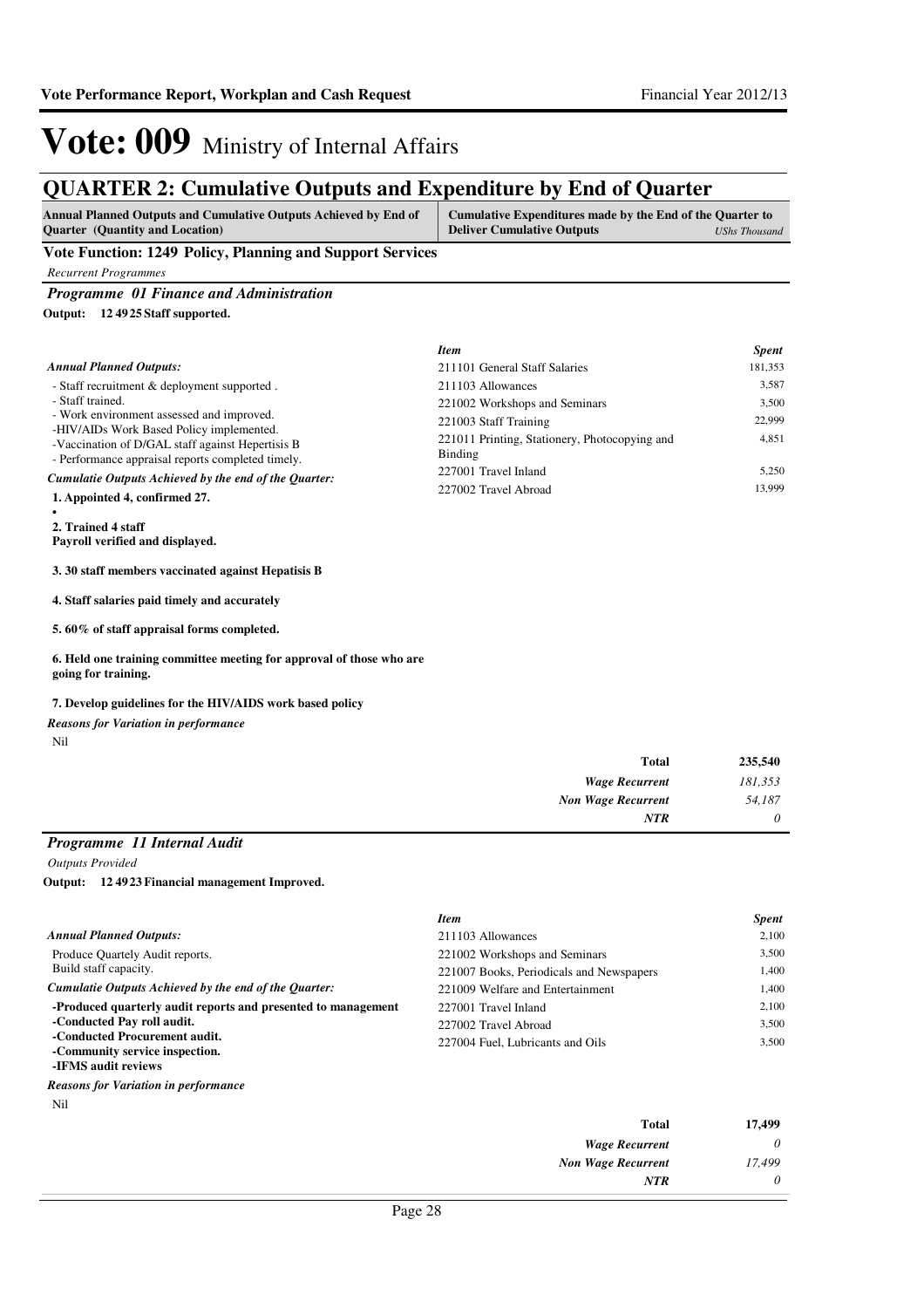### **QUARTER 2: Cumulative Outputs and Expenditure by End of Quarter**

| QUANTEN 2. Cumulative Outputs and Expenditure by Eini of Quarter<br><b>Annual Planned Outputs and Cumulative Outputs Achieved by End of</b><br>Cumulative Expenditures made by the End of the Quarter to                                                                                 |                                   |                      |
|------------------------------------------------------------------------------------------------------------------------------------------------------------------------------------------------------------------------------------------------------------------------------------------|-----------------------------------|----------------------|
| Quarter (Quantity and Location)                                                                                                                                                                                                                                                          | <b>Deliver Cumulative Outputs</b> | <b>UShs Thousand</b> |
| Vote Function: 1249 Policy, Planning and Support Services                                                                                                                                                                                                                                |                                   |                      |
| <b>Development Projects</b>                                                                                                                                                                                                                                                              |                                   |                      |
| <b>Project 0066 Support to Ministry of Internal Affairs</b>                                                                                                                                                                                                                              |                                   |                      |
| Capital Purchases                                                                                                                                                                                                                                                                        |                                   |                      |
| <b>Output:</b> 124972 Government Buildings and Administrative Infrastructure                                                                                                                                                                                                             |                                   |                      |
|                                                                                                                                                                                                                                                                                          | <b>Item</b>                       | <b>Spent</b>         |
| <b>Annual Planned Outputs:</b>                                                                                                                                                                                                                                                           | 231001 Non-Residential Buildings  | 880                  |
| -Maintain Ministry structures.                                                                                                                                                                                                                                                           |                                   |                      |
| Cumulatie Outputs Achieved by the end of the Quarter:                                                                                                                                                                                                                                    |                                   |                      |
| Yet to submit                                                                                                                                                                                                                                                                            |                                   |                      |
| <b>Reasons for Variation in performance</b>                                                                                                                                                                                                                                              |                                   |                      |
| Nil                                                                                                                                                                                                                                                                                      |                                   |                      |
|                                                                                                                                                                                                                                                                                          | <b>Total</b>                      | 880                  |
|                                                                                                                                                                                                                                                                                          | <b>GoU</b> Development            | 880                  |
|                                                                                                                                                                                                                                                                                          | <b>Donor Development</b>          | 0<br>$\theta$        |
|                                                                                                                                                                                                                                                                                          | <b>NTR</b>                        |                      |
| 124976 Purchase of Office and ICT Equipment, including Software<br>Output:                                                                                                                                                                                                               |                                   |                      |
|                                                                                                                                                                                                                                                                                          | <b>Item</b>                       | <b>Spent</b>         |
| <b>Annual Planned Outputs:</b>                                                                                                                                                                                                                                                           | 231005 Machinery and Equipment    | 3,200                |
| 1. Expand intercom to ease internal communication.<br>2. Upgrade and redesign Ministry Headquarter website.<br>3. Procurement of 3 computers.<br>4. Establishment of local area network for D/GAL.<br>5. Managed switches and Antivirus procured.<br>6. Servers and networks maintained. |                                   |                      |
| Cumulatie Outputs Achieved by the end of the Quarter:                                                                                                                                                                                                                                    |                                   |                      |
| 1. Servers and networks maintained (Replaced UPS batteries for the<br>servers)                                                                                                                                                                                                           |                                   |                      |
| 2. Procurement of headsets for intercom at Evaluation stage<br>3. Procurement for LAN for DGAL at Evaluation stage<br>4. Procurement for 6 computers at Evaluation stage (03) and LPO<br>issuance $(03)$                                                                                 |                                   |                      |
| <b>Reasons for Variation in performance</b>                                                                                                                                                                                                                                              |                                   |                      |
| procurement process ongoing                                                                                                                                                                                                                                                              |                                   |                      |
|                                                                                                                                                                                                                                                                                          | <b>Total</b>                      | 3,200                |
|                                                                                                                                                                                                                                                                                          | <b>GoU</b> Development            | 3,200                |
|                                                                                                                                                                                                                                                                                          | <b>Donor Development</b>          | $\theta$             |
|                                                                                                                                                                                                                                                                                          | <b>NTR</b>                        | 0                    |

#### **12 4978 Purchase of Office and Residential Furniture and Fittings Output:**

|  | Annual Planned Outputs: |  |
|--|-------------------------|--|
|  |                         |  |

Purchase of office furniture

*Cumulatie Outputs Achieved by the end of the Quarter:*

### **Procurement process for furnture at approval f method stage**

*Reasons for Variation in performance*

| <b>Total</b>             | $\bf{0}$ |
|--------------------------|----------|
| <b>GoU</b> Development   | U        |
| <b>Donor Development</b> | 0        |
| 3.757.73                 |          |
| $\mathbf{a}$             |          |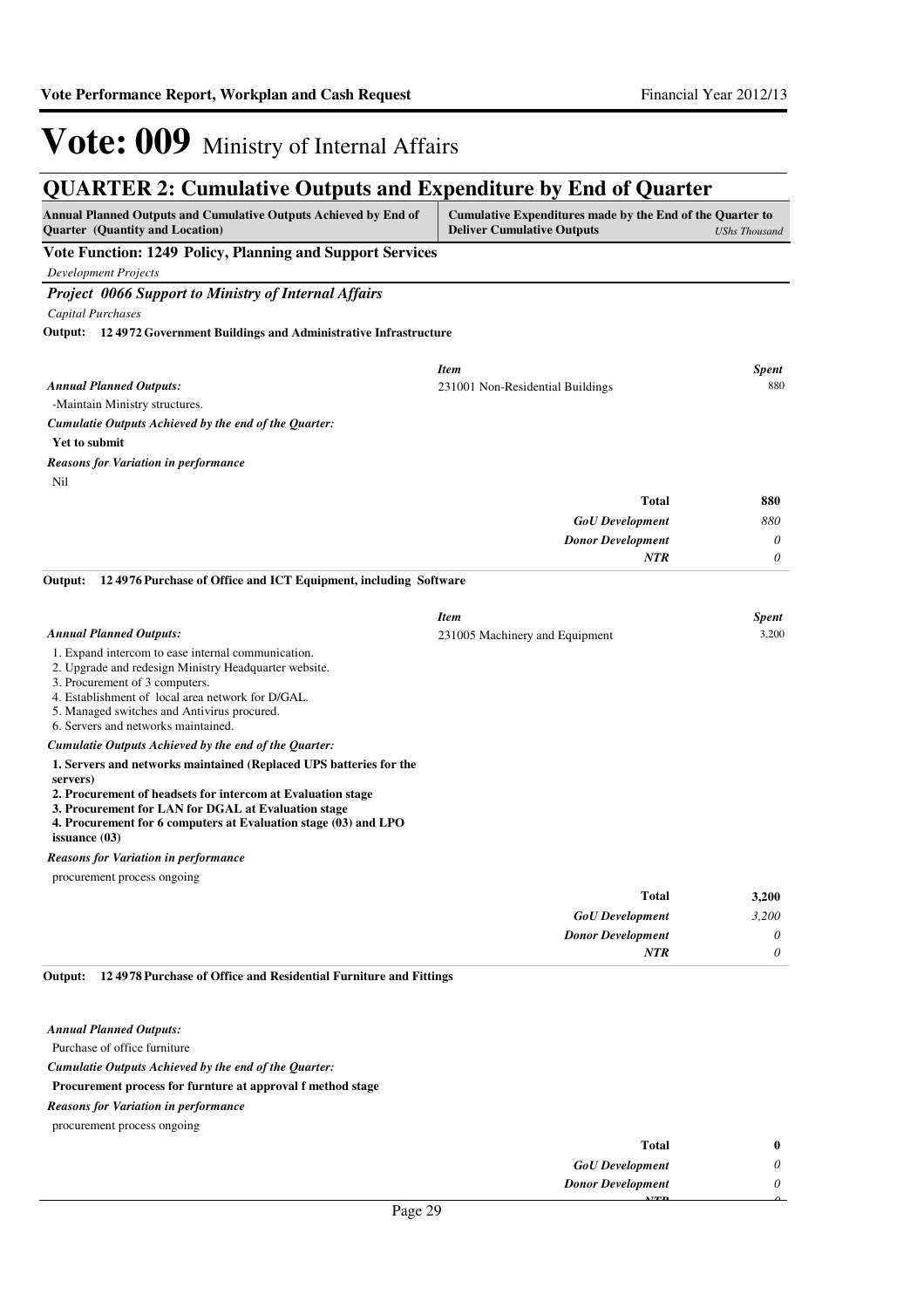### **QUARTER 2: Cumulative Outputs and Expenditure by End of Quarter**

| <b>Annual Planned Outputs and Cumulative Outputs Achieved by End of</b> | Cumulative Expenditures made by the End of the Quarter to |               |
|-------------------------------------------------------------------------|-----------------------------------------------------------|---------------|
| <b>Ouarter</b> (Quantity and Location)                                  | <b>Deliver Cumulative Outputs</b>                         | UShs Thousand |

**Vote Function: 1249 Policy, Planning and Support Services**

*Development Projects*

*Project 0066 Support to Ministry of Internal Affairs*

| <b>GRAND TOTAL</b>        | 3,935,442 |
|---------------------------|-----------|
| <b>Wage Recurrent</b>     | 606,226   |
| <b>Non Wage Recurrent</b> | 3,125,974 |
| <b>GoU</b> Development    | 203,242   |
| <b>Donor Development</b>  | $\theta$  |
| <b>NTR</b>                | 0         |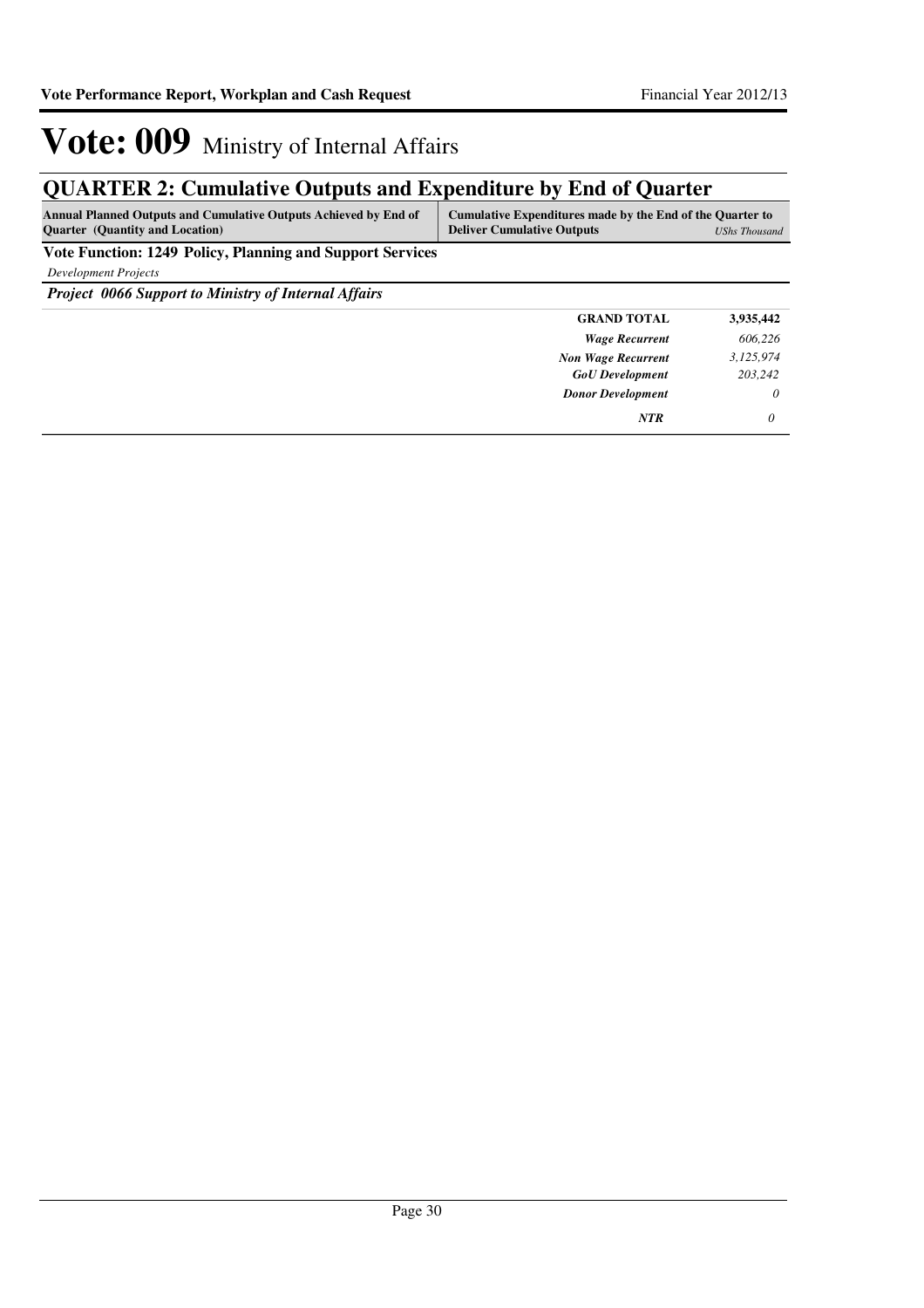#### **QUARTER 2: Outputs and Expenditure in Quarter Planned and Actual Outputs in Quarter (Quantity and Location) Expenditures incurred in the Quarter to deliver outputs**  *UShs Thousand* **Vote Function: 1212 Peace Building** *Recurrent Programmes Programme 01A Finance and Administration (Amnesty Commission) Outputs Funded* a) Increased awareness on the Amnesty Law and process in the entire country; b) Eligible reporters from ADF and LRA granted amnesty;. c) Support dialogue and reconciliation meetings / events with reporters and communities for peaceful co-existence; d) Manage Amnesty Commission offices, 6 DRTs (Gulu, Kitgum, Arua, Kasese, Central and Mbale) and Beni Liason office in DR Congo. **a) Managed the Commission through payment of: Rent, utilities, stationery, , telephone and internet (Jul-Sept) for the head office and the six DRTs-Gulu,Kitgum,Arua,Mbale and Kasese including a Beni liaison office in the DR Congo b) Two (02) dialogue and reconciliation meeting between reporters and the host communities held in Palabek Gem Kitgum District and Kumi TC in Kumi District. C) Sensitized reporters, affected communities and stakeholders in DRTs of Gulu, Kitgum, Arua, Central, Mbale and Kasese on resettlement and reintegration process. D) Eight (08) reporters from ADF (06) and LRA (02) were documented for Amnesty. 12 1251 Demobilisation of reporters/ex combatants. Output:** *Wage Recurrent Non Wage Recurrent* **Total** *0 367,486 0* **367,486** *Actual Outputs Achieved in Quarter: Outputs Planned in Quarter: NTR* Nil *Reasons for Variation in performance Item Spent* 263104 Transfers to other gov't units(current) 367,486 a) Provision of reinsertion support to 50 reporters. b) Monitor reporters resettled in the communities in 6 DRTs; c) Reporters repatriated from DR Congo, Sudan and Kenya reunited with their families / next of kin; **45 reporters were provided with reinsertion support. Monitored the reporters settled in DRT central, Mbale, Gulu and Kitgum 12 1252 Resettlement/reinsertion of reporters Output:** *Actual Outputs Achieved in Quarter: Outputs Planned in Quarter:* Nil *Reasons for Variation in performance Item Spent* 263106 Other Current grants(current) 99,996

| 99,996 | <b>Total</b>                  |
|--------|-------------------------------|
| 0      | <b>Wage Recurrent</b>         |
| 99,996 | <b>Non Wage Recurrent</b>     |
| 0      | <b>NTR</b>                    |
|        | $\overline{\phantom{a}}$<br>. |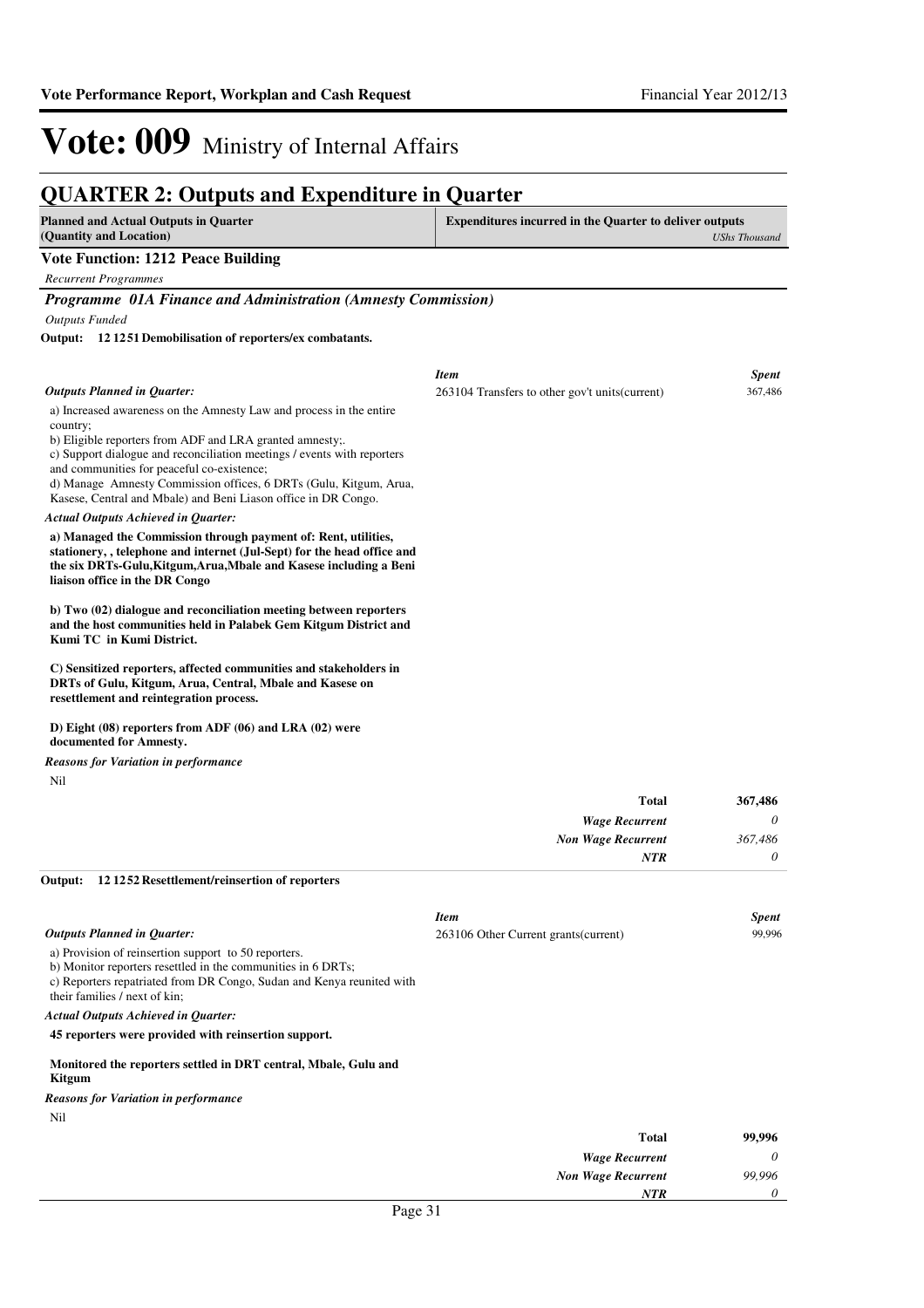### **QUARTER 2: Outputs and Expenditure in Quarter**

| <b>Planned and Actual Outputs in Quarter</b><br>(Quantity and Location)                                                                                                                                                      | <b>Expenditures incurred in the Quarter to deliver outputs</b><br><b>UShs Thousand</b> |              |
|------------------------------------------------------------------------------------------------------------------------------------------------------------------------------------------------------------------------------|----------------------------------------------------------------------------------------|--------------|
| <b>Vote Function: 1212 Peace Building</b>                                                                                                                                                                                    |                                                                                        |              |
| <b>Recurrent Programmes</b>                                                                                                                                                                                                  |                                                                                        |              |
| Programme 01A Finance and Administration (Amnesty Commission)                                                                                                                                                                |                                                                                        |              |
| 121253 Improve access to social economic reintegration of reporters.<br>Output:                                                                                                                                              |                                                                                        |              |
|                                                                                                                                                                                                                              | <b>Item</b>                                                                            | <b>Spent</b> |
| <b>Outputs Planned in Quarter:</b>                                                                                                                                                                                           | 263106 Other Current grants (current)                                                  | 10.000       |
| A) Creation of awareness on existing opportunities and programmes to<br>reporters in their communities of return.<br>B) Link reporters and victims to service provider.<br>C) Provision of psyco-social support to reporters |                                                                                        |              |
| <b>Actual Outputs Achieved in Ouarter:</b>                                                                                                                                                                                   |                                                                                        |              |
| 70 reporters and community members were counseled and given<br>support services in Yumbe TC and Atiak.                                                                                                                       |                                                                                        |              |
| Reporters and victims in Gulu, Central, Kitgum, Mbale and Arua<br>DRTs were sensitized on existing opportunities and programs for<br>sustainability.                                                                         |                                                                                        |              |
| <b>Reasons for Variation in performance</b>                                                                                                                                                                                  |                                                                                        |              |
| Nill                                                                                                                                                                                                                         |                                                                                        |              |
|                                                                                                                                                                                                                              | <b>Total</b>                                                                           | 10,000       |
|                                                                                                                                                                                                                              | <b>Wage Recurrent</b>                                                                  | 0            |
|                                                                                                                                                                                                                              | <b>Non Wage Recurrent</b>                                                              | 10,000       |
|                                                                                                                                                                                                                              | <b>NTR</b>                                                                             | 0            |
| Programme 05 Focal point                                                                                                                                                                                                     |                                                                                        |              |

*Outputs Funded*

**12 1254 Contribution to Regional centre on Small Arms Output:**

|  |  |  | <b>Outputs Planned in Quarter:</b> |
|--|--|--|------------------------------------|
|--|--|--|------------------------------------|

Accumulation of funds

*Actual Outputs Achieved in Quarter:*

**Accumulation of funds**

*Reasons for Variation in performance*

Accumulation of funds

| 0 | Total                     |
|---|---------------------------|
| 0 | <b>Wage Recurrent</b>     |
| 0 | <b>Non Wage Recurrent</b> |
| 0 | <b>NTR</b>                |
|   |                           |

*Outputs Provided*

**12 1201 Prevention of proliferation of illicit SALW. Output:**

|                                                                                          | <b>Item</b>                                              | <b>Spent</b> |
|------------------------------------------------------------------------------------------|----------------------------------------------------------|--------------|
| <b>Outputs Planned in Quarter:</b>                                                       | 211103 Allowances                                        | 1,225        |
| - Undertake comparative studies in one African Countries on the                          | 221009 Welfare and Entertainment                         | 525          |
| operations of their fire arms laws.<br>-Finalize the review of the National Action Plan. | 221011 Printing, Stationery, Photocopying and<br>Binding | 797          |
| -Collection and destruction of obsolete, expired, & unserviceable Expired                | 222001 Telecommunications                                | 2.000        |
| ordinances (EOD).<br>-Continue marking of UPDF, UPS, UWA and PSOs Fire arms.             | 227001 Travel Inland                                     | 4.550        |
| - 20 fire arms officers trained.                                                         | 227002 Travel Abroad                                     | 2.625        |
| - Finalisation of CFR and commence the establishment of coordinating                     | 227004 Fuel, Lubricants and Oils                         | 1.225        |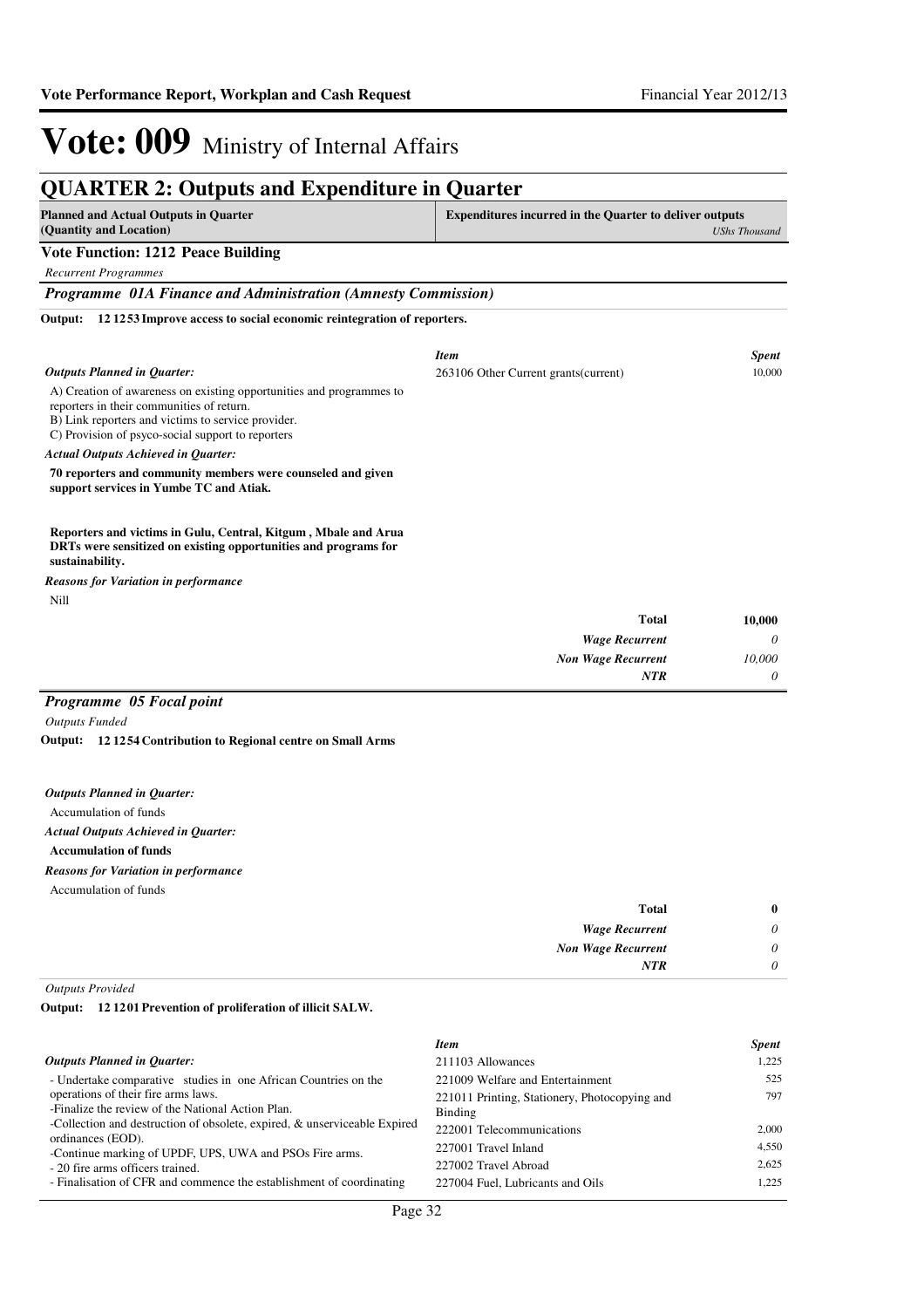*0*

*NTR*

## Vote: 009 Ministry of Internal Affairs

| <b>QUARTER 2: Outputs and Expenditure in Quarter</b>                                                                                                                                                                                                                                                                                                                                                                                                               |                                                                |                      |
|--------------------------------------------------------------------------------------------------------------------------------------------------------------------------------------------------------------------------------------------------------------------------------------------------------------------------------------------------------------------------------------------------------------------------------------------------------------------|----------------------------------------------------------------|----------------------|
| <b>Planned and Actual Outputs in Quarter</b><br>(Quantity and Location)                                                                                                                                                                                                                                                                                                                                                                                            | <b>Expenditures incurred in the Quarter to deliver outputs</b> | <b>UShs Thousand</b> |
| <b>Vote Function: 1212 Peace Building</b>                                                                                                                                                                                                                                                                                                                                                                                                                          |                                                                |                      |
| <b>Recurrent Programmes</b>                                                                                                                                                                                                                                                                                                                                                                                                                                        |                                                                |                      |
| Programme 05 Focal point                                                                                                                                                                                                                                                                                                                                                                                                                                           |                                                                |                      |
| centers with UPDF and UPF on the CFR<br>-Public education and awareness raising on small arms issues<br>-Built capacity of small arms and light weapons stakeholders.                                                                                                                                                                                                                                                                                              | 228003 Maintenance Machinery, Equipment and<br>Furniture       | 500                  |
| <b>Actual Outputs Achieved in Quarter:</b>                                                                                                                                                                                                                                                                                                                                                                                                                         |                                                                |                      |
| -Held one meeting towards finalization of review of the NAP.                                                                                                                                                                                                                                                                                                                                                                                                       |                                                                |                      |
| -Procurement at evaluation stage to procure printing of 200 copies of<br>The new NAP                                                                                                                                                                                                                                                                                                                                                                               |                                                                |                      |
| <b>Reasons for Variation in performance</b>                                                                                                                                                                                                                                                                                                                                                                                                                        |                                                                |                      |
| Expiration of the contracts committee led to the delay of most<br>procurements                                                                                                                                                                                                                                                                                                                                                                                     |                                                                |                      |
|                                                                                                                                                                                                                                                                                                                                                                                                                                                                    | Total                                                          | 13,447               |
|                                                                                                                                                                                                                                                                                                                                                                                                                                                                    | <b>Wage Recurrent</b>                                          | 0                    |
|                                                                                                                                                                                                                                                                                                                                                                                                                                                                    | <b>Non Wage Recurrent</b>                                      | 13,447               |
|                                                                                                                                                                                                                                                                                                                                                                                                                                                                    | <b>NTR</b>                                                     | 0                    |
| <b>Outputs Planned in Quarter:</b><br>-Print and disseminate CEWERU SIP<br><b>Actual Outputs Achieved in Quarter:</b><br><b>Monitored one Peace Committee in Amudat</b><br><b>Reasons for Variation in performance</b><br>No release for Q2                                                                                                                                                                                                                        | <b>Total</b><br><b>Wage Recurrent</b>                          | $\bf{0}$<br>0        |
|                                                                                                                                                                                                                                                                                                                                                                                                                                                                    | <b>Non Wage Recurrent</b>                                      | 0                    |
|                                                                                                                                                                                                                                                                                                                                                                                                                                                                    | <b>NTR</b>                                                     | 0                    |
| Output:<br>121203 Implementing Institutions strengthened.                                                                                                                                                                                                                                                                                                                                                                                                          |                                                                |                      |
| <b>Outputs Planned in Quarter:</b><br>-3 CEWERU District Peace Committees facilitated to conduct CEWERU<br>operations<br>-CEWERU Peace Committees monitored in 1 District of the Karamoja<br>Cluster<br>-CEWERU sub county committees established in Napak District.<br>-Monitor District Task Forces in Mid-Eastern region<br><b>Actual Outputs Achieved in Quarter:</b><br>No release for Q2<br><b>Reasons for Variation in performance</b><br>No release for O2 | <b>Item</b><br>227001 Travel Inland                            | Spent<br>3,190       |
|                                                                                                                                                                                                                                                                                                                                                                                                                                                                    | <b>Total</b>                                                   | 3,190                |
|                                                                                                                                                                                                                                                                                                                                                                                                                                                                    | <b>Wage Recurrent</b>                                          | 0                    |
|                                                                                                                                                                                                                                                                                                                                                                                                                                                                    | <b>Non Wage Recurrent</b>                                      | 3,190                |

*Development Projects*

*Project 1126 Support to Internal Affairs (Amnesty Commission)*

*Outputs Funded*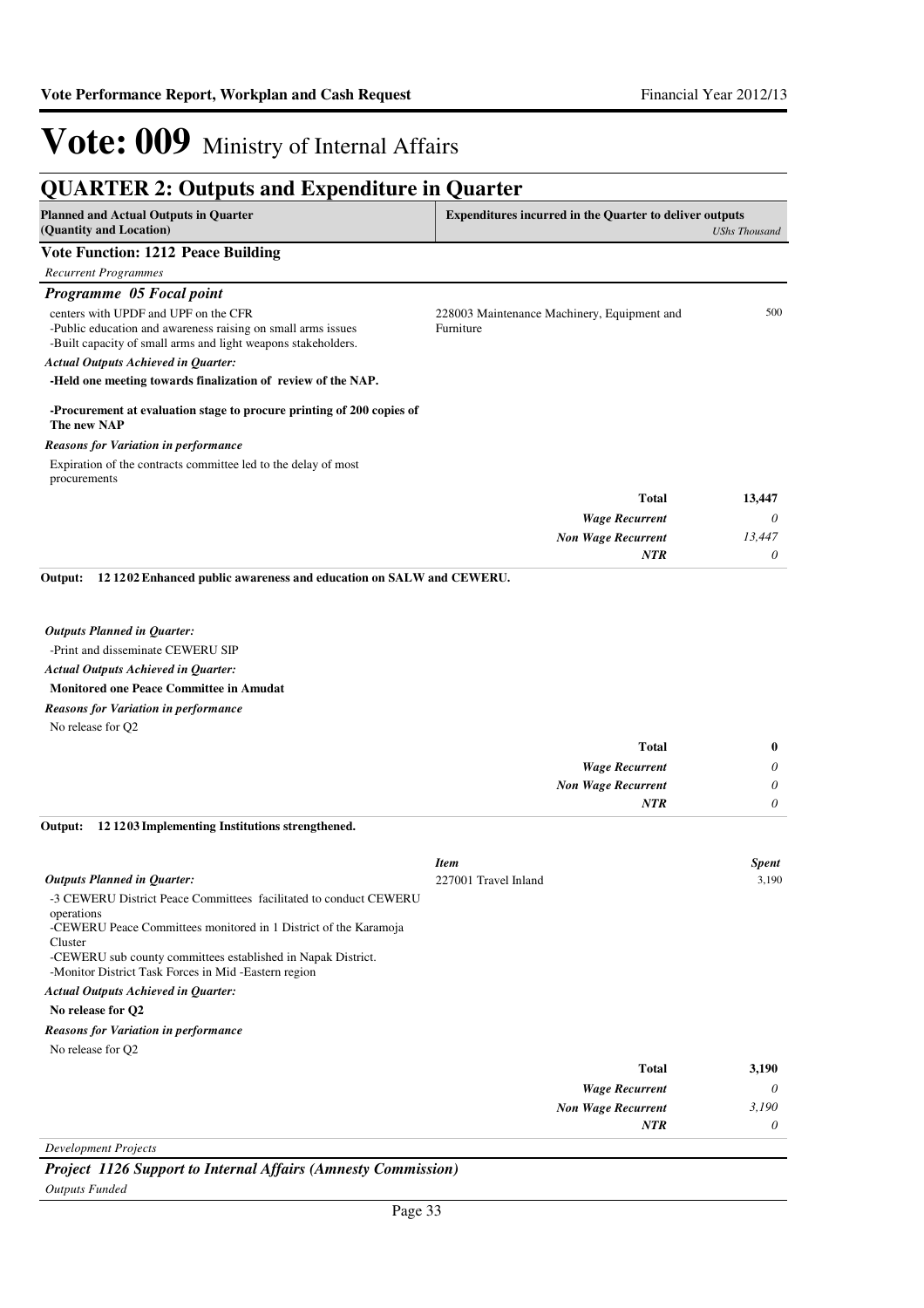| <b>QUARTER 2: Outputs and Expenditure in Quarter</b>                                                                                                                             |                                                                |                      |
|----------------------------------------------------------------------------------------------------------------------------------------------------------------------------------|----------------------------------------------------------------|----------------------|
| <b>Planned and Actual Outputs in Quarter</b><br>(Quantity and Location)                                                                                                          | <b>Expenditures incurred in the Quarter to deliver outputs</b> | <b>UShs Thousand</b> |
| <b>Vote Function: 1212 Peace Building</b>                                                                                                                                        |                                                                |                      |
| <b>Development Projects</b>                                                                                                                                                      |                                                                |                      |
| <b>Project 1126 Support to Internal Affairs (Amnesty Commission)</b>                                                                                                             |                                                                |                      |
| 12 12 51 Demobilisation of reporters/ex combatants.<br>Output:                                                                                                                   |                                                                |                      |
|                                                                                                                                                                                  | <b>Item</b>                                                    | <b>Spent</b>         |
| Outputs Planned in Quarter:                                                                                                                                                      | 263106 Other Current grants (current)                          | 5,000                |
| a)Mobilize the beneficiaries-reporters and victims for training in various<br>life skills,                                                                                       |                                                                |                      |
| b)Coordinate & monitor the mobilization and implementation of the skills<br>training programmes in 4 DRTs. (Gulu, Kitgum, Arua and Mbale)                                        |                                                                |                      |
| <b>Actual Outputs Achieved in Quarter:</b>                                                                                                                                       |                                                                |                      |
| Coordinated the mobilization of the beneficiaries for skills training in<br>the 4 DRTs.                                                                                          |                                                                |                      |
| Monitored the implementation of AC activities in the DRTs of Gulu,<br>Arua, Kitgum, Central and Mbale.                                                                           |                                                                |                      |
| <b>Reasons for Variation in performance</b>                                                                                                                                      |                                                                |                      |
| Nill                                                                                                                                                                             |                                                                |                      |
|                                                                                                                                                                                  | <b>Total</b>                                                   | 5,000                |
|                                                                                                                                                                                  | <b>GoU</b> Development                                         | 5,000                |
|                                                                                                                                                                                  | <b>Donor Development</b>                                       | 0                    |
|                                                                                                                                                                                  | <b>NTR</b>                                                     | 0                    |
| 121253 Improve access to social economic reintegration of reporters.<br>Output:                                                                                                  |                                                                |                      |
|                                                                                                                                                                                  | <b>Item</b>                                                    | <b>Spent</b>         |
| <b>Outputs Planned in Quarter:</b>                                                                                                                                               | 263106 Other Current grants (current)                          | 69,605               |
| A) Train of 180 reporters and victims in various life skills.<br>B) Provide tools and inputs to the trained beneficiaries.<br>C) Link reporters and victims to service providers |                                                                |                      |
| <b>Actual Outputs Achieved in Quarter:</b>                                                                                                                                       |                                                                |                      |
| 1. Trained 20 reporters and victims in agricultural management in<br>Kei sub county Yumbe district.                                                                              |                                                                |                      |
| 2. 200 bags of improved cassava cuttings procured pending<br>distribution to the trained beneficiaries in Kei sub county Yumbe<br>district.                                      |                                                                |                      |
| <b>Reasons for Variation in performance</b>                                                                                                                                      |                                                                |                      |
| Nill                                                                                                                                                                             |                                                                |                      |
|                                                                                                                                                                                  |                                                                |                      |
|                                                                                                                                                                                  | <b>Total</b>                                                   | 69,605               |
|                                                                                                                                                                                  | <b>GoU</b> Development<br><b>Donor Development</b>             | 69,605<br>0          |

### **Vote Function: 1213 Forensic and General Scientific Services.**

*Recurrent Programmes*

### *Programme 12 GAL - Office of the Director Outputs Provided* **Output: 12 1303 Coordination, Monitoring and Supervision**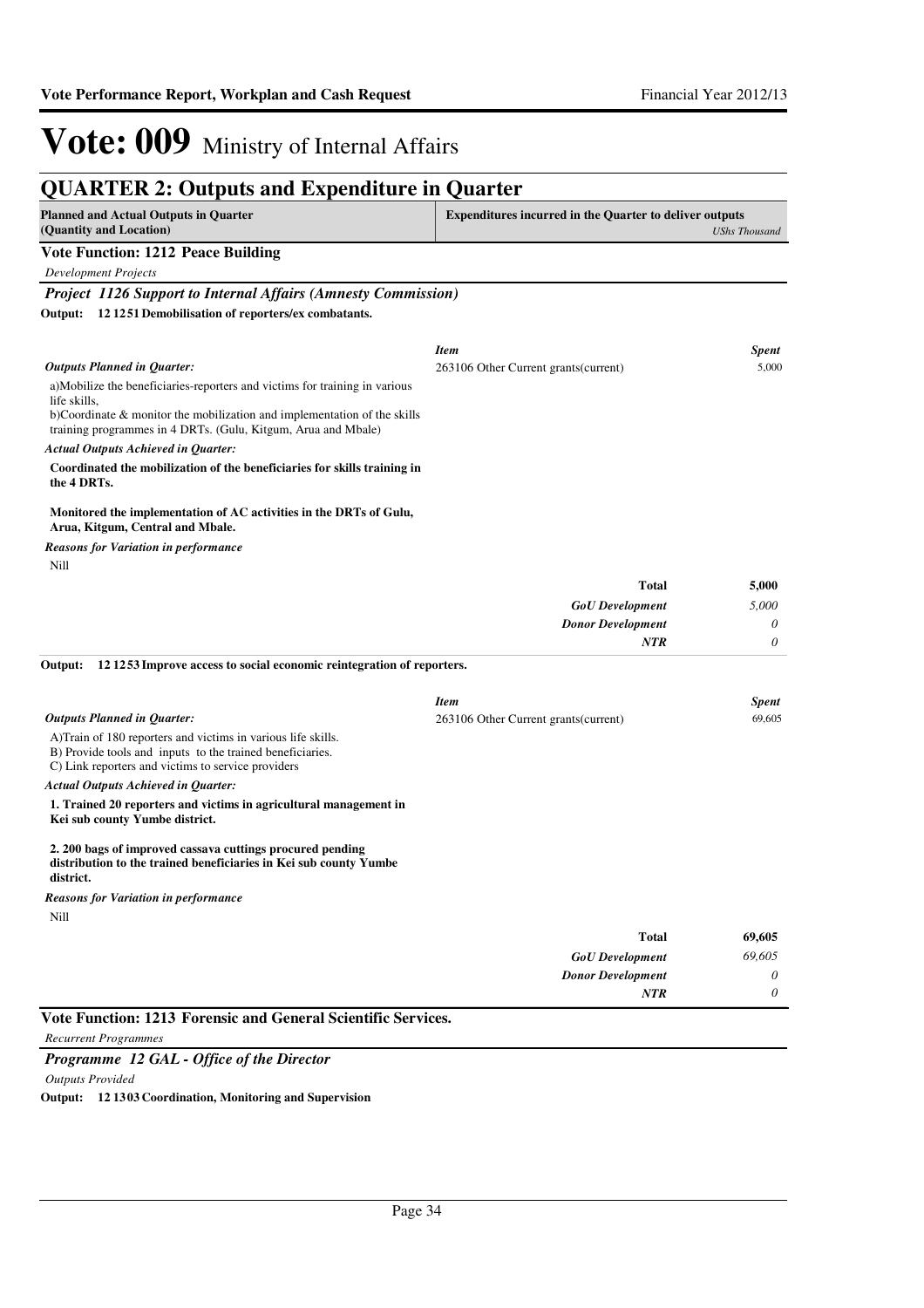### **QUARTER 2: Outputs and Expenditure in Quarter**

| Planned and Actual Outputs in Quarter | <b>Expenditures incurred in the Quarter to deliver outputs</b> |
|---------------------------------------|----------------------------------------------------------------|
| (Quantity and Location)               | <b>UShs Thousand</b>                                           |

#### **Vote Function: 1213 Forensic and General Scientific Services.**

*Recurrent Programmes*

*Programme 12 GAL - Office of the Director*

|                                                                                               | <b>Item</b>                                 | <b>Spent</b> |
|-----------------------------------------------------------------------------------------------|---------------------------------------------|--------------|
| <b>Outputs Planned in Quarter:</b>                                                            | 211101 General Staff Salaries               | 173,334      |
| 1. Awareness of DGAL services created;                                                        | 211103 Allowances                           | 786          |
|                                                                                               | 221007 Books, Periodicals and Newspapers    | 1,400        |
| 2. Scientific equipment calibrated and maintained.                                            | 221008 Computer Supplies and IT Services    | 1,000        |
| 3. Supervision of DGAL operations undertaken;                                                 | 221009 Welfare and Entertainment            | 350          |
|                                                                                               | 221012 Small Office Equipment               | 500          |
| 4. Staff capacity strengthened;                                                               | 222001 Telecommunications                   | 4,000        |
| <b>Actual Outputs Achieved in Quarter:</b>                                                    | 224001 Medical and Agricultural supplies    | 5,500        |
| 1. One supervisory visit to Mbale Regional Lab to check on                                    | 224002 General Supply of Goods and Services | 1,320        |
| performance                                                                                   | 227001 Travel Inland                        | 525          |
|                                                                                               | 227002 Travel Abroad                        | 700          |
| 2. 2 staff underwent short term training in Dactylography, Ballistics<br>and Drug trafficking | 227004 Fuel, Lubricants and Oils            | 1,575        |
|                                                                                               | 228002 Maintenance - Vehicles               | 3,742        |
| <b>Reasons for Variation in performance</b>                                                   | 228003 Maintenance Machinery, Equipment and | 4,700        |
| Nill                                                                                          | Furniture                                   |              |
|                                                                                               | <b>Total</b>                                | 199,432      |
|                                                                                               | <b>Wage Recurrent</b>                       | 173,334      |
|                                                                                               | <b>Non Wage Recurrent</b>                   | 26,098       |
|                                                                                               | <b>NTR</b>                                  | 0            |

#### **12 1304 Support to Service Delivery in regional Laboratories Output:**

|                                                        | <b>Item</b>                      | <b>Spent</b> |
|--------------------------------------------------------|----------------------------------|--------------|
| <b>Outputs Planned in Quarter:</b>                     | 211103 Allowances                | 525          |
| Mbale Regional Laboratory supported.                   | 221009 Welfare and Entertainment | 262          |
| <b>Actual Outputs Achieved in Ouarter:</b>             | 221012 Small Office Equipment    | 500          |
| 4 cases with 48 exhibits were received, none finalized | 227001 Travel Inland             | 515          |
| <b>Reasons for Variation in performance</b>            | 227002 Travel Abroad             | 350          |
| Inadquate release                                      | 227004 Fuel, Lubricants and Oils | 350          |
|                                                        | Total                            | 2,502        |
|                                                        | <b>Wage Recurrent</b>            | $\theta$     |
|                                                        | <b>Non Wage Recurrent</b>        | 2.502        |
|                                                        | <b>NTR</b>                       | $\theta$     |

### *Programme 13 Criminalistics Services*

*Outputs Provided*

**12 1301 Forensic and General Scientific Services, Output:**

|                                                                                                                     | <b>Item</b>                      | <b>Spent</b> |
|---------------------------------------------------------------------------------------------------------------------|----------------------------------|--------------|
| <b>Outputs Planned in Ouarter:</b>                                                                                  | 211103 Allowances                | 1.715        |
| 1. Timely Forensic Investigations undertaken in administration of justice                                           | 221003 Staff Training            | 772          |
| 2. Poison Information Center established                                                                            | 221009 Welfare and Entertainment | 350          |
|                                                                                                                     | 221012 Small Office Equipment    | 500          |
| 3. National Criminal DNA databank rolled out                                                                        | 227001 Travel Inland             | 2.275        |
| <b>Actual Outputs Achieved in Ouarter:</b>                                                                          | 227002 Travel Abroad             | 350          |
| 1. 274 cases (1272 exhibits) were received, 90 cases (468 exhibits)<br>finalized. 185 cases carried to case backlog | 227004 Fuel, Lubricants and Oils | 350          |

**2. Turnaround time to complete forensic investigations increased from 7 to 9 months**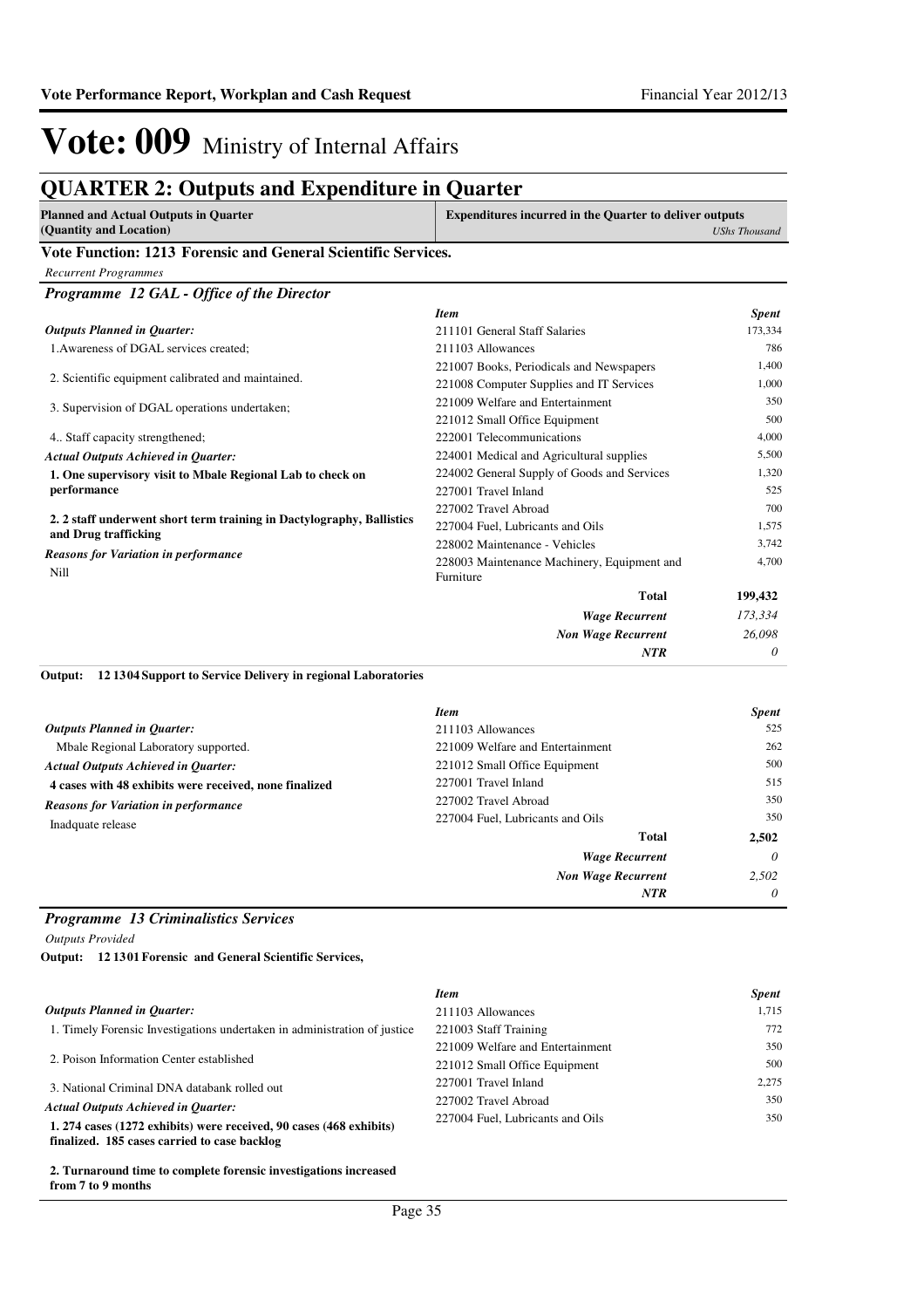### **QUARTER 2: Outputs and Expenditure in Quarter**

| <b>Planned and Actual Outputs in Quarter</b> | <b>Expenditures incurred in the Quarter to deliver outputs</b> |
|----------------------------------------------|----------------------------------------------------------------|
| (Quantity and Location)                      | <b>UShs Thousand</b>                                           |

#### **Vote Function: 1213 Forensic and General Scientific Services.**

*Recurrent Programmes*

*Programme 13 Criminalistics Services*

**3. Poison information aggregated for 2012**

#### **4. Laws on National DNA Criminal Databank and Criminal DNA collection fast tracked under JLOS**

#### *Reasons for Variation in performance*

Delays in the procurement of reagents

| 6,312 | <b>Total</b>              |
|-------|---------------------------|
| 0     | <b>Wage Recurrent</b>     |
| 6,312 | <b>Non Wage Recurrent</b> |
| 0     | <b>NTR</b>                |

### *Programme 14 Quality and Chemical Verification Services*

*Outputs Provided*

**12 1302 Improved quality of samples and exhibits delivered. Output:**

|                                                                                             | <b>Item</b>                      | <b>Spent</b> |
|---------------------------------------------------------------------------------------------|----------------------------------|--------------|
| <b>Outputs Planned in Ouarter:</b>                                                          | 211103 Allowances                | 525          |
| 1. Environmental and agricultural products sampled and tested.                              | 221009 Welfare and Entertainment | 262          |
|                                                                                             | 221012 Small Office Equipment    | 500          |
| 2. Commercial products verified in an effort to protect government<br>revenue               | 227001 Travel Inland             | 525          |
|                                                                                             | 227002 Travel Abroad             | 350          |
| 3. Exposure assessment of pesticide residues and antibiotics in food<br>products undertaken | 227004 Fuel, Lubricants and Oils | 350          |
| Actual Outpute Achieved in Quarter                                                          |                                  |              |

*Actual Outputs Achieved in Quarter:*

**1. 56 cases were received, 40 cases were finalized, 16 cases are pending analysis.**

#### **2. 58 Commercial product cases verified**

*Reasons for Variation in performance*

Inadquate funds released

| 2,512    | <b>Total</b>              |
|----------|---------------------------|
| $\theta$ | <b>Wage Recurrent</b>     |
| 2,512    | <b>Non Wage Recurrent</b> |
| 0        | <b>NTR</b>                |
|          |                           |

#### *Development Projects*

*Project 0066C Support to Internal Affairs (Government Chemist)*

*Capital Purchases*

**12 1372 Government Buildings and Administrative Infrastructure Output:**

#### *Outputs Planned in Quarter:*

Continue remodeling of DGAL administrative block, Water laboratory.

### *Actual Outputs Achieved in Quarter:*

### **Procured a contractor for remodelling and work is yet to begin**

*Reasons for Variation in performance*

Procurement process ongoing

| Total                  | 0 |
|------------------------|---|
| <b>GoU</b> Development |   |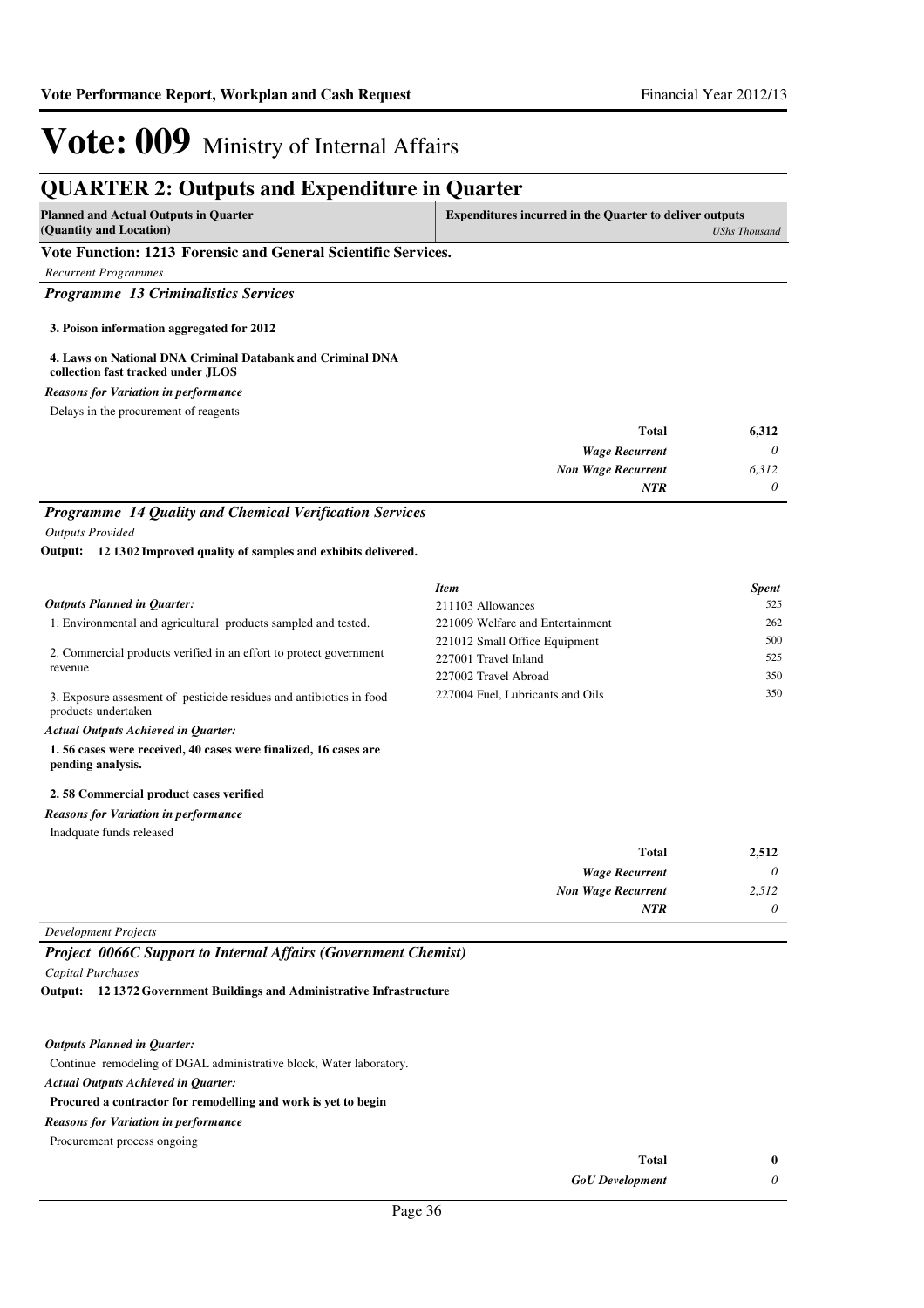| <b>QUARTER 2: Outputs and Expenditure in Quarter</b>                               |                                                                |                      |
|------------------------------------------------------------------------------------|----------------------------------------------------------------|----------------------|
| <b>Planned and Actual Outputs in Quarter</b><br>(Quantity and Location)            | <b>Expenditures incurred in the Quarter to deliver outputs</b> | <b>UShs Thousand</b> |
| Vote Function: 1213 Forensic and General Scientific Services.                      |                                                                |                      |
| <b>Development Projects</b>                                                        |                                                                |                      |
| <b>Project 0066C Support to Internal Affairs (Government Chemist)</b>              |                                                                |                      |
|                                                                                    | <b>Donor Development</b>                                       | 0                    |
|                                                                                    | <b>NTR</b>                                                     | 0                    |
| 121376 Purchase of Office and ICT Equipment, including Software<br>Output:         |                                                                |                      |
| <b>Outputs Planned in Quarter:</b>                                                 |                                                                |                      |
| Continue procuremnent process                                                      |                                                                |                      |
| Start Configuration & Testing of exhibit handling and tracking system.             |                                                                |                      |
| Subscribe to International Programme on Chemical Safety (IPCS) INTOX<br>database   |                                                                |                      |
| <b>Actual Outputs Achieved in Quarter:</b>                                         |                                                                |                      |
| <b>Procurement wireless routers and UPS</b>                                        |                                                                |                      |
| <b>Specifications for ICT equipment developed</b>                                  |                                                                |                      |
| Procurement of ICT equipment initiated, advertisement awaiting<br>release of funds |                                                                |                      |

Procurement process ongoing *Reasons for Variation in performance*

| $\mathbf{0}$ | <b>Total</b>             |
|--------------|--------------------------|
| 0            | <b>GoU</b> Development   |
| 0            | <b>Donor Development</b> |
| 0            | <b>NTR</b>               |
|              |                          |

**12 1378 Purchase of Office and Residential Furniture and Fittings Output:**

#### *Outputs Planned in Quarter:*

Finalise procurement of assorted furniture and fittings.

### *Actual Outputs Achieved in Quarter:*

### **Procurement of furniture initiated**

*Reasons for Variation in performance*

Procurement process ongoing

|   | Total                    |
|---|--------------------------|
| 0 | <b>GoU</b> Development   |
| 0 | <b>Donor Development</b> |
|   | <b>NTR</b>               |
|   |                          |

*Outputs Provided*

#### **12 1302 Improved quality of samples and exhibits delivered. Output:**

#### *Outputs Planned in Quarter:*

Procure Civil work services, Consultant and Reference Standards **Consultant hired, report on required civil works, GAP analysis and inventory of requirements in place.** *Actual Outputs Achieved in Quarter:* Procurement process ongoing *Reasons for Variation in performance*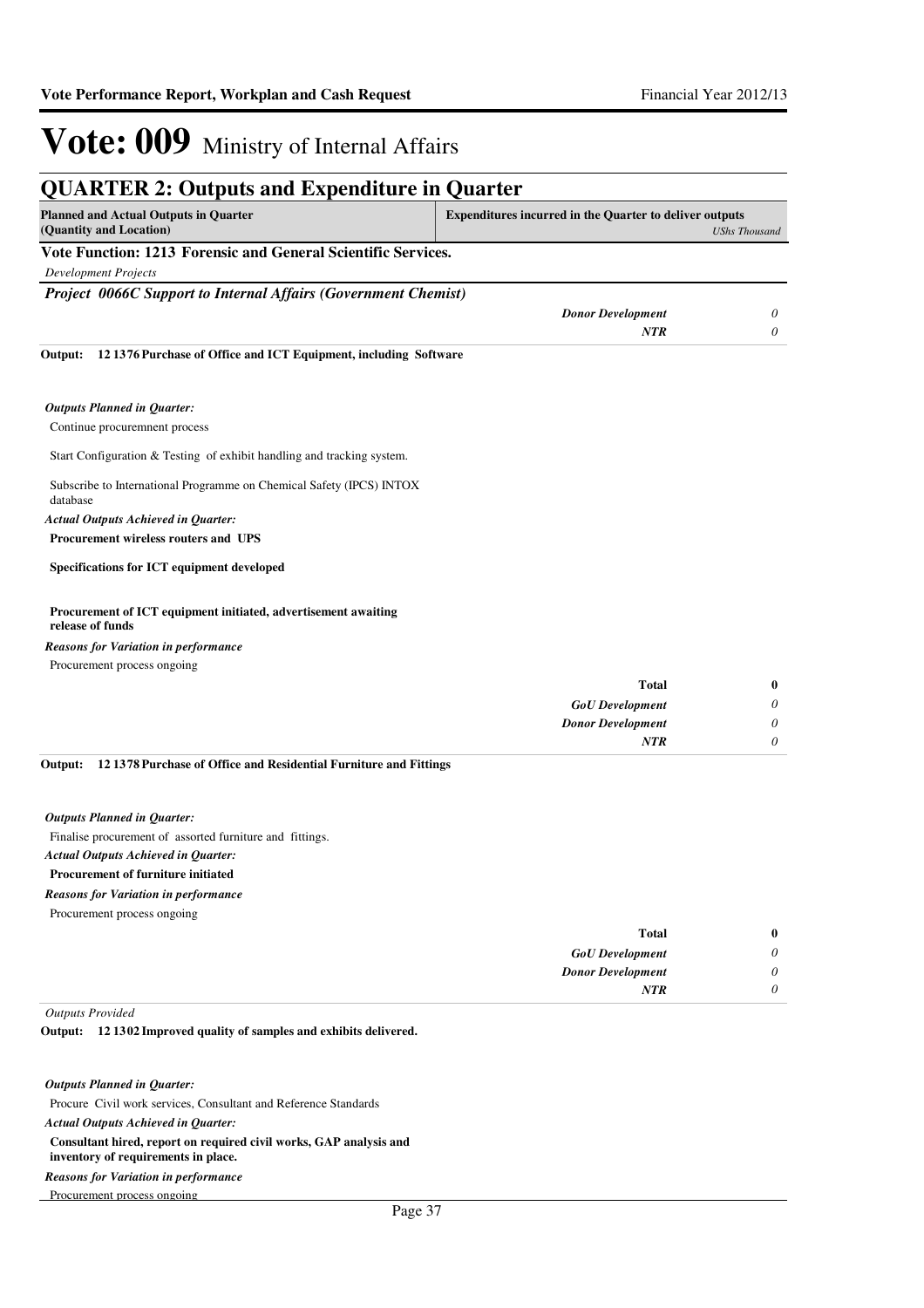| <b>Planned and Actual Outputs in Quarter</b><br>(Quantity and Location)       | <b>Expenditures incurred in the Quarter to deliver outputs</b> | <b>UShs Thousand</b> |
|-------------------------------------------------------------------------------|----------------------------------------------------------------|----------------------|
| Vote Function: 1213 Forensic and General Scientific Services.                 |                                                                |                      |
| <b>Development Projects</b>                                                   |                                                                |                      |
| <b>Project 0066C Support to Internal Affairs (Government Chemist)</b>         |                                                                |                      |
|                                                                               | <b>Total</b>                                                   | $\bf{0}$             |
|                                                                               | <b>GoU</b> Development                                         | 0                    |
|                                                                               | <b>Donor Development</b>                                       | 0                    |
|                                                                               | <b>NTR</b>                                                     | 0                    |
| <b>Vote Function: 1214 Community Service</b>                                  |                                                                |                      |
| <b>Recurrent Programmes</b>                                                   |                                                                |                      |
| <b>Programme 04 Community Service</b>                                         |                                                                |                      |
| <b>Outputs Funded</b>                                                         |                                                                |                      |
| <b>Output:</b> 12 1451 Community Service Facilitation                         |                                                                |                      |
|                                                                               | <b>Item</b>                                                    | <b>Spent</b>         |
| <b>Outputs Planned in Ouarter:</b>                                            | 263104 Transfers to other gov't units (current)                | 17,218               |
| Support 11 District Community Service Committees in the different<br>regions. |                                                                |                      |
| <b>Actual Outputs Achieved in Quarter:</b>                                    |                                                                |                      |
| No funds released                                                             |                                                                |                      |
| <b>Reasons for Variation in performance</b>                                   |                                                                |                      |
| Limited funds released                                                        |                                                                |                      |
|                                                                               | <b>Total</b>                                                   | 17,218               |
|                                                                               | <b>Wage Recurrent</b>                                          | $\theta$             |
|                                                                               | <b>Non Wage Recurrent</b>                                      | 17.218               |
|                                                                               | <b>NTR</b>                                                     | 0                    |

**12 1401 Improved Community Service Orders. Output:**

|                                                                                                                                                                                                                                                                                                                                                                                                                     | <b>Item</b>                              | <b>Spent</b> |
|---------------------------------------------------------------------------------------------------------------------------------------------------------------------------------------------------------------------------------------------------------------------------------------------------------------------------------------------------------------------------------------------------------------------|------------------------------------------|--------------|
| <b>Outputs Planned in Quarter:</b>                                                                                                                                                                                                                                                                                                                                                                                  | 211101 General Staff Salaries            | 33,706       |
| -Supervise and manage 2000 orders issued by Magistrates and Local<br>Council Courts countrywide.<br>-Inter district visits for best practices<br>-Hold consultations on the development of the National Community<br>Service Policy<br><b>Actual Outputs Achieved in Quarter:</b><br>Supervised 2233 orders issued in the reporting period<br><b>Reasons for Variation in performance</b><br>Limited funds released | 211103 Allowances                        | 8,820        |
|                                                                                                                                                                                                                                                                                                                                                                                                                     | 221001 Advertising and Public Relations  | 269          |
|                                                                                                                                                                                                                                                                                                                                                                                                                     | 221007 Books, Periodicals and Newspapers | 630          |
|                                                                                                                                                                                                                                                                                                                                                                                                                     | 221009 Welfare and Entertainment         | 1,400        |
|                                                                                                                                                                                                                                                                                                                                                                                                                     | 222001 Telecommunications                | 4.500        |
|                                                                                                                                                                                                                                                                                                                                                                                                                     | 227001 Travel Inland                     | 7.000        |
|                                                                                                                                                                                                                                                                                                                                                                                                                     | 227002 Travel Abroad                     | 4,200        |
|                                                                                                                                                                                                                                                                                                                                                                                                                     | 227004 Fuel, Lubricants and Oils         | 3.500        |
|                                                                                                                                                                                                                                                                                                                                                                                                                     | <b>Total</b>                             | 64,024       |
|                                                                                                                                                                                                                                                                                                                                                                                                                     | <b>Wage Recurrent</b>                    | 33,706       |
|                                                                                                                                                                                                                                                                                                                                                                                                                     | <b>Non Wage Recurrent</b>                | 30,317       |
|                                                                                                                                                                                                                                                                                                                                                                                                                     | <b>NTR</b>                               | 0            |

#### **12 1402 Improve Stakeholder Capacity Output:**

| <b>Item</b>                             | <b>Spent</b> |
|-----------------------------------------|--------------|
| 211103 Allowances                       | 5.271        |
| 221001 Advertising and Public Relations | 670          |
| 221002 Workshops and Seminars           | 362          |
| 227001 Travel Inland                    | 1.750        |
| 227002 Travel Abroad                    | 2.800        |
|                                         |              |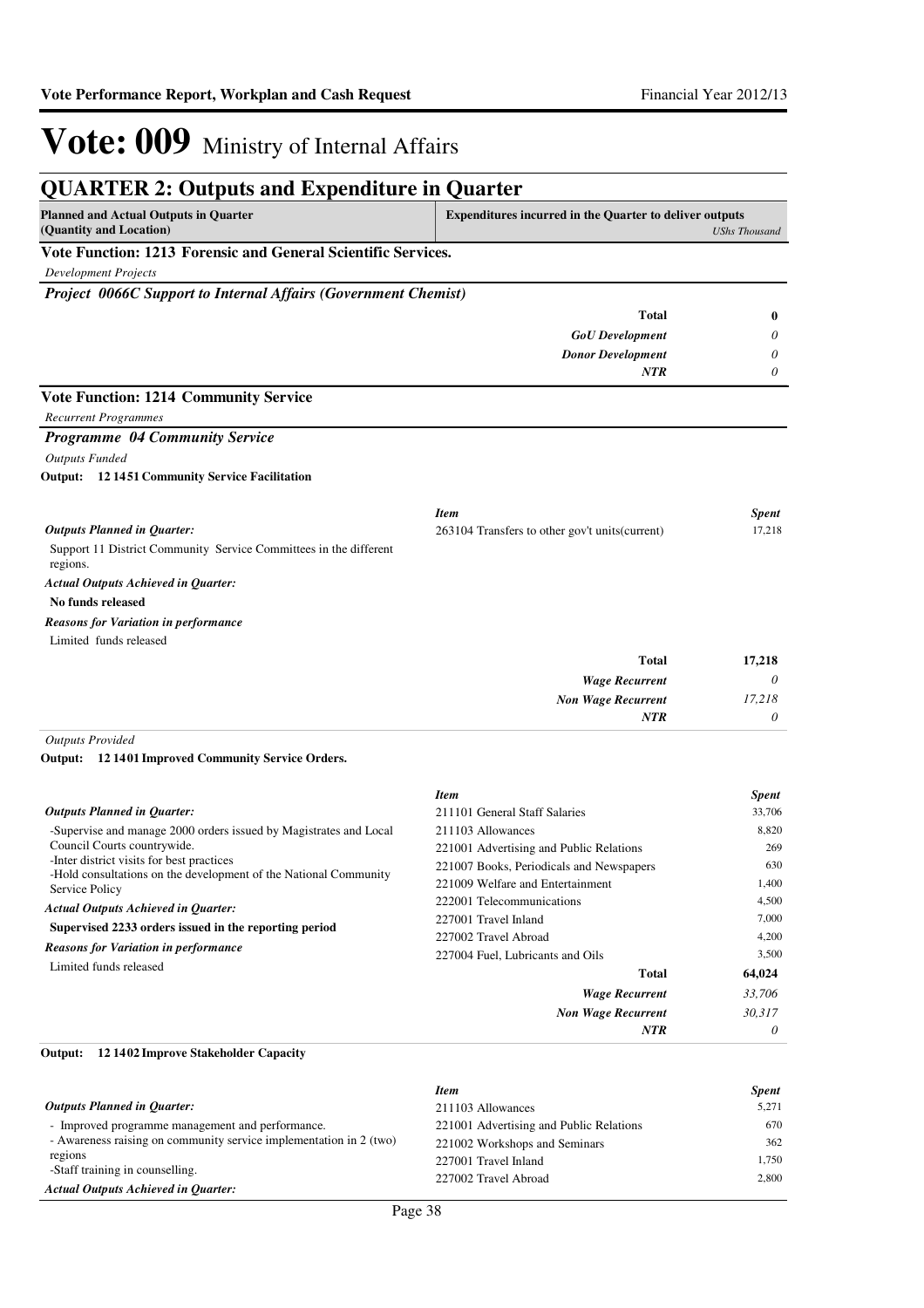### **QUARTER 2: Outputs and Expenditure in Quarter**

| <b>Planned and Actual Outputs in Quarter</b><br>(Quantity and Location) | <b>Expenditures incurred in the Quarter to deliver outputs</b><br><b>UShs Thousand</b> |
|-------------------------------------------------------------------------|----------------------------------------------------------------------------------------|
| <b>Vote Function: 1214 Community Service</b>                            |                                                                                        |
| Recurrent Programmes                                                    |                                                                                        |
|                                                                         |                                                                                        |

*Programme 04 Community Service*

**1. 30 placement supervisors trained to improve program performance**

**2. 240 posters distributed** 

**3. 45 offender jackets distributed**

#### **4. Trained one staff member in community correction**

*Reasons for Variation in performance*

Nill

| <b>Total</b><br>10,853              |                                                                                                                                                                                                                                                                                                  |
|-------------------------------------|--------------------------------------------------------------------------------------------------------------------------------------------------------------------------------------------------------------------------------------------------------------------------------------------------|
| $\theta$<br><b>Wage Recurrent</b>   |                                                                                                                                                                                                                                                                                                  |
| <b>Non Wage Recurrent</b><br>10,853 |                                                                                                                                                                                                                                                                                                  |
| 0<br><b>NTR</b>                     |                                                                                                                                                                                                                                                                                                  |
|                                     | $\mathbf{A}$ and $\mathbf{A}$ and $\mathbf{A}$ and $\mathbf{A}$ and $\mathbf{A}$ are $\mathbf{A}$ and $\mathbf{A}$ and $\mathbf{A}$ are $\mathbf{A}$ and $\mathbf{A}$ are $\mathbf{A}$ and $\mathbf{A}$ are $\mathbf{A}$ and $\mathbf{A}$ are $\mathbf{A}$ and $\mathbf{A}$ are $\mathbf{A}$ are |

**12 1403 Effective Monitoring and supervision Output:**

|                                                                                  | <b>Item</b>                      | <b>Spent</b> |
|----------------------------------------------------------------------------------|----------------------------------|--------------|
| <b>Outputs Planned in Ouarter:</b>                                               | 211103 Allowances                | 2.275        |
| - Increased supervision $\&$ monitoring of CS offenders in 4 regions.            | 221002 Workshops and Seminars    | 1.750        |
| -Rehabilitation of 1250 offenders<br>- Reduced rates of recidism and abscondment | 227001 Travel Inland             | 6.191        |
|                                                                                  | 227004 Fuel, Lubricants and Oils | 6.300        |
| <b>Actual Outputs Achieved in Ouarter:</b>                                       |                                  |              |
| .                                                                                |                                  |              |

### **No funds released in Q2**

*Reasons for Variation in performance*

Limited funds released

| 16,516   | <b>Total</b>              |
|----------|---------------------------|
| $\theta$ | <b>Wage Recurrent</b>     |
| 16,516   | <b>Non Wage Recurrent</b> |
| $\theta$ | <b>NTR</b>                |

### **Vote Function: 1215 NGO Registration and Monitoring.**

*Recurrent Programmes*

```
Programme 10 NGO Board
```
*Outputs Provided* **12 1501 NGOs Registered. Output:**

|                                                                                       | <b>Item</b>                                              | <b>Spent</b> |
|---------------------------------------------------------------------------------------|----------------------------------------------------------|--------------|
| <b>Outputs Planned in Quarter:</b>                                                    | 211101 General Staff Salaries                            | 5,396        |
| -Timely registration and renewal of NGO permits so as to legalize their<br>operations | 211103 Allowances                                        | 2,222        |
|                                                                                       | 221003 Staff Training                                    | 2,092        |
|                                                                                       | 221006 Commissions and Related Charges                   | 4,500        |
| -Database of all registered NGOs updated                                              | 221008 Computer Supplies and IT Services                 | 354          |
| <b>Actual Outputs Achieved in Quarter:</b>                                            | 221009 Welfare and Entertainment                         | 1,190        |
| 117New NGOs registered                                                                | 221011 Printing, Stationery, Photocopying and<br>Binding | 1.000        |
| 113NGO permits                                                                        | 221012 Small Office Equipment                            | 300          |
| <b>Renewed</b>                                                                        | 222001 Telecommunications                                | 950          |
| 146 NGOs entered into the data base                                                   | 222002 Postage and Courier                               | 300          |
|                                                                                       | 227001 Travel Inland                                     | 630          |
| <b>Held 3 Board meetings</b>                                                          | 227004 Fuel, Lubricants and Oils                         | 420          |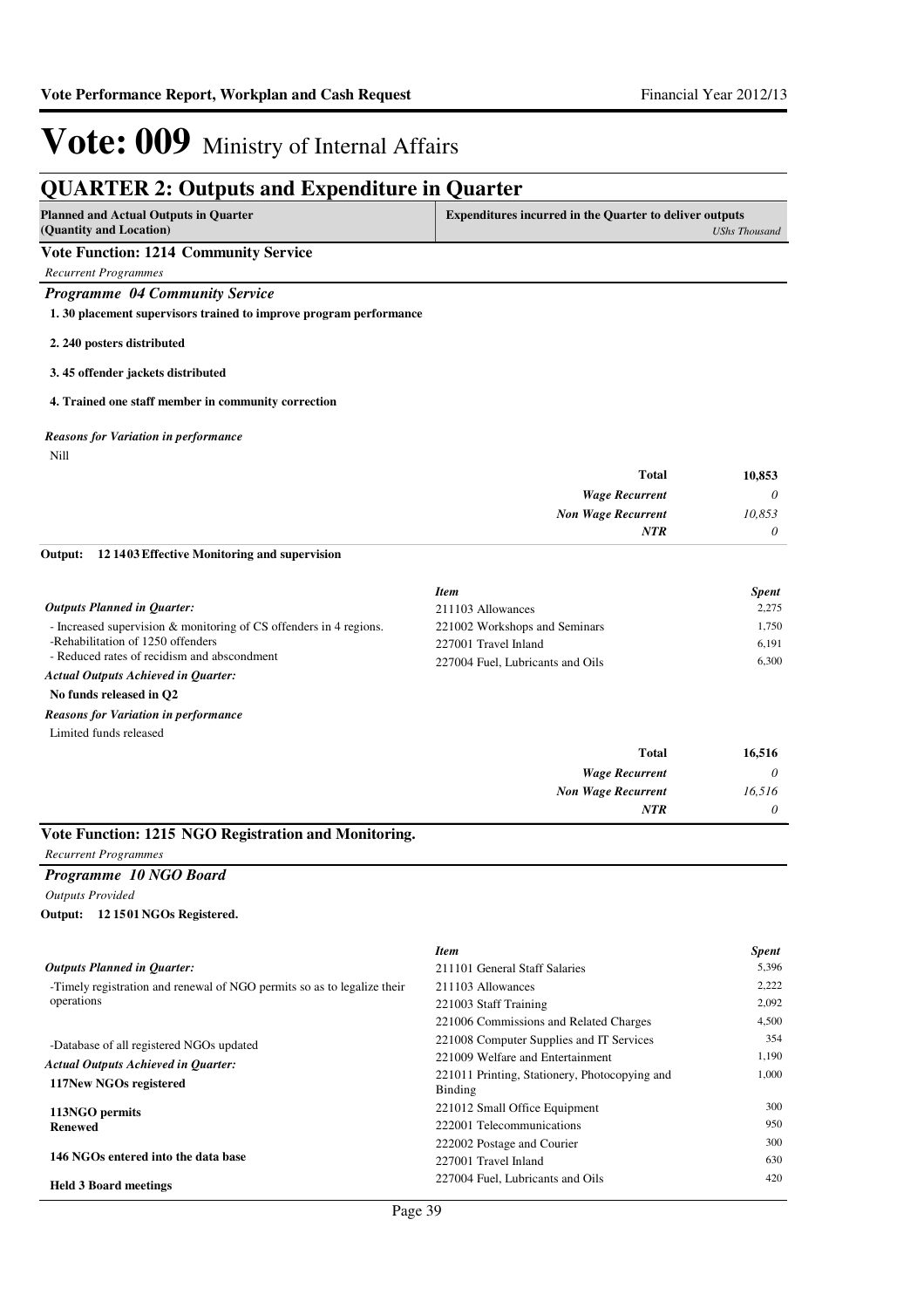### **QUARTER 2: Outputs and Expenditure in Quarter**

| <b>Planned and Actual Outputs in Quarter</b><br>(Quantity and Location) | <b>Expenditures incurred in the Quarter to deliver outputs</b><br>UShs Thousand |
|-------------------------------------------------------------------------|---------------------------------------------------------------------------------|
| Vote Function: 1215 NGO Registration and Monitoring.                    |                                                                                 |
| Recurrent Programmes                                                    |                                                                                 |
| Programme 10 NGO Board                                                  |                                                                                 |

| <b>Reasons for Variation in performance</b> | 228002 Maintenance - Vehicles | 1,800    |
|---------------------------------------------|-------------------------------|----------|
| Nil                                         | <b>Total</b>                  | 21,154   |
|                                             | <b>Wage Recurrent</b>         | 5,396    |
|                                             | <b>Non Wage Recurrent</b>     | 15,758   |
|                                             | <b>NTR</b>                    | $\theta$ |

#### **12 1502 NGOs Monitored. Output:**

| <b>Spent</b>                                    |
|-------------------------------------------------|
| 1.050<br>211103 Allowances                      |
| 3.937<br>221002 Workshops and Seminars          |
| 5.000<br>221006 Commissions and Related Charges |
| 1.733<br>227001 Travel Inland                   |
| 700<br>227002 Travel Abroad                     |
| 700<br>227004 Fuel, Lubricants and Oils         |
| 900<br>228002 Maintenance - Vehicles            |
|                                                 |

#### **Conducted one special visit to Kasese district to address the legality issues of specific NGOs.**

Nil *Reasons for Variation in performance*

| 14,019   | <b>Total</b>              |
|----------|---------------------------|
| $\theta$ | <b>Wage Recurrent</b>     |
| 14,019   | <b>Non Wage Recurrent</b> |
| $\theta$ | <b>NTR</b>                |
|          |                           |

### **12 1503 NGOs Regulated. Output:**

|                                                                                                                                                 | <b>Item</b>                              | <b>Spent</b> |
|-------------------------------------------------------------------------------------------------------------------------------------------------|------------------------------------------|--------------|
| <b>Outputs Planned in Quarter:</b>                                                                                                              | 221001 Advertising and Public Relations  | 1,343        |
| - Literature review and stakeholder consultations on Amendment of the                                                                           | 221002 Workshops and Seminars            | 2,625        |
| Act.                                                                                                                                            | 221008 Computer Supplies and IT Services | 87           |
| -Harmonize registration of NGOs with different registration centers eg<br>URSB, Ministries of Lands and Local government                        |                                          |              |
| <b>Actual Outputs Achieved in Quarter:</b>                                                                                                      |                                          |              |
| Printed and disseminated 1000 copies of NGO guidelines for District<br>and sub County monitoring committees                                     |                                          |              |
| Held 5 radio talk shows to discuss the NGO policy, three in Gulu<br>(Mega & Rupiny), One in Arua (Radio Parcis) and one in Mbale<br>(Signal FM) |                                          |              |
| 3 regional workshops were conducted in Arua, Gulu and Mbale to<br>disseminate the NGO Policy in dialogue with stakeholders                      |                                          |              |
| <b>Reasons for Variation in performance</b>                                                                                                     |                                          |              |
| Additional support from DFG                                                                                                                     |                                          |              |
|                                                                                                                                                 | Total                                    | 4 Q54        |

| 4,054 | Total                     |
|-------|---------------------------|
| 0     | <b>Wage Recurrent</b>     |
| 4,054 | <b>Non Wage Recurrent</b> |
|       | <b>NTR</b>                |
|       |                           |

#### **Output: 12 1504 NGOs Coordinated.**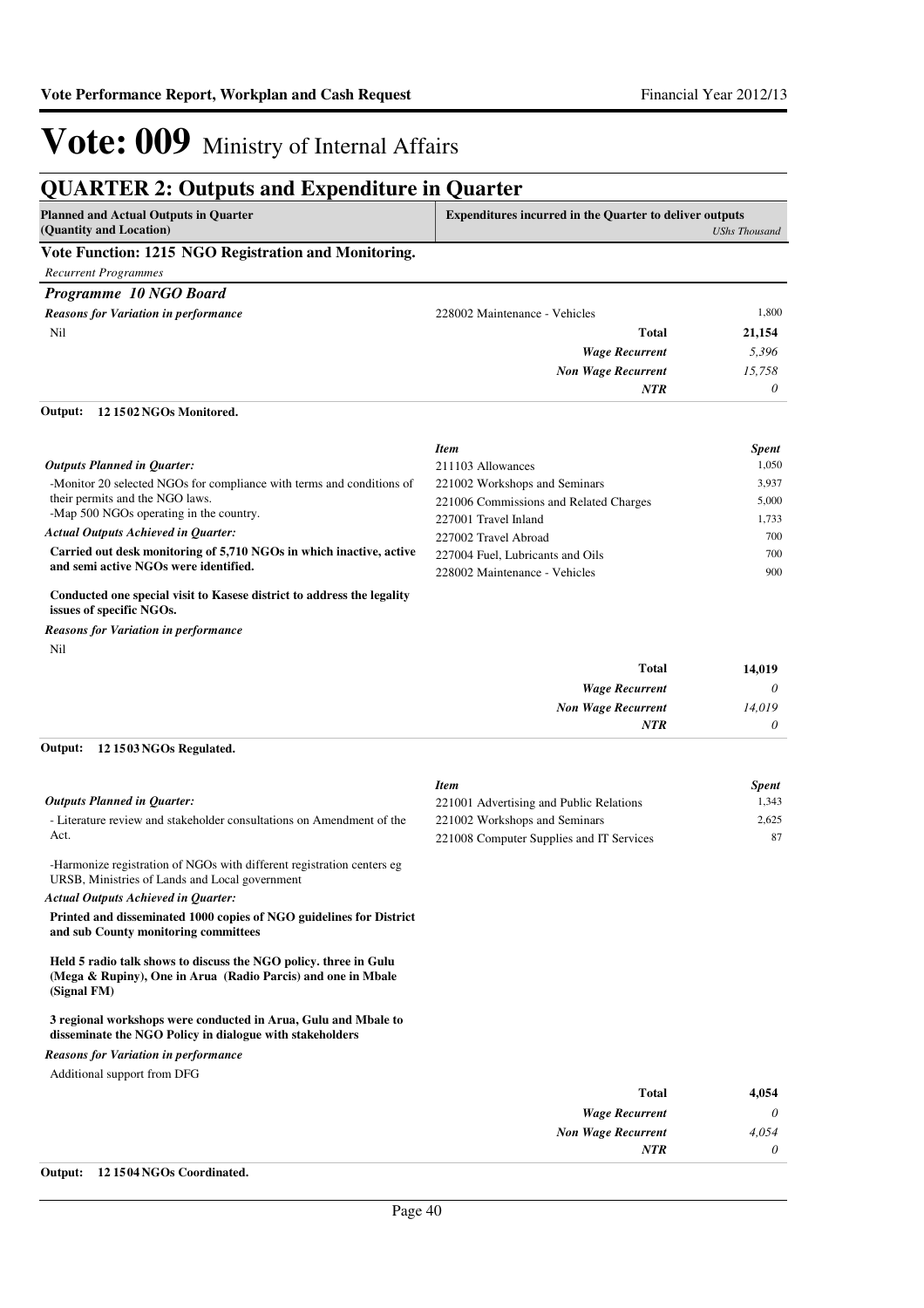### **QUARTER 2: Outputs and Expenditure in Quarter**

| <b>Planned and Actual Outputs in Quarter</b><br>(Quantity and Location)                                                                     | <b>Expenditures incurred in the Quarter to deliver outputs</b> | <b>UShs Thousand</b> |
|---------------------------------------------------------------------------------------------------------------------------------------------|----------------------------------------------------------------|----------------------|
| Vote Function: 1215 NGO Registration and Monitoring.                                                                                        |                                                                |                      |
| <b>Recurrent Programmes</b>                                                                                                                 |                                                                |                      |
| Programme 10 NGO Board                                                                                                                      |                                                                |                      |
|                                                                                                                                             | <b>Item</b>                                                    | <b>Spent</b>         |
| <b>Outputs Planned in Quarter:</b>                                                                                                          | 211103 Allowances                                              | 1,015                |
| -District and Sub-County NGO monitoring committees/ structures<br>established in one Districs.                                              | 221002 Workshops and Seminars<br>227001 Travel Inland          | 875<br>875           |
| -Timely holding of coordination meetings with MDAs, and with NGOs to<br>resolve disputes within the NGOs, amongst NGOs and or their funders |                                                                |                      |
| <b>Actual Outputs Achieved in Quarter:</b>                                                                                                  |                                                                |                      |
| Held one stakeholder workshop in Kampala for discussion on the<br>NGO policy dissemination and operationalization process.                  |                                                                |                      |
| 300 NGO Board services brochures and 5000 flyers were produced<br>and disseminated                                                          |                                                                |                      |
| Published two news paper pullouts in the daily monitor newspaper<br>and independent magazine to communicate NGO Board services.             |                                                                |                      |
| <b>Reasons for Variation in performance</b>                                                                                                 |                                                                |                      |
| Additional support from DGF                                                                                                                 |                                                                |                      |
|                                                                                                                                             | <b>Total</b>                                                   | 2,765                |
|                                                                                                                                             | <b>Wage Recurrent</b>                                          | 0                    |
|                                                                                                                                             | <b>Non Wage Recurrent</b>                                      | 2,765                |
|                                                                                                                                             | <b>NTR</b>                                                     | 0                    |
| Vote Function: 1249 Policy, Planning and Support Services                                                                                   |                                                                |                      |
| <b>Recurrent Programmes</b>                                                                                                                 |                                                                |                      |
| Programme 01 Finance and Administration                                                                                                     |                                                                |                      |
| <b>Outputs Funded</b>                                                                                                                       |                                                                |                      |

**12 4955 Improved Security of Government Premises/Key Installations Output:**

|                                                               | <b>Item</b>                                                  | <b>Spent</b> |
|---------------------------------------------------------------|--------------------------------------------------------------|--------------|
| <b>Outputs Planned in Ouarter:</b>                            | 263106 Other Current grants (current)                        | 525,299      |
| -Improve internal security.<br>-Support Political Assistants. | 264102 Contributions to Autonomous Inst. Wage<br>Subventions | 1.800        |
| <b>Actual Outputs Achieved in Ouarter:</b>                    |                                                              |              |
| Supported political assistants                                |                                                              |              |
| <b>Reasons for Variation in performance</b>                   |                                                              |              |
| Nil                                                           |                                                              |              |
|                                                               | <b>Total</b>                                                 | 527,099      |
|                                                               | <b>Wage Recurrent</b>                                        | 0            |

*Non Wage Recurrent*

*NTR*

*527,099 0*

*Outputs Provided*

**12 4921 Policy consultation,Planning and Budgeting. Output:**

|                                                                                                                                                                              | <b>Item</b>                                              | <b>Spent</b> |
|------------------------------------------------------------------------------------------------------------------------------------------------------------------------------|----------------------------------------------------------|--------------|
| <b>Outputs Planned in Ouarter:</b>                                                                                                                                           | 211103 Allowances                                        | 1.050        |
| -Review Ministry 2nd quarter Work plans, support implementation and                                                                                                          | 221001 Advertising and Public Relations                  | 537          |
| progress prepared.                                                                                                                                                           | 221003 Staff Training                                    | 3.750        |
| -Review draft Government Policies, Cabinet Memoranda, etc.<br>-Monitor implementation of Ministry programmes/projects.<br>-Support staff capacity in planning and budgeting. | 221011 Printing, Stationery, Photocopying and<br>Binding | 2.625        |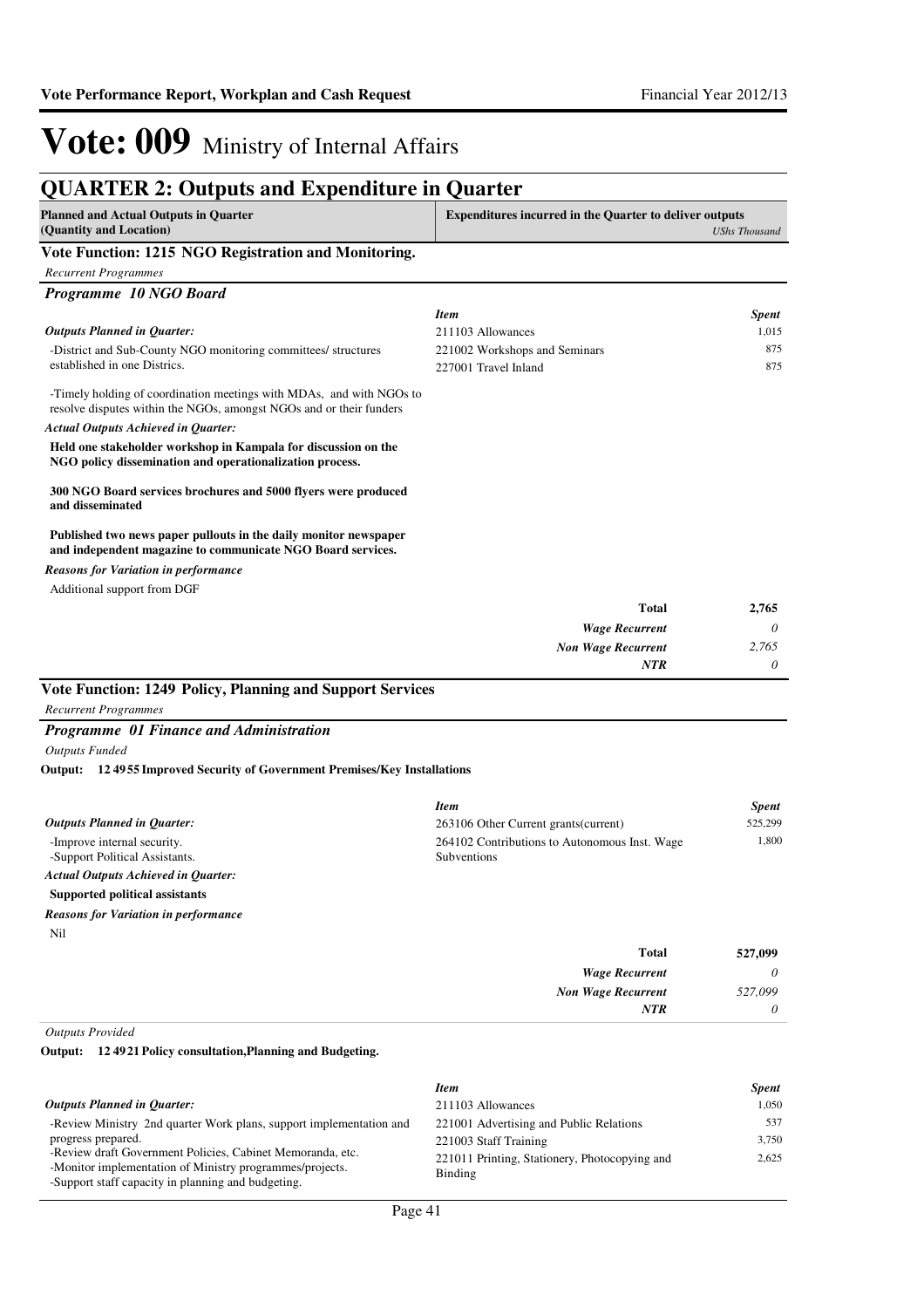| <b>QUARTER 2: Outputs and Expenditure in Quarter</b>                                                                 |                                                                 |                      |
|----------------------------------------------------------------------------------------------------------------------|-----------------------------------------------------------------|----------------------|
| <b>Planned and Actual Outputs in Quarter</b><br>(Quantity and Location)                                              | <b>Expenditures incurred in the Quarter to deliver outputs</b>  | <b>UShs Thousand</b> |
| <b>Vote Function: 1249 Policy, Planning and Support Services</b>                                                     |                                                                 |                      |
| <b>Recurrent Programmes</b>                                                                                          |                                                                 |                      |
| Programme 01 Finance and Administration                                                                              |                                                                 |                      |
| -Finalisation of the development of the Ministry Headquarter SIP.<br>-prepare and submit the first quarter progress. | 227001 Travel Inland<br>227002 Travel Abroad                    | 2,450<br>1,875       |
| <b>Actual Outputs Achieved in Quarter:</b>                                                                           |                                                                 |                      |
| Reviewed 3rd quarter work plans                                                                                      |                                                                 |                      |
| 1st quarter progress resports prepared and submitted to MoFPED,<br><b>JLOS and OPM</b>                               |                                                                 |                      |
| Reviewed and responded to cabinent memos submitted to this<br><b>Ministry</b>                                        |                                                                 |                      |
| <b>Reasons for Variation in performance</b>                                                                          |                                                                 |                      |
| <b>Nil</b>                                                                                                           |                                                                 |                      |
|                                                                                                                      | <b>Total</b>                                                    | 12,287               |
|                                                                                                                      | <b>Wage Recurrent</b>                                           | 0                    |
|                                                                                                                      | <b>Non Wage Recurrent</b>                                       | 12,287               |
|                                                                                                                      | <b>NTR</b>                                                      | $\theta$             |
| Output:<br>124922 Improved procument management.                                                                     |                                                                 |                      |
|                                                                                                                      | <b>Item</b>                                                     | <b>Spent</b>         |
| <b>Outputs Planned in Quarter:</b>                                                                                   | 211103 Allowances                                               | 2,100                |
| - Bids prepared.                                                                                                     | 221006 Commissions and Related Charges                          | 19,937               |
| -Contracts preapred.                                                                                                 | 221009 Welfare and Entertainment                                | 1,575                |
| - Contract Monitored and managed countrywide.<br>-Managed Records.                                                   | 221011 Printing, Stationery, Photocopying and<br><b>Binding</b> | 2,625                |
| <b>Actual Outputs Achieved in Quarter:</b>                                                                           | 227001 Travel Inland                                            | 1,750                |

**55 procurements handled.**

**17 procurements handled to award of contract.**

#### **Monitoring of Mbarara and Gulu Government Analytical Laboratory construction projects**

Nil *Reasons for Variation in performance*

| 29,386   | <b>Total</b>              |
|----------|---------------------------|
| $\theta$ | <b>Wage Recurrent</b>     |
| 29,386   | <b>Non Wage Recurrent</b> |
| $\theta$ | <b>NTR</b>                |

227002 Travel Abroad 1,400

**12 4923 Financial management Improved. Output:**

|                                                                                | <b>Item</b>                                              | <b>Spent</b> |
|--------------------------------------------------------------------------------|----------------------------------------------------------|--------------|
| <b>Outputs Planned in Ouarter:</b>                                             | 211103 Allowances                                        | 6.125        |
| - Process funds for Ministry activities for 2nd quarter                        | 221008 Computer Supplies and IT Services                 | 1.330        |
| -Prepare quarterly financial statements.<br>-Reconciliation of NTR collection. | 221011 Printing, Stationery, Photocopying and<br>Binding | 1.750        |
| -Comply with Internal Audit report.                                            | 221016 IFMS Recurrent Costs                              | 18.169       |
| <b>Actual Outputs Achieved in Ouarter:</b>                                     | 227001 Travel Inland                                     | 3.500        |
| Processed Ministry funds for the 2nd quarter.                                  | 227002 Travel Abroad                                     | 1.946        |

#### **Reconciled NTR**

#### **Responded to internal audit queries**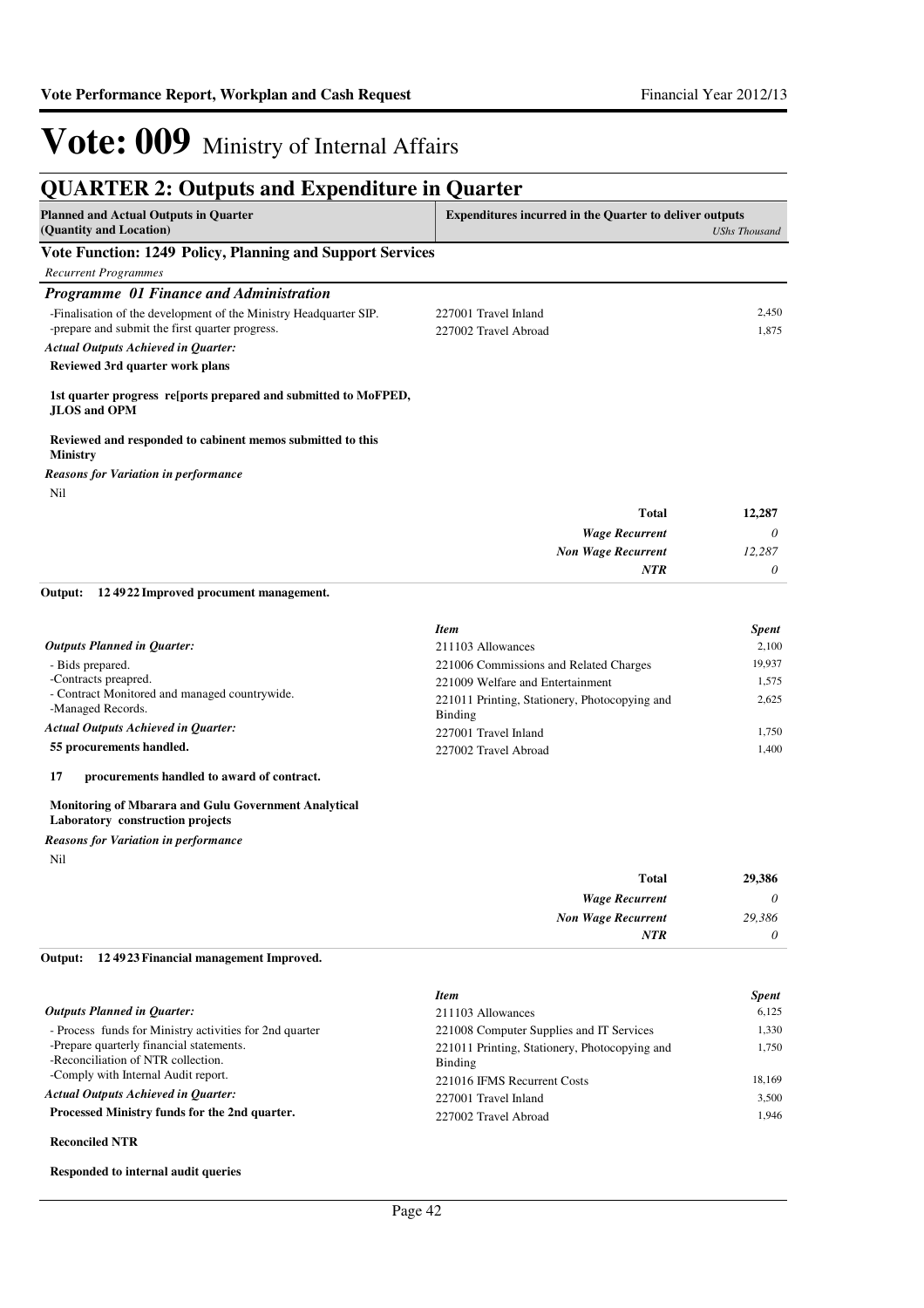*UShs Thousand*

## Vote: 009 Ministry of Internal Affairs

### **QUARTER 2: Outputs and Expenditure in Quarter**

| <b>Planned and Actual Outputs in Quarter</b> | <b>Expenditures incurred in the Quarter to deliver outputs</b> |
|----------------------------------------------|----------------------------------------------------------------|
| (Quantity and Location)                      | UShs T                                                         |

#### **Vote Function: 1249 Policy, Planning and Support Services**

*Recurrent Programmes*

*Programme 01 Finance and Administration*

**Second quarter financial statement submitted**

Nil *Reasons for Variation in performance*

| 32,820   | <b>Total</b>              |
|----------|---------------------------|
| $\theta$ | <b>Wage Recurrent</b>     |
| 32,820   | <b>Non Wage Recurrent</b> |
| 0        | <b>NTR</b>                |
|          |                           |

#### **12 4924 Enhanced Ministry Operations. Output:**

|                                                                                                                  | <b>Item</b>                                              | <b>Spent</b> |
|------------------------------------------------------------------------------------------------------------------|----------------------------------------------------------|--------------|
| <b>Outputs Planned in Ouarter:</b>                                                                               | 211103 Allowances                                        | 21,571       |
| -Lead, guide and coordinate Ministry operations.                                                                 | 213001 Medical Expenses(To Employees)                    | 7,750        |
| - Monitor Programmes and projects of the ministry.                                                               | 213002 Incapacity, death benefits and funeral            | 6,250        |
| -Record keeping.                                                                                                 | expenses                                                 |              |
| -Guide and support Implementation of cross cutting issues.<br>-Secure government premises and key installations. | 221001 Advertising and Public Relations                  | 873          |
| - Manage explosives in the country.                                                                              | 221002 Workshops and Seminars                            | 1,750        |
| -Counter terrorism awareness sensitization.                                                                      | 221007 Books, Periodicals and Newspapers                 | 3,570        |
| -Security training.                                                                                              | 221008 Computer Supplies and IT Services                 | 5,436        |
| <b>Actual Outputs Achieved in Quarter:</b>                                                                       | 221009 Welfare and Entertainment                         | 3,500        |
| -Ministry records kept safely.<br>-Coordinated and provided advisory support to the different                    | 221011 Printing, Stationery, Photocopying and<br>Binding | 4,257        |
| Departments of the Ministry.                                                                                     | 221012 Small Office Equipment                            | 6,250        |
| <b>Reasons for Variation in performance</b>                                                                      | 222001 Telecommunications                                | 15,499       |
| <b>Nil</b>                                                                                                       | 223005 Electricity                                       | 39.624       |
|                                                                                                                  | 223006 Water                                             | 5,750        |
|                                                                                                                  | 224002 General Supply of Goods and Services              | 16,984       |
|                                                                                                                  | 227001 Travel Inland                                     | 60,198       |
|                                                                                                                  | 227002 Travel Abroad                                     | 13,999       |
|                                                                                                                  | 227004 Fuel, Lubricants and Oils                         | 36,000       |
|                                                                                                                  | 228001 Maintenance - Civil                               | 10,000       |
|                                                                                                                  | 228002 Maintenance - Vehicles                            | 17,000       |
|                                                                                                                  | 228003 Maintenance Machinery, Equipment and<br>Furniture | 6,250        |
|                                                                                                                  | <b>Total</b>                                             | 282,510      |
|                                                                                                                  | <b>Wage Recurrent</b>                                    | $\theta$     |
|                                                                                                                  | <b>Non Wage Recurrent</b>                                | 282,510      |
|                                                                                                                  | <b>NTR</b>                                               | 0            |

#### **12 4925 Staff supported. Output:**

|                                                                                               | <b>Item</b>                                                     | <b>Spent</b> |
|-----------------------------------------------------------------------------------------------|-----------------------------------------------------------------|--------------|
| <b>Outputs Planned in Quarter:</b>                                                            | 211101 General Staff Salaries                                   | 90,677       |
| -Induct/ train and deploy staff.                                                              | 211103 Allowances                                               | 1.794        |
| - Train staff in cross cutting araes.                                                         | 221002 Workshops and Seminars                                   | 1.750        |
| - Monitor staff performance, assess work environment and take remedial                        | 221003 Staff Training                                           | 11,500       |
| actions.<br>- Manage Ministry staff pay roll.<br>-Timely staff performance appraisal reports. | 221011 Printing, Stationery, Photocopying and<br><b>Binding</b> | 2.425        |
| - Pay staff salaries.                                                                         | 227001 Travel Inland                                            | 2,625        |
| <b>Actual Outputs Achieved in Ouarter:</b>                                                    | 227002 Travel Abroad                                            | 7,000        |
| 1. Ministry payroll accurately managed                                                        |                                                                 |              |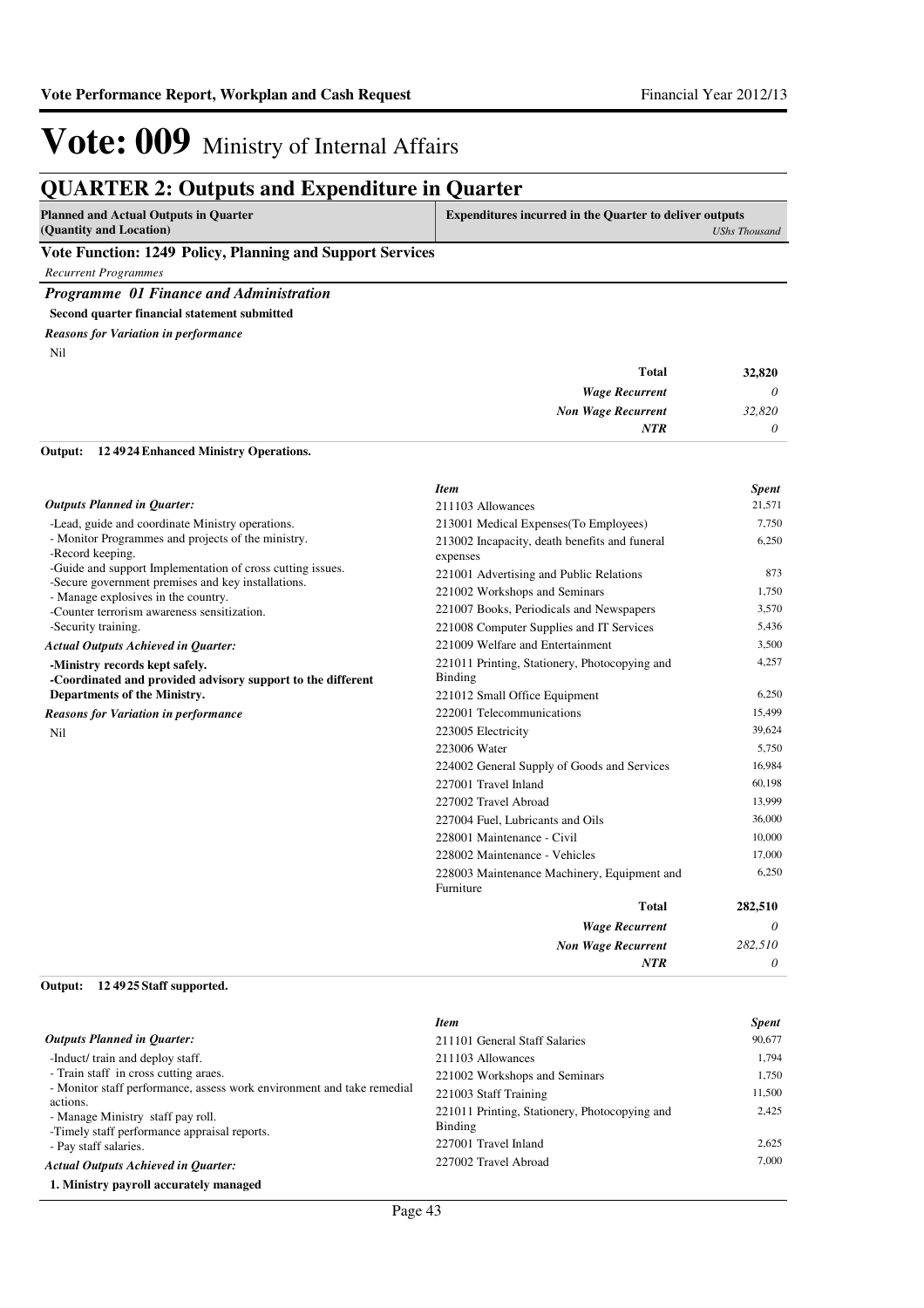### **QUARTER 2: Outputs and Expenditure in Quarter**

| <b>Planned and Actual Outputs in Quarter</b>             | Expenditures incurred in the Quarter to deliver outputs |  |  |
|----------------------------------------------------------|---------------------------------------------------------|--|--|
| (Quantity and Location)                                  | UShs Thousand                                           |  |  |
| Vote Function: 1240 Policy Planning and Support Services |                                                         |  |  |

#### **Vote Function: 1249 Policy, Planning and Support Services**

*Recurrent Programmes*

*Programme 01 Finance and Administration*

**2. 60% of staff completed performance Appraisal reports.**

#### **3. Timely payment of salaries**

Nil *Reasons for Variation in performance*

| <b>Total</b>              | 117,770  |
|---------------------------|----------|
| <b>Wage Recurrent</b>     | 90,677   |
| <b>Non Wage Recurrent</b> | 27,093   |
| <b>NTR</b>                | $\theta$ |

### *Programme 11 Internal Audit*

*Outputs Provided*

**12 4923 Financial management Improved. Output:**

|                                                      | <b>Item</b>                              | <b>Spent</b> |
|------------------------------------------------------|------------------------------------------|--------------|
| <b>Outputs Planned in Ouarter:</b>                   | 211103 Allowances                        | 1.050        |
| Produce Quartely Audit reports.                      | 221002 Workshops and Seminars            | 1.750        |
|                                                      | 221007 Books, Periodicals and Newspapers | 700          |
| Build staff capacity                                 | 221009 Welfare and Entertainment         | 700          |
| <b>Actual Outputs Achieved in Ouarter:</b>           | 227001 Travel Inland                     | 1.050        |
| -Carried out Pay roll audit.                         | 227002 Travel Abroad                     | 1.750        |
| -Conducted Procurement audit.<br>-IFMS audit reviews | 227004 Fuel, Lubricants and Oils         | 1.750        |
| -Community service inspection.                       |                                          |              |

Nil *Reasons for Variation in performance*

| 8,750    | <b>Total</b>              |
|----------|---------------------------|
| $\theta$ | <b>Wage Recurrent</b>     |
| 8,750    | <b>Non Wage Recurrent</b> |
| $\theta$ | <b>NTR</b>                |
|          |                           |

### *Development Projects*

### *Project 0066 Support to Ministry of Internal Affairs*

*Capital Purchases*

**12 4972 Government Buildings and Administrative Infrastructure Output:**

|                                             | <b>Item</b>                      | <b>Spent</b> |
|---------------------------------------------|----------------------------------|--------------|
| <b>Outputs Planned in Quarter:</b>          | 231001 Non-Residential Buildings | 880          |
| -Maintain Ministry structures.              |                                  |              |
| <b>Actual Outputs Achieved in Quarter:</b>  |                                  |              |
| yet to submit                               |                                  |              |
| <b>Reasons for Variation in performance</b> |                                  |              |
| Nil                                         |                                  |              |
|                                             | <b>Total</b>                     | 880          |
|                                             | <b>GoU</b> Development           | 880          |
|                                             | <b>Donor Development</b>         | $\theta$     |
|                                             | <b>NTR</b>                       | 0            |

**Output: 12 4976 Purchase of Office and ICT Equipment, including Software**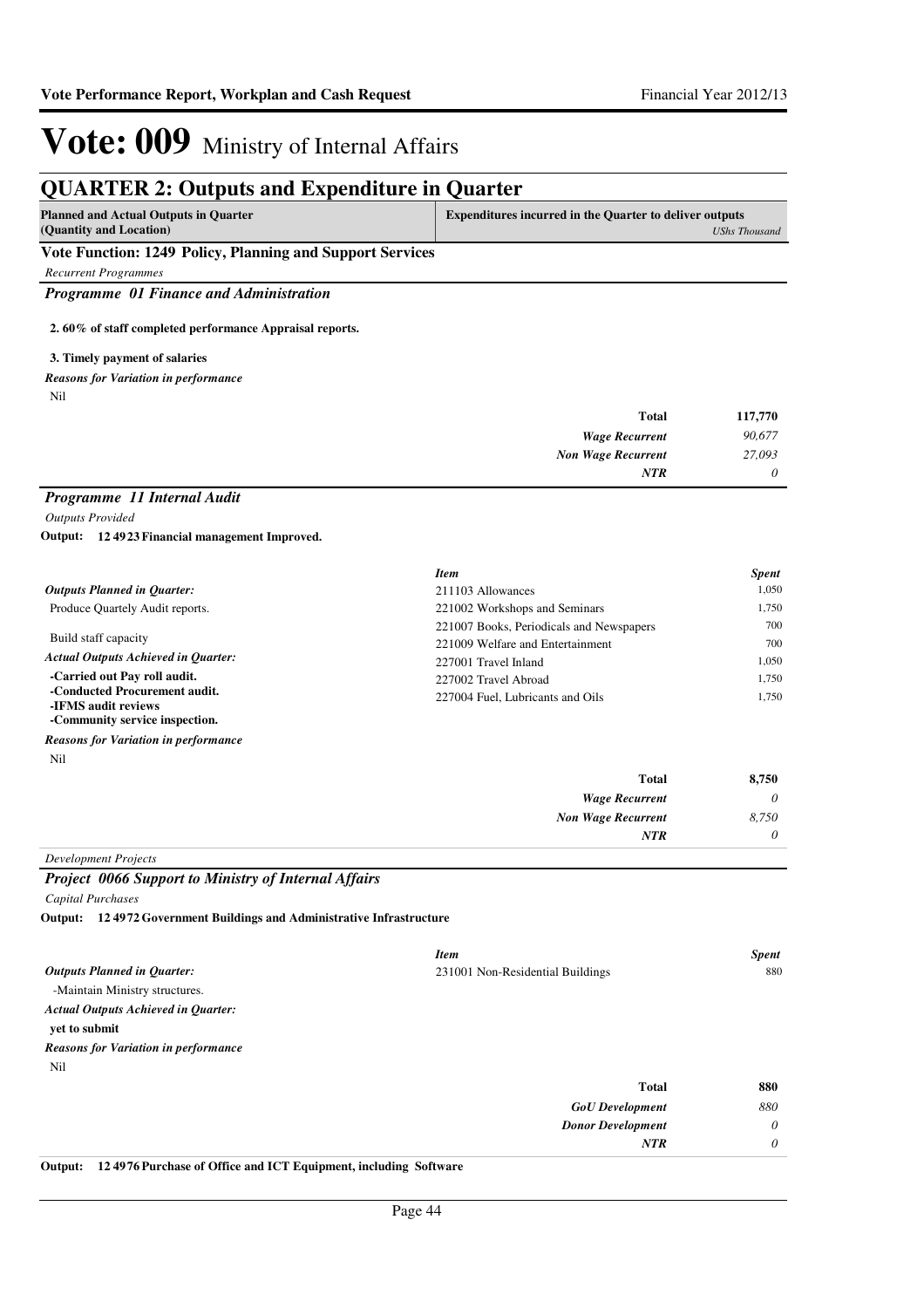#### **QUARTER 2: Outputs and Expenditure in Quarter Planned and Actual Outputs in Quarter (Quantity and Location) Expenditures incurred in the Quarter to deliver outputs**  *UShs Thousand* **Vote Function: 1249 Policy, Planning and Support Services** *Development Projects Project 0066 Support to Ministry of Internal Affairs* -Set up local area network for D/GAL -Computers procured -Servers and networks maintained. -Intercom head sets procured - Improve communication and networking. **1.Procurement of headsets for intercom ongoing (Evaluation Process) 2. Procurement for LAN for DGAL ongoing(Evaluation Process) 3. Procurement for 3 computers at Evaluation stage** *GoU Development Donor Development* **Total** *3,200 0 0* **3,200** *Actual Outputs Achieved in Quarter: Outputs Planned in Quarter: NTR* procurement process ongoing *Reasons for Variation in performance Item Spent* 231005 Machinery and Equipment 3,200 Commenced procurement of furnitures and fixtures **Procurement process for furnture at approval f method stage 12 4978 Purchase of Office and Residential Furniture and Fittings Output:** *GoU Development Donor Development* **Total** *0 0 0* **0** *Actual Outputs Achieved in Quarter: Outputs Planned in Quarter: NTR* procurement process ongoing *Reasons for Variation in performance Wage Recurrent Non Wage Recurrent* **GRAND TOTAL** *303,113 1,562,987* **1,944,785** *GoU Development 78,685*

*Donor Development*

*0*

*NTR 0*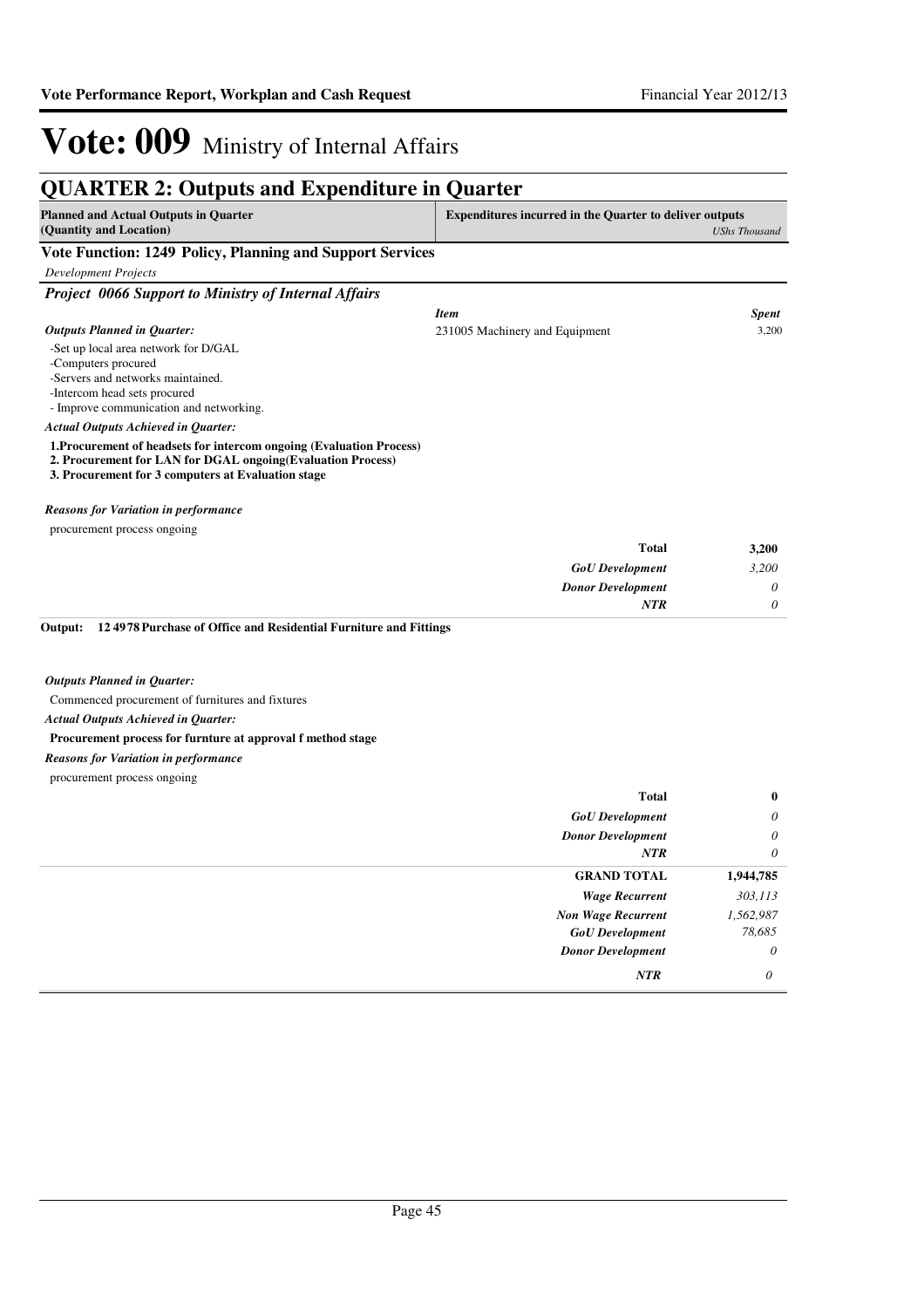### **QUARTER 3: Revised Workplan**

| <b>Planned Outputs for the Quarter</b><br>(Quantity and Location)                    | <b>Estimated Funds Available in Quarter</b><br>(from balance brought forward and actual/expected releaes) |                    |                  | <b>UShs Thousand</b> |
|--------------------------------------------------------------------------------------|-----------------------------------------------------------------------------------------------------------|--------------------|------------------|----------------------|
| <b>Vote Function: 1212 Peace Building</b>                                            |                                                                                                           |                    |                  |                      |
| <b>Recurrent Programmes</b>                                                          |                                                                                                           |                    |                  |                      |
| Programme 01A Finance and Administration (Amnesty Commission)                        |                                                                                                           |                    |                  |                      |
| <b>Outputs Funded</b>                                                                |                                                                                                           |                    |                  |                      |
| Output: 12 1251 Demobilisation of reporters/ex combatants.                           |                                                                                                           |                    |                  |                      |
|                                                                                      |                                                                                                           |                    |                  |                      |
| a) Increased awareness on the Amnesty Law                                            |                                                                                                           |                    |                  |                      |
| and process in the entire country;                                                   |                                                                                                           |                    |                  |                      |
| b) Eligible reporters from ADF and LRA                                               | <b>Total</b>                                                                                              | $\boldsymbol{0}$   | 0                | 0                    |
| granted amnesty;.<br>c) Support dialogue and reconciliation                          | <b>Wage Recurrent</b>                                                                                     | 0                  | 0                | 0                    |
| meetings / events with reporters and                                                 | <b>Non Wage Recurrent</b>                                                                                 | 0                  | 0                | 0                    |
| communities for peaceful co-existence;                                               |                                                                                                           |                    |                  |                      |
| d) Manage Amnesty Commission offices, 6                                              |                                                                                                           |                    |                  |                      |
| DRTs (Gulu, Kitgum, Arua, Kasese, Central<br>and Mbale) and Beni Liason office in DR |                                                                                                           |                    |                  |                      |
| Congo.                                                                               |                                                                                                           |                    |                  |                      |
|                                                                                      |                                                                                                           | 0                  | 0                |                      |
|                                                                                      | <b>NTR</b>                                                                                                |                    |                  | 0                    |
| 12 12 52 Resettlement/reinsertion of reporters<br>Output:                            |                                                                                                           |                    |                  |                      |
| a) Provision of reinsertion support to 50                                            |                                                                                                           |                    |                  |                      |
| reporters.                                                                           |                                                                                                           |                    |                  |                      |
| b) Monitor reporters resettled in the<br>communities in 6 DRTs.                      | <b>Total</b>                                                                                              | $\bf{0}$           | 0                | $\bf{0}$             |
| c) Reporters repatriated from DR Congo,                                              | <b>Wage Recurrent</b>                                                                                     | 0                  | 0                | 0                    |
| Sudan and Kenya reunited with their families /                                       | <b>Non Wage Recurrent</b>                                                                                 | 0                  | 0                | 0                    |
| next of kin;                                                                         |                                                                                                           |                    |                  |                      |
|                                                                                      | <b>NTR</b>                                                                                                | $\theta$           | $\theta$         | 0                    |
| 121253 Improve access to social economic reintegration of reporters.<br>Output:      |                                                                                                           |                    |                  |                      |
|                                                                                      |                                                                                                           |                    |                  |                      |
| A) Creation of awareness on existing<br>opportunities and programmes to reporters in |                                                                                                           |                    |                  |                      |
| their communities of return.                                                         | <b>Total</b>                                                                                              | $\bf{0}$           | 0                | $\bf{0}$             |
| B) Link reporters and victims to service                                             | <b>Wage Recurrent</b>                                                                                     | 0                  | 0                | 0                    |
| provider                                                                             | <b>Non Wage Recurrent</b>                                                                                 | 0                  | 0                | 0                    |
| C) Reporters linked to opportunities and<br>programmes monitored.                    |                                                                                                           |                    |                  |                      |
| C) Provision of psyco-social support to reporters                                    |                                                                                                           |                    |                  |                      |
|                                                                                      |                                                                                                           |                    |                  |                      |
|                                                                                      | $\it NTR$                                                                                                 | 0                  | 0                | 0                    |
| Programme 05 Focal point                                                             |                                                                                                           |                    |                  |                      |
| <b>Outputs Funded</b>                                                                |                                                                                                           |                    |                  |                      |
| Output: 12 1254 Contribution to Regional centre on Small Arms                        |                                                                                                           |                    |                  |                      |
|                                                                                      | <b>Item</b>                                                                                               | <b>Balance b/f</b> | <b>New Funds</b> | <b>Total</b>         |
| Part Payment of Membership to RECSA                                                  | 262101 Contributions to International Organisations<br>(Current)                                          | 15,384             | $\bf{0}$         | 15,384               |
|                                                                                      | <b>Total</b>                                                                                              | 15,384             | 0                | 15,384               |
|                                                                                      | <b>Wage Recurrent</b>                                                                                     | $\theta$           | 0                | 0                    |
|                                                                                      | <b>Non Wage Recurrent</b>                                                                                 | 15,384             | 0                | 15,384               |
|                                                                                      | <b>NTR</b>                                                                                                | 0                  | 0                | 0                    |
| <b>Outputs Provided</b>                                                              |                                                                                                           |                    |                  |                      |

*Outputs Provided*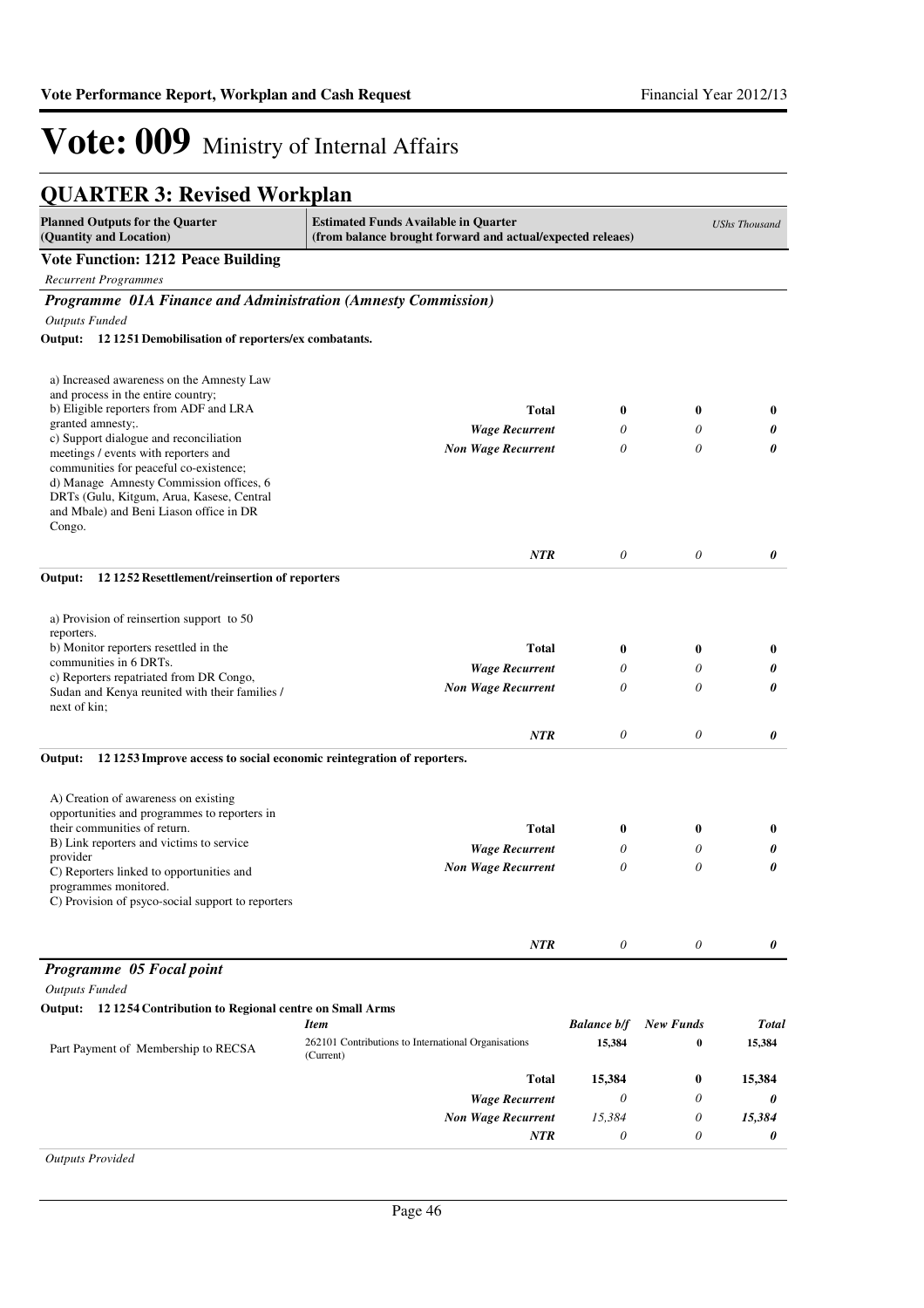| <b>QUARTER 3: Revised Workplan</b> |  |  |
|------------------------------------|--|--|
|------------------------------------|--|--|

| <b>Planned Outputs for the Quarter</b><br>(Quantity and Location)                 | <b>Estimated Funds Available in Quarter</b><br>(from balance brought forward and actual/expected releaes) |                       |                  | <b>UShs Thousand</b> |
|-----------------------------------------------------------------------------------|-----------------------------------------------------------------------------------------------------------|-----------------------|------------------|----------------------|
| <b>Vote Function: 1212 Peace Building</b>                                         |                                                                                                           |                       |                  |                      |
| <b>Recurrent Programmes</b>                                                       |                                                                                                           |                       |                  |                      |
| Programme 05 Focal point                                                          |                                                                                                           |                       |                  |                      |
| 12 1201 Prevention of proliferation of illicit SALW.<br>Output:                   |                                                                                                           |                       |                  |                      |
|                                                                                   | <b>Item</b>                                                                                               | <b>Balance b/f</b>    | <b>New Funds</b> | <b>Total</b>         |
| -Preparation of the draft Bill on firearms.                                       | 221009 Welfare and Entertainment                                                                          | $\bf{0}$              | 0                | $\bf{0}$             |
| -Finalize the review of the National Action Plan.                                 | 228002 Maintenance - Vehicles                                                                             | 1,500                 | $\bf{0}$         | 1,500                |
| - Collection and destruction of obsolete,                                         | <b>Total</b>                                                                                              | 1,500                 | $\boldsymbol{0}$ | 1,500                |
| expired, & unserviceable Expired ordinances<br>(EOD)                              | <b>Wage Recurrent</b>                                                                                     | 0                     | $\theta$         | 0                    |
| -Hold meeting with stakeholders in the                                            | <b>Non Wage Recurrent</b>                                                                                 | 1,500                 | 0                | 1,500                |
| finalized National Action Plan.                                                   |                                                                                                           |                       |                  |                      |
| -Reduction of illicit small arms and light<br>weapons.                            |                                                                                                           |                       |                  |                      |
| -Continue marking of UPDF, UPS, UWA and                                           |                                                                                                           |                       |                  |                      |
| PSOs Fire arms                                                                    |                                                                                                           |                       |                  |                      |
| - 60 fire arms officers trained.                                                  |                                                                                                           |                       |                  |                      |
| - Continue with the establishment of<br>coordinating centers with UPDF and UPF on |                                                                                                           |                       |                  |                      |
| the CFR                                                                           |                                                                                                           |                       |                  |                      |
| - 1 Action oriented research to inform policies                                   |                                                                                                           |                       |                  |                      |
| and strategies for voluntary surrender of illicit<br>fire arms conducted.         |                                                                                                           |                       |                  |                      |
| -Public education and awareness raising on                                        |                                                                                                           |                       |                  |                      |
| small arms issues                                                                 |                                                                                                           |                       |                  |                      |
| -Built capacity of small arms and light weapons                                   |                                                                                                           |                       |                  |                      |
| stakeholders.                                                                     |                                                                                                           |                       |                  |                      |
|                                                                                   | <b>NTR</b>                                                                                                | $\theta$              | $\theta$         | 0                    |
| Output:                                                                           | 12 1202 Enhanced public awareness and education on SALW and CEWERU.                                       |                       |                  |                      |
|                                                                                   |                                                                                                           |                       |                  |                      |
| -Launch CEWERU SIP                                                                |                                                                                                           |                       |                  |                      |
| -Establish District Peace Committees in 5                                         |                                                                                                           |                       |                  |                      |
| Districts                                                                         | <b>Total</b>                                                                                              | 0                     | $\boldsymbol{0}$ | $\bf{0}$             |
|                                                                                   | <b>Wage Recurrent</b>                                                                                     | 0                     | $\theta$         | 0                    |
|                                                                                   | <b>Non Wage Recurrent</b>                                                                                 | 0                     | $\theta$         | 0                    |
|                                                                                   | NTR                                                                                                       | $\theta$              | 0                | 0                    |
| Output:<br>12 1203 Implementing Institutions strengthened.                        |                                                                                                           |                       |                  |                      |
|                                                                                   |                                                                                                           |                       |                  |                      |
| -3 CEWERU District Peace Committees                                               |                                                                                                           |                       |                  |                      |
| facilitated to conduct CEWERU operations                                          |                                                                                                           |                       |                  |                      |
| -CEWERU sub county committees established<br>in Kween District.                   | <b>Total</b>                                                                                              | $\bf{0}$              | $\bf{0}$         | $\bf{0}$             |
| -CEWERU Peace Committees monitored in 3                                           | <b>Wage Recurrent</b>                                                                                     | 0                     | 0                | 0                    |
| Districts of the Karamoja Cluster                                                 | <b>Non Wage Recurrent</b>                                                                                 | $\boldsymbol{\theta}$ | 0                | 0                    |
| -Monitor District Task Forces in Northern                                         |                                                                                                           |                       |                  |                      |
| region                                                                            |                                                                                                           |                       |                  |                      |
|                                                                                   | NTR                                                                                                       | $\theta$              | 0                | 0                    |
| <b>Development Projects</b>                                                       |                                                                                                           |                       |                  |                      |
|                                                                                   |                                                                                                           |                       |                  |                      |

*Project 1126 Support to Internal Affairs (Amnesty Commission)*

*Outputs Funded*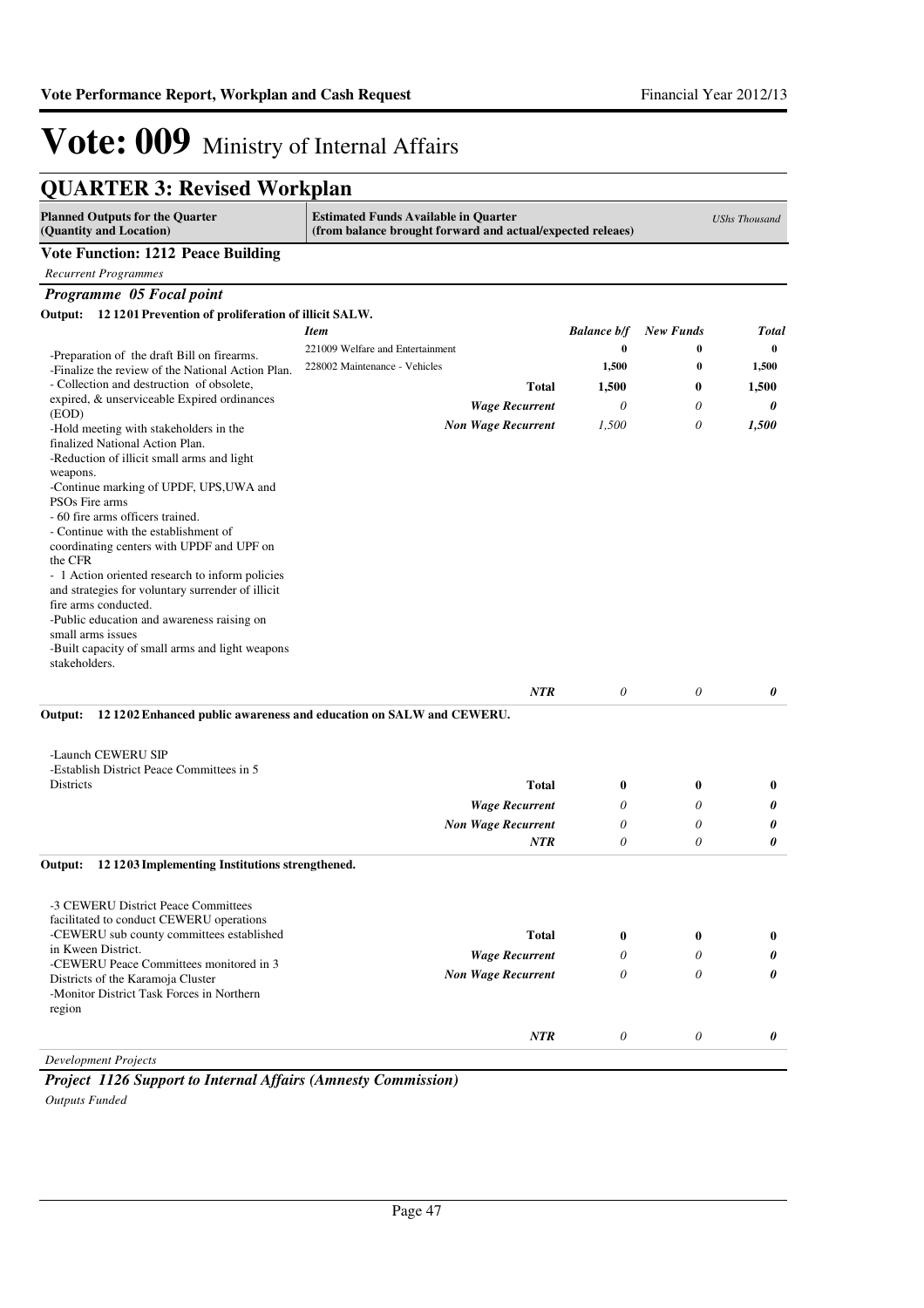| <b>QUARTER 3: Revised Workplan</b>                                                 |                                                                                                           |                    |                  |                      |
|------------------------------------------------------------------------------------|-----------------------------------------------------------------------------------------------------------|--------------------|------------------|----------------------|
| <b>Planned Outputs for the Quarter</b><br>(Quantity and Location)                  | <b>Estimated Funds Available in Quarter</b><br>(from balance brought forward and actual/expected releaes) |                    |                  | <b>UShs Thousand</b> |
| <b>Vote Function: 1212 Peace Building</b>                                          |                                                                                                           |                    |                  |                      |
| <b>Development Projects</b>                                                        |                                                                                                           |                    |                  |                      |
| <b>Project 1126 Support to Internal Affairs (Amnesty Commission)</b>               |                                                                                                           |                    |                  |                      |
| Output: 12 1251 Demobilisation of reporters/ex combatants.                         |                                                                                                           |                    |                  |                      |
| a)Mobilize the beneficiaries-reporters and                                         |                                                                                                           |                    |                  |                      |
| victims for training in various life skills,                                       |                                                                                                           |                    |                  |                      |
| b)Coordinate & monitor the mobilization and                                        | Total                                                                                                     | $\bf{0}$           | $\bf{0}$         | $\bf{0}$             |
| implementation of the skills training<br>programmes in 4 DRTs. (Gulu, Kitgum, Arua | <b>GoU</b> Development                                                                                    | 0                  | 0                | 0                    |
| and Mbale)                                                                         | <b>Donor Development</b>                                                                                  | $\theta$           | 0                | 0                    |
|                                                                                    | NTR                                                                                                       | $\theta$           | 0                | 0                    |
| 121253 Improve access to social economic reintegration of reporters.<br>Output:    |                                                                                                           |                    |                  |                      |
| A) Train of 180 reporters and victims in various<br>life skills.                   |                                                                                                           |                    |                  |                      |
| B) Provide tools and inputs to the trained                                         | Total                                                                                                     | $\bf{0}$           | $\bf{0}$         | $\bf{0}$             |
| beneficiaries<br>c) Link reporters and victims to service                          | <b>GoU</b> Development                                                                                    | 0                  | 0                | 0                    |
| providers                                                                          | <b>Donor Development</b>                                                                                  | $\theta$           | 0                | 0                    |
|                                                                                    | <b>NTR</b>                                                                                                | $\theta$           | 0                | 0                    |
| Vote Function: 1213 Forensic and General Scientific Services.                      |                                                                                                           |                    |                  |                      |
| <b>Recurrent Programmes</b>                                                        |                                                                                                           |                    |                  |                      |
| Programme 12 GAL - Office of the Director                                          |                                                                                                           |                    |                  |                      |
| <b>Outputs Provided</b>                                                            |                                                                                                           |                    |                  |                      |
| Output: 12 1303 Coordination, Monitoring and Supervision                           |                                                                                                           |                    |                  |                      |
|                                                                                    | <b>Item</b>                                                                                               | <b>Balance b/f</b> | <b>New Funds</b> | <b>Total</b>         |
| 1. Staff capacity strengthened;                                                    | 211101 General Staff Salaries                                                                             | 31,748             | 0<br>$\bf{0}$    | 31,748               |
| 2. Scientific equipment calibrated and                                             | 221003 Staff Training<br>221011 Printing, Stationery, Photocopying and Binding                            | 5,665<br>1,750     | $\bf{0}$         | 5,665<br>1,750       |
| maintained.                                                                        | 224001 Medical and Agricultural supplies                                                                  | 9,203              | $\bf{0}$         | 9,203                |
|                                                                                    | 228003 Maintenance Machinery, Equipment and Furniture                                                     | 24,597             | $\bf{0}$         | 24,597               |
| 3. Supervision of DGAL operations undertaken;                                      | Total                                                                                                     | 72,963             | $\bf{0}$         | 72,963               |
|                                                                                    | <b>Wage Recurrent</b>                                                                                     | 31,748             | 0                | 31,748               |
|                                                                                    | <b>Non Wage Recurrent</b>                                                                                 | 41,215             | 0                | 41,215               |
|                                                                                    | <b>NTR</b>                                                                                                | $\theta$           | 0                | 0                    |
| 12 1304 Support to D/GAL Service deliverly<br>Output:                              |                                                                                                           |                    |                  |                      |
|                                                                                    | <b>Item</b>                                                                                               | <b>Balance b/f</b> | <b>New Funds</b> | <b>Total</b>         |
| Mbale Regional Laboratory supported.                                               | 221011 Printing, Stationery, Photocopying and Binding                                                     | 1,050              | $\boldsymbol{0}$ | 1,050                |
|                                                                                    | 224001 Medical and Agricultural supplies                                                                  | 10,000             | 0                | 10,000               |
|                                                                                    | 227001 Travel Inland                                                                                      | 20                 | $\bf{0}$         | 20                   |
|                                                                                    | <b>Total</b>                                                                                              | 11,070             | $\bf{0}$         | 11,070               |
|                                                                                    | <b>Wage Recurrent</b>                                                                                     | $\theta$           | 0                | 0                    |
|                                                                                    | <b>Non Wage Recurrent</b>                                                                                 | 11,070             | 0                | 11,070               |
|                                                                                    | <b>NTR</b>                                                                                                | $\theta$           | 0                | 0                    |

*Programme 13 Criminalistics Services Outputs Provided*

Page 48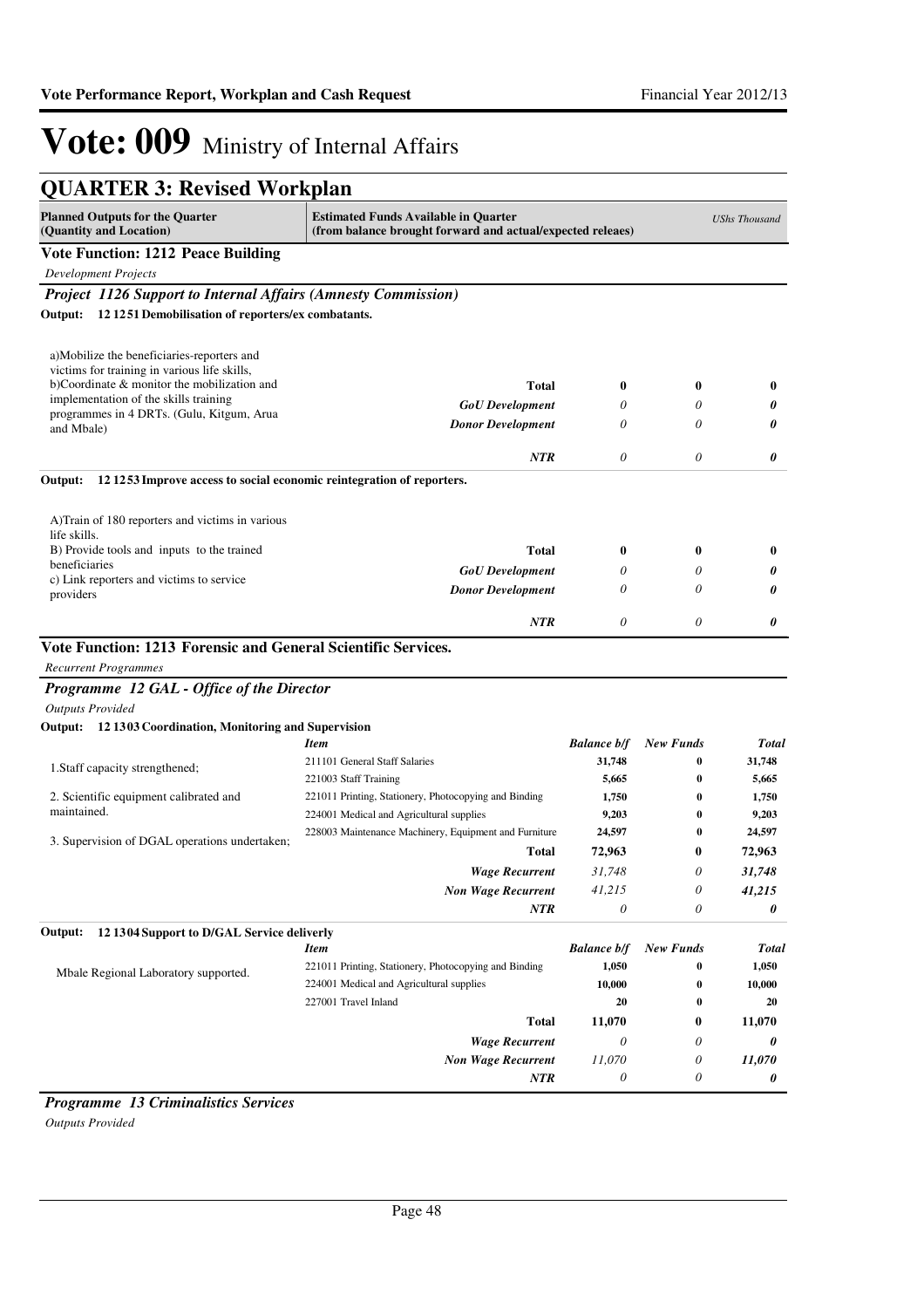| <b>QUARTER 3: Revised Workplan</b>                                                                                                                                        |                                                                                                           |                    |                  |                      |
|---------------------------------------------------------------------------------------------------------------------------------------------------------------------------|-----------------------------------------------------------------------------------------------------------|--------------------|------------------|----------------------|
| <b>Planned Outputs for the Quarter</b><br>(Quantity and Location)                                                                                                         | <b>Estimated Funds Available in Quarter</b><br>(from balance brought forward and actual/expected releaes) |                    |                  | <b>UShs Thousand</b> |
| Vote Function: 1213 Forensic and General Scientific Services.                                                                                                             |                                                                                                           |                    |                  |                      |
| <b>Recurrent Programmes</b>                                                                                                                                               |                                                                                                           |                    |                  |                      |
| <b>Programme 13 Criminalistics Services</b>                                                                                                                               |                                                                                                           |                    |                  |                      |
| Output: 12 1301 Forensic and General Scientific Services,                                                                                                                 |                                                                                                           |                    |                  |                      |
|                                                                                                                                                                           | <b>Item</b>                                                                                               | <b>Balance b/f</b> | <b>New Funds</b> | Total                |
| 1. Timely Forensic Investigations undertaken in                                                                                                                           | 221003 Staff Training                                                                                     | 2,556              | 0                | 2,556                |
| administration of justice                                                                                                                                                 | 221011 Printing, Stationery, Photocopying and Binding                                                     | 1,400              | 0                | 1,400                |
| 2. Poison Information Center established                                                                                                                                  | 224001 Medical and Agricultural supplies                                                                  | 10,000             | 0                | 10,000               |
|                                                                                                                                                                           | Total                                                                                                     | 13,956             | 0                | 13,956               |
| 3. National Criminal DNA databank rolled out                                                                                                                              | <b>Wage Recurrent</b>                                                                                     | $\theta$           | 0                | 0                    |
|                                                                                                                                                                           | <b>Non Wage Recurrent</b>                                                                                 | 13,956             | 0                | 13,956               |
|                                                                                                                                                                           | <b>NTR</b>                                                                                                | $\theta$           | 0                | 0                    |
| Programme 14 Quality and Chemical Verification Services                                                                                                                   |                                                                                                           |                    |                  |                      |
| <b>Outputs Provided</b>                                                                                                                                                   |                                                                                                           |                    |                  |                      |
| Output: 12 1302 Scientific, Analytical and Advisory Services                                                                                                              |                                                                                                           |                    |                  |                      |
|                                                                                                                                                                           | <b>Item</b>                                                                                               | <b>Balance b/f</b> | <b>New Funds</b> | Total                |
| 1. Environmental and agricultural products                                                                                                                                | 221011 Printing, Stationery, Photocopying and Binding                                                     | 2,450              | $\bf{0}$         | 2,450                |
| sampled and tested.                                                                                                                                                       | 224001 Medical and Agricultural supplies                                                                  | 5,000              | $\bf{0}$         | 5,000                |
| 2. Commercial products verified in an effort to                                                                                                                           | <b>Total</b>                                                                                              | 7,450              | 0                | 7,450                |
| protect government revenue                                                                                                                                                | <b>Wage Recurrent</b>                                                                                     | $\theta$           | 0                | 0                    |
|                                                                                                                                                                           | <b>Non Wage Recurrent</b>                                                                                 | 7,450              | 0                | 7,450                |
|                                                                                                                                                                           | NTR                                                                                                       | $\theta$           | 0                | 0                    |
| <b>Development Projects</b>                                                                                                                                               |                                                                                                           |                    |                  |                      |
| <b>Project 0066C Support to Internal Affairs (Government Chemist)</b>                                                                                                     |                                                                                                           |                    |                  |                      |
| <b>Capital Purchases</b>                                                                                                                                                  |                                                                                                           |                    |                  |                      |
| Output: 12 1372 Government Buildings and Administrative Infrastructure                                                                                                    |                                                                                                           |                    |                  |                      |
|                                                                                                                                                                           | <b>Item</b>                                                                                               | <b>Balance b/f</b> | <b>New Funds</b> | Total                |
| Finalised remodeling of DGAL administrative<br>block, Water laboratory.                                                                                                   | 231001 Non-Residential Buildings                                                                          | 33,031             | 0                | 33,031               |
|                                                                                                                                                                           | Total                                                                                                     | 33,031             | 0                | 33,031               |
|                                                                                                                                                                           | <b>GoU</b> Development                                                                                    | 33,031             | 0                | 33,031               |
|                                                                                                                                                                           | <b>Donor Development</b>                                                                                  | $\theta$           | 0                | 0                    |
|                                                                                                                                                                           | <b>NTR</b>                                                                                                | $\theta$           | 0                | 0                    |
| 12 1376 Purchase of Office and ICT Equipment, including Software<br>Output:                                                                                               |                                                                                                           |                    |                  |                      |
|                                                                                                                                                                           | <b>Item</b>                                                                                               | <b>Balance b/f</b> | <b>New Funds</b> | Total                |
| Award supply contract and procure and<br>Installation of procured equipment.                                                                                              | 231005 Machinery and Equipment                                                                            | 21,333             | $\bf{0}$         | 21,333               |
|                                                                                                                                                                           | <b>Total</b>                                                                                              | 21,333             | 0                | 21,333               |
| Inhouse validation of automated exhibit<br>handling and tracking system in compliance                                                                                     | <b>GoU</b> Development                                                                                    | 21,333             | 0                | 21,333               |
| with ISO/IEC 17025.                                                                                                                                                       | <b>Donor Development</b>                                                                                  | $\theta$           | 0                | 0                    |
| Deploy external Thin clients and Virtual<br>Private Networks in Selected points in UPF,<br>UPS and NCS to support Exhibit Tracking and<br>National DNA Criminal databank. |                                                                                                           |                    |                  |                      |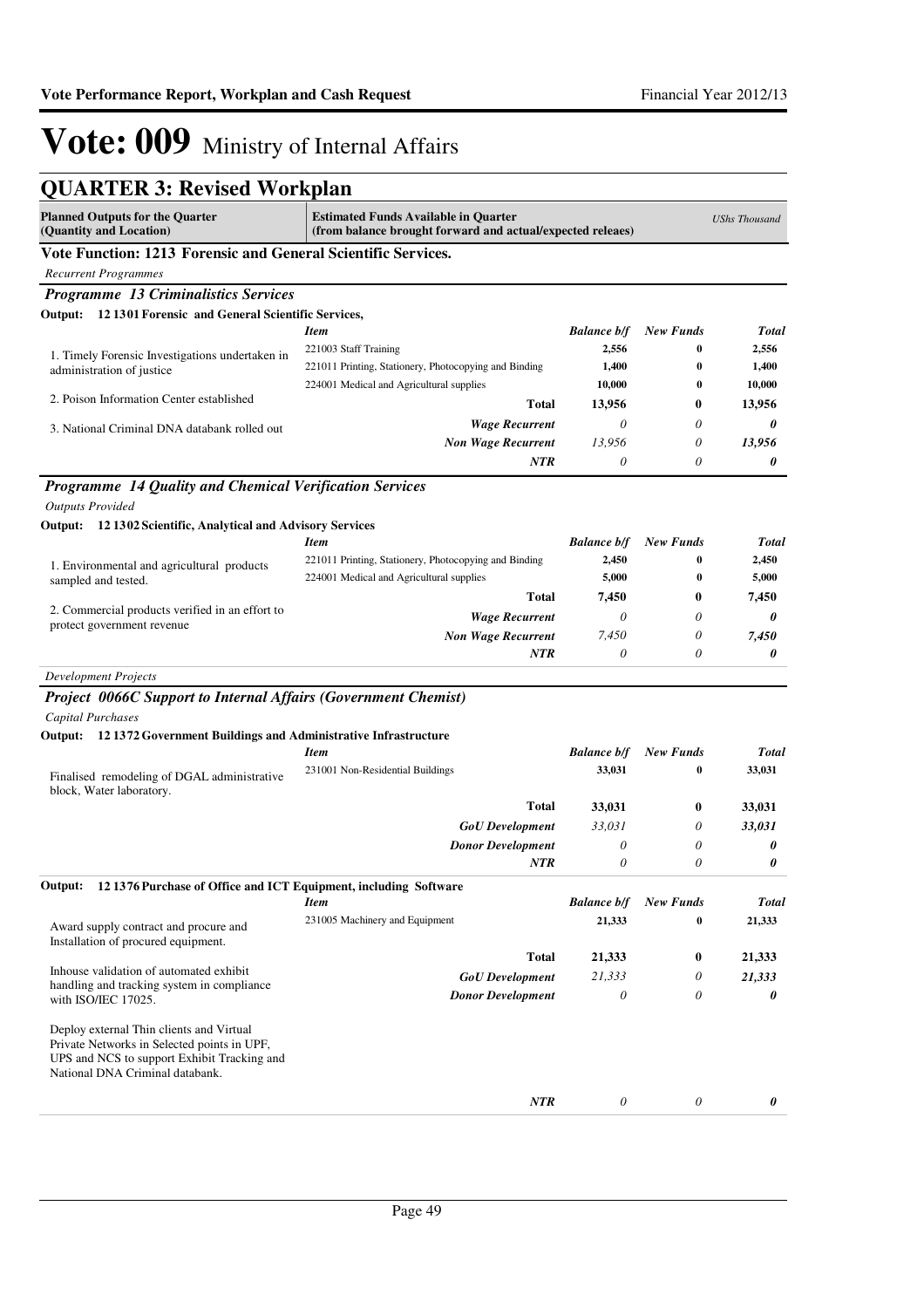| <b>QUARTER 3: Revised Workplan</b>                                                                                      |                                                                                                           |                    |                  |                      |
|-------------------------------------------------------------------------------------------------------------------------|-----------------------------------------------------------------------------------------------------------|--------------------|------------------|----------------------|
| <b>Planned Outputs for the Quarter</b><br>(Quantity and Location)                                                       | <b>Estimated Funds Available in Quarter</b><br>(from balance brought forward and actual/expected releaes) |                    |                  | <b>UShs Thousand</b> |
| Vote Function: 1213 Forensic and General Scientific Services.                                                           |                                                                                                           |                    |                  |                      |
| <b>Development Projects</b>                                                                                             |                                                                                                           |                    |                  |                      |
| Project 0066C Support to Internal Affairs (Government Chemist)                                                          |                                                                                                           |                    |                  |                      |
| Output: 12 1378 Purchase of Office and Residential Furniture and Fittings                                               |                                                                                                           |                    |                  |                      |
|                                                                                                                         | <b>Item</b>                                                                                               | <b>Balance b/f</b> | <b>New Funds</b> | <b>Total</b>         |
| Complete the furnishing and fittings the<br>resource centre.                                                            | 231006 Furniture and Fixtures                                                                             | 7,778              | 0                | 7,778                |
|                                                                                                                         | <b>Total</b>                                                                                              | 7,778              | $\bf{0}$         | 7,778                |
|                                                                                                                         | <b>GoU</b> Development                                                                                    | 7,778              | $\theta$         | 7,778                |
|                                                                                                                         | <b>Donor Development</b>                                                                                  | $\theta$           | 0                | 0                    |
|                                                                                                                         | <b>NTR</b>                                                                                                | $\theta$           | 0                | 0                    |
| <b>Outputs Provided</b>                                                                                                 |                                                                                                           |                    |                  |                      |
| Output: 12 1302 Scientific, Analytical and Advisory Services                                                            |                                                                                                           |                    |                  |                      |
|                                                                                                                         | <b>Item</b>                                                                                               | <b>Balance b/f</b> | <b>New Funds</b> | <b>Total</b>         |
| Accreditation of Pesticide Residue Laboratory                                                                           | 224001 Medical and Agricultural supplies                                                                  | 35,556             | 0                | 35,556               |
|                                                                                                                         | 225001 Consultancy Services- Short-term                                                                   | 1,667              | 0                | 1,667                |
|                                                                                                                         | <b>Total</b>                                                                                              | 37,222             | $\bf{0}$         | 37,222               |
|                                                                                                                         | <b>GoU</b> Development                                                                                    | 37,222             | 0                | 37,222               |
|                                                                                                                         | <b>Donor Development</b>                                                                                  | $\theta$           | 0                | 0                    |
|                                                                                                                         | NTR                                                                                                       | $\theta$           | 0                | 0                    |
| <b>Programme 04 Community Service</b><br><b>Outputs Funded</b><br><b>Output:</b> 12 1451 Community Service Facilitation |                                                                                                           |                    |                  |                      |
|                                                                                                                         | <b>Item</b>                                                                                               | <b>Balance b/f</b> | <b>New Funds</b> | <b>Total</b>         |
| Support 12 District Community Service<br>Committees in the different regions.                                           | 263104 Transfers to other gov't units (current)                                                           | $\bf{0}$           | 0                | $\bf{0}$             |
|                                                                                                                         | <b>Total</b>                                                                                              | $\bf{0}$           | $\bf{0}$         | $\bf{0}$             |
|                                                                                                                         | <b>Wage Recurrent</b>                                                                                     | 0                  | 0                | 0                    |
|                                                                                                                         | <b>Non Wage Recurrent</b>                                                                                 | 0                  | 0                | 0                    |
|                                                                                                                         | NTR                                                                                                       | 0                  | $\theta$         | 0                    |
| <b>Outputs Provided</b>                                                                                                 |                                                                                                           |                    |                  |                      |
| Output: 12 1401 Improved Community Service Orders.                                                                      |                                                                                                           |                    |                  |                      |
|                                                                                                                         | <b>Item</b>                                                                                               | <b>Balance b/f</b> | <b>New Funds</b> | <b>Total</b>         |
| -Supervise and manage 2000 orders issued by                                                                             | 211101 General Staff Salaries                                                                             | 8,585              | 0                | 8,585                |
| Magistrates and Local Council Courts                                                                                    | 221003 Staff Training                                                                                     | 10,000             | 0                | 10,000               |
| countrywide.                                                                                                            | 221006 Commissions and Related Charges                                                                    | 2,000              | 0                | 2,000                |
| -Inter district visits for best practices<br>-Commence development of National Policy on                                | 221007 Books, Periodicals and Newspapers                                                                  | 0                  | 0                | $\bf{0}$             |
| Community Service.                                                                                                      | 221011 Printing, Stationery, Photocopying and Binding<br>221012 Small Office Equipment                    | 1,750<br>2,500     | 0<br>0           | 1,750<br>2,500       |
|                                                                                                                         | 228002 Maintenance - Vehicles                                                                             | 8,500              | $\bf{0}$         | 8,500                |
|                                                                                                                         | 228003 Maintenance Machinery, Equipment and Furniture                                                     | 1,500              | 0                | 1,500                |
|                                                                                                                         | Total                                                                                                     | 34,834             | $\bf{0}$         | 34,834               |
|                                                                                                                         | <b>Wage Recurrent</b>                                                                                     | 8,585              | 0                | 8,585                |
|                                                                                                                         | <b>Non Wage Recurrent</b>                                                                                 | 26,249             | 0                | 26,249               |
|                                                                                                                         | NTR                                                                                                       | 0                  | 0                | 0                    |
|                                                                                                                         |                                                                                                           |                    |                  |                      |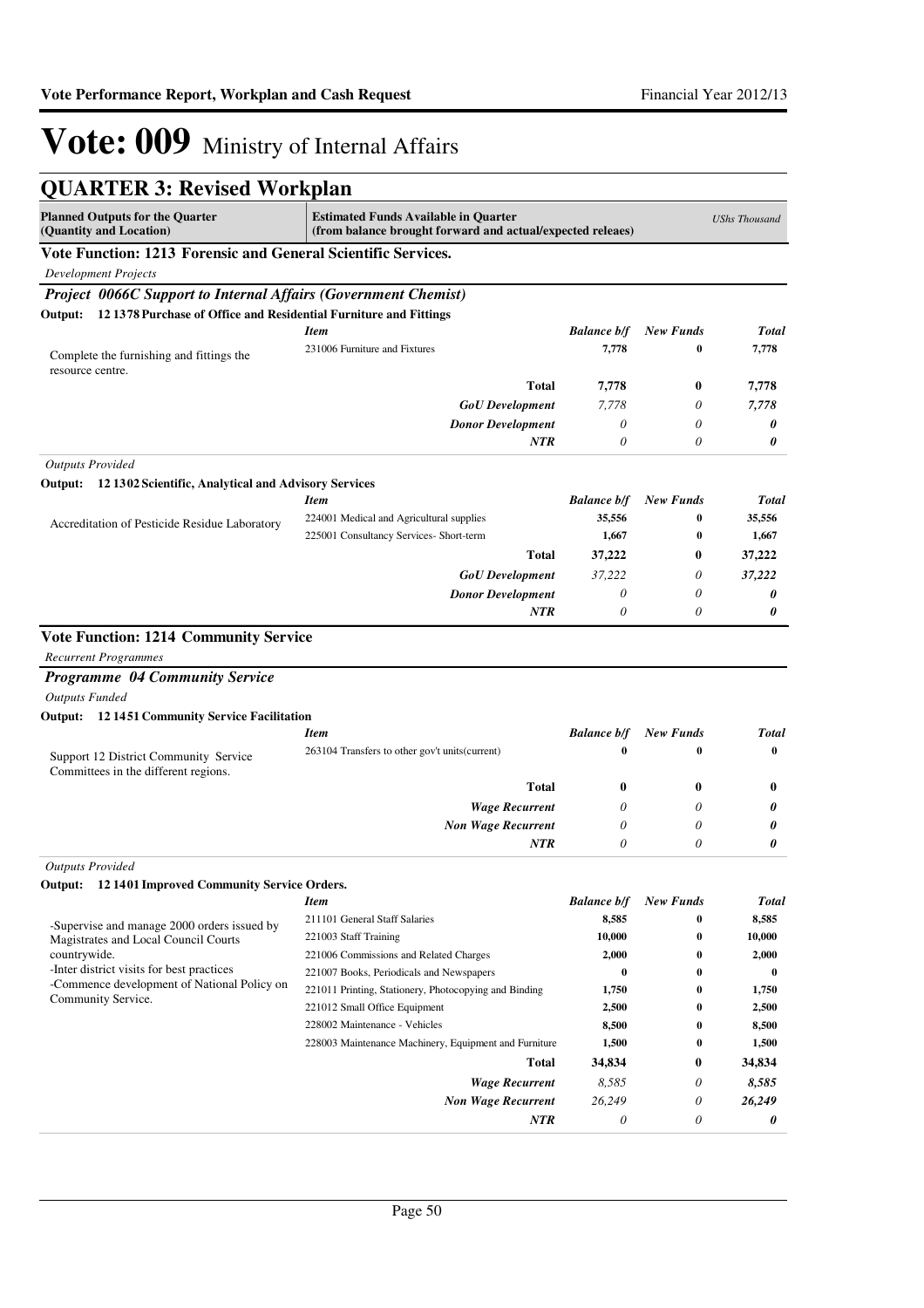| <b>QUARTER 3: Revised Workplan</b>                                                                                                                                             |                                                       |                    |                  |                |  |  |  |
|--------------------------------------------------------------------------------------------------------------------------------------------------------------------------------|-------------------------------------------------------|--------------------|------------------|----------------|--|--|--|
| <b>Estimated Funds Available in Quarter</b><br><b>Planned Outputs for the Quarter</b><br>(Quantity and Location)<br>(from balance brought forward and actual/expected releaes) |                                                       |                    |                  |                |  |  |  |
| <b>Vote Function: 1214 Community Service</b>                                                                                                                                   |                                                       |                    |                  |                |  |  |  |
| <b>Recurrent Programmes</b>                                                                                                                                                    |                                                       |                    |                  |                |  |  |  |
| <b>Programme 04 Community Service</b>                                                                                                                                          |                                                       |                    |                  |                |  |  |  |
| Output: 12 1402 Improve Stakeholder Capacity                                                                                                                                   |                                                       |                    |                  |                |  |  |  |
|                                                                                                                                                                                | <b>Item</b>                                           | <b>Balance b/f</b> | <b>New Funds</b> | Total          |  |  |  |
| - Improved programme management and                                                                                                                                            | 221001 Advertising and Public Relations               | $\mathbf{2}$       | $\bf{0}$         | $\overline{2}$ |  |  |  |
| performance.                                                                                                                                                                   | 221002 Workshops and Seminars                         | 2,776              | $\bf{0}$         | 2,776          |  |  |  |
| - Awareness raising on community service                                                                                                                                       | 221003 Staff Training                                 | 7,500              | $\bf{0}$         | 7,500          |  |  |  |
| implementation in 1 (one) region<br>Training of supervisors in offender counselling.                                                                                           | 221011 Printing, Stationery, Photocopying and Binding | 3,500              | $\bf{0}$         | 3,500          |  |  |  |
|                                                                                                                                                                                | Total                                                 | 13,777             | 0                | 13,777         |  |  |  |
|                                                                                                                                                                                | <b>Wage Recurrent</b>                                 | $\theta$           | 0                | 0              |  |  |  |
|                                                                                                                                                                                | <b>Non Wage Recurrent</b>                             | 13,777             | 0                | 13,777         |  |  |  |
|                                                                                                                                                                                | <b>NTR</b>                                            | 0                  | 0                | 0              |  |  |  |
| Output:<br>12 1403 Effective Monitoring and supervision                                                                                                                        |                                                       |                    |                  |                |  |  |  |
|                                                                                                                                                                                | <b>Item</b>                                           | <b>Balance b/f</b> | <b>New Funds</b> | <b>Total</b>   |  |  |  |
| - Increased supervision & monitoring of CS                                                                                                                                     | 221011 Printing, Stationery, Photocopying and Binding | 1,750              | 0                | 1,750          |  |  |  |
| offenders in 4 regions.                                                                                                                                                        | 227001 Travel Inland                                  | 3,017              | $\bf{0}$         | 3,017          |  |  |  |
| -Rehabilitation of 1250 offenders                                                                                                                                              | <b>Total</b>                                          | 4,767              | $\bf{0}$         | 4,767          |  |  |  |
| - Reduced rates of recidivism and abscondment                                                                                                                                  | <b>Wage Recurrent</b>                                 | 0                  | 0                | 0              |  |  |  |
|                                                                                                                                                                                | <b>Non Wage Recurrent</b>                             | 4.767              | 0                | 4,767          |  |  |  |
|                                                                                                                                                                                | NTR                                                   | $\theta$           | 0                | 0              |  |  |  |
| Vote Function: 1215 NGO Registration and Monitoring.                                                                                                                           |                                                       |                    |                  |                |  |  |  |
| <b>Recurrent Programmes</b>                                                                                                                                                    |                                                       |                    |                  |                |  |  |  |
| Programme 10 NGO Board                                                                                                                                                         |                                                       |                    |                  |                |  |  |  |
| <b>Outputs Provided</b>                                                                                                                                                        |                                                       |                    |                  |                |  |  |  |
| Output: 12 1501 NGOs Registered.                                                                                                                                               |                                                       |                    |                  |                |  |  |  |
|                                                                                                                                                                                | <b>Item</b>                                           | <b>Balance b/f</b> | <b>New Funds</b> | <b>Total</b>   |  |  |  |
| -Timely registration and renewal of NGO                                                                                                                                        | 211101 General Staff Salaries                         | 5,396              | $\bf{0}$         | 5,396          |  |  |  |
| permits so as to legalize their operations                                                                                                                                     | 221001 Advertising and Public Relations               | 2,900              | $\bf{0}$         | 2,900          |  |  |  |
|                                                                                                                                                                                | 221003 Staff Training                                 | 816                | 0                | 816            |  |  |  |
|                                                                                                                                                                                | 221008 Computer Supplies and IT Services              | 7,641              | 0                | 7,641          |  |  |  |
| -Database of all registered NGOs updated                                                                                                                                       | 221011 Printing, Stationery, Photocopying and Binding | 7,205              | 0                | 7,205          |  |  |  |
|                                                                                                                                                                                | Total                                                 | 23,958             | 0                | 23,958         |  |  |  |
|                                                                                                                                                                                | <b>Wage Recurrent</b>                                 | 5,396              | 0                | 5,396          |  |  |  |
|                                                                                                                                                                                | <b>Non Wage Recurrent</b>                             | 18,562             | $\theta$         | 18,562         |  |  |  |
|                                                                                                                                                                                | <b>NTR</b>                                            | 0                  | 0                | 0              |  |  |  |
| Output:<br>12 1502 NGOs Monitored.                                                                                                                                             |                                                       |                    |                  |                |  |  |  |
| -Monitor 100 selected NGOs for compliance                                                                                                                                      |                                                       |                    |                  |                |  |  |  |
| with terms and conditions of their permits and                                                                                                                                 |                                                       |                    |                  |                |  |  |  |
| the NGO laws.<br>-Map 2500 NGOs operating in the country.                                                                                                                      | <b>Total</b>                                          | $\bf{0}$           | $\bf{0}$         | $\bf{0}$       |  |  |  |
|                                                                                                                                                                                | <b>Wage Recurrent</b>                                 | 0                  | 0                | 0              |  |  |  |
|                                                                                                                                                                                | <b>Non Wage Recurrent</b>                             | 0                  | 0                | 0              |  |  |  |
|                                                                                                                                                                                | <b>NTR</b>                                            | 0                  | 0                | 0              |  |  |  |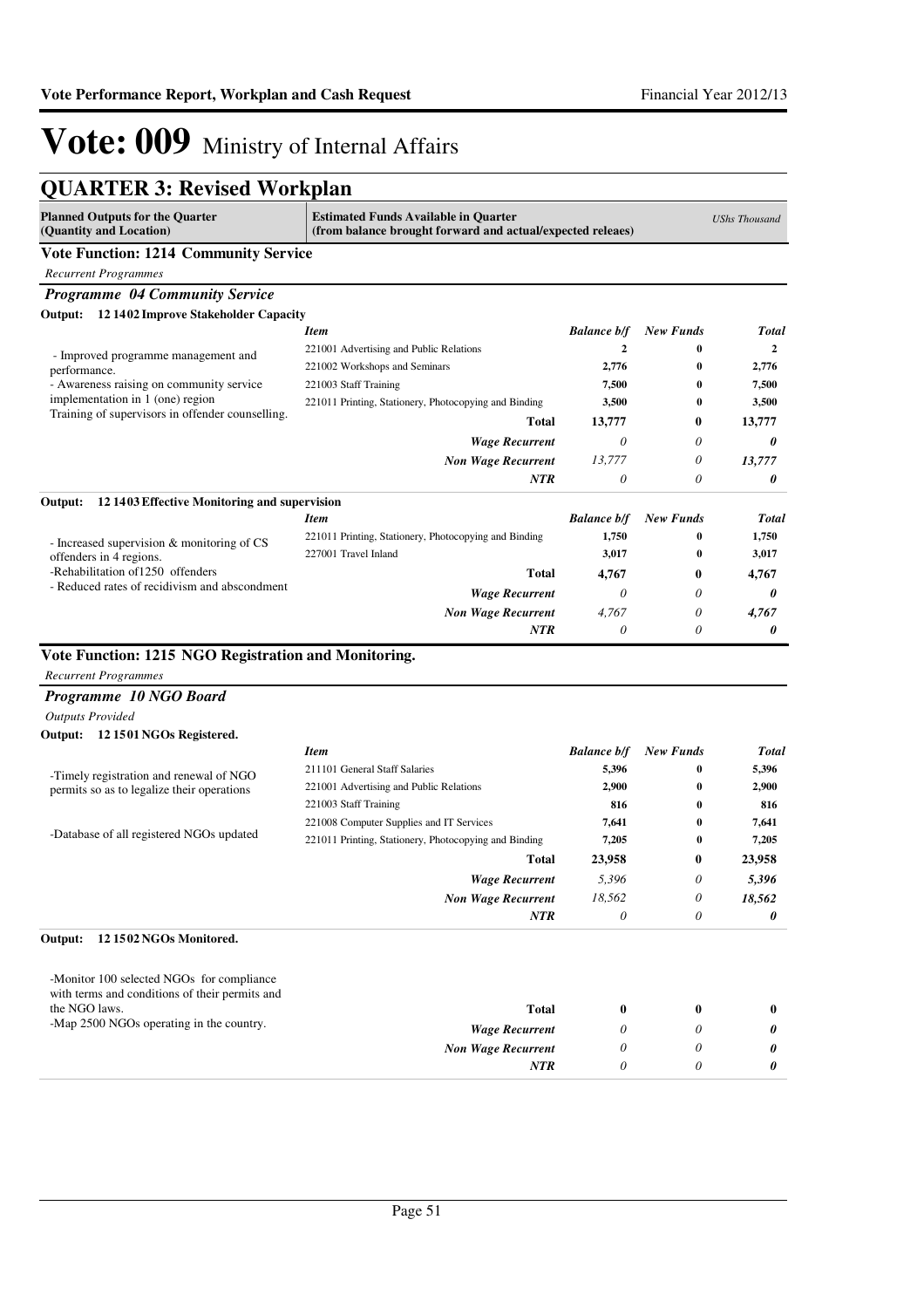| <b>QUARTER 3: Revised Workplan</b>                                                                                                                                 |                                                                                                           |                    |                  |                      |
|--------------------------------------------------------------------------------------------------------------------------------------------------------------------|-----------------------------------------------------------------------------------------------------------|--------------------|------------------|----------------------|
| <b>Planned Outputs for the Quarter</b><br>(Quantity and Location)                                                                                                  | <b>Estimated Funds Available in Quarter</b><br>(from balance brought forward and actual/expected releaes) |                    |                  | <b>UShs Thousand</b> |
| Vote Function: 1215 NGO Registration and Monitoring.                                                                                                               |                                                                                                           |                    |                  |                      |
| <b>Recurrent Programmes</b>                                                                                                                                        |                                                                                                           |                    |                  |                      |
| Programme 10 NGO Board                                                                                                                                             |                                                                                                           |                    |                  |                      |
| Output: 12 1503 NGOs Regulated.                                                                                                                                    |                                                                                                           |                    |                  |                      |
|                                                                                                                                                                    | <b>Item</b>                                                                                               | <b>Balance b/f</b> | <b>New Funds</b> | Total                |
| - Draft Cabinet Memo on the proposed<br>principles for the Amendment Act.                                                                                          | 221008 Computer Supplies and IT Services                                                                  | 4,077              | $\bf{0}$         | 4,077                |
|                                                                                                                                                                    | <b>Total</b>                                                                                              | 4,077              | $\bf{0}$         | 4,077                |
| -Harmonize registration of NGOs with different<br>registration centers eg URSB, Ministries of                                                                      | <b>Wage Recurrent</b>                                                                                     | 0                  | 0                | 0                    |
| Lands and Local government                                                                                                                                         | <b>Non Wage Recurrent</b>                                                                                 | 4,077              | 0                | 4,077                |
|                                                                                                                                                                    | <b>NTR</b>                                                                                                | $\theta$           | 0                | 0                    |
| Output:<br>121504NGOs Coordinated.                                                                                                                                 |                                                                                                           |                    |                  |                      |
| -District and Sub-County NGO monitoring<br>committees/ structures established in 2                                                                                 |                                                                                                           |                    |                  |                      |
| Districts.                                                                                                                                                         | <b>Total</b>                                                                                              | $\bf{0}$           | $\bf{0}$         | $\bf{0}$             |
| -Timely holding of coordination meetings with                                                                                                                      | <b>Wage Recurrent</b>                                                                                     | 0                  | 0                | 0                    |
| MDAs, and with NGOs to resolve disputes<br>within the NGOs, amongst NGOs and or their<br>funders                                                                   | <b>Non Wage Recurrent</b>                                                                                 | 0                  | 0                | 0                    |
|                                                                                                                                                                    | <b>NTR</b>                                                                                                | 0                  | $\theta$         | 0                    |
| Vote Function: 1249 Policy, Planning and Support Services<br><b>Recurrent Programmes</b><br>Programme 01 Finance and Administration<br><b>Outputs Funded</b>       |                                                                                                           |                    |                  |                      |
|                                                                                                                                                                    |                                                                                                           |                    |                  |                      |
| Output: 12 4955 Improved Internal Security.                                                                                                                        | <b>Item</b>                                                                                               | <b>Balance b/f</b> | <b>New Funds</b> | <b>Total</b>         |
| -Improve internal security.<br>-Support Political Assistants.                                                                                                      | 263106 Other Current grants (current)                                                                     | 15,247             | 0                | 15,247               |
|                                                                                                                                                                    | <b>Total</b>                                                                                              | 15,247             | $\bf{0}$         | 15,247               |
|                                                                                                                                                                    | <b>Wage Recurrent</b>                                                                                     | 0                  | 0                | 0                    |
|                                                                                                                                                                    | <b>Non Wage Recurrent</b>                                                                                 | 15,247             | 0                | 15,247               |
|                                                                                                                                                                    | <b>NTR</b>                                                                                                | $\theta$           | $\theta$         | 0                    |
| <b>Outputs Provided</b>                                                                                                                                            |                                                                                                           |                    |                  |                      |
| Output: 12 49 21 Policy consultation, Planning and Budgeting.                                                                                                      |                                                                                                           |                    |                  |                      |
| -FY 2013/14 Budget Framework Paper (BFP),                                                                                                                          |                                                                                                           |                    |                  |                      |
| -Review Ministry 3rd quarter Work plans,                                                                                                                           |                                                                                                           |                    |                  |                      |
| support implementation and progress prepared.<br>-Review draft Government Policies, Cabinet                                                                        | <b>Total</b>                                                                                              | $\bf{0}$           | $\bf{0}$         | $\bf{0}$             |
| Memoranda, etc.                                                                                                                                                    | <b>Wage Recurrent</b>                                                                                     | 0                  | 0                | 0                    |
| -Monitor implementation of Ministry<br>programmes/projects.<br>-Support staff capacity in planning and<br>budgeting.<br>-Coordination of the implementation of the | <b>Non Wage Recurrent</b>                                                                                 | $\theta$           | 0                | 0                    |
| Ministry SIP.                                                                                                                                                      | NTR                                                                                                       | $\theta$           | $\theta$         | 0                    |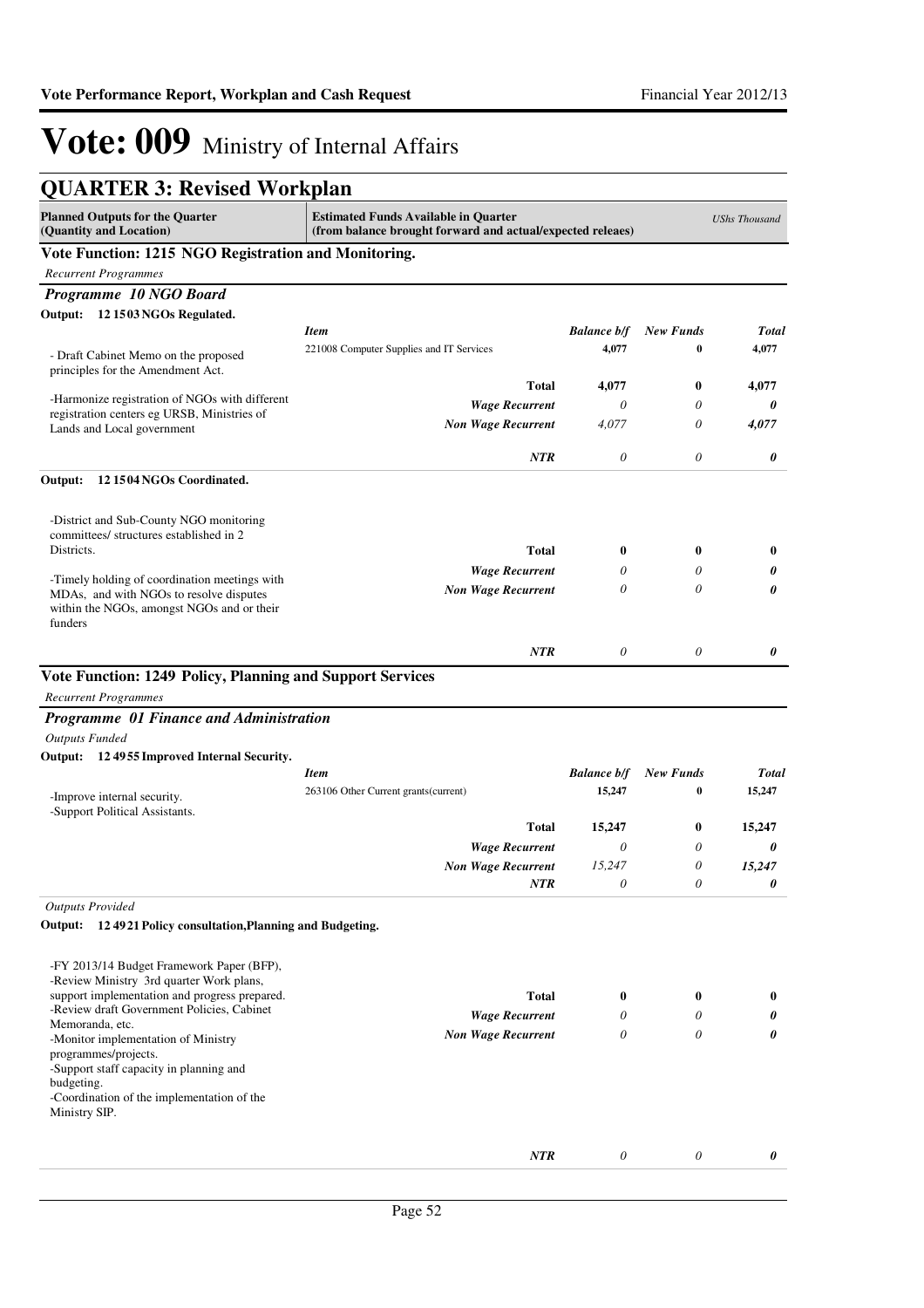| <b>QUARTER 3: Revised Workplan</b>                                                                                                                                             |                                                       |                    |                      |                      |  |
|--------------------------------------------------------------------------------------------------------------------------------------------------------------------------------|-------------------------------------------------------|--------------------|----------------------|----------------------|--|
| <b>Planned Outputs for the Quarter</b><br><b>Estimated Funds Available in Quarter</b><br>(Quantity and Location)<br>(from balance brought forward and actual/expected releaes) |                                                       |                    |                      | <b>UShs Thousand</b> |  |
| Vote Function: 1249 Policy, Planning and Support Services                                                                                                                      |                                                       |                    |                      |                      |  |
| <b>Recurrent Programmes</b>                                                                                                                                                    |                                                       |                    |                      |                      |  |
| Programme 01 Finance and Administration                                                                                                                                        |                                                       |                    |                      |                      |  |
| Output: 12 49 22 Improved procument management.                                                                                                                                |                                                       |                    |                      |                      |  |
| - Bids prepared.                                                                                                                                                               |                                                       |                    |                      |                      |  |
| -Contracts preapred.                                                                                                                                                           |                                                       |                    |                      |                      |  |
| - Contract Monitored and managed                                                                                                                                               | <b>Total</b>                                          | $\bf{0}$           | $\bf{0}$             | $\bf{0}$             |  |
| countrywide.<br>-Managed Records.                                                                                                                                              | <b>Wage Recurrent</b>                                 | 0                  | 0                    | 0                    |  |
|                                                                                                                                                                                | <b>Non Wage Recurrent</b>                             | 0                  | $\theta$             | 0                    |  |
|                                                                                                                                                                                | <b>NTR</b>                                            | $\theta$           | 0                    | 0                    |  |
| Output:<br>124923 Financial management Improved.                                                                                                                               |                                                       |                    |                      |                      |  |
|                                                                                                                                                                                | <b>Item</b>                                           | <b>Balance b/f</b> | <b>New Funds</b>     | <b>Total</b>         |  |
| - Process funds for Ministry activities for 3rd<br>quarter                                                                                                                     | 227002 Travel Abroad                                  | 1,358              | 0                    | 1,358                |  |
| -Prepare quarterly financial statements.                                                                                                                                       | <b>Total</b>                                          | 1,358              | $\bf{0}$             | 1.358                |  |
| -Respond to Audit queries                                                                                                                                                      | <b>Wage Recurrent</b>                                 | 0                  | 0                    | 0                    |  |
| -Reconciliation of NTR collection.                                                                                                                                             | <b>Non Wage Recurrent</b>                             | 1,358              | 0                    | 1,358                |  |
| -Comply with Internal Audit report.                                                                                                                                            |                                                       |                    |                      |                      |  |
|                                                                                                                                                                                | <b>NTR</b>                                            | $\theta$           | 0                    | 0                    |  |
| Output:<br>124924 Enhanced Ministry Operations.                                                                                                                                |                                                       |                    |                      |                      |  |
|                                                                                                                                                                                | <b>Item</b>                                           | <b>Balance b/f</b> | <b>New Funds</b>     | Total                |  |
| -Lead, guide and coordinate Ministry                                                                                                                                           | 221008 Computer Supplies and IT Services              | 15,128             | 0                    | 15,128               |  |
| operations.                                                                                                                                                                    | 221011 Printing, Stationery, Photocopying and Binding | 36,984             | $\bf{0}$             | 36,984               |  |
| - Monitor Programmes and projects of the<br>ministry.                                                                                                                          | 222001 Telecommunications                             | 6,000              | 0                    | 6,000                |  |
| -Record keeping.                                                                                                                                                               | 224002 General Supply of Goods and Services           | 46,014             | 0                    | 46,014               |  |
| -Guide and support Implementation of cross                                                                                                                                     | 227004 Fuel, Lubricants and Oils                      | 6,222              | $\bf{0}$<br>$\bf{0}$ | 6,222                |  |
| cutting issues.                                                                                                                                                                | 228002 Maintenance - Vehicles                         | 57,394             |                      | 57,394               |  |
| -Secure government premises and key<br>installations.                                                                                                                          | <b>Total</b>                                          | 167,742            | $\bf{0}$             | 167,742              |  |
| - Manage explosives in the country.                                                                                                                                            | <b>Wage Recurrent</b>                                 | 0                  | 0                    | 0                    |  |
| -Counter terrorism awareness sensitization.<br>-Security training.                                                                                                             | <b>Non Wage Recurrent</b>                             | 167,742            | 0                    | 167,742              |  |
|                                                                                                                                                                                | NTR                                                   | $\theta$           | 0                    | 0                    |  |
| Output:<br>12 49 25 Staff supported.                                                                                                                                           |                                                       |                    |                      |                      |  |
|                                                                                                                                                                                | <b>Item</b>                                           | <b>Balance b/f</b> | <b>New Funds</b>     | <b>Total</b>         |  |
| - Train staff in specialised araes                                                                                                                                             | 211101 General Staff Salaries                         | 262,353            | 0                    | 262,353              |  |
| - Monitor staff performance,                                                                                                                                                   |                                                       |                    |                      |                      |  |
| Assess work environment and take remedial                                                                                                                                      | <b>Total</b>                                          | 262,353            | $\bf{0}$             | 262,353              |  |
| actions.                                                                                                                                                                       | <b>Wage Recurrent</b>                                 | 262,353            | 0                    | 262,353              |  |
| - Manage Ministry staff pay roll.<br>-Timely staff performance appraisal reports.<br>- Pay staff salaries.                                                                     | <b>Non Wage Recurrent</b>                             | $\theta$           | 0                    | 0                    |  |
|                                                                                                                                                                                | NTR                                                   | 0                  | 0                    | 0                    |  |

*Programme 11 Internal Audit*

*Outputs Provided*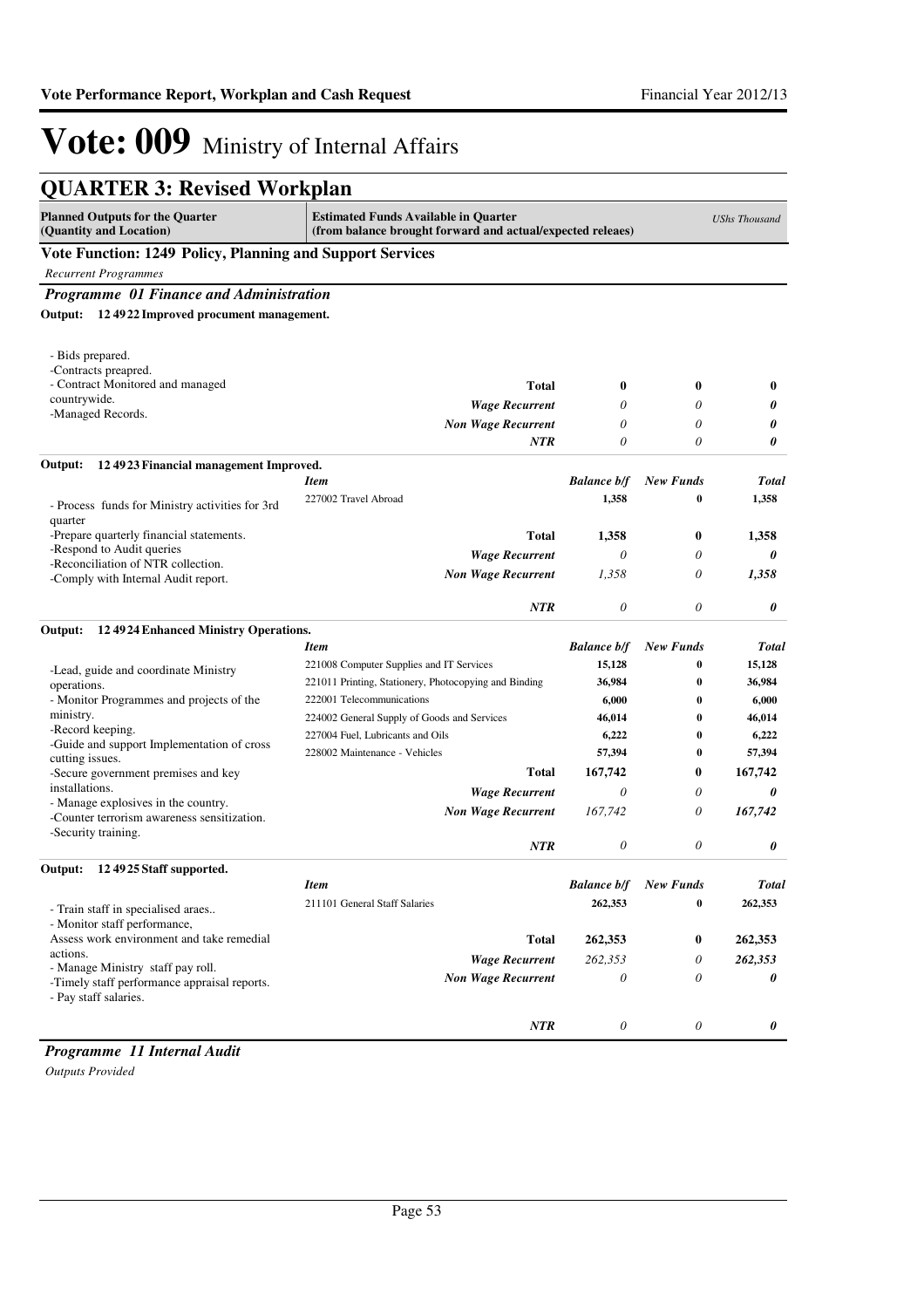| <b>QUARTER 3: Revised Workplan</b>                                           |                                                                                                           |                                                    |                  |                      |
|------------------------------------------------------------------------------|-----------------------------------------------------------------------------------------------------------|----------------------------------------------------|------------------|----------------------|
| <b>Planned Outputs for the Quarter</b><br>(Quantity and Location)            | <b>Estimated Funds Available in Quarter</b><br>(from balance brought forward and actual/expected releaes) |                                                    |                  | <b>UShs Thousand</b> |
| Vote Function: 1249 Policy, Planning and Support Services                    |                                                                                                           |                                                    |                  |                      |
| <b>Recurrent Programmes</b>                                                  |                                                                                                           |                                                    |                  |                      |
| Programme 11 Internal Audit                                                  |                                                                                                           |                                                    |                  |                      |
| Output: 12 49 23 Financial management Improved.                              |                                                                                                           |                                                    |                  |                      |
| Produce Quartely Audit reports.                                              |                                                                                                           |                                                    |                  |                      |
| Build staff capacity                                                         | <b>Total</b>                                                                                              | 0                                                  | $\bf{0}$         | $\bf{0}$             |
|                                                                              | <b>Wage Recurrent</b>                                                                                     | 0                                                  | 0                | 0                    |
|                                                                              | <b>Non Wage Recurrent</b>                                                                                 | 0                                                  | 0                | 0                    |
|                                                                              | NTR                                                                                                       | 0                                                  | 0                | 0                    |
| <b>Development Projects</b>                                                  |                                                                                                           |                                                    |                  |                      |
| <b>Project 0066 Support to Ministry of Internal Affairs</b>                  |                                                                                                           |                                                    |                  |                      |
| Capital Purchases                                                            |                                                                                                           |                                                    |                  |                      |
| Output: 124972 Government Buildings and Administrative Infrastructure        |                                                                                                           |                                                    |                  |                      |
|                                                                              | <b>Item</b>                                                                                               | <b>Balance b/f</b>                                 | <b>New Funds</b> | <b>Total</b>         |
| -Maintain Ministry structures.                                               | 231001 Non-Residential Buildings                                                                          | 21,187                                             | $\bf{0}$         | 21,187               |
|                                                                              |                                                                                                           |                                                    |                  |                      |
|                                                                              | Total                                                                                                     | 21,187                                             | $\bf{0}$         | 21,187               |
|                                                                              | <b>GoU</b> Development                                                                                    | 21,187<br>0                                        | 0<br>0           | 21,187               |
|                                                                              | <b>Donor Development</b><br><b>NTR</b>                                                                    | 0                                                  | 0                | 0<br>0               |
| Output:                                                                      |                                                                                                           |                                                    |                  |                      |
| 124976 Purchase of Office and ICT Equipment, including Software              | <b>Item</b>                                                                                               | <b>Balance b/f</b>                                 | <b>New Funds</b> | <b>Total</b>         |
|                                                                              | 231005 Machinery and Equipment                                                                            | 23,467                                             | $\bf{0}$         | 23,467               |
| -Servers and networks maintained.<br>- Improve communication and networking. |                                                                                                           |                                                    |                  |                      |
|                                                                              | Total                                                                                                     | 23,467                                             | $\bf{0}$         | 23,467               |
|                                                                              | <b>GoU</b> Development                                                                                    | 23,467                                             | 0                | 23,467               |
|                                                                              | <b>Donor Development</b>                                                                                  | 0                                                  | 0                | 0                    |
|                                                                              | NTR                                                                                                       | 0                                                  | 0                | 0                    |
| 124978 Purchase of Office and Residential Furniture and Fittings<br>Output:  |                                                                                                           |                                                    |                  |                      |
|                                                                              | <b>Item</b>                                                                                               | <b>Balance b/f</b>                                 | <b>New Funds</b> | Total                |
| Purchase of office furniture and fixtures                                    | 231006 Furniture and Fixtures                                                                             | 11,111                                             | 0                | 11,111               |
|                                                                              |                                                                                                           |                                                    |                  |                      |
|                                                                              | <b>Total</b>                                                                                              | 11,111                                             | $\bf{0}$         | 11,111               |
|                                                                              | <b>GoU</b> Development<br><b>Donor Development</b>                                                        | 11,111                                             | 0                | 11,111               |
|                                                                              | <b>NTR</b>                                                                                                | $\boldsymbol{\mathit{0}}$<br>$\boldsymbol{\theta}$ | 0<br>0           | 0<br>0               |
|                                                                              |                                                                                                           |                                                    |                  |                      |
|                                                                              | <b>GRAND TOTAL</b>                                                                                        | 805,565                                            | 0                | 805,565              |
|                                                                              | <b>Wage Recurrent</b>                                                                                     | 308,082                                            | 0                | 308,082              |
|                                                                              | <b>Non Wage Recurrent</b><br><b>GoU</b> Development                                                       | 342,354<br>155,129                                 | 0<br>0           | 342,354<br>155,129   |
|                                                                              | <b>Donor Development</b>                                                                                  | $\theta$                                           | 0                | 0                    |
|                                                                              | NTR                                                                                                       | $\boldsymbol{\theta}$                              | 0                | 0                    |
|                                                                              |                                                                                                           |                                                    |                  |                      |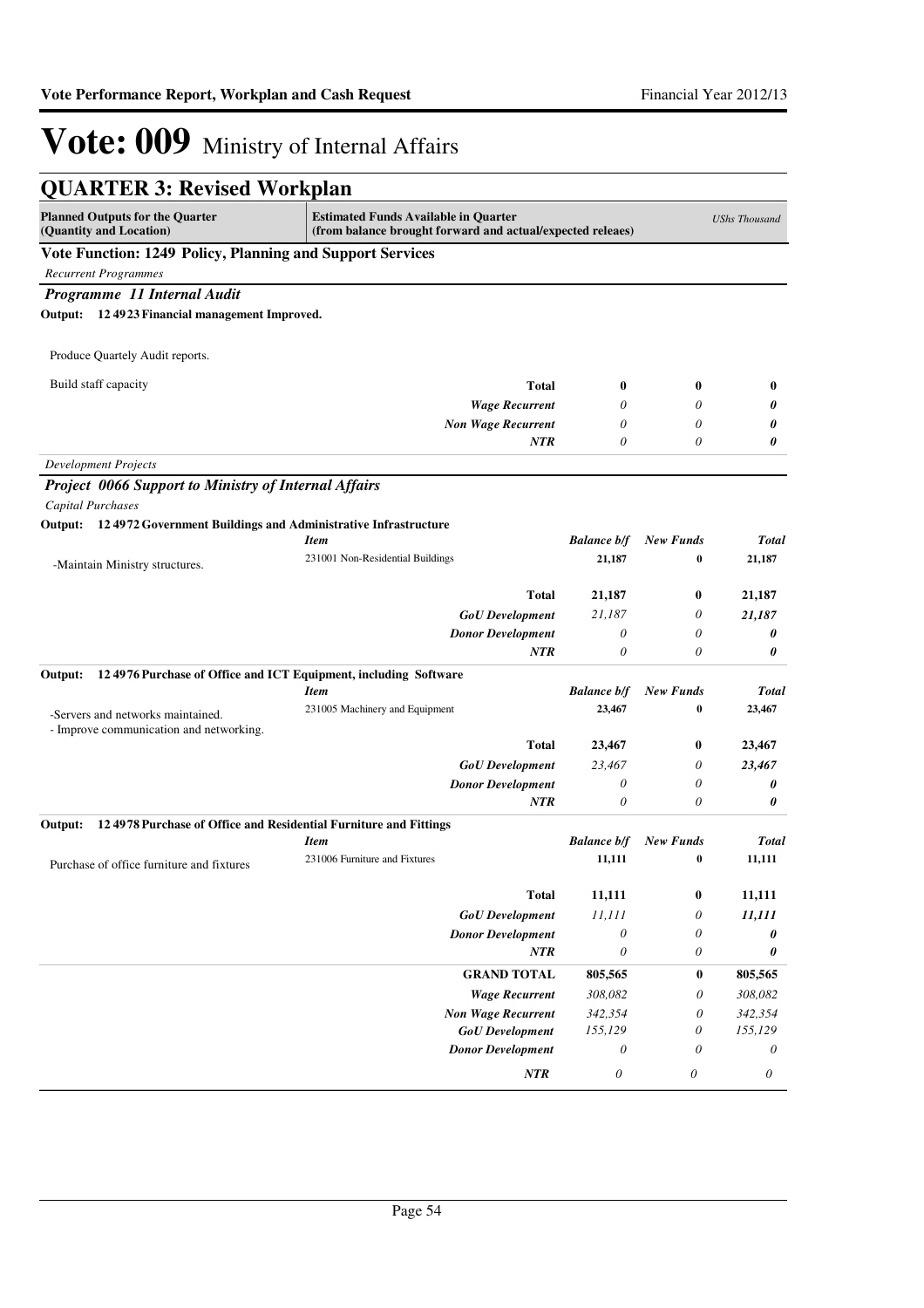### **QUARTER 4: Revised Cashflow Plan**

**Non-Wage Recurrent**

|                        | <b>Annual budget</b> Release to                              |                   | % Budget        | <b>Q4 Cash Requirement</b> |                                                              |  |
|------------------------|--------------------------------------------------------------|-------------------|-----------------|----------------------------|--------------------------------------------------------------|--|
|                        |                                                              | end of O3         | <b>Released</b> | <b>Total</b>               | % Budget                                                     |  |
| PAF                    | $\bf{0}$                                                     | 0.064261047       | $0.0\%$         | $\Omega$                   | $0.0\%$                                                      |  |
| Statutory              | $\bf{0}$                                                     | $\theta$          | $0.0\%$         | $\mathbf{0}$               | $0.0\%$                                                      |  |
| Other                  | 7.2008795878                                                 | 3.059076911       | 42.5%           | 1.72                       | 23.9%                                                        |  |
| <b>Total</b>           | 7.2008795878                                                 | 3.123337958       | 43.4%           | 1.72                       | 23.9%                                                        |  |
|                        | Reasons for cash requirement greater than 1/4 of the budget: |                   |                 |                            | To implement Ministry Quarter<br>tfour programs and projects |  |
| <b>GoU</b> Development |                                                              |                   |                 |                            |                                                              |  |
|                        | <b>Annual budget Release to</b>                              |                   | % Budget        |                            | <b>Q4 Cash Requirement</b>                                   |  |
|                        |                                                              | end of O3         | <b>Released</b> | <b>Total</b>               | % Budget                                                     |  |
| PAF                    | 0.492                                                        | $\Omega$          | $0.0\%$         | $\Omega$                   | $0.0\%$                                                      |  |
| Other                  | 0.387650635                                                  | 0.358371164       | 92.4%           | 0.03                       | 7.7%                                                         |  |
| <b>Total</b>           | 0.879650635                                                  | 0.358371164       | $40.7\%$        | 0.03                       | 3.4%                                                         |  |
|                        | Reasons for cash requirement greater than 1/4 of the budget: |                   |                 | Ministry                   | Funds required to implement<br>development activities of the |  |
| <b>Grand Total</b>     |                                                              |                   |                 |                            |                                                              |  |
|                        | <b>Annual budget</b>                                         | <b>Release to</b> | % Budget        |                            | <b>Q4 Cash Requirement</b>                                   |  |
|                        |                                                              | end of O3         | <b>Released</b> | <b>Total</b>               | % Budget                                                     |  |
| <b>Grand Total</b>     | 8.0805302228                                                 | 3.481709122       | 43.1%           | 1.75                       | 21.7%                                                        |  |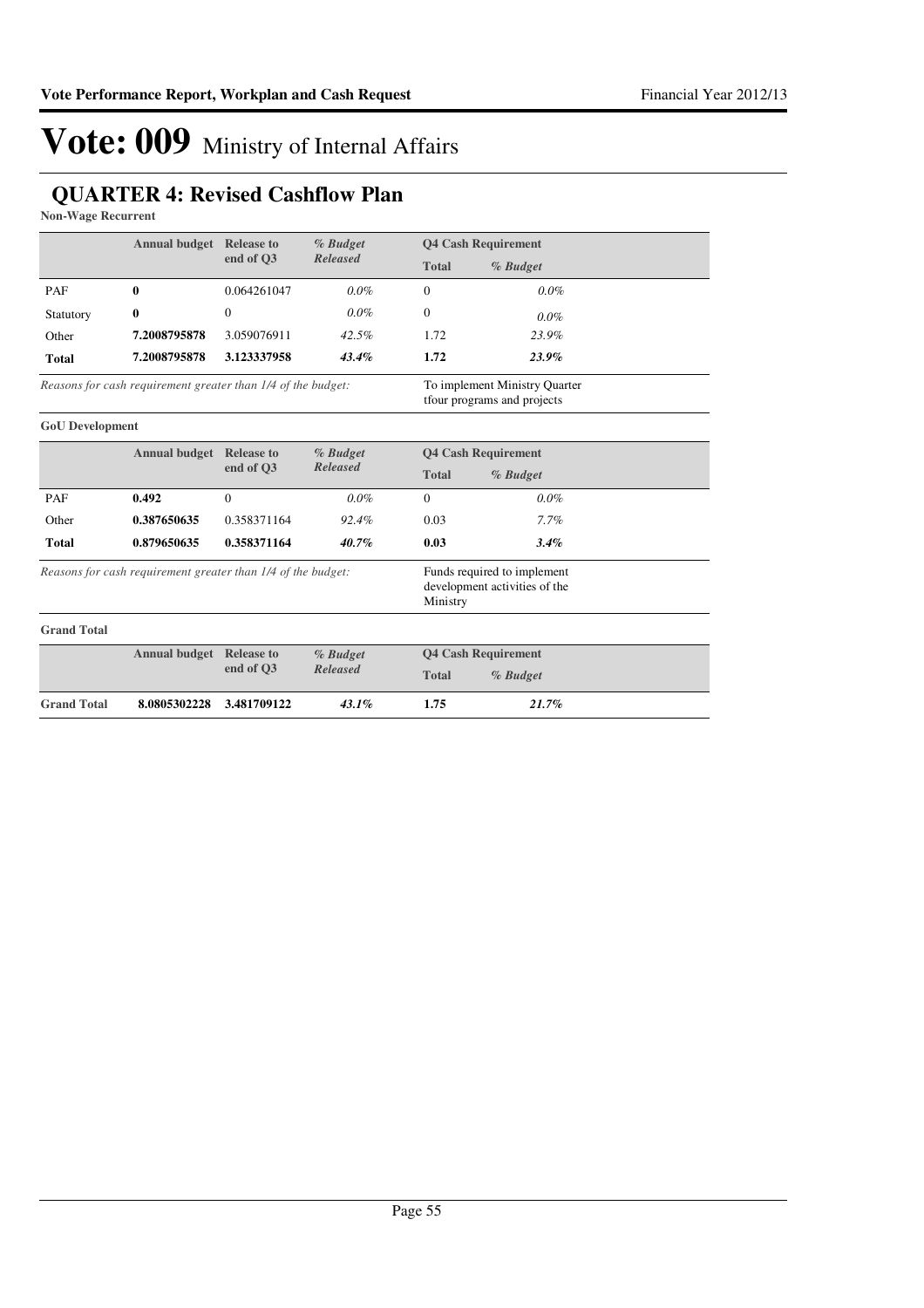### **Checklist for OBT Submissions made during QUARTER 3**

*This is an automated checklist which shows whether data has been entered into the areas which are required for a complete quarterly submission. It does not verify the quality of the data that has been entered. A complete checklist is therefore a necessary, but not sufficient condition for a satisfactory submission to MoFPED.*

### *Project and Programme Quarterly Performance Reports and Workplans (Step 2)*

The table below shows whether output information, and where relevant donor and ntr data has been entered into the required areas for the quarterly performance reports and quarterly workplans under step 2.

### **Output Information**

|                     | <b>Vote Function, Project and Program</b>                | Q <sub>2</sub> | Q3<br><b>Report Workplan</b> |
|---------------------|----------------------------------------------------------|----------------|------------------------------|
|                     | 1249 Policy, Planning and Support Services               |                |                              |
|                     | ○ Recurrent Programmes                                   |                |                              |
| $-11$               | <b>Internal Audit</b>                                    | Data In        | Data In                      |
| $-01$               | Finance and Administration                               | Data In        | Data In                      |
|                     | $\circ$ Development Projects                             |                |                              |
| $-0066$             | Support to Ministry of Internal Affairs                  | Data In        | Data In                      |
|                     | 1215 NGO Registration and Monitoring.                    |                |                              |
|                     | ○ Recurrent Programmes                                   |                |                              |
| $-10$               | NGO Board                                                | Data In        | Data In                      |
|                     | 1214 Community Service                                   |                |                              |
|                     | ○ Recurrent Programmes                                   |                |                              |
| $-04$               | <b>Community Service</b>                                 | Data In        | Data In                      |
|                     | 1213 Forensic and General Scientific Services.           |                |                              |
|                     | ○ Recurrent Programmes                                   |                |                              |
| $-14$               | Quality and Chemical Verification Services               | Data In        | Data In                      |
| $-12$               | GAL - Office of the Director                             | Data In        | Data In                      |
| $-13$               | <b>Criminalistics Services</b>                           | Data In        | Data In                      |
|                     | $\circ$ Development Projects                             |                |                              |
|                     | - 0066C Support to Internal Affairs (Government Chemist) | Data In        | Data In                      |
| 1212 Peace Building |                                                          |                |                              |
|                     | ○ Recurrent Programmes                                   |                |                              |
| $-05$               | Focal point                                              | Data In        | Data In                      |
| $-01A$              | Finance and Administration (Amnesty Commission)          | Data In        | Data In                      |
|                     | O Development Projects                                   |                |                              |
| $-1126$             | Support to Internal Affairs (Amnesty Commission)         | Data In        | Data In                      |

**Donor Releases and Expenditure**

### **NTR Releases and Expenditure**

### *Vote Performance Summary (Step 3)*